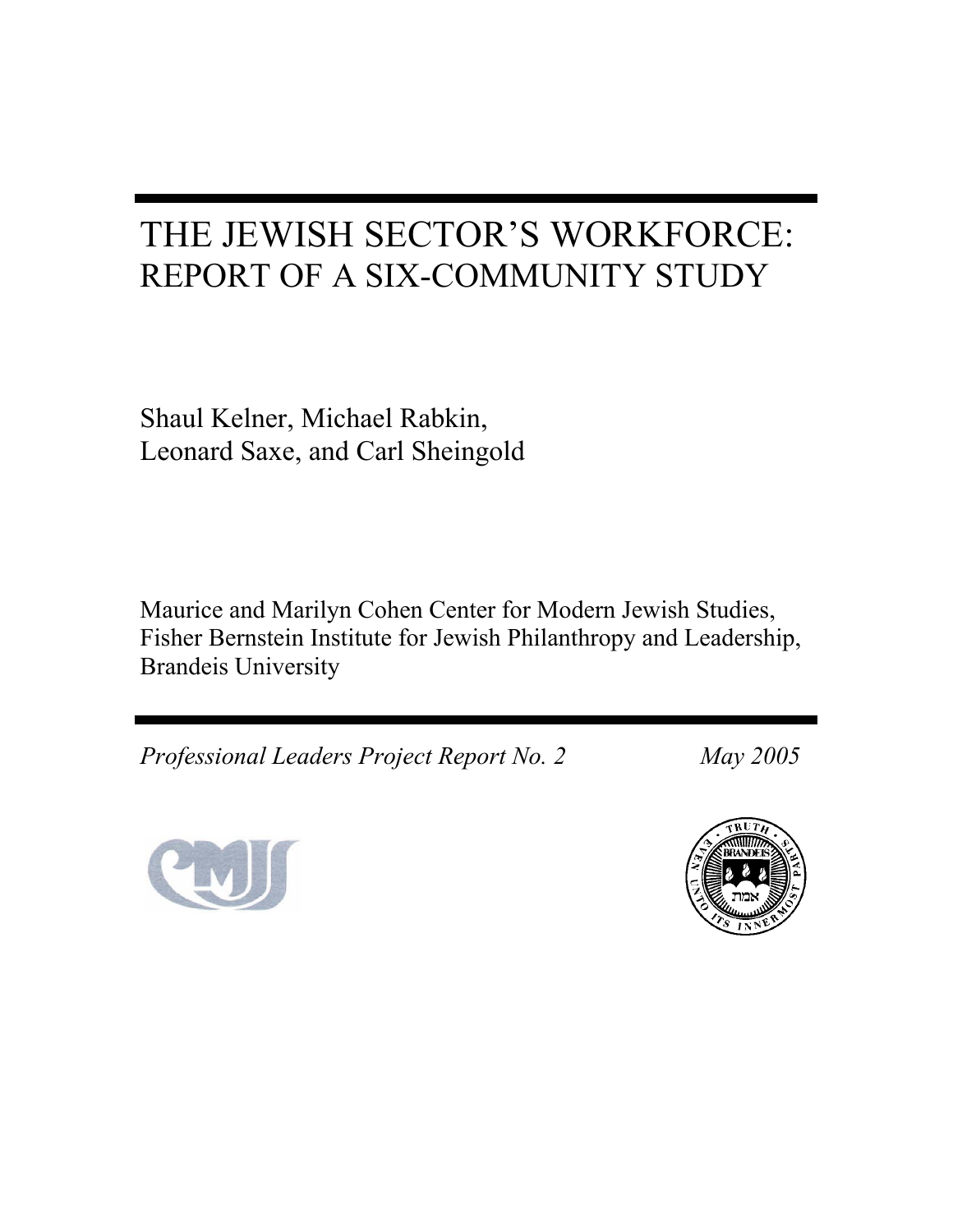Maurice and Marilyn Cohen Center for Modern Jewish Studies Brandeis University Mail Stop 014 415 South Street Waltham, Massachusetts 02454-9110 Tel: 781-736-2060 Fax: 781-736-3929

Fisher Bernstein Institute for Jewish Philanthropy and Leadership Brandeis University 415 South Street Waltham, Massachusetts 02454-9110 Tel: 781-736-2066

Support for this research was provided by the following co-founders of the Professional Leaders Project:

> William M. Davidson Charles and Lynn Schusterman Family Foundation Jewish Life Network / Steinhardt Foundation The Eugene and Marcia Applebaum Foundation Robert Aronson

Professional Leaders Project Rhoda Weisman Uziel, Executive Director 6380 Wilshire Blvd., Suite 1600 Los Angeles, CA 90048 Phone: 323-653-1804 Fax: 323-653-1809 E-mail: info@jewishleaders.net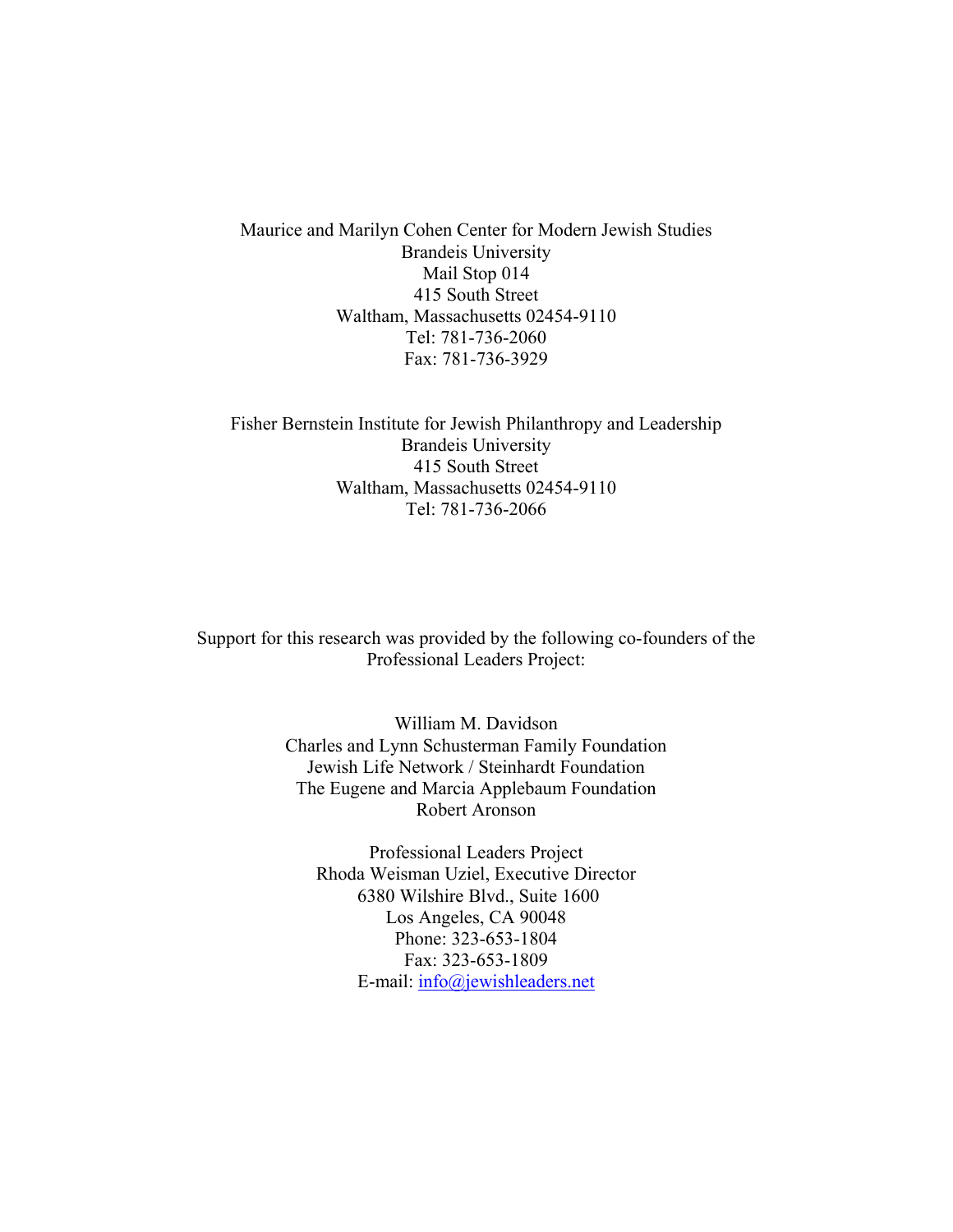### ACKNOWLEDGMENTS

This research has benefited from the wisdom and assistance of many people. We take this opportunity to publicly acknowledge their contributions.

From the initial conception of this research to the final phases of data analysis, we found our thinking challenged and enriched by ongoing conversations with an advisory team that included Robert Aronson and Rhoda Weisman Uziel of the Professional Leaders Project (PLP), and Rabbi Yitz Greenberg, Rabbi David Gedzelman, Dr. Felicia Herman, Dr. Bill Robinson, and Shira Hutt, of the Jewish Life Network. In addition to his advisory role, Robert Aronson also made important contributions by commissioning this research and serving as liaison with the study's funders, and for these we thank him as well.

A consortium of philanthropists provided financial support for this research in the hope that it could inform the development of the PLP. In so doing, they have enabled the production of knowledge which will be of value not only to one program, but to Jewish communities and organizations nationwide. We, therefore, hope that others will join us in expressing appreciation to William M. Davidson, the Charles and Lynn Schusterman Family Foundation, the Jewish Life Network / Steinhardt Foundation, and the Eugene and Marcia Applebaum Foundation, for their support of this research.

The Federation directors and personnel who served as our community liaisons provided vital guidance, support and entree that enabled us to carry out this study. Because we agree to maintain the confidentiality of individual respondents and communities, we cannot acknowledge them by name here, but they have our heartfelt gratitude.

Expert observers of American Jewish communal life helped us to conceptualize this research and to make sense of the findings. We thank Professor Charles Kadushin, Dr. Amy Sales, and Dr. Mark I. Rosen, all of the Cohen Center for Modern Jewish Studies; Professor Steven M. Cohen, Dr. Tobin Belzer, Dr. Bethamie Horowitz, Dr. Wendy Rosov, Dr. Shoshana Bechhofer, Professor Sharon Feiman-Nemser, Dr. Meredith Woocher and Ms. Judith Schor. The wisdom of others with expertise gained from years of practice in and around Jewish organizations also informed our thinking. We offer our thanks to Shifra Bronznick, Cindy Chazan, Ron Meier, David Edell, Andrea Hendler, Leah Strigler, Rabbi Aaron Panken, Rabbi Stacy Bergman, Robert Lichtman, and Adina Dubin. Nina Bruder, Dr. Marc Kramer, Ann Luban, Elizabeth Stoll and Melissa Werbow reviewed advance drafts the questionnaire, improving it greatly. At the Cohen Center we were supported by excellent colleagues. David Tobey administered the web-based survey. Joan Gordon and Adrien Uretzky helped conduct interviews in two communities. Gloria Tessler and Christie Cohen provided crucial support throughout the project. Arnab Mukherjee and Jacqueline Buda helped prepare tables and figures.

Finally, we thank the Jewish sector workers and professionals who welcomed us into their communities, met with us, completed our surveys, and shared their thoughts with us. We hope that this report does justice to their experiences, and that it will be used in ways that will benefit them and others like them in Jewish organizations nationwide.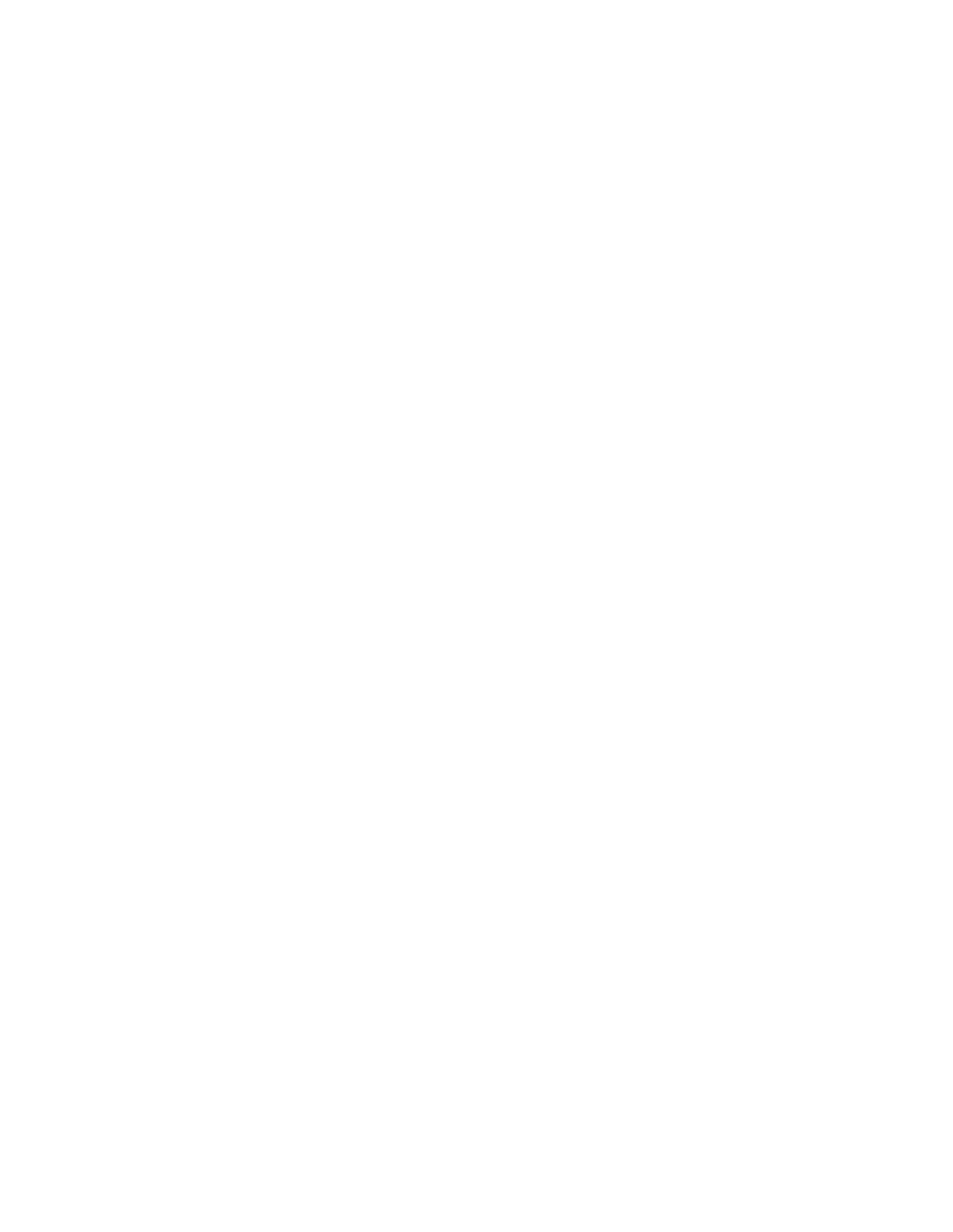# TABLE OF CONTENTS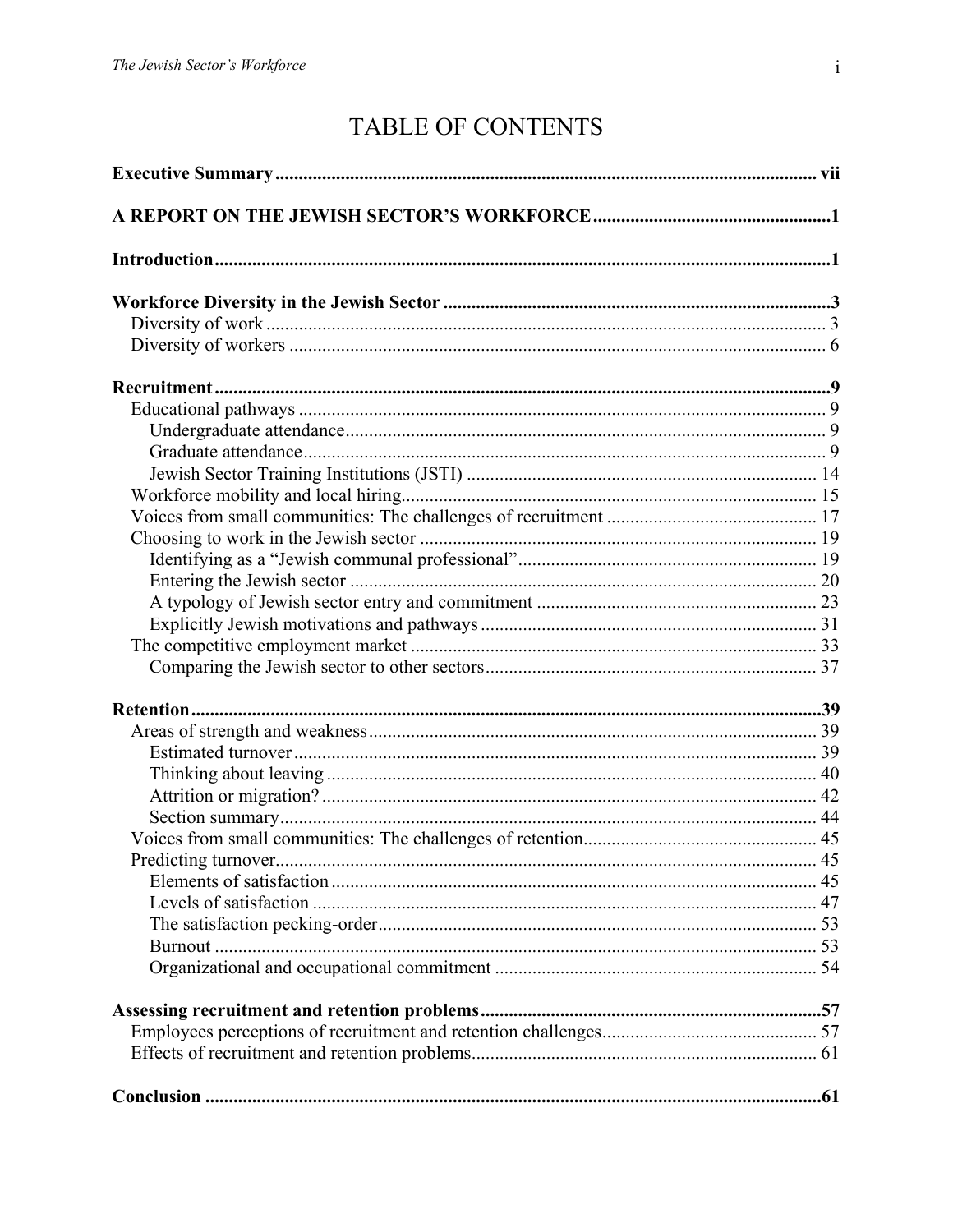# TABLE OF CONTENTS, cont.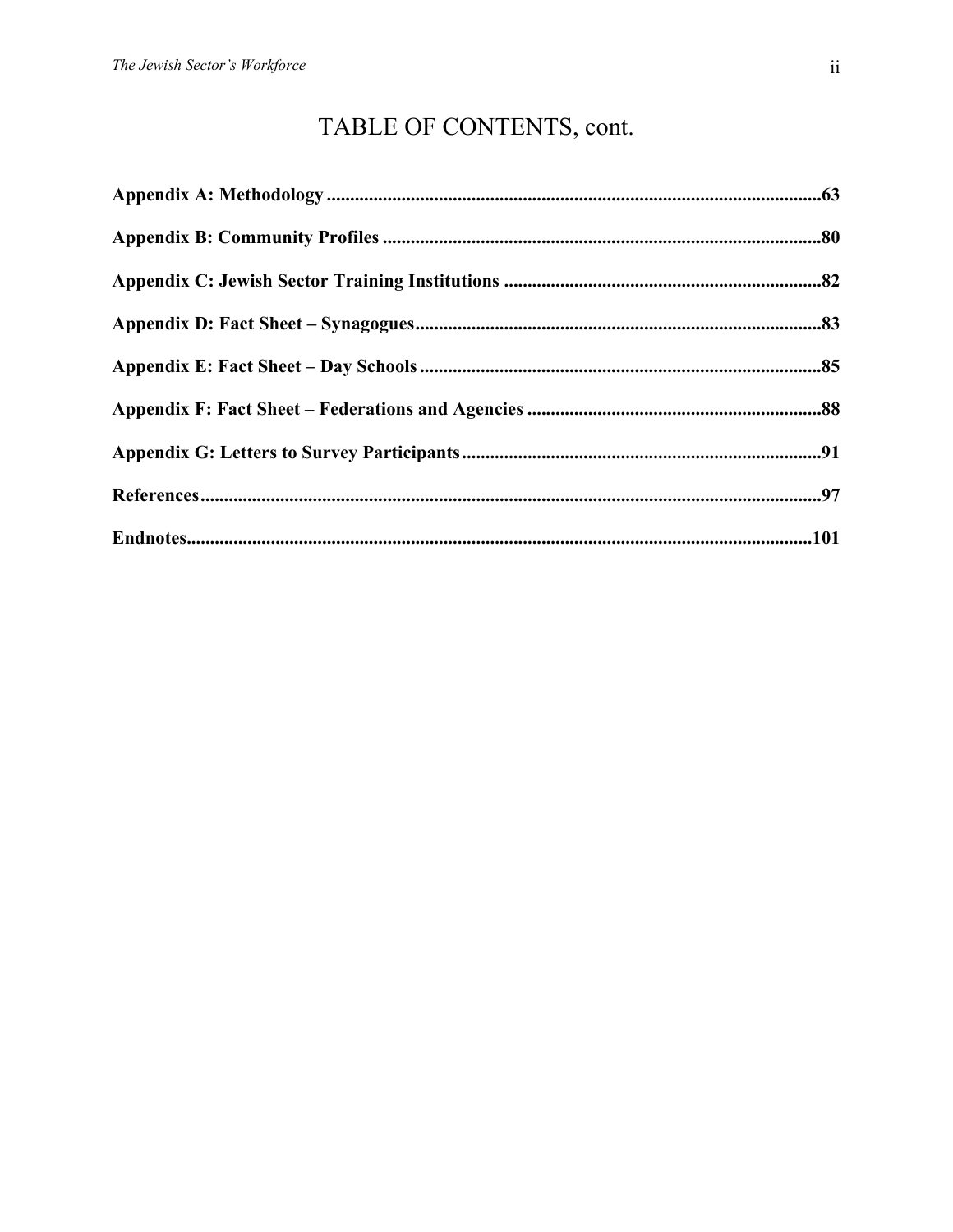| Table 5: Graduate Degrees Held by Professionals in Other Organizations 14                   |    |
|---------------------------------------------------------------------------------------------|----|
|                                                                                             |    |
| Table 7: Proportion of Agency and Federation Workers Hired from Outside the Local Area, by  |    |
|                                                                                             |    |
|                                                                                             |    |
| Table 9: First Jewish Sector Job was not Jewish Work, but Just Happened to be in the Jewish |    |
|                                                                                             | 23 |
| Table 10: Typology of Jewish Sector Entry & Commitment by Job Category (Entire Workforce)   |    |
|                                                                                             |    |
| Table 11: Typology of Jewish Sector Entry & Commitment by Job Category (Jews Only) 31       |    |
|                                                                                             |    |
|                                                                                             |    |
|                                                                                             |    |
| Table 15: Too Many of the Employees Where I Work Don't Do Their Jobs Very Well  34          |    |
|                                                                                             |    |
|                                                                                             |    |
|                                                                                             |    |
|                                                                                             |    |
|                                                                                             |    |
|                                                                                             |    |
| Table 22: Realization Rate (Percentage of People Who Acted on Thoughts about Leaving the    |    |
|                                                                                             |    |
|                                                                                             |    |
|                                                                                             |    |
|                                                                                             |    |
|                                                                                             |    |
|                                                                                             |    |
|                                                                                             |    |
|                                                                                             |    |
|                                                                                             |    |
|                                                                                             |    |
| Table 32: Foresee Advancement Opportunities at Other Local Jewish Organizations             |    |
|                                                                                             |    |
|                                                                                             |    |
|                                                                                             |    |
|                                                                                             |    |
| Table 36: Normative and Affective Commitment (by Job Category and Typology) 56              |    |
|                                                                                             |    |
| Table 38: Distribution of Interview Subjects across Communities and Place of Employment 64  |    |
|                                                                                             |    |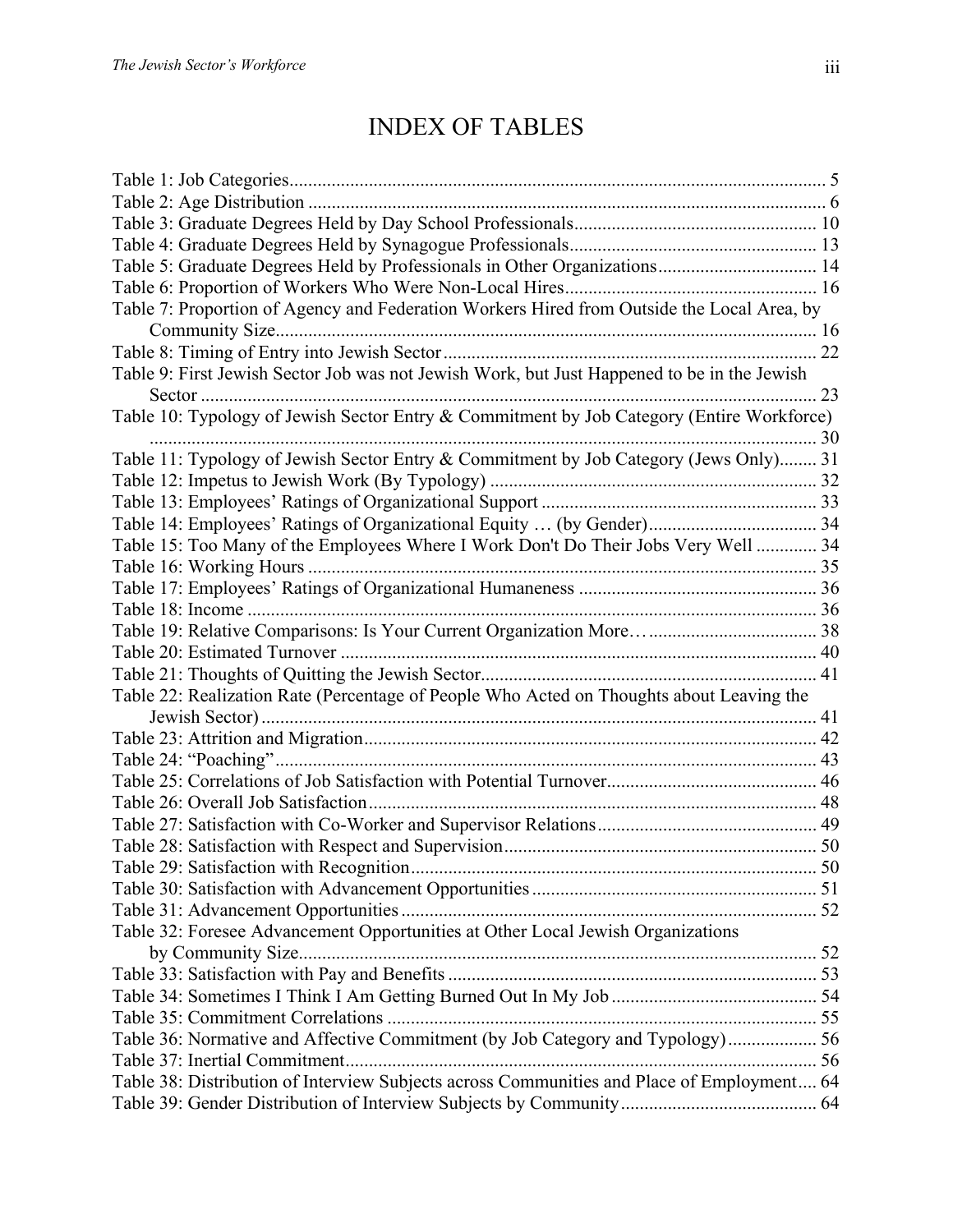|                                                                                       | 65 |
|---------------------------------------------------------------------------------------|----|
| Table 41: Distribution of Interview Subjects across Years of Jewish Communal Work     |    |
| Experience and Community                                                              | 65 |
| Table 42: Distribution of Religious Affiliation of Interview Subjects by Community 66 |    |
|                                                                                       |    |
| Table 44: Proportion of Synagogues in Large Community # 2 by Affiliation in Overall   |    |
| Population and in Research Sample.                                                    | 69 |
|                                                                                       |    |
|                                                                                       |    |
|                                                                                       |    |
|                                                                                       |    |
|                                                                                       |    |
|                                                                                       |    |
|                                                                                       |    |
|                                                                                       |    |
|                                                                                       |    |
|                                                                                       |    |
|                                                                                       |    |
|                                                                                       | 76 |
|                                                                                       |    |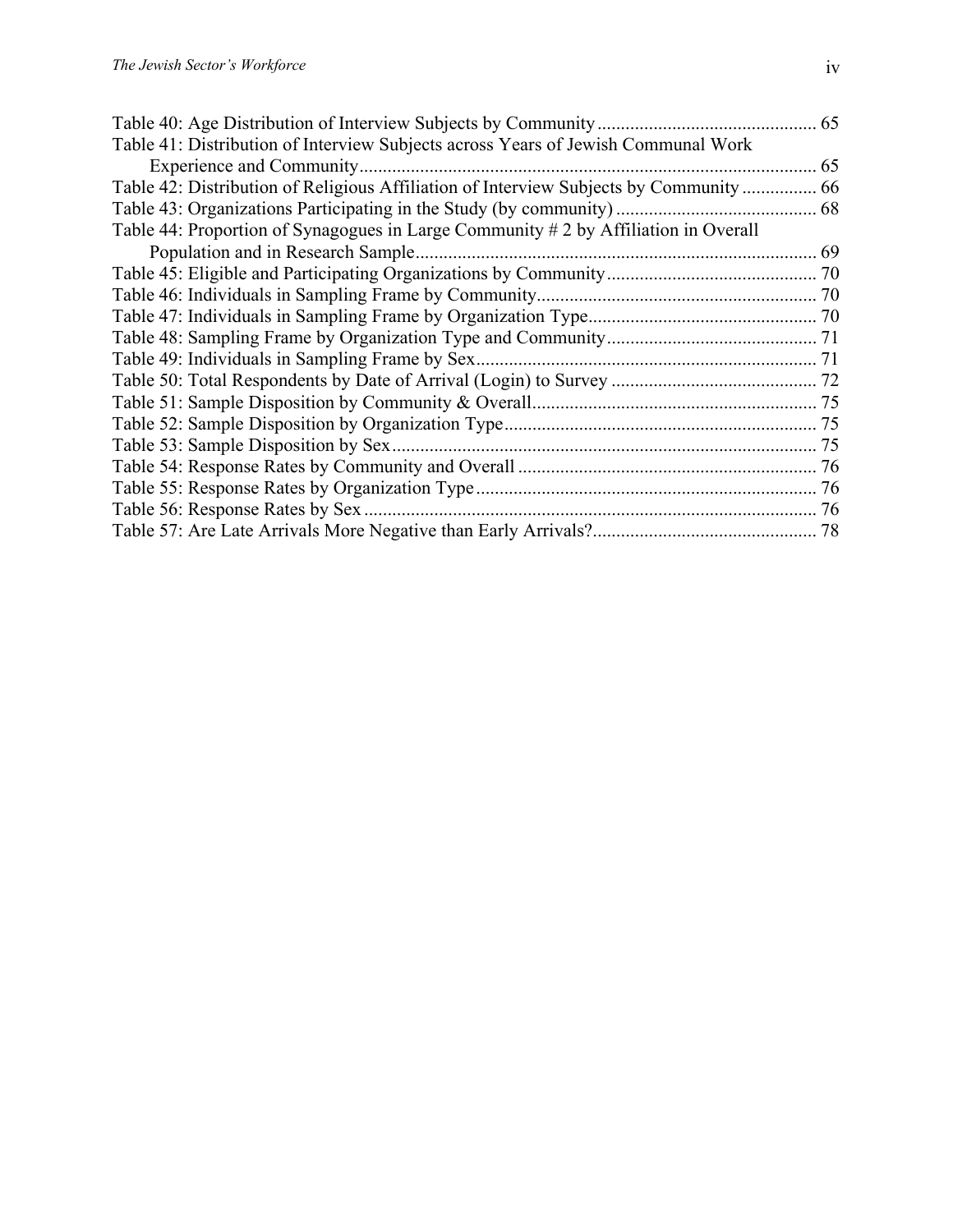# INDEX OF FIGURES

| Figure 2: Extent of Professional Training in General Education and Jewish Studies among Day |  |
|---------------------------------------------------------------------------------------------|--|
|                                                                                             |  |
| Figure 3: Extent of Professional Training in General Education, Jewish Studies and          |  |
|                                                                                             |  |
|                                                                                             |  |
|                                                                                             |  |
|                                                                                             |  |
|                                                                                             |  |
|                                                                                             |  |
| Figure 9: Distribution of Interview Subjects across Communities and Place of Employment  64 |  |
|                                                                                             |  |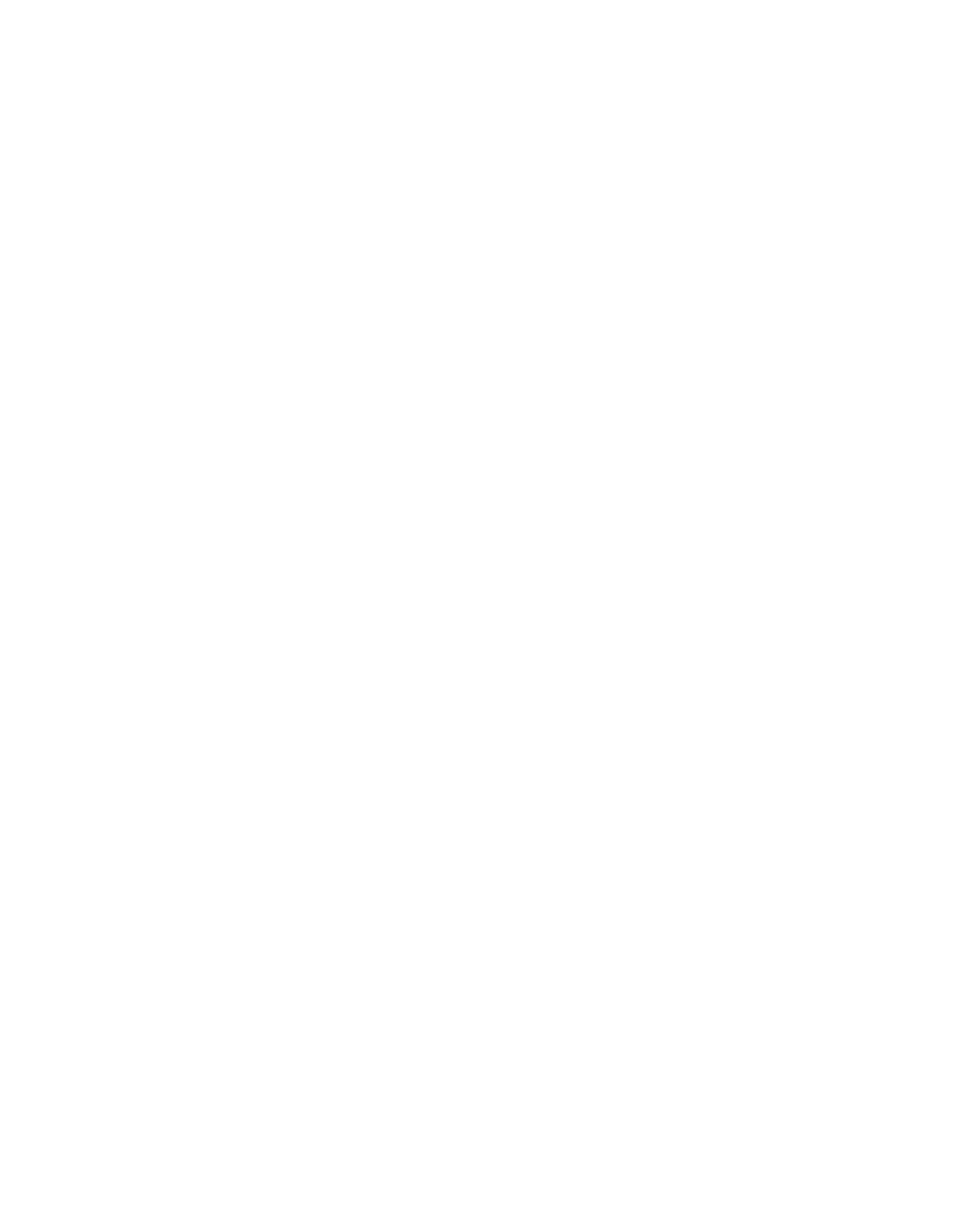# **Executive Summary**

The Jewish sector is the corner of the American economy that employs workers to produce goods and services that sustain Jewish communal life. Much of this work occurs in not-for-profit (NFP) organizations such as synagogues, day schools, community centers, Federations and agencies.

Because American Jewry has chosen a professionalized model for organizing Jewish life, stakeholders in Jewish communities have become attuned to the importance of organizational effectiveness. They have directed attention to issues of management, finance and administration. They have also focused intently on questions of human resources (HR), striving to ensure that organizations in the Jewish sector will be staffed by the best personnel possible.

With over a half-century of experience wrestling with HR issues, communal leaders have amassed significant expertise regarding steps that can be taken to strengthen Jewish organizations' abilities to identify, recruit, develop and retain the types of employees they seek. Here are some of the better known recommendations (cf. Kelner et al., 2004):

- Coordinate recruitment efforts
- Subsidize training
- Offer continuing education
- Foster professional communities
- Periodically rejuvenate commitment
- Rein in unprofessional time demands
- Adopt family-friendly policies
- Improve career ladders
- Eliminate gender bias
- Enhance the status of the profession
- Improve lay/professional relations
- Mentor more
- Supervise better
- Pay competitive salaries

Brandeis University's Cohen Center for Modern Jewish Studies and Fisher Bernstein Institute for Jewish Philanthropy and Leadership have developed this report in an effort to inform further discussion of human resource policies that can strengthen Jewish organizations. The report describes our conduct and analysis of a survey conducted in six communities across the United States. Data were gathered from over 1,400 workers employed in almost 200 Jewish organizations, synagogues and schools. Our interpretation of the data is informed by interviews and sites visits conducted in the six communities that were part of the survey.

# **The Jewish sector's workforce**

### *Organizational, Occupational and Demographic Diversity*

*The boundaries of the Jewish sector are not clear*. This report focuses primarily on full-time employees of synagogues, day schools, federations, Jewish community centers, community relations agencies, and local cultural organizations. It excludes organizations such as nursing homes that may be affiliated with the Jewish community, but whose missions are not necessarily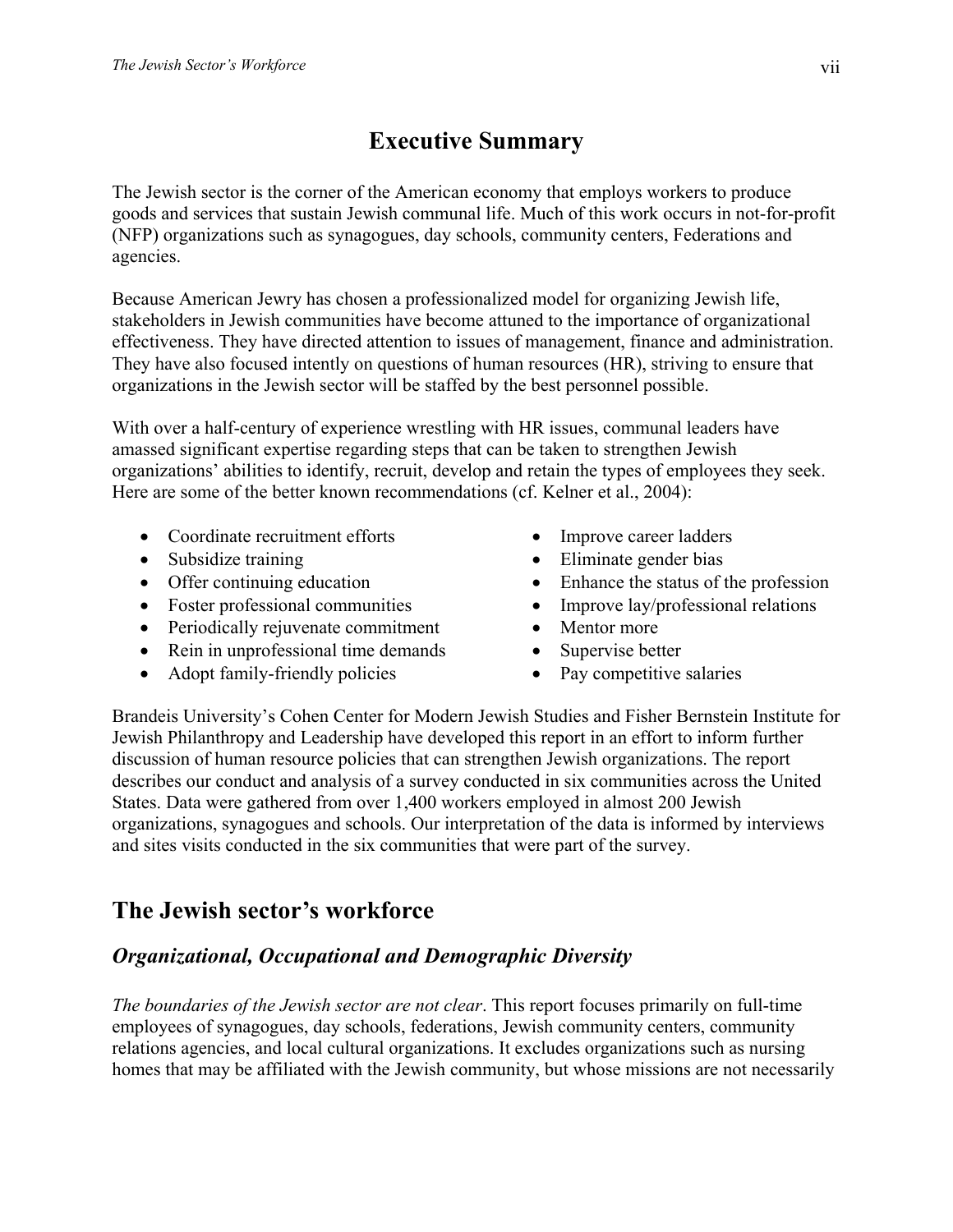tied to their Jewish sponsorship. In addition, for-profit businesses such as kosher butchers and Jewish cemeteries that serve the Jewish community were not studied.

*The Jewish sector incorporates diverse jobs*. To enable analysis, workers have been grouped into 11 categories: "Clerical workers" and "operations workers" are found in all types of organizations. The remainder are divided by the specific types of organizations they work in. Synagogue workers are divided into "clergy" and "non-clergy Judaics professionals." Day school staff are divided into "educational administration," "teachers of Judaics," "teachers of other subject matter," and "other educators." Workers in all other organizations are divided into "policy and planning," "financial resource development," and "direct service and education." The largest groups of workers were employed in operations, direct service and education, and day school teaching.

*Women are a majority in every job category except the clergy.* Women fill between 60% and 96% of the positions in every type of Jewish sector work, except for synagogue clergy, where they are 25% of the total rabbinic positions in the communities we studied.

*The Jewish sector's workforce is not only a workforce of Jews.* Although Jewish organizations do not seem to be particularly diverse workplaces when compared to others in the United States, they do contain within them a diversity that often goes unacknowledged. Synagogues, day schools and communal organizations in all the places we studied benefit from the efforts of Christians and other non-Jews who devote their energy and talents to the betterment of American Jewish communities. Non-Jewish employees conduct their work at all levels of organizational hierarchies. In the medium and small communities about one in six members of senior leadership teams are not Jewish. The proportion of Jews and non-Jews employed in Jewish sector positions varies according to the job and organizational setting. About one-third of operations workers, day school general studies teachers, and clerical staff are not Jewish.

# **Recruitment**

### *Education*

*The large and medium-sized communities we studied are better positioned than the small communities* to fill day school teaching positions and the gamut of organizational positions with graduate degree holders. Small communities, however, appear just as capable as their larger counterparts at hiring degreed professionals to be day school administrators and synagogue clergy. One factor differentiating synagogues from other work settings is that they can draw upon the congregational unions' national placement programs to expand their pool of potential applicants.

*Undergraduate schooling for Jewish sector workers tends to be local or regional. This was true* of large and medium-sized communities*,* but no patterns were evident in the two smallest communities.

*The extent of graduate training varies widely depending on the position and the community.* Overall, the proportion of professionals holding advanced degrees ranges from about one-third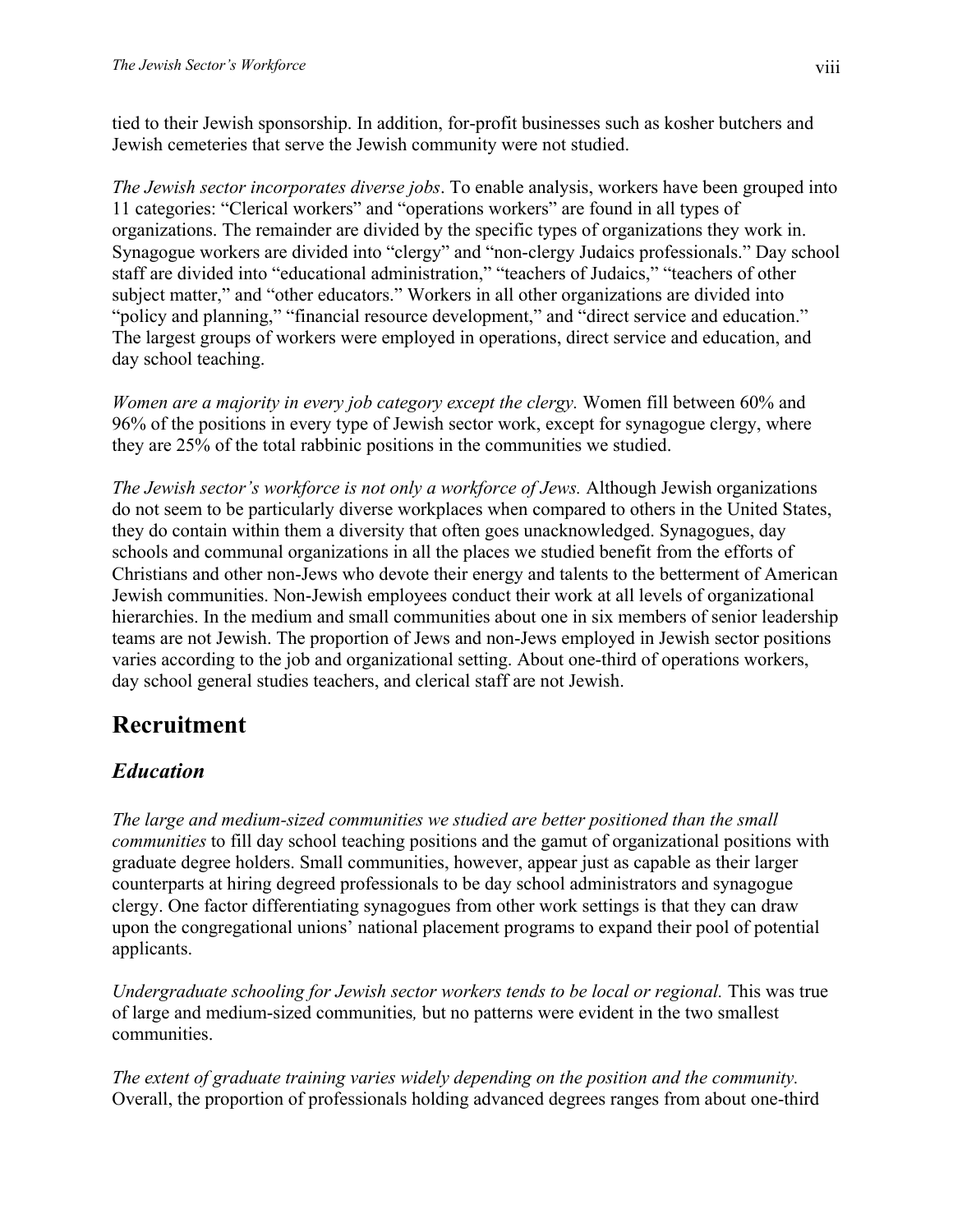(for operations workers) to almost all (for clergy). Comparing across communities, there was a great deal of variability in educational profiles across types of job. The proportion of advanceddegree holders was not necessarily lower in smaller communities.

*Among Jews in professional positions, between a fifth and a third were educated at one of the Jewish sector's popular training programs (i.e., seminaries, Jewish communal service programs, etc.)* Again, there is wide variability by community.

#### *How mobile is the workforce? How much is hiring local?*

*Local hiring is a predominant characteristic of all communities, large and small.* This is particularly true at the junior and mid-level. The positions most likely to draw from outside the local community are synagogue rabbis and cantors, day school Judaics teachers, and higher level positions in Federations and agencies.

#### *How do people enter the Jewish sector? Do they see themselves as committed to Jewish sector work?*

*Workers in the Jewish sector do not necessarily identify themselves as Jewish communal professionals.* Jewish employees and those working in jobs with more overt Jewish cultural content were the most likely to describe themselves as Jewish communal professionals. Some people are drawn to work in the Jewish sector because of the Jewish mission. Others are drawn by work environments and the structuring of the jobs. These differing orientations highlight the divergent options facing policymakers. Is the field best served by particularistic or universalistic approaches to recruitment? Each has advantages and drawbacks.

*Camps, religious schools and youth groups are American Jewry's primary gateway into Jewish sector work, providing Jewish communities with about half of their Jewish personnel.* 52% of Jews working in the six Jewish communities started when they were in high school or college. Most were working as camp counselors, religious school teachers or youth group advisors. Although designed to educate children, these organizations have an important unintended consequence as employers of teenagers and young adults.

*There is no single model of entry into work in the Jewish sector.* Jewish sector professionals are commonly thought to be people whose Judaic commitments have impelled them to dedicate themselves to serve Jewish communities and causes. This notion of work in the Jewish sector envisions it as long-term career commitment, decided upon deliberately at a critical moment in the life-course, usually around the college years. Some follow this path; others do not.

By looking at when people first started working in the Jewish sector, whether they saw their work as a Jewish work or as a job that just happened to be in a Jewish setting, and whether they have come to identify as Jewish sector professionals, we developed a model of seven pathways into Jewish sector work. Each pathway is named to echo that of a biblical personage who exemplifies this route. The following table summarizes the seven paths: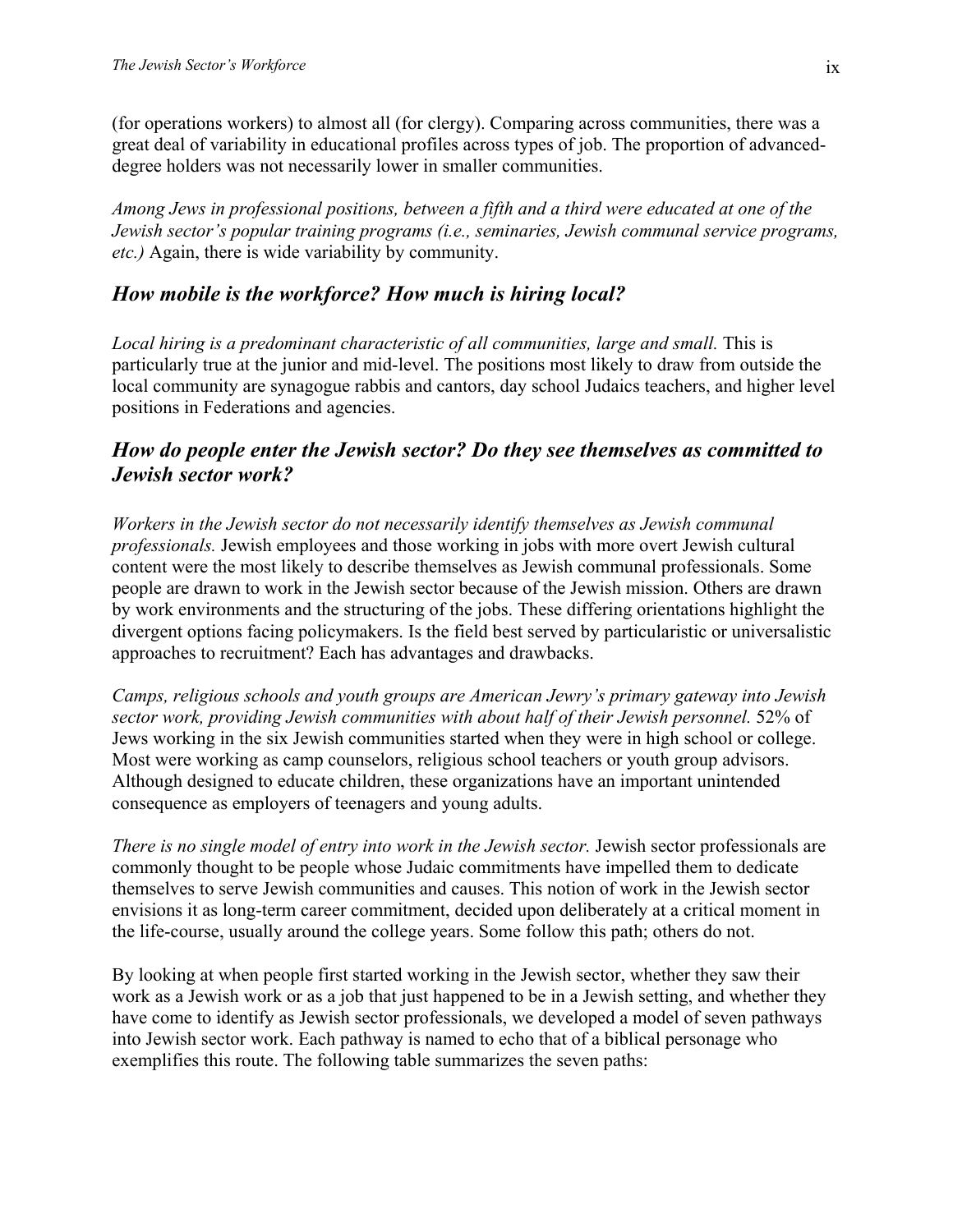| <b>Name</b>    | <b>Description</b>                                                                                                                                                                                                                                                                                                         | $%$ of<br>work-<br>force | $%$ of<br>all pros | %of<br><b>Jewish</b><br>pros | <b>Commonly</b><br><b>Working</b><br>In Which<br><b>Jobs</b>  |
|----------------|----------------------------------------------------------------------------------------------------------------------------------------------------------------------------------------------------------------------------------------------------------------------------------------------------------------------------|--------------------------|--------------------|------------------------------|---------------------------------------------------------------|
| Daves          | Worked in Jewish settings during high<br>school or college and then decided to<br>pursue a career in the Jewish<br>community; See themselves as Jewish<br>community professionals and their work<br>as Jewish work; Have never really<br>worked outside of the Jewish sector.                                              | 17%                      | 20%                | 25%                          | Rabbis                                                        |
| Abes           | Like Daves, except without the<br>experience of working in the Jewish<br>community during high school or<br>college.                                                                                                                                                                                                       |                          | 8%                 | 10%                          | Judaics<br>teachers;<br>Synagogue<br>Judaics;<br><b>FRD</b>   |
| Ettis          | Took a first job in a Jewish organization<br>without thinking of it as a Jewish job,<br>per se, but came to see themselves as<br>Jewish community professionals; They<br>may or may not have had past work<br>experience outside of the Jewish sector.                                                                     | 12%                      | 14%                | 16%                          | All job<br>types,<br>especially<br>Judaics<br>teachers        |
| <b>Jethros</b> | Brought skills they gained outside the<br>Jewish sector into Jewish organizations;<br>Did not see themselves as switching into<br>Jewish work, but rather, doing generalist<br>work that just happened to be in a<br>Jewish setting; Have not adopted a new<br>professional identity as Jewish<br>community professionals. | 28%                      | 24%                | 12%                          | Operations;<br>Clerical;<br>General<br>studies<br>teachers    |
| Moes           | Brought skills gained outside the Jewish<br>sector into Jewish organizations. Clear<br>sense of switching into Jewish work;<br>Some come to see themselves as Jewish<br>community professionals; Others do not.                                                                                                            | 17%                      | 18%                | 22%                          | All job<br>types                                              |
| Jonis          | Working in a Jewish organization, with<br>no significant work experience outside<br>of the field, but don't view themselves<br>as Jewish community professionals.                                                                                                                                                          | 13%                      | 11%                | 10%                          | General<br>studies<br>teachers                                |
| <b>Mimis</b>   | Used to work in Jewish organizations<br>but left the field. Now, for reasons<br>equally unknown, they have returned.                                                                                                                                                                                                       | $5\%$                    | 5%                 | 5%                           | General<br>studies<br>teachers;<br>educational<br>specialists |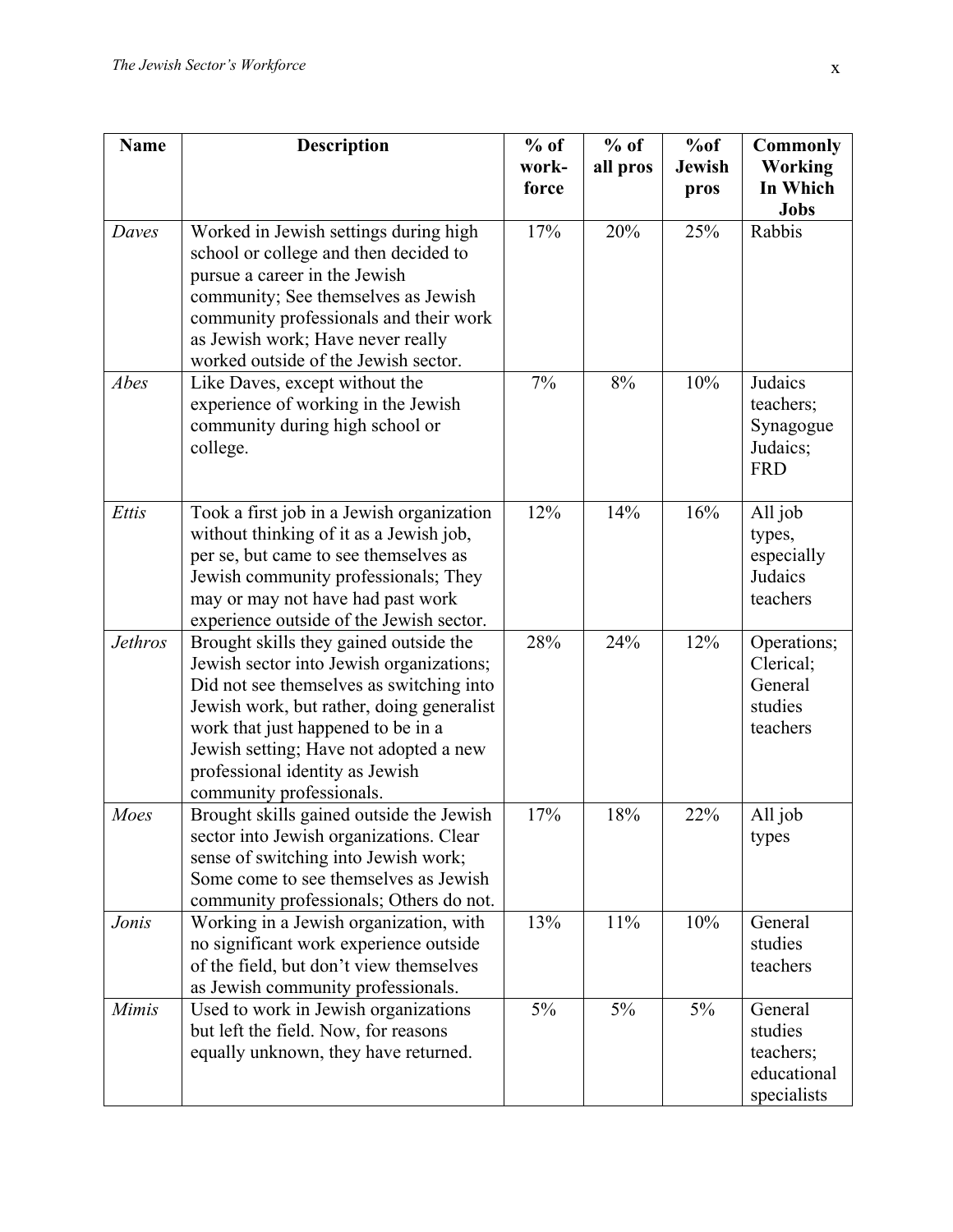*Mentors, role models, and programs for youth and young adults can play a role attracting people into certain types of Jewish sector work* – particularly the rabbinate, and to a lesser but still significant degree, other jobs with clear Judaic content. They have been less relevant in other instances. They have also been relevant primarily for people who have chosen to make an early career commitment to the Jewish sector.

*There is a gender gap in the role that mentoring plays*. Men were much more likely than women to say that the guidance of role models or mentors sparked their interest in working in the Jewish community. The gender bias in mentoring is a warning sign that points to broader barriers to women's advancement in Jewish organizations. It suggests that even at the early stages, recruitment efforts systematically neglect the potential offered by women.

#### *How do staff rate the Jewish sector as a place to work?*

*Employees of Jewish organizations described work environments that ranged from mediocre to very good*. Respondents were asked a series of questions to assess whether organizations were creating productive, professional and humane work environments that upheld standards of fairness and quality. Most employees had good things to say about their workplaces. Only a small minority gave distinctly negative answers. Nevertheless, if the criterion is *excellence*, there was substantial room for improvement. Although responses overall tended to be favorable, they were often qualified. Emphatically positive responses were far fewer.

*Problems were less of human relations* – people generally had good things to say about their coworkers and lay leaders – *than of management.* Only a minority of respondents felt that their organizations were doing a very good job giving them the support they need to do their job well, supporting their growth as professionals and making the best use of their talents. They were generally not giving their organizations failing grades, but they were not awarding A's either.

*Some workplaces appear to be doing better than others.* Workers in synagogues and day schools tended to rate their organizations more highly on a variety of measures that workers in other settings. The lowest ratings tended to be found among workers in Federations.

#### *Lackluster professional environments are seen as harming efficiency, but not necessarily undermining mission success.*

*Although women are a majority of Jewish sector workers, advantages continue to flow to men.* Women made up half or more of the senior leadership teams in all organization-types: 52% in synagogues, 63% in agencies, 67% in Federations and 68% in Jewish day schools. On the other hand, most of the people found in the executive suite were men: 85% of the senior rabbis were male, 60% of the Jewish day school headmasters, 60% of the top agency executives, and five of the six Federation CEOs. Gender-based salary gaps on the order of tens of thousands of dollars operate to the detriment of women in nine of the eleven job categories studied. These differentials persist even when controlling for age, years in organization, graduate degree, supervisory responsibilities, and membership in the organization's senior leadership team.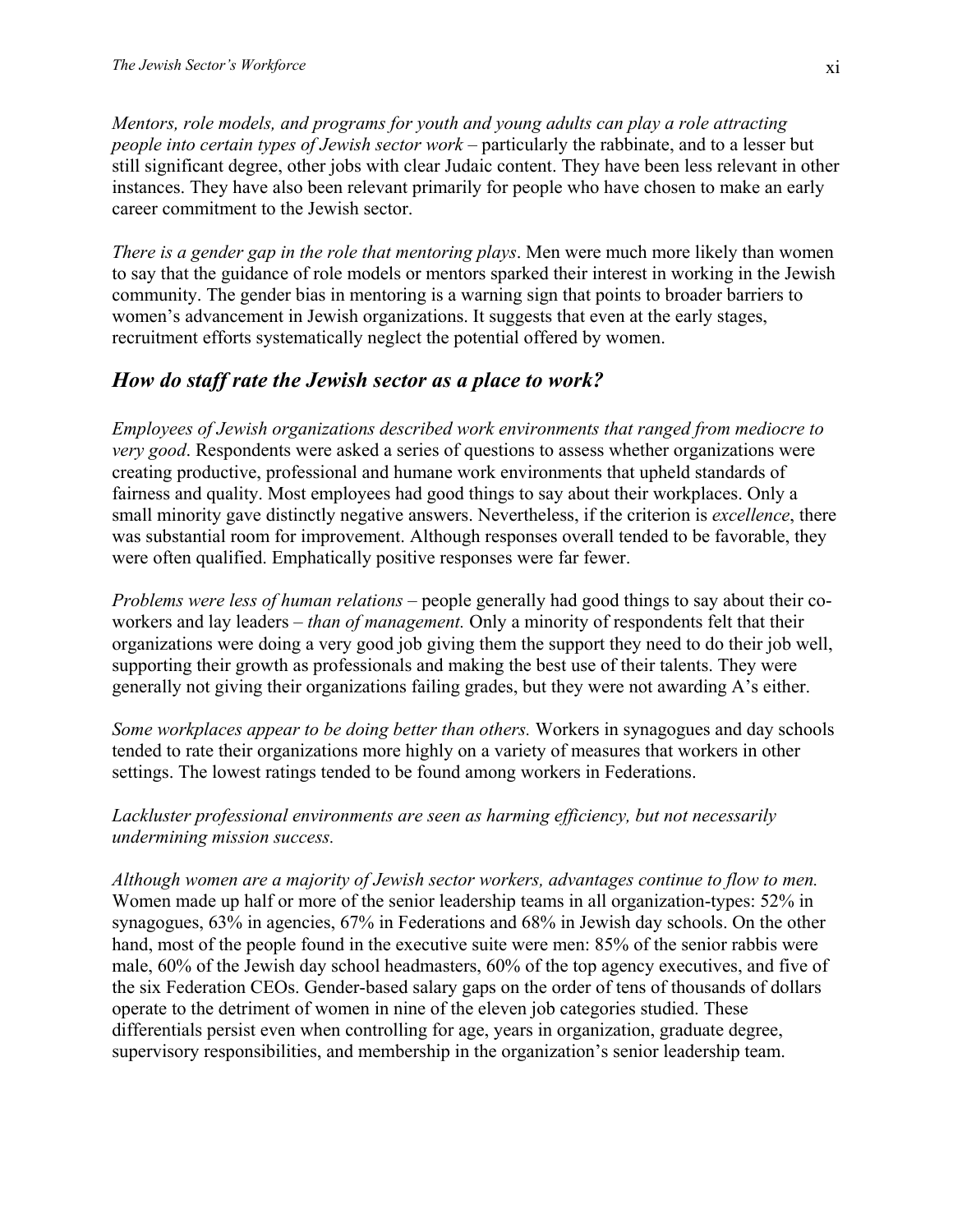*The Jewish sector does not necessarily lag behind other sectors in professionalism, and may be exceeding them in quality-of-life matters.* General comparisons of "the business world" to "Jewish community work" are fraught with conscious and unconscious biases. To minimize the potential for bias, Jewish sector workers with experience outside the Jewish sector were asked to compare their current and previous workplaces. Responses varied widely. Some saw their Jewish organizations as more efficient and more professional in their standards, others saw them as less, but most saw no difference. People who switched into the Jewish sector generally felt that compared to their previous work, their current jobs gave them better relations with their coworkers, greater accommodation of their personal lives, and greater satisfaction in knowing that they are able to do work that makes a difference. This came at the acknowledged price of lower salary.

## **Retention**

### *Is retention equally problematic across all organization types and job categories***?**

*Estimated turnover rates vary by position, but are higher than expected.* In Spring 2004, for our sample of workers, proxy estimates of turnover based on the percentage of Jewish sector employees who had been in their organizations for one year or less ranged from 12% to 29%. These figures *overstate the actual degree turnover* because they represent the filling of vacancies caused both by turnover and by organizational expansion. The highest turnover was found among clerical positions (29%), FRD positions (22%), and general studies teachers (22%). The lowest rates were among synagogue clergy (13%) and day school administration (14%). All of these rates are higher than those found in other studies.

*Overall, one out of every three or four employees in Jewish settings has actively explored other job possibilities over the past two years*. The actual proportion varies by job type, ranging from 15% to 35%. Between 20% and 56% of the workforce entertained thoughts about leaving the Jewish sector entirely, even if they did not act on these thoughts. Comparative data from other fields are needed to provide objective grounds for evaluating whether these figures are low, average, or high.

*Exploring other job possibilities may indicate attrition out of the Jewish sector or migration from one Jewish workplace to another.* In excessive amounts, both can hamper the ability of organizations to efficiently fulfill their missions. Many Jewish organizations stand to benefit from migration, if they are able to develop a competitive advantage over other organizations in the Jewish sector.

*Synagogue clergy and day school Judaics teachers were the least likely to consider leaving Jewish sector work, and the least likely to act on these thoughts when they had them*. About 20% had looked for work outside of their synagogues and schools, but this was mostly at other Jewish workplaces. Only 2% to 3% actually looked into work possibilities outside of the Jewish sector.

*Synagogues and schools tend to face problems caused by migration, not by attrition.* Individual Jewish organizations may not be able to retain "the best and brightest" rabbis, cantors and Jewish educators. But this is a problem of specific organizations, not of the Jewish sector as a whole,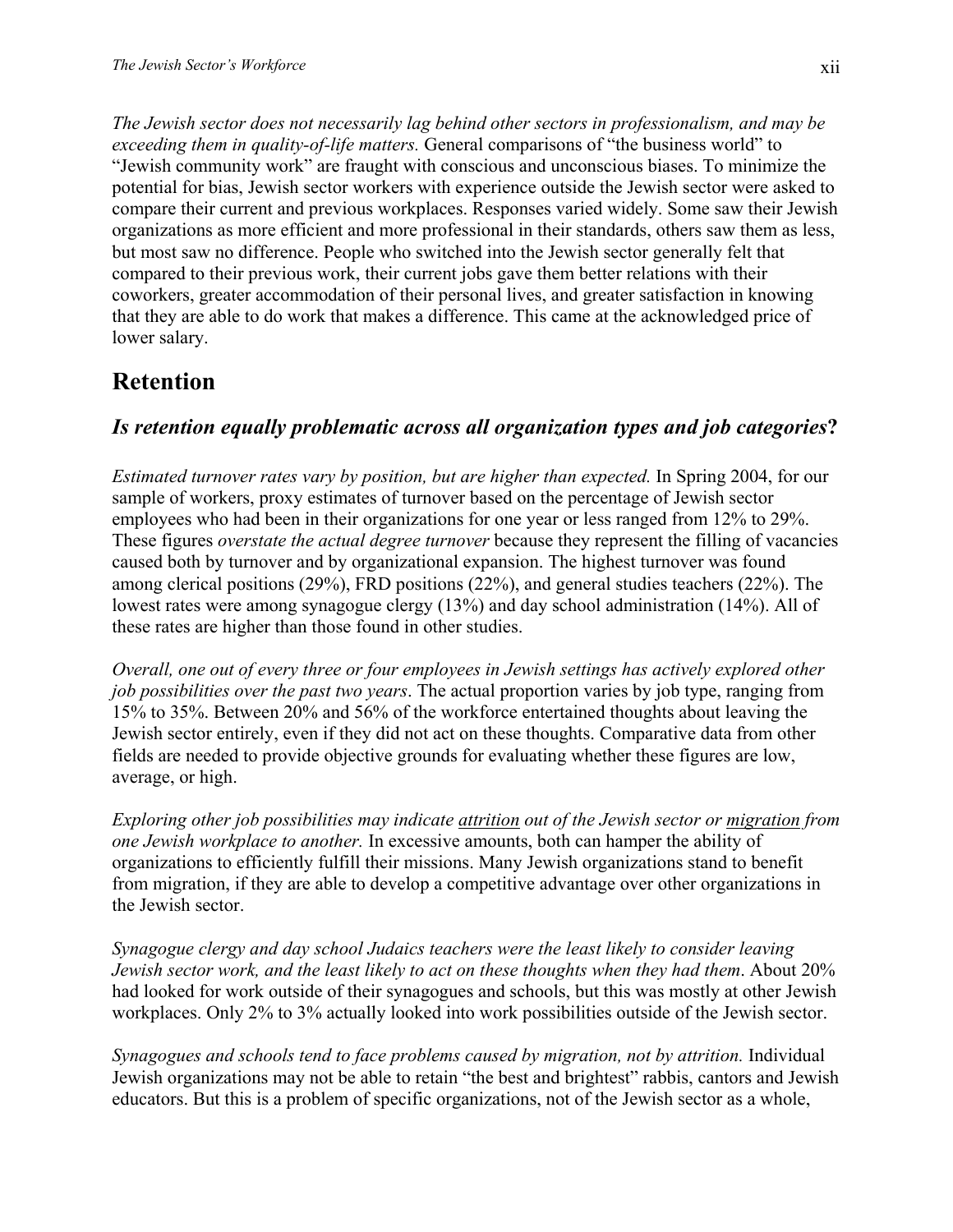which appears well-positioned to hold onto these synagogue- and day-school based clergy and educators.

*Attrition, rather than migration, characterizes FRD workers, general studies teachers, direct service workers, operations personnel and clerical staff.* Approximately half of these have thought about leaving Jewish sector work, and of these, a further half have acted on such thoughts. Compared to this quarter of employees actively looking for work outside the Jewish sector during the past two years, the proportion looking to migrate to other Jewish organizations is small  $-7\%$  at most.

*The Judaic content of work explains whether attrition or migration will be the norm.* People leaving jobs with clear Judaic content mostly look to remain within the Jewish sector. People leaving jobs where Judaic content is hardly relevant mostly look to leave Jewish sector work. People looking to leave jobs where Judaic content is ambiguous can go either way.

#### *What job-related attitudes are correlated with likely turnover?*

*Overall job satisfaction is widespread.* Nine out of ten professionals in all the various job categories said they were satisfied with their job overall. Over half of the professionals in all job categories but one said they were *very* satisfied. FRD workers were the only professional grouping who did not break the 50% mark on overall satisfaction. These findings align with those of nonprofit sector workers.

*The two aspects of job satisfaction most likely to lead people to consider leaving their organization and the Jewish sector are 1) dissatisfaction with advancement opportunities and 2) dissatisfaction with the recognition they receive for their work*. *Bad relations with supervisors are also implicated in pushing employees to explore better options elsewhere, but not necessarily outside the Jewish sector.* Dissatisfaction with other aspects of work also had an influence, but less so. How widespread was dissatisfaction in the three critical areas? Satisfaction with advancement opportunities was, in most instances, low. Satisfaction with recognition was only slightly higher. Satisfaction with supervisor relations was, on the whole, relatively high. In each of these areas, satisfaction was distributed unequally, enjoyed most by clergy and school heads, and least by Judaics teachers.

*Dissatisfaction with pay turned out to be a poor predictor of turnover in part because such feelings of dissatisfaction were so widespread.* 

*Depending on the job category, two to three out of every five workers admitted to some feelings of burnout.* It was most acute among FRD workers. Those who claimed to feel burnt out were more likely to admit having thought about quitting.

*Loyalty to the Jewish sector is no guarantor of retention*. A commitment to stay working in the Jewish sector does not typically translate into a commitment to stay working in a specific organization. Organizational loyalty is a much better predictor of likely retention than loyalty to Jewish sector work as such. Employees in jobs with less Judaic content were often more loyal to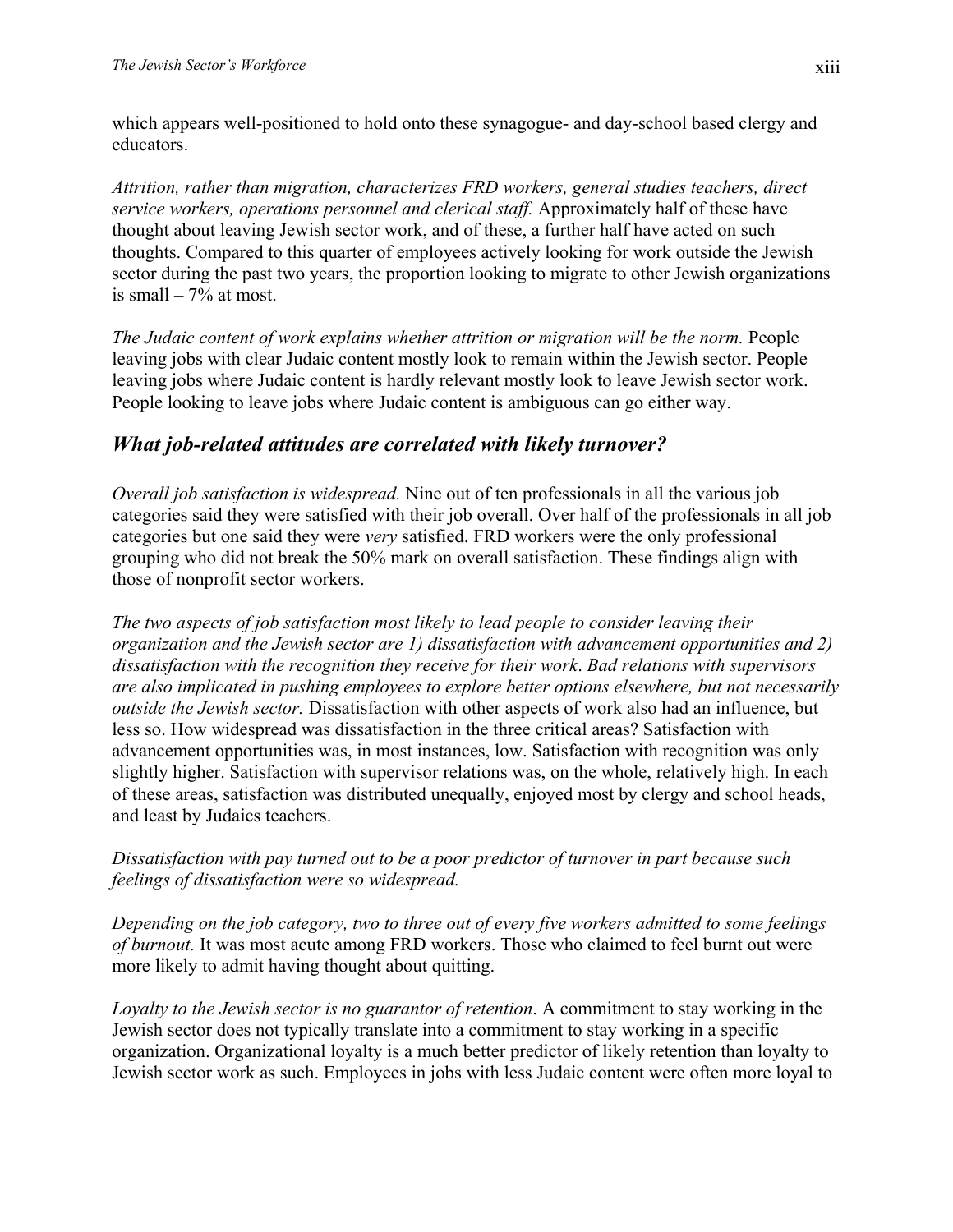their organization than to the Jewish sector. Employees in more Judaic jobs were often more loyal to the Jewish sector than to their organizations.

## **Assessing recruitment and retention problems**

### *Employees perceptions of recruitment and retention problems*

Which aspects of applicant recruitment and staff retention are especially problematic for Jewish organizations? Which are areas of strength? Do all organization types meet with equal success in their recruitment and retention efforts? Do synagogues, day schools, Federations and agencies face unique challenges, or are the issues in each largely the same? To answer these questions, we asked employees for their first-hand report of what they observe in their offices.

Most employees said that their organizations were doing somewhat or very good recruiting qualified applicants and retaining talented staff. Beyond this, there were indications of trouble retaining entry-level employees in all types of organizations, and greater difficulties among Federations recruiting and retaining at all levels.

*Overwhelming majorities of synagogue workers said their synagogue was doing a good job recruiting and retaining employees at all levels of the hierarchy.* Reports on senior staff were somewhat better than reports on entry-level staff.

*Employees of day schools were primarily concerned with retention of entry-level staff and recruitment of senior personnel.* They saw recruitment of entry-level and mid-level staff as the least problematic issues their schools faced.

*Retention emerged as the major problem in agencies.* Over one-third of agency employees said that their organization was not doing well retaining entry-level personnel. Almost one-quarter said the same of mid-level staff. Retention of senior staff was deemed less problematic, along with recruitment at all levels.

*Whether in recruitment or retention, or at entry-, mid- or senior levels of the organization, Federation employees were the most likely to report that their organizations were not doing well.*  Almost half of Federation personnel surveyed said that organization was not doing well retaining entry-level workers.

*Although small communities were hardly immune from the problems of retaining entry-level staff, the employees in these settings were less likely to rate their organizations poorly.* 

### *Effects of recruitment and retention problems*

*According to managers, retention problems have a stronger impact on organizational efficiency and mission fulfillment than recruitment problems do.*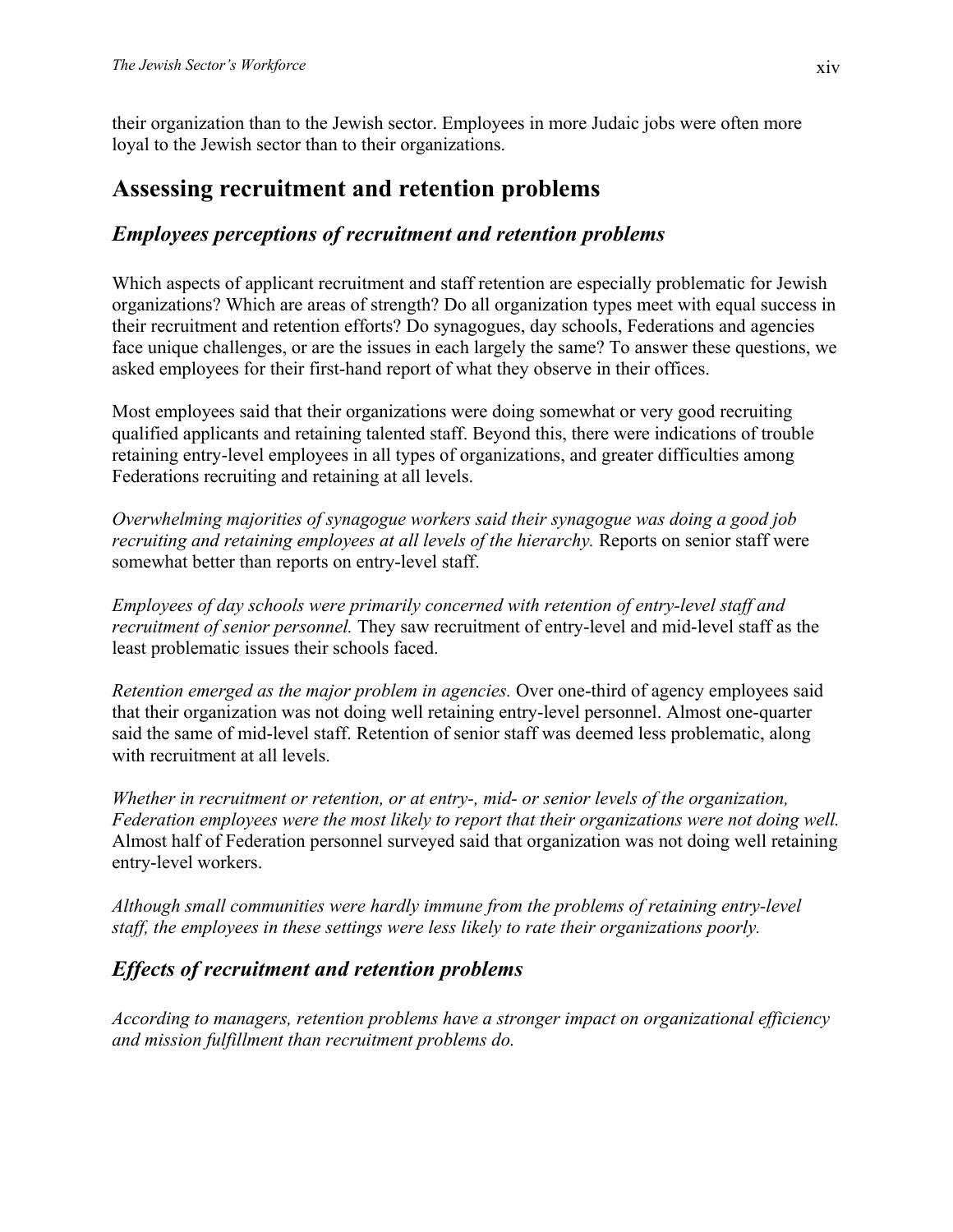*Members of senior leadership teams in Federations were about three times as likely as those in other work settings to claim that difficulties in recruiting and retaining staff were hindering their organization's ability to run effectively.* 

## **Conclusion**

The current study offers empirical data on Jewish sector professionals across many diverse job categories and organization types. It is difficult to characterize the Jewish sector workforce as a singular unit, because the experiences of rabbis, teachers, fundraisers, operations workers and others are often different. To the extent that the Jewish sector faces challenges, these are not always spread evenly across the different types of jobs and organizations. In many cases, problems are localized to certain types of organizations or certain categories of jobs. There are pockets of strength in addition to areas of weakness.

The diversity of jobs, organizations, communities and people in the Jewish sector raises important issues for policymakers. Often, because of this diversity, policymakers will find themselves weighing the tradeoffs involved in choosing between generalized versus targeted intervention strategies.

This research points to the importance of each individual workplace in guaranteeing the health of the Jewish sector as a whole. The employing organization is the primary context where issues of recruitment, retention, job satisfaction and job performance are enacted. If organizations help their employees to be productive, recognized and supported, they will be working to the betterment of the communities they serve as well as the Jewish sector overall.

What began as a study of individual professionals has uncovered a set of complex organizational issues that go well beyond matters of recruitment and retention. Over the past two decades, the term "personnel crisis" has been introduced into discussions about the Jewish sector. The term is shorthand. It has helped concisely express a host of not-always-articulated concerns about the broader health of the Jewish sector. Even if the Jewish sector were a model of HR perfection, such concerns might persist. After all, successful recruitment and retention are the necessary, but hardly sufficient, means to a greater end – namely, building organizations that efficiently fulfill their missions. The next challenge for research and policy will be to effect the paradigm shift – to move beyond the focus on personnel (about which much is known) and to grapple with the much more complex questions of organizational effectiveness, which in the Jewish sector, remains uncharted territory.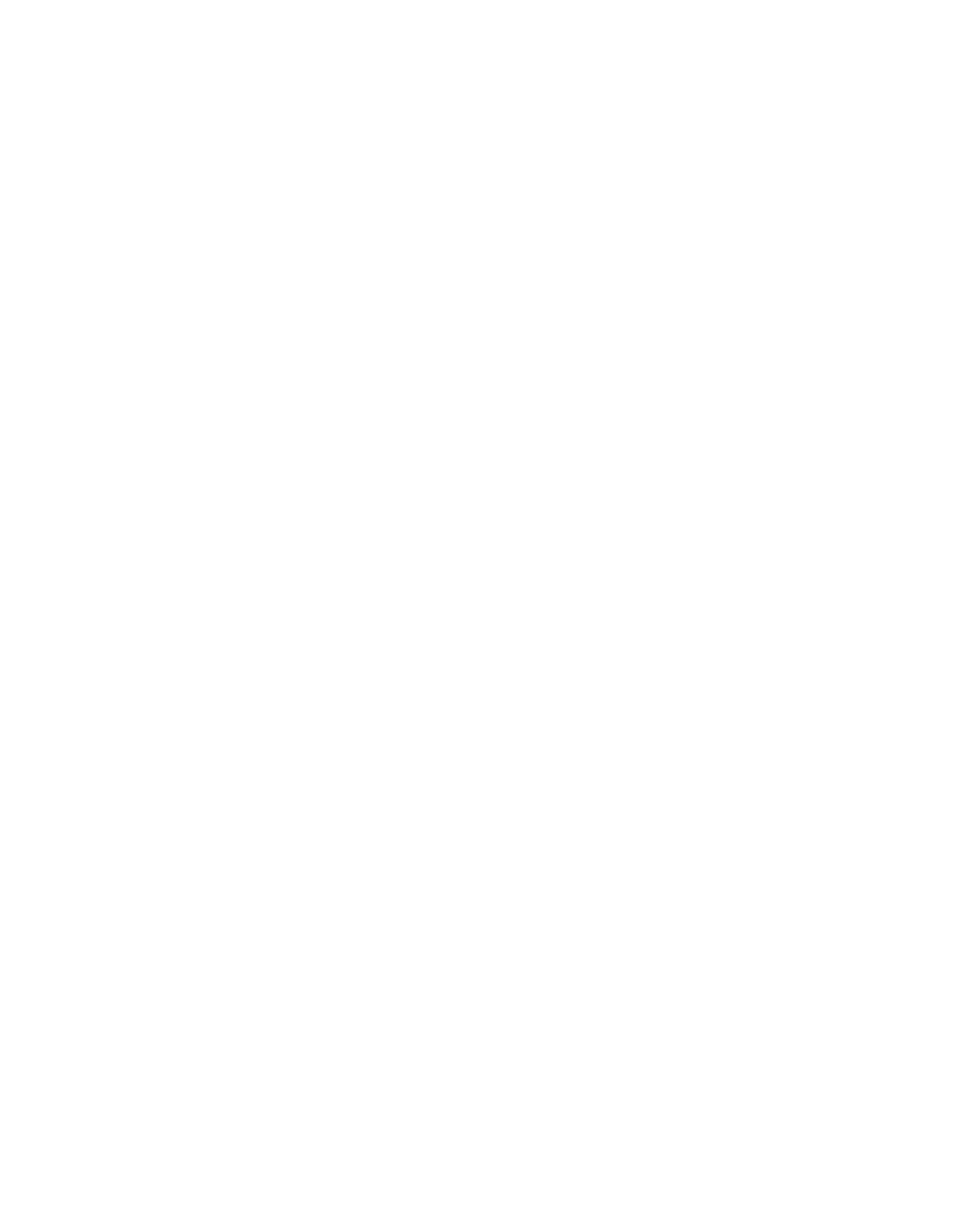### **A REPORT ON THE JEWISH SECTOR'S WORKFORCE**

#### **Introduction**

On any weekday morning, tens of thousands of workers across the United States make their way to workplaces that are engaged in the business of sustaining Jewish community life. During the day, they plan programs, serve clients, send emails, sign contracts, meet budgets, hold meetings, teach lessons, train interns, type memos, raise money, and more. Although not prescribed by Jewish tradition, these daily activities are indispensable to Jewish life in the modern era.

American Jewry has organized its communal existence around formal institutions staffed by paid employees. These organizations carry out particular responsibilities. They preserve, develop and transmit cultural heritage. They tend to spiritual needs. They protect against material threats. They serve and they lead. Jewish organizations even empower people to create Jewish lives outside of organizations. They provide many of the material and intellectual resources that individuals draw upon when fashioning their own personal forms of Jewish identification.

Because Jewish communal life is organized around a professionalized model with formal workplaces and paid labor, stakeholders in Jewish communities have shown great interest in promoting organizational effectiveness. This has directed attention to matters of management, finance, administration and human resources. The latter is of particular note. One of the enduring themes in discussions about Jewish organizations has been a desire to ensure that they be staffed by the best personnel possible (cf. Kelner, Rabkin, Saxe, & Sheingold, 2004).

With over a half-century of experience wrestling with this issue, communal leaders have amassed significant expertise regarding steps that can be taken to strengthen Jewish organizations' abilities to identify, recruit, develop and retain the types of employees they seek. The following, in no particular order, are fourteen of the most well-known recommendations (cf. Kelner et al., 2004):

- Coordinate recruitment efforts
- Subsidize training
- Offer continuing education
- Foster professional communities
- Periodically rejuvenate commitment
- Rein in unprofessional time demands
- Adopt family-friendly policies
- Improve career ladders
- Eliminate gender bias
- Enhance the status of the profession
- Improve lay/professional relations
- Mentor more
- Supervise better
- Pay competitive salaries

The present report is designed to inform further discussion of human resource policies that can strengthen Jewish organizations. It is based on survey data gathered from over 1,400 individuals working in almost 200 Jewish organizations, synagogues and schools in six communities across the United States. The data are offered to fill current gaps in knowledge, provide points of comparison with figures gathered in earlier studies, and serve as benchmarks for future research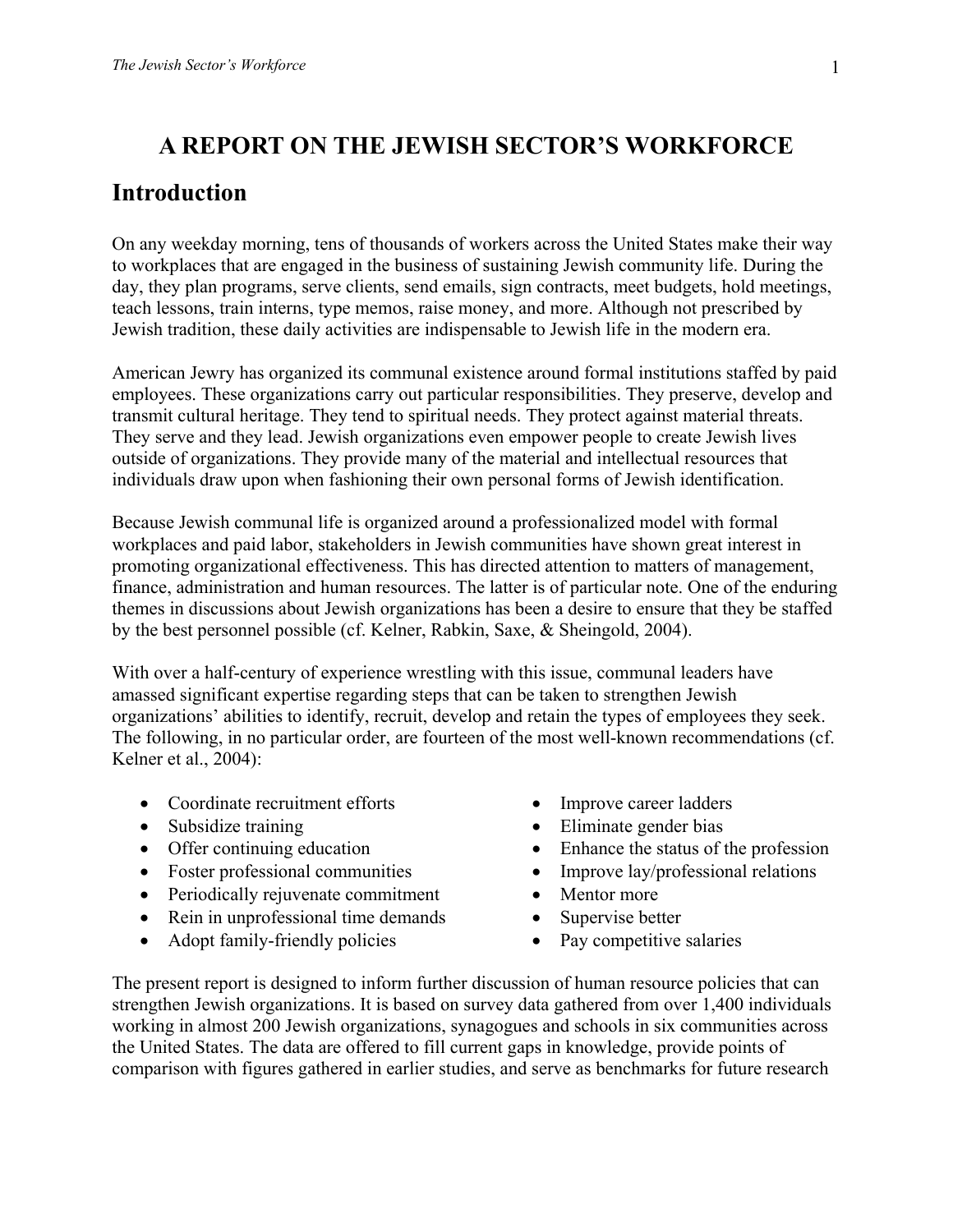on the employees of Jewish organizations. Our interpretation of the survey data is informed by qualitative fieldwork in each of the communities.

In common parlance, the subjects of this study are said to be working in "the Jewish community." This terminology has several drawbacks. First, it reduces the community to only one of its dimensions, the organizational. Second, its use of the singular draws attention away from the existence of diverse sub-communities. Third, it does nothing to foster the recognition that no matter how schools, synagogues, federations and other organizations differ in their communal roles, they all share one thing in common: They are economic institutions, places of employment and work.

Because of these shortcomings, the present report adopts a different term: "The Jewish sector." Our use of the term "sector" calls attention to the economic character of the constituent organizations, encouraging comparison with the non-profit sector, the private sector other economic arenas. It also suggests that inter-organizational linkages tie these institutions together into some sort of network. Finally, it affirms the *uniqueness* of the role that organizations play in Jewish communal life, while recognizing that there are many other elements of community that are not encompassed by organizations.

The report addresses the following questions:

- What is the nature of the Jewish sector's workforce in the six communities that participated in the study? Who are the workers and what types of positions do they hold?
- How do people enter work in the Jewish sector? What are the various motivations and pathways that lead people into such jobs?
- In their efforts to attract skilled professionals, what competitive advantages and disadvantages do Jewish organizations have vis-à-vis businesses and other non-profits?
- What is the nature of mobility out of jobs, workplaces and the Jewish sector altogether?
- To what extent do retention and/or recruitment constitute problems for Jewish organizations in the six communities? Which organizations and positions are particularly affected? Which are not?

In trying to answer these questions, we will call attention to differences across communities. The six communities included in the study are diverse in terms of their population size, geography, history, degree of institutionalization, patterns of growth, and access to national resources. Particularly for policy-makers at the national level, it is crucial to recognize the diversity of local labor market patterns. Our desire to highlight local variation is balanced by a need to ensure the confidentiality of the communities and their respondents, and to ensure sufficient numbers of cases for statistical analysis. Therefore, this report will often group communities into pairs, based on the size of their annual Federation campaigns. The two small communities in the sample each raise under \$5 million annually; the medium ones between \$5 million and \$15 million, and the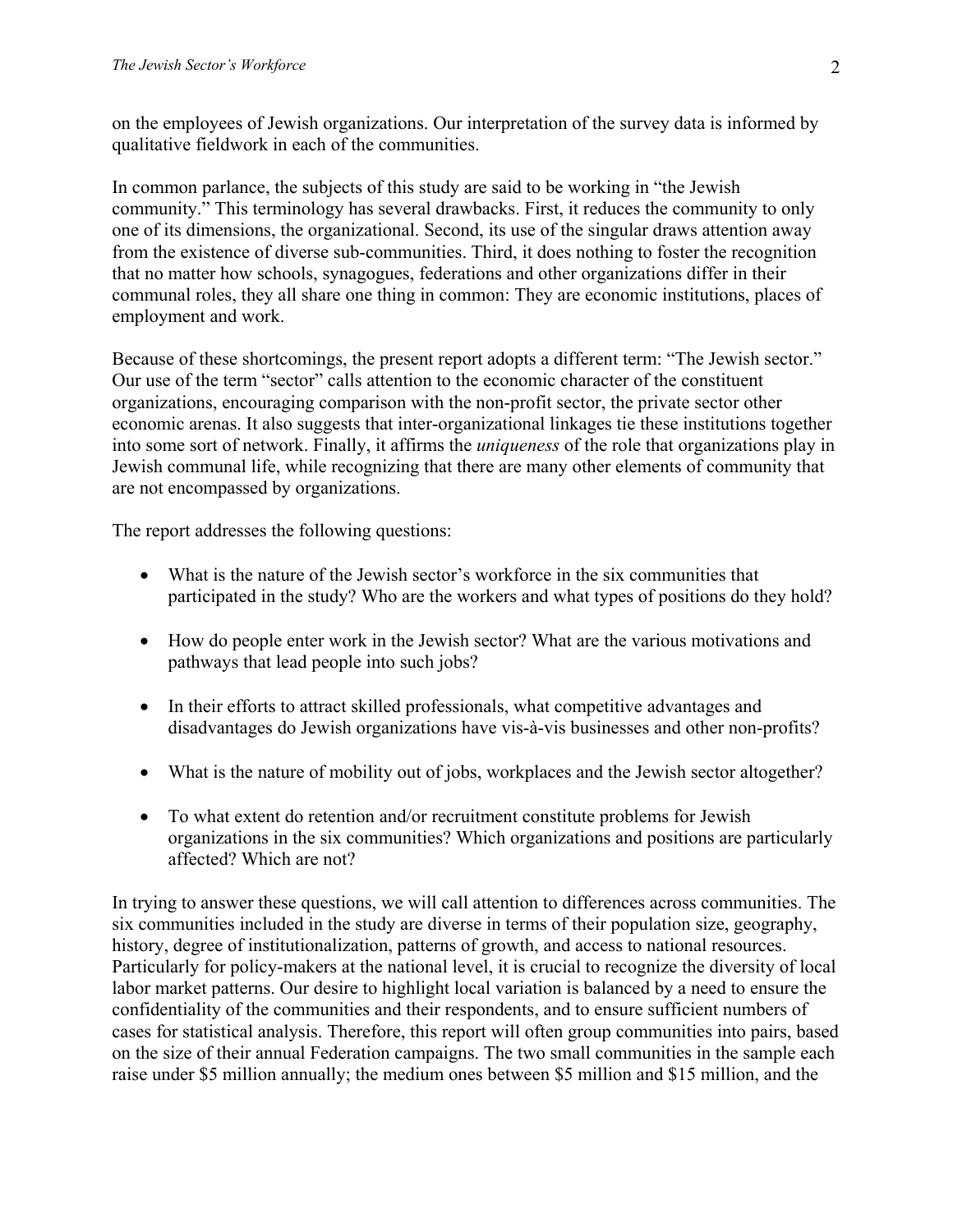large ones over \$15 million. There is a relationship, albeit imperfect, between campaign size and population size.

The data analyzed for this report were collected as part of a study undertaken jointly by Brandeis University's Cohen Center for Modern Jewish Studies and Fisher-Bernstein Institute for Jewish Philanthropy and Leadership. The study encompassed three components. The first was a review of scholarly research on recruitment and retention in the private, not-for-profit and Jewish sectors (Kelner et al., 2004). This was followed by new data collection in six diverse American Jewish communities. In these communities we conducted in-depth interviews with 101 current Jewish sector professionals. This was supplemented by two focus groups with 15 others, and interviews with three former professionals. The qualitative fieldwork informed the design and analysis of a questionnaire that was delivered via the internet to employees of 196 organizations.

With 1,424 respondents, the survey had an overall response rate of 52%. The rate varies, however by community – from 42% to 74%. It also varies by organization type: 37% for Jewish day schools, 56% for synagogues, 62% for agencies, and 77% for Federations. We attribute the lower response rate in day schools to the fact that, unlike most employees in the other job settings, teachers do not spend their workdays sitting in front of a computer screen. It is important to remember that the current sample represents the population of Jewish sector employees in the six communities we studied, $\frac{1}{2}$  and is not necessarily a representative sample of the entire population of Jewish sector employees in the United States (see Appendix A for details on the study's methodology).

### **Workforce Diversity in the Jewish Sector**

#### *Diversity of work*

From the outset of this research, the attempt to impose conceptual order on the diverse jobs available in the Jewish sector has proven challenging. Our initial mandate was to study issues related to the retention and recruitment of "Jewish communal professionals." But who, exactly, should be counted as a Jewish communal professional? Are all jobs in Jewish organizations necessarily Jewish jobs? Are all the Jewish jobs "professions" in their own right? Which organizations should be included and excluded? Do they have to be non-profits? Do their clienteles have to be Jewish? When should we make these judgments as researchers and when should we allow respondents to classify themselves as they see fit?

Our answers to these questions came through a series of decisions made at each phase of this research – from the earliest days of research design, when we first articulated sweeping objectives; through the complex work of data collection, when our ideal concepts met the 196 realities of 196 organizations; to the time spent on analysis, when our familiarity with the dataset revealed to us what terrain we could or could not explore; and into the final days of writing this report, when we had to decide how to best represent the knowledge we have gained.

Typically, these decisions are debated and made by researchers without the readers being any the wiser. This has the advantage or drawback of giving the decisions an aura of facticity – as if it could be no other way. We have chosen to break with this tradition and call attention to the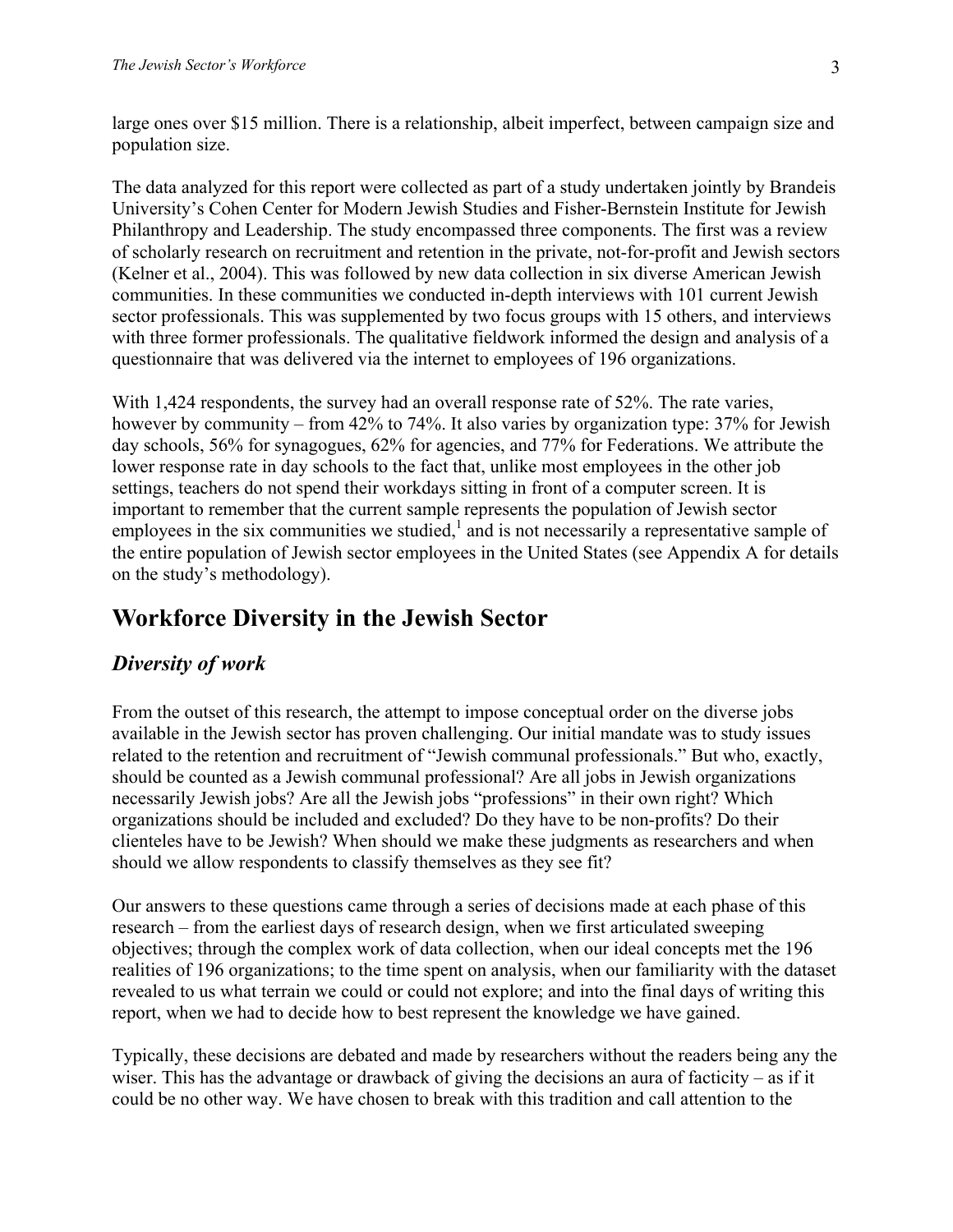choices that we have made at different stages of the research in order to make apparent just how much the definition of a "Jewish communal professional" is not as clear-cut as it seems upon first glance. With so much ambiguity, policymakers and observers of American Jewry would be well-served to make explicit their assumptions about who they are talking about when they discuss the personnel situation of Jewish organizations. This will facilitate critical reflection about how to best define their population of interest in order to achieve policy goals.

For present purposes, we have chosen to focus on most full-time employees of synagogues, day schools, Federations, Jewish community centers, community relations agencies, and local cultural organizations in the six Jewish communities studied. We decided to exclude organizations like nursing homes, and to exclude some job categories, like preschool teachers, clinical social workers, and physical education staff at JCCs. Some of these decisions were principled, others pragmatic. Details on the types of organizations and jobs that are included and excluded from this study are provided in Appendix A.

With hundreds of job titles ranging from the common (Assistant Rabbi, Deputy Director of Development) to the idiosyncratic (Storyteller-in-Residence, Environmental Issues Consultant), the first stage of analysis was to find some reasonable way of grouping jobs together so that comparisons would be both manageable and meaningful. Relying both on the job titles provided by the participating organizations and on those provided directly by the respondents, an elevencategory classification scheme was developed (see Table 1). Nine of the eleven categories are organization-specific: Synagogue workers are divided into (1) clergy and (2) non-clergy Judaics professionals. Day school workers are divided into (3) educational administration, (4) teachers of Judaics, (5) teachers of other subject matter, and (6) other educators. Federation, agency and organizational workers are divided into (7) direct service and education professionals, (8) policy and planning professionals, and (9) financial resource development professionals (FRD). The remaining two categories  $- (10)$  operations workers and  $(11)$  clerical workers – are found in synagogues, day schools and other organizations alike.

*In most instances, data are presented separately for the different job categories. At times, we will aggregate them by organization type. In general, however, we will avoid presenting a summary statistic that purports to characterize the entire workforce.* The different characteristics and experiences of rabbis, secretaries, teachers and fundraisers are often so great that lumping them together into an imaginary composite called "the average Jewish sector worker" would more often mislead than inform. Only in cases where the variation across job categories is of little statistical or substantive importance will we offer an aggregated statistic for the entire workforce.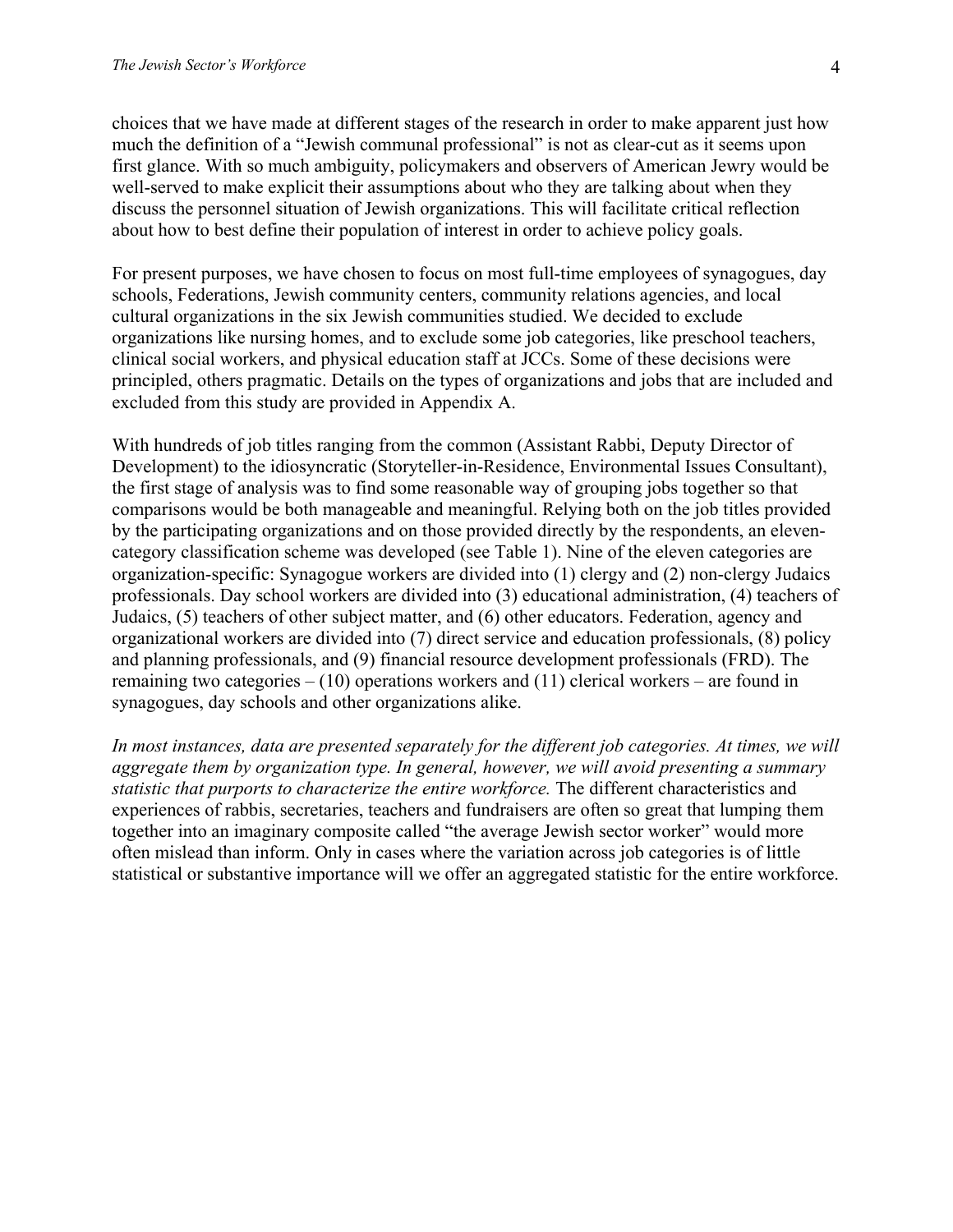| Organization<br><b>Type</b>          | <b>Job Category</b>                            | <b>Common Job Titles</b>                                                                                                                                                                                      | <b>Number</b><br>(in Survey) | Proportion<br>(in<br>Sampling<br>Frame) | Percent<br>Female<br>(in<br><b>Sampling</b><br>Frame) |
|--------------------------------------|------------------------------------------------|---------------------------------------------------------------------------------------------------------------------------------------------------------------------------------------------------------------|------------------------------|-----------------------------------------|-------------------------------------------------------|
|                                      | Clergy                                         | Senior Rabbi, Associate Rabbi, Cantor                                                                                                                                                                         | 92                           | 6%                                      | 25%                                                   |
| Synagogue                            | <b>Non-Clergy Judaics</b><br>Professionals     | <b>Education Director, Family Education</b><br>Director, Youth Director, Preschool Director                                                                                                                   | 98                           | 7%                                      | 79%                                                   |
|                                      | <b>Educational Administration</b>              | Head of School, Director of Upper/Lower<br>School, Department Chair                                                                                                                                           | 75                           | 5%                                      | 60%                                                   |
| Jewish Day<br>School                 | Teacher (Judaics)                              | Hebrew Teacher, Talmud and Tanakh<br>Teacher, Jewish Studies Teacher, Limudei<br>Kodesh Teacher                                                                                                               | 139                          | 8%                                      | 75%                                                   |
|                                      | Teacher (No Judaics Noted)                     | General Studies Teacher, English Teacher,<br>Math Teacher, Science Teacher                                                                                                                                    | 220                          | 17%                                     | 78%                                                   |
|                                      | Other Educator                                 | Librarian, Resource Specialist, Counselor                                                                                                                                                                     | 50                           | 3%                                      | 86%                                                   |
|                                      | <b>Direct Service &amp; Education</b>          | Camp Director, Hillel JCSC Fellow, JCC<br>Program Associate, Director of Education                                                                                                                            | 202                          | 14%                                     | 72%                                                   |
| <b>Other</b><br><b>Organizations</b> | Policy & Planning                              | CEO, Executive Director, Assistant Director,<br>Regional Director, Planner, Community<br><b>Relations Associate</b>                                                                                           | 49                           | 3%                                      | 68%                                                   |
|                                      | <b>Financial Resource</b><br>Development (FRD) | Campaign Director, Director of Development,<br>Development Associate, Campaign<br>Associate, Endowment Director                                                                                               | 55                           | 4%                                      | 80%                                                   |
|                                      | Clerical                                       | Administrative Assistant, Executive Assistant,<br>Resource Assistant, Secretary                                                                                                                               | 186                          | 13%                                     | 96%                                                   |
| <b>All Work</b><br><b>Settings</b>   | <b>Operations</b>                              | Accounting Manager, Bookkeeper, Controller,<br>Database Manager, Director of Admissions,<br>Marketing Associate, Membership Director,<br>Office Manager, Operations Director,<br>Synagogue Executive Director | 232                          | 16%                                     | 71%                                                   |

#### **Table 1: Job Categories**

Women are a majority in every job category but one. They fill between 60% and 96% of the positions in every type of Jewish sector work except the clergy, where they comprise 25% of the total. All respondents were asked whether they are part of the senior leadership team in their organization. Women made up half or more of the senior leadership teams in all organizationtypes: 52% in synagogues, 63% in agencies, 67% in Federations and 68% in Jewish day schools. On the other hand, most of the people found in the executive suite were men: 85% of the senior rabbis were male, 60% of the Jewish day school headmasters, 60% of the top agency executives, and five of the six Federation CEOs.

Workers in the six communities ranged in age from 20 years old to 84 years old (see Table 2). The median age ranged from 40 to 51, depending on the job category. Clerical and operations workers were typically older, whereas FRD workers and day school teachers were likely to be younger.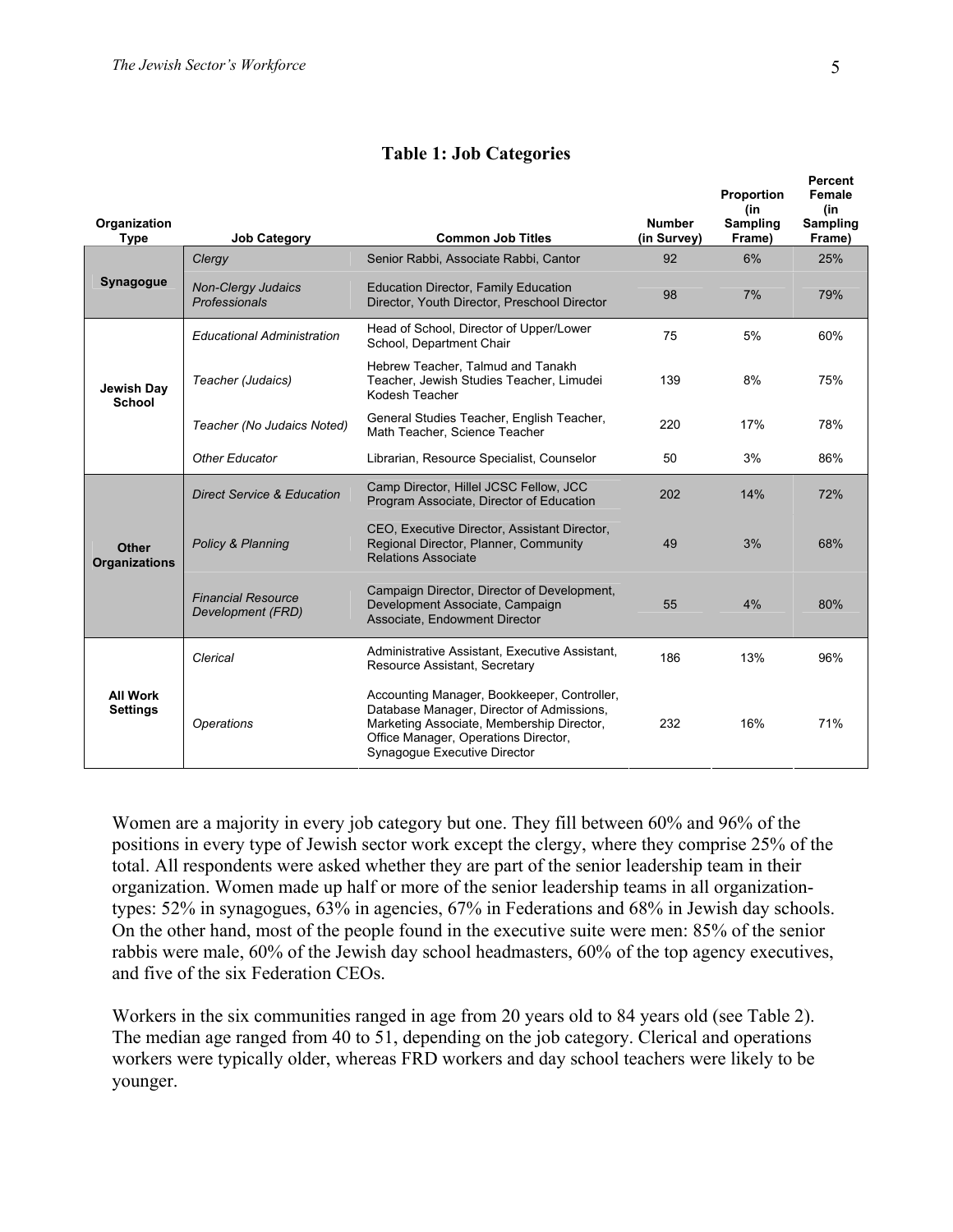|                                |                                  | <b>Total</b> |               | Female     |            | Male |               |      |        |
|--------------------------------|----------------------------------|--------------|---------------|------------|------------|------|---------------|------|--------|
|                                |                                  | Mean         | <b>Median</b> | <b>Min</b> | <b>Max</b> | Mean | <b>Median</b> | Mean | Median |
| Syna-                          | Clergy                           | 45.0         | 46            | 27         | 66         | 42.3 | 41            | 46.1 | 48     |
| gogue                          | <b>Judaics</b>                   | 43.1         | 44            | 22         | 67         | 43.8 | 46            | 40.1 | 40     |
| Jewish<br>Day<br><b>School</b> | <b>Educational Admin</b>         | 47.3         | 49            | 25         | 66         | 48.1 | 50            | 45.9 | 47     |
|                                | <b>Teacher (Judaics)</b>         | 41.9         | 42            | 20         | 59         | 42.1 | 44            | 41.7 | 41     |
|                                | <b>Teacher (No Judaics)</b>      | 42.6         | 45            | 21         | 63         | 44.1 | 48            | 35.5 | 34.5   |
|                                | <b>Other Educator</b>            | 47.5         | 51            | 23         | 75         | 46.9 | 49            | 52.3 | 56     |
| Organ-<br>ization              | <b>Direct Service &amp; Educ</b> | 43.7         | 44            | 23         | 66         | 43.9 | 45            | 43.0 | 43     |
|                                | <b>Policy &amp; Planning</b>     | 45.3         | 48            | 24         | 66         | 45.2 | 48            | 45.5 | 50     |
|                                | <b>FRD</b>                       | 40.7         | 40            | 24         | 84         | 40.1 | 38            | 42.3 | 41     |
| All                            | <b>Clerical</b>                  | 47.6         | 51            | 21         | 74         | 48.5 | 52            | 33.5 | 30     |
|                                | <b>Operations</b>                | 48.0         | 49            | 25         | 75         | 47.9 | 49            | 48.3 | 51     |

In years

#### *Diversity of workers*

*"I have never felt alienated [at work] because of my religion. I have never felt like I was treated*  less or pushed aside. It might be because of the department and what I do. The majority of the *fiscal professionals are non-Jewish. I am not certain why that is, but the majority of us are not.... But I have never felt alienated in any way; as a matter of fact, I have actually gotten in better touch with my own religion [Catholicism] because of where I am.* " – Anita R., Controller, Federation, Small community

Although Jewish organizations are not among the most diverse workplaces in the United States, they contain within them a diversity that is often unacknowledged. Language is partly to blame for obscuring the existence of religious diversity. When people use the term "Jewish communal workers," they do not necessarily mean to say that the workers themselves are Jewish. But the phrase's ambiguous grammar unintentionally connotes this, and encourages people to think of Jews when they are talking about people working for Jewish organizations.2 In fact, *the workforce of the Jewish sector is not solely a workforce of Jews*. Synagogues, day schools and communal organizations in all the places we studied benefit from the efforts of Christians and other non-Jews who devote their energy and talents to the betterment of American Jewish communities. They conduct their work at all levels of organizational hierarchies, including the upper echelons. In the small and medium-sized communities, about one in six members of senior leadership teams (16%) are not Jewish.<sup>3</sup>

The proportion of Jews and non-Jews employed in the Jewish sector varies according to the job and organizational setting (see Figure 1). Virtually all those employed in Jewish educational or religious roles are Jewish. In contrast, approximately one-third of general studies teacher in Jewish day schools (32%4 ), clerical workers (37%) and operations professionals (38%) are not Jewish.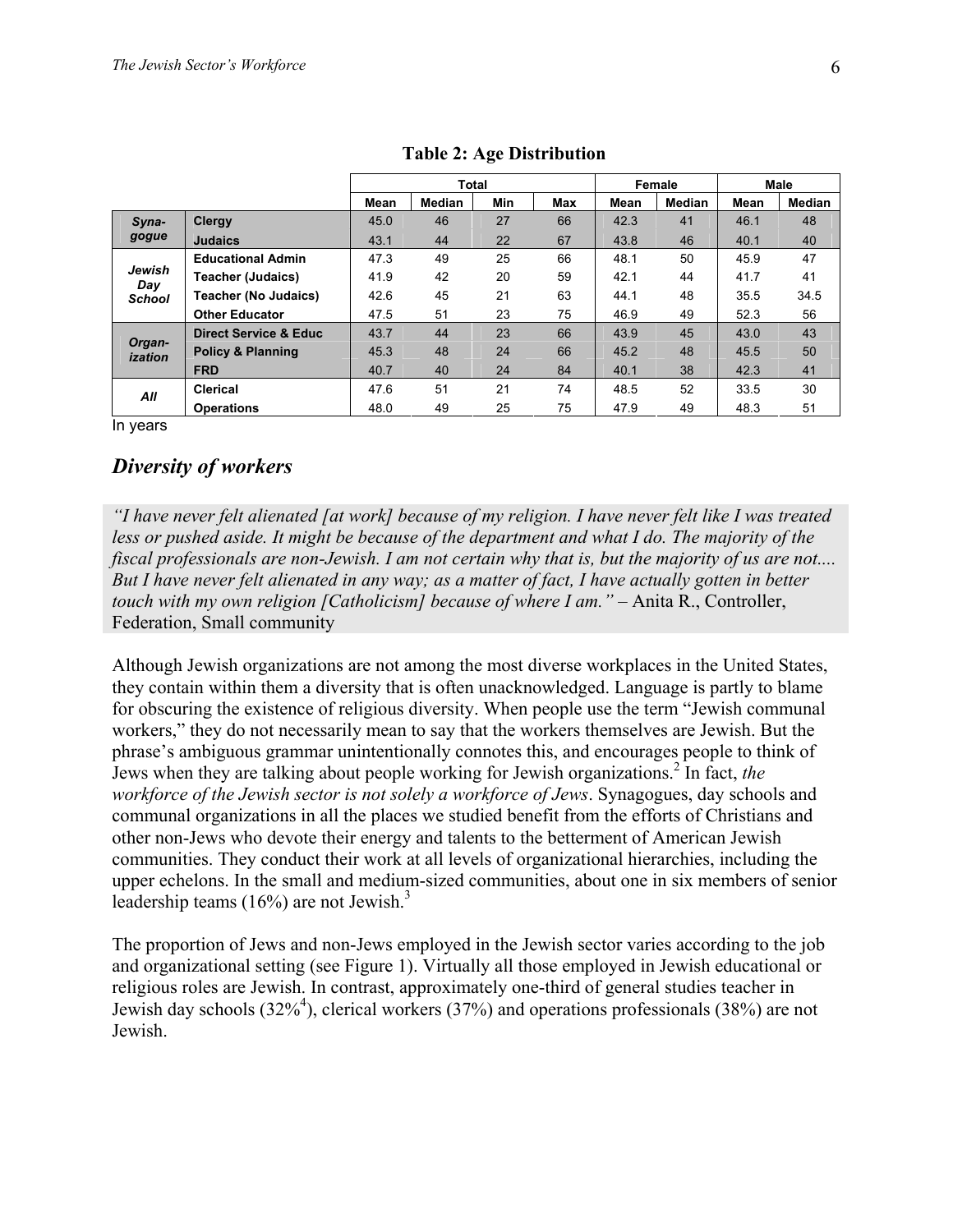

**Figure 1: Proportion Jewish** 

The differences in hiring indicate a significant (but usually taken-for-granted) feature of Jewish sector positions: *The Jewish sector organizes work according to its degree of Judaic content.* Jobs with overt Judaic content are, with only isolated exceptions, exclusively given to Jews. Jobs in which Jewish cultural content is not deemed vital are more receptive to a broader applicant pool.

The question of whether a position has or should have Judaic content is not clear cut, however. Consider fundraising. Is fundraising seen more as a means of securing financial resources (a generic mission) or of building community (a specifically Jewish mission)? Should applicants for financial resource development (FRD) positions be judged on their ability to engage the core constituency by speaking comfortably in a Judaic idiom or should this be irrelevant as a hiring consideration? Questions like these have been debated in the past, and will continue to be so.

Currently, in areas where the Judaic content of the work can be ambiguous, Jewish organizations demonstrate a strong tendency to hire Jews, although not exclusively. Eleven percent of people working in FRD positions across all organization types are non-Jews. Similar or slightly higher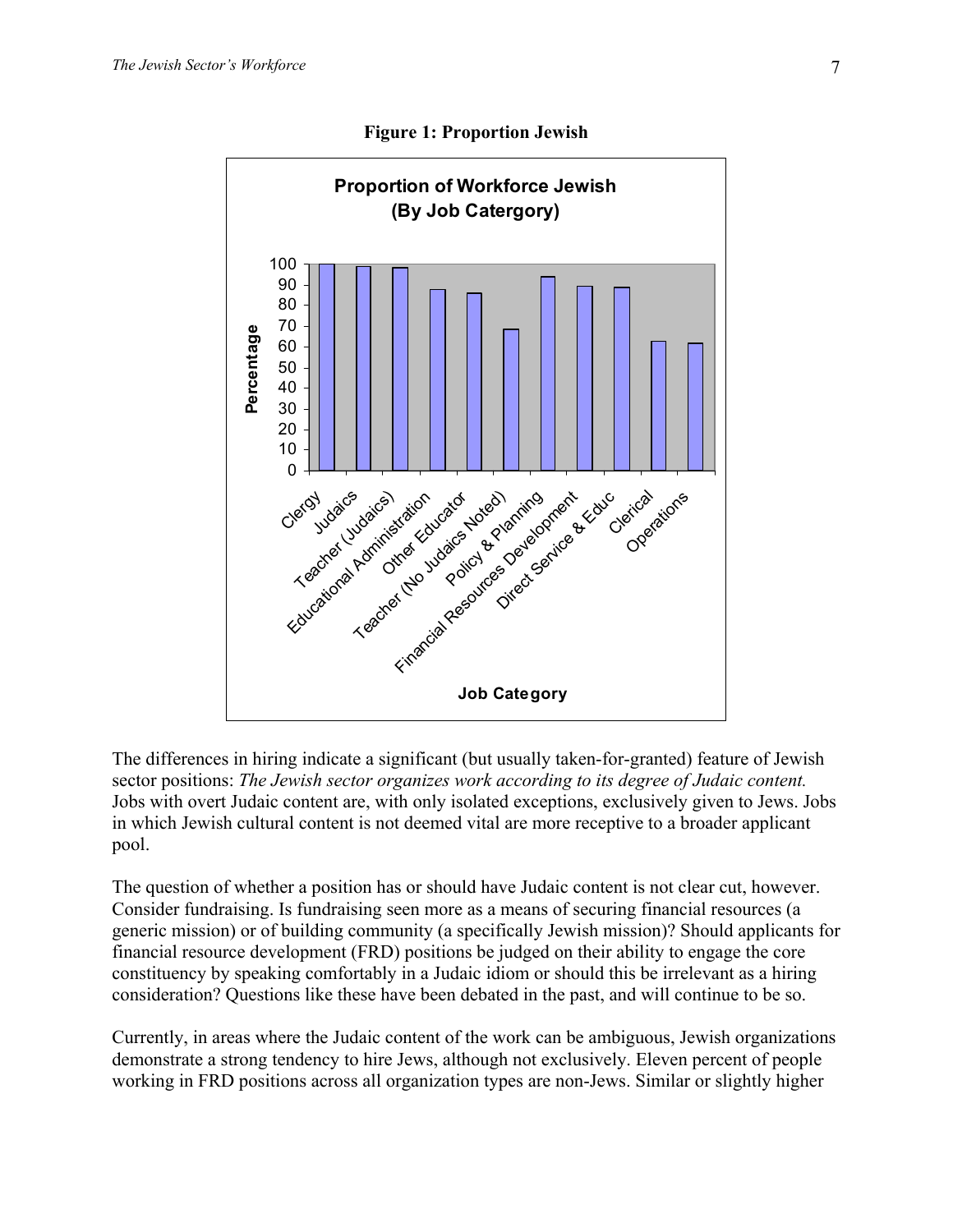proportions are evidenced for direct service and education positions in Jewish organizations. The proportion in organizational policy and planning is slightly lower.

The proportion of Jews and non-Jews working in the Jewish sector does not always vary consistently with community size. There are different patterns for different jobs. As the community size decreases, the proportion of non-Jewish general studies teachers increases.<sup>5</sup> The change in proportion, from 24% to 46% to 80% (for large, medium and small communities, respectively,) should be read with great caution though, as the size of the base declines sharply from 156, to 41 to only 10, respectively. In other words, the small communities we studied had only a handful of general studies teachers, most of whom were not Jewish. The large communities had a much larger general studies faculty overall, most of whom were Jewish.

A different pattern emerges if we look at operations workers. Here, there is no linear relationship between community size and the proportion of workers who are not Jewish: 32% in the large communities (over a base of 124), 47% in the medium (base = 88), and 43% in the small (base = 14). It is hard to assess the proportions within the 11 job categories, because even in the large communities, the actual number of people involved becomes too small to be meaningful.

#### *Foreign-born workers*

The American Jewish sector's workforce also includes a small number of people who were not raised in the United States. Nine percent of Jewish professionals were raised abroad. Notable among these are day school Judaics teachers from Israel. Other countries of origin that have some representation are Canada, South Africa, Argentina and the former Soviet Union. Six percent of members of the senior leadership teams in Jewish workplaces across the six communities were raised abroad.

The presence of foreign-born workers in the American Jewish sector's workforce raises questions about the international flow of Jewish sector labor. There is little we can say about this, as our research addresses the situation in United States alone. If, however, Jewish communities abroad share a sense that their organizations are struggling with issues of personnel retention or recruitment, and if the labor market does indeed transcend geographic boundaries, then future consideration of labor issues in the Jewish sector could benefit from incorporating an international dimension appropriate to the era of globalization.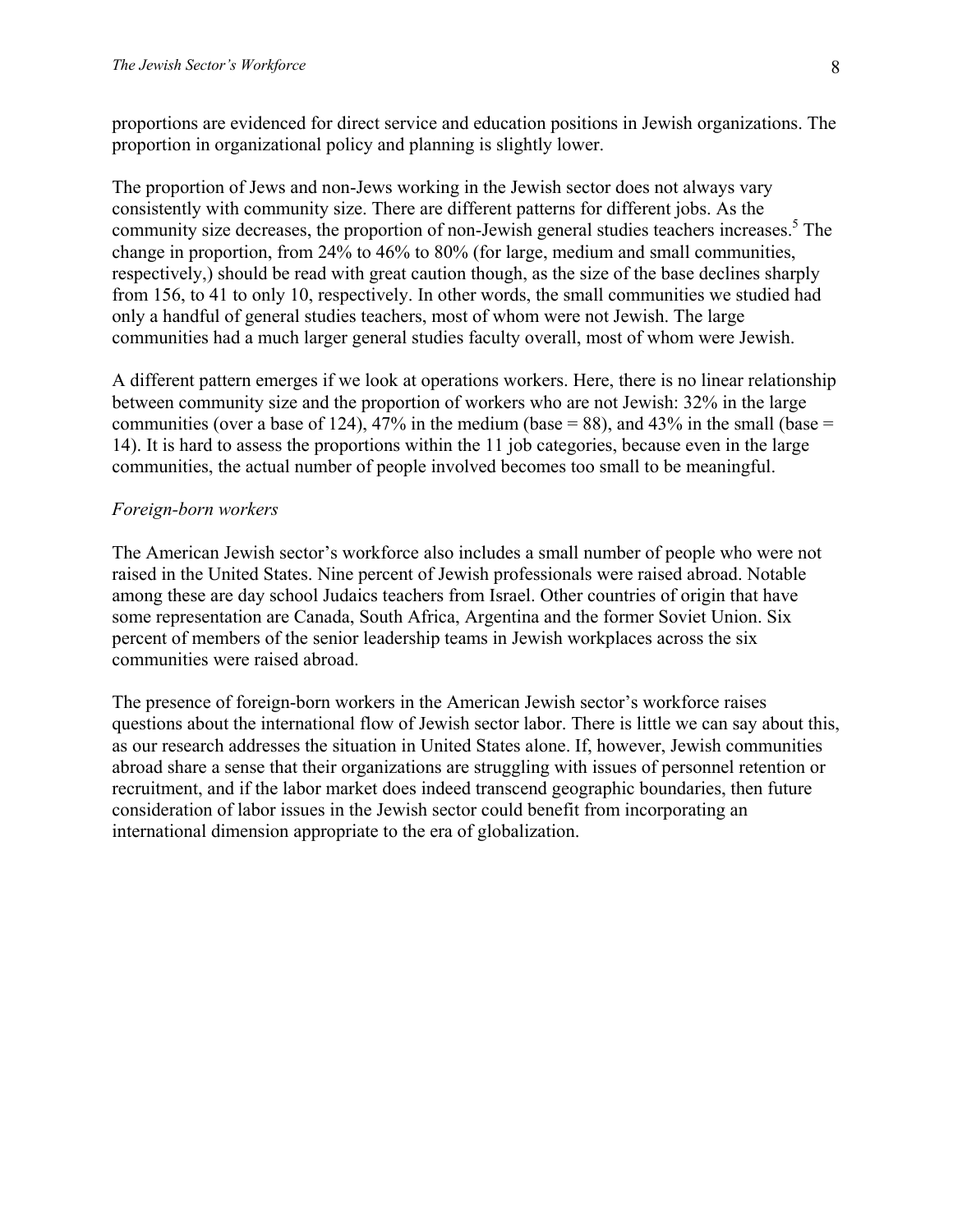### **Recruitment**

#### *Educational pathways*

#### Undergraduate attendance

A number of recent efforts to recruit people into careers in the Jewish sector have focused on Jewish college students. Not only are the college years a time when people make career decisions, but American Jews overwhelmingly attend college (Sales et al., Forthcoming). In the current study, 92% of the Jewish professionals surveyed hold at least a bachelor's degree. Almost all the remainder attended college for a period of time.

Examining the undergraduate institutions attended by Jewish professionals<sup>6</sup> in the six communities, two patterns become evident.

- 1) *Much schooling is local*. In large and medium-sized communities, the proportion of Jewish professionals that took their undergraduate degrees locally ranges from just under one-fifth to about one-third. Many of the remainder are drawn from regional institutions: southern schools in the South, Midwestern schools in the Midwest, northeastern schools in the Northeast.
- 2) *The only pattern in the two smallest communities is that there is no pattern*. With only a few exceptions, each and every Jewish professional in these two communities attended a different undergraduate college or university. Some of these colleges were regional, but many attended schools across the country.

One implication of these findings is that although national efforts to target recruitment at specific universities may serve the needs of local communities, they are unlikely to do so uniformly. Sizeable Jewish communities in close proximity to the targeted institutions will probably benefit from such efforts more than other communities.

#### Graduate attendance

People interested the Jewish sector's effectiveness have often encouraged organizations to recruit candidates who have received graduate training, particularly training from specialized programs that prepare them specifically to work in Jewish settings. This professional schooling is valued for its ability to teach skills, provide models of action and thought, foster reflective practice, instill professional identity, and certify expertise, among other things.

Overall, the proportion of professionals holding advanced degrees ranges from 30% (in operations positions) to 95% (in the rabbinate and cantorate). In addition to this variation by position, the proportion holding graduate degrees also varies by community and organization type. Consistent patterns are difficult to discern. Generally, there is no direct relationship between community size and the proportion of professionals holding advanced degrees. The smallest communities seem less likely to fill day school teaching positions and the gamut of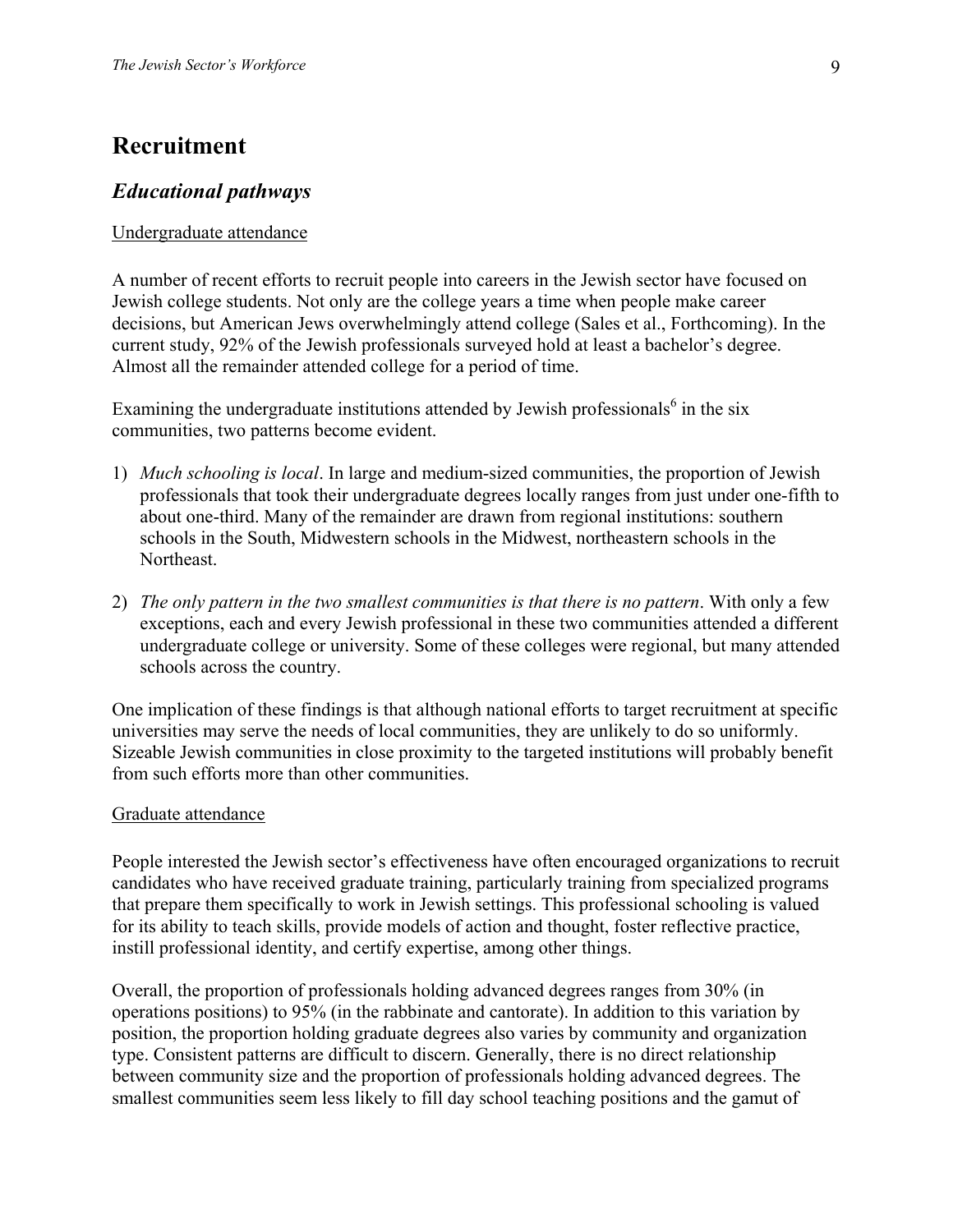organizational positions with graduate degree holders. But this cannot be said of synagogues or of day school administrators. Nor do we see consistent variation between the large and mediumsized communities.

When comparing across the communities, we often find differences in the educational profiles of various jobs:

**Jewish Day Schools:** A substantial majority of headmasters, department chairs and others working in educational administration hold advanced degrees (see Table 3). The proportion across the six communities ranges from 77% to 100%. For teachers who do not hold an administrative portfolio, the proportions are lower. They range from 40% to 60% among Judaics teachers in the large and medium-sized communities, dipping to 31% in the small communities.<sup>7</sup> For general studies teachers without administrative portfolios, the range is wider – between 31% and 71% in the large and medium communities, and 25% in the small ones. Most of the degrees earned by day school teachers and administrators are in education, Jewish education, educational administration or teaching. Overall, about one-third of the teachers have an education-related graduate degree.

| <b>Nature of Position</b>                   | <b>Graduate Degree Earned</b>  | <b>Total</b> |
|---------------------------------------------|--------------------------------|--------------|
|                                             | Rabbinic                       | 16%          |
|                                             | Ed/JewishEd/EdAdmin            | 61%          |
| <b>Educational</b><br><b>Administration</b> | <b>JCS/MSW/MPA/MBA</b>         | 6%           |
|                                             | <b>Other Graduate Training</b> | 30%          |
|                                             | No Graduate Training           | 15%          |
|                                             | WEIGHTED N                     | 71           |
| <b>Judaics Teachers</b>                     | Rabbinic                       | 17%          |
|                                             | Ed/JewishEd/EdAdmin            | 32%          |
|                                             | JCS/MSW/MPA/MBA                | 8%           |
|                                             | <b>Other Graduate Training</b> | 21%          |
|                                             | No Graduate Training           | 49%          |
|                                             | <b>WEIGHTED N</b>              | 135          |
|                                             | Ed/JewishEd/EdAdmin            | 36%          |
| Teachers (No                                | <i>JCS/MSW /MPA/MBA</i>        | 6%           |
| <b>Judaics Noted)</b>                       | <b>Other Graduate Training</b> | 19%          |
|                                             | No Graduate Training           | 44%          |
|                                             | <b>WEIGHTED N</b>              | 215          |

#### **Table 3: Graduate Degrees Held by Day School Professionals**

Like many Jewish sector professionals, teachers and administrators in Jewish day schools face the challenge of having to master a dual skill set (cf. Kelner et al., 2004). They must be capable in the practice of education and knowledgeable in the specific content of their subject matter. In the case of Jewish education, this means Judaic knowledge. In the late 1990s, two important studies of Jewish educational personnel addressed the extent to which teachers and administrators in Jewish schools had received formal training in both general education and Jewish studies (Gamoran, Goldring, Robinson, Tammivaara, & Goodman, 1998; Goldring, Gamoran, & Robinson, 1999). This approach is a useful one, and it is adopted here.<sup>8</sup>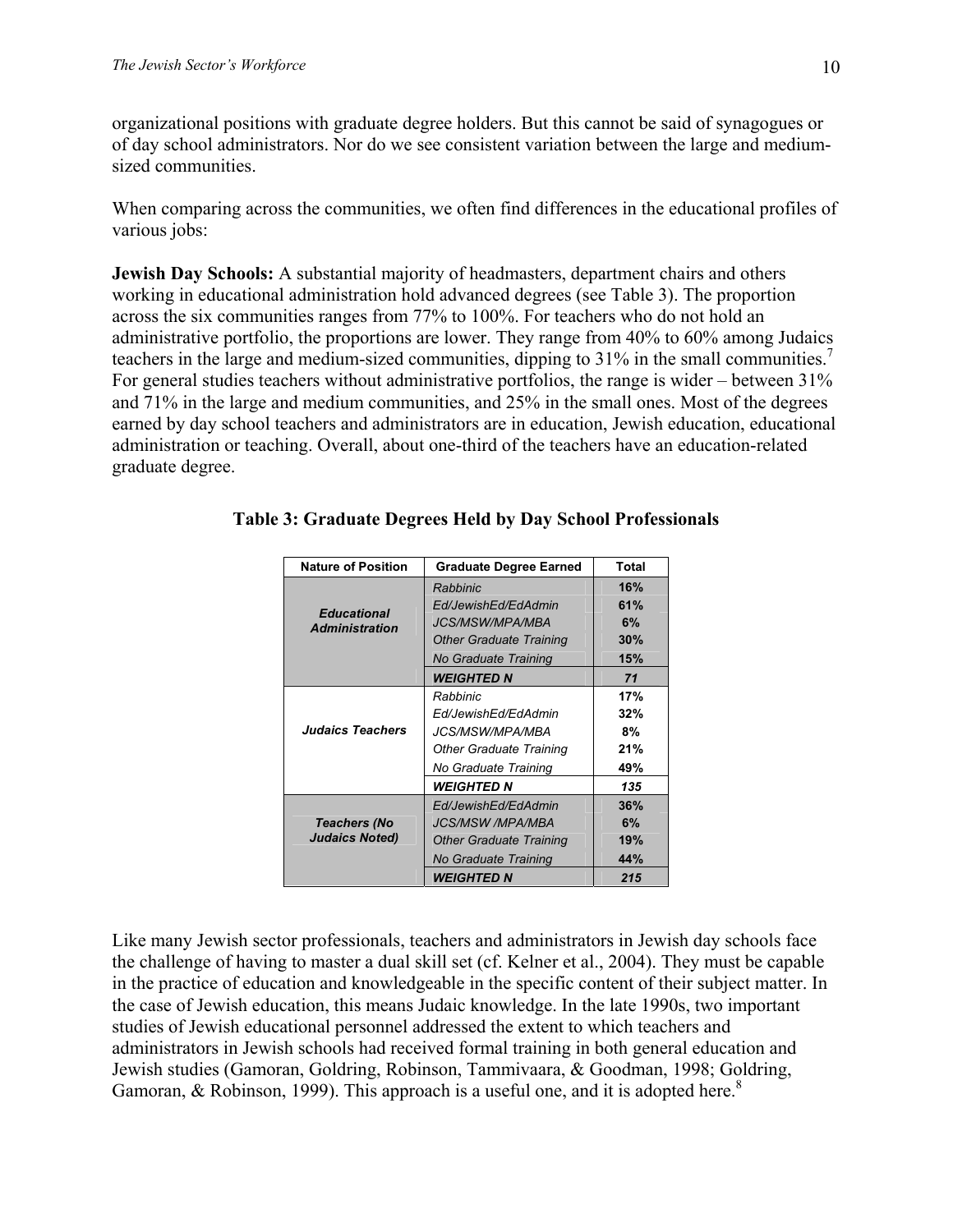



As seen in Figure 2, 20% of educational administrators and 23% of other Judaics teachers have received degrees or certificates in both education and Jewish studies. They may have earned these at either the undergraduate or graduate level. Thirteen percent of the administrators and 30% of the Judaics teachers are not degreed or certified in either of these fields. To the extent that they have acquired expertise, they have gained it in other ways.

The notion of a dual skill set combining expertise in both pedagogy and Judaics understates the challenge faced by day school administrators. Their work demands a *triple* skill set, because it also requires proficiency in educational administration. Following the presentation developed by Goldring et al. (1999), Figure 3 displays this third dimension. Of the 64 educational administrators in the sample, 12 of them, or 19%, have a graduate degree in educational administration. Only three  $(5\%$  of the total) have formal training in all three areas.<sup>9</sup> These three individuals were all working in the large communities. No judgment is being made here about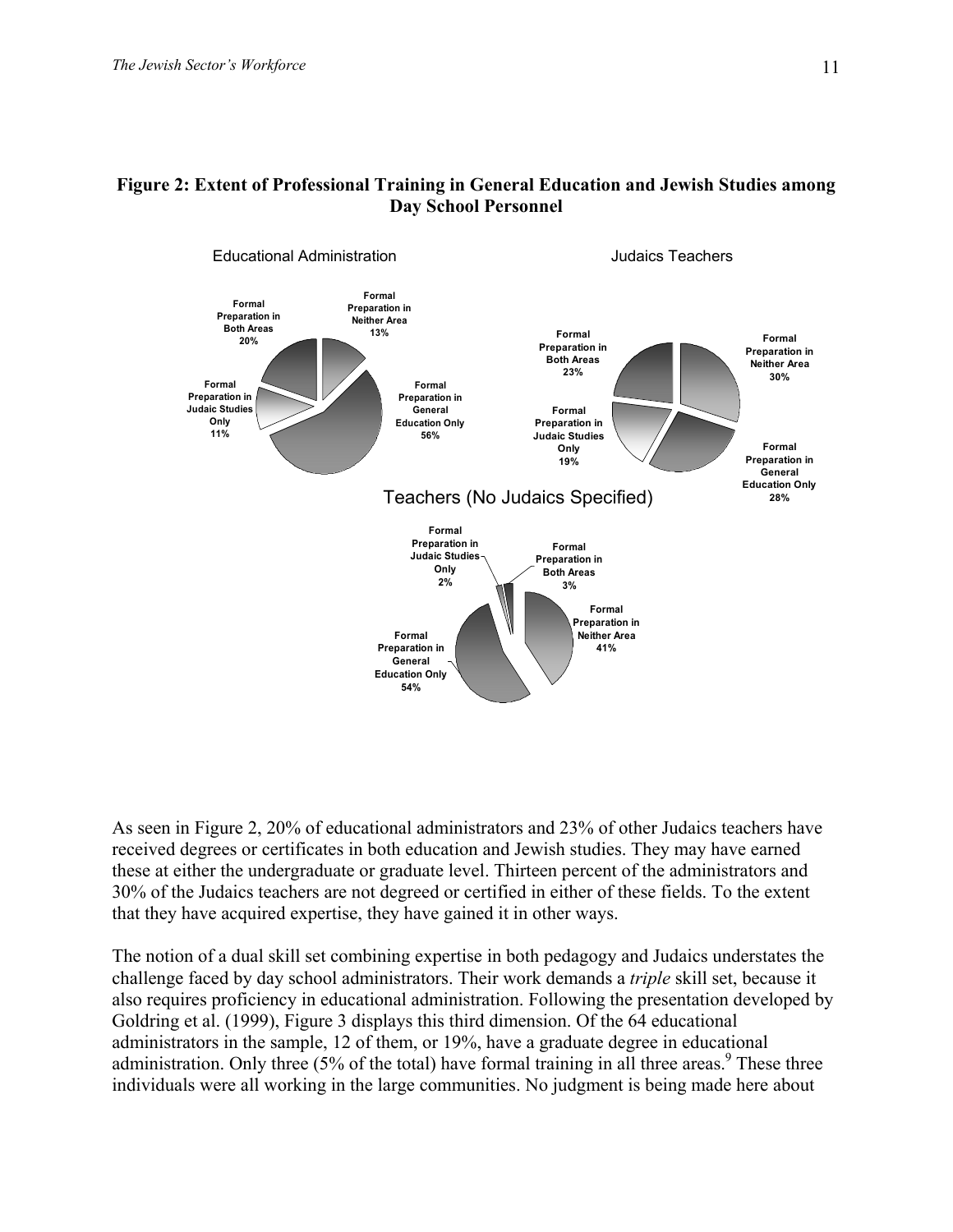the essentialness of particular credentials. Our interviews suggest that expertise can be gained in ways other than formal schooling.



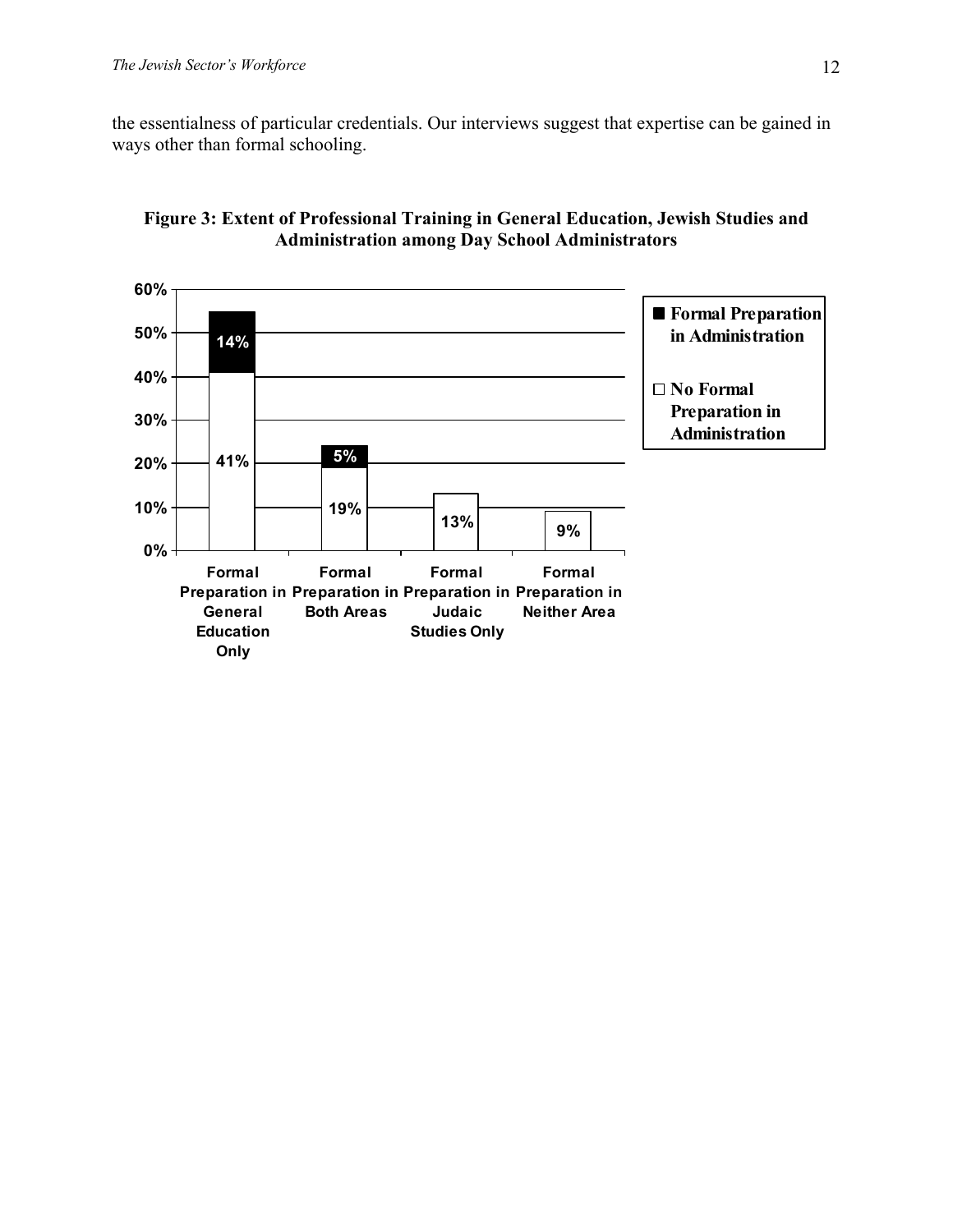**Synagogues:** In synagogues, 60% of the non-clergy Judaics professionals hold graduate degrees, again mostly in education (see Table 4).<sup>10</sup> The actual proportion varies by community, but this bears no clear relationship with community size.

| <b>Nature of Position</b>                         | <b>Graduate Degree Earned</b>      | Total |
|---------------------------------------------------|------------------------------------|-------|
|                                                   | <b>Rabbinic</b>                    | 77%   |
|                                                   | <b>Centurial</b>                   | 14%   |
|                                                   | Ed/JewishEd/EdAdmin                | 20%   |
| <b>Clergy</b>                                     | <b>JCS/MSW/MPA/MBA</b>             | 2%    |
|                                                   | <b>Other Graduate Training</b>     | 36%   |
|                                                   | No Graduate Training <sup>11</sup> | 5%    |
|                                                   | <b>WEIGHTED N</b>                  | 88    |
|                                                   | <b>Rabbinic</b>                    | 6%    |
|                                                   | Ed/JewishEd/EdAdmin                | 39%   |
| <b>Non-Clergy Judaics</b><br><b>Professionals</b> | <b>JCS/MSW/MPA/MBA</b>             | 14%   |
|                                                   | <b>Other Graduate Training</b>     | 26%   |
|                                                   | <b>No Graduate Training</b>        | 41%   |
|                                                   | <b>WEIGHTED N</b>                  | 97    |

**Table 4: Graduate Degrees Held by Synagogue Professionals** 

Not all of those trained as rabbis work in congregations. Just under two-thirds of the ordained rabbis in the sample are employed by congregations. Twenty-eight percent work in Jewish day schools and the remaining 10% work in agencies (half of them in Hillel).

**Organizations:** In large and medium-sized communities, the proportion of organizational policy and planning professionals with advanced degrees ranges from 56% to 85%; of direct service and education professionals, 51% to 71%; and of FRD workers, 36% to 44% (see Table 5). The proportions in the small communities appear to be lower, but the actual number of people in these positions is too small to be definitive. Likewise, in communities of all sizes the actual numbers of policy and planning positions and FRD positions were scant.

Of organizational workers who chose to pursue one or more of the master's degrees typically associated with these jobs, 43% chose an MSW, 43% chose an MBA, 30% chose an MJCS or Jewish communal service certificate, and 4% chose an MPA. When younger and older professionals are compared, younger ones are significantly<sup>12</sup> more likely to hold Jewish communal service degrees.<sup>13</sup> There are no other statistically significant age-related differences.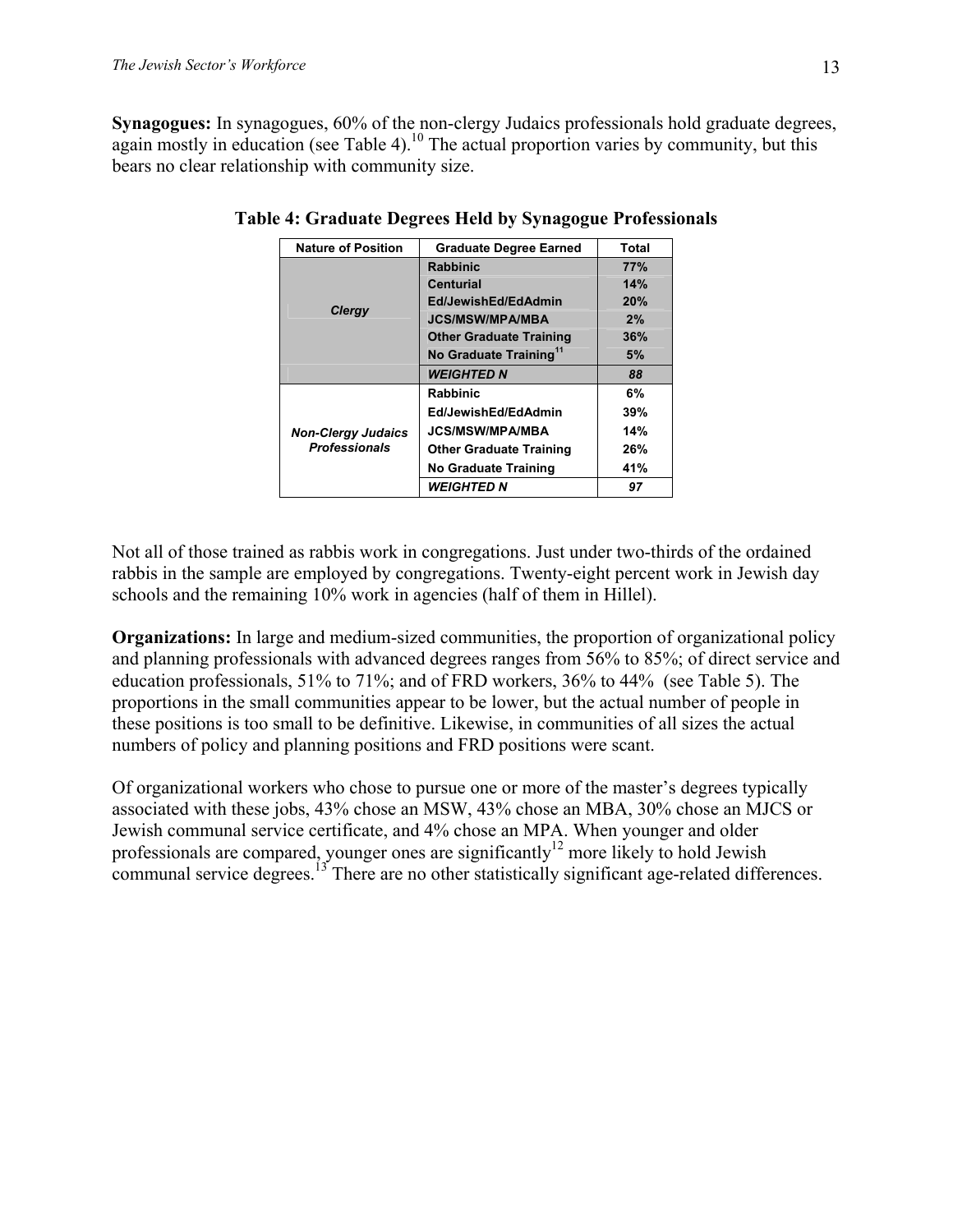| <b>Nature of Position</b>                                                    | <b>Graduate Degree Earned</b>  | Total |
|------------------------------------------------------------------------------|--------------------------------|-------|
|                                                                              | <b>Rabbinic</b>                | 7%    |
|                                                                              | Ed/JewishEd/EdAdmin            | 23%   |
| <b>Direct Service &amp;</b><br><b>Education</b>                              | <b>JCS/MSW/MPA/MBA</b>         | 22%   |
|                                                                              | <b>Other Graduate Training</b> | 29%   |
|                                                                              | <b>No Graduate Training</b>    | 38%   |
|                                                                              | <b>WEIGHTED N</b>              | 196   |
|                                                                              | Ed/JewishEd/EdAdmin            | 10%   |
|                                                                              | <b>JCS/MSW/MPA/MBA</b>         | 42%   |
| <b>Policy &amp; Planning</b>                                                 | <b>Other Graduate Training</b> | 25%   |
|                                                                              | No Graduate Training           | 34%   |
|                                                                              | WEIGHTED N                     | 49    |
|                                                                              | Ed/JewishEd/EdAdmin            | 4%    |
|                                                                              | <b>JCS/MSW/MPA/MBA</b>         | 24%   |
| <b>Financial Resources</b><br><b>Development</b>                             | <b>Other Graduate Training</b> | 16%   |
|                                                                              | <b>No Graduate Training</b>    | 61%   |
|                                                                              | <b>WEIGHTED N</b>              | 55    |
|                                                                              | <b>Rabbinic</b>                | 1%    |
| <b>Operations Positions</b>                                                  | Ed/JewishEd/EdAdmin            | 5%    |
| (All Organizations, Day<br><b>Schools and</b><br><b>Synagogues Combined)</b> | <b>JCS/MSW/MPA/MBA</b>         | 16%   |
|                                                                              | <b>Other Graduate Training</b> | 10%   |
|                                                                              | <b>No Graduate Training</b>    | 70%   |
|                                                                              | WEIGHTED N                     | 226   |

#### **Table 5: Graduate Degrees Held by Professionals in Other Organizations**

#### Jewish Sector Training Institutions (JSTI)

One strategy to foster a sizable, capable and loyal workforce for Jewish institutions entails recruiting people to specialized Jewish sector graduate programs. Some of these offer rabbinical ordination, cantorial investiture, degrees in Jewish education and Jewish communal service, and the like. Others combine concentrations in Judaic studies with degrees in such areas as social work, non-profit management, or education. In light of the important role that these institutions play in supporting the Jewish sector, it is worth looking at the presence or absence of their alumni in the six communities. (The analysis below refers only to alumni of their graduate level programs and does not take into account their role in training undergraduates.)

Among Jews in non-clerical positions, between 20% to 30% received an advanced degree from a Jewish Sector Training Institution (JSTI).14 The cross-community variation within different types of workplaces breaks down as follows:

**Jewish Day Schools:** The larger the community, the more it likely it was to hire JSTI alumni as Judaics teachers. In the smallest communities in our study, none of the Judaics teachers surveyed received graduate training at a Jewish sector training institution. In the medium-sized communities, 20% did.<sup>15</sup> In the large communities, 41% did.

**Synagogues:** Almost all of the men and women serving as congregational clergy attended a JSTI.16 Non-clergy Judaics professionals in the large northeastern community were over twice as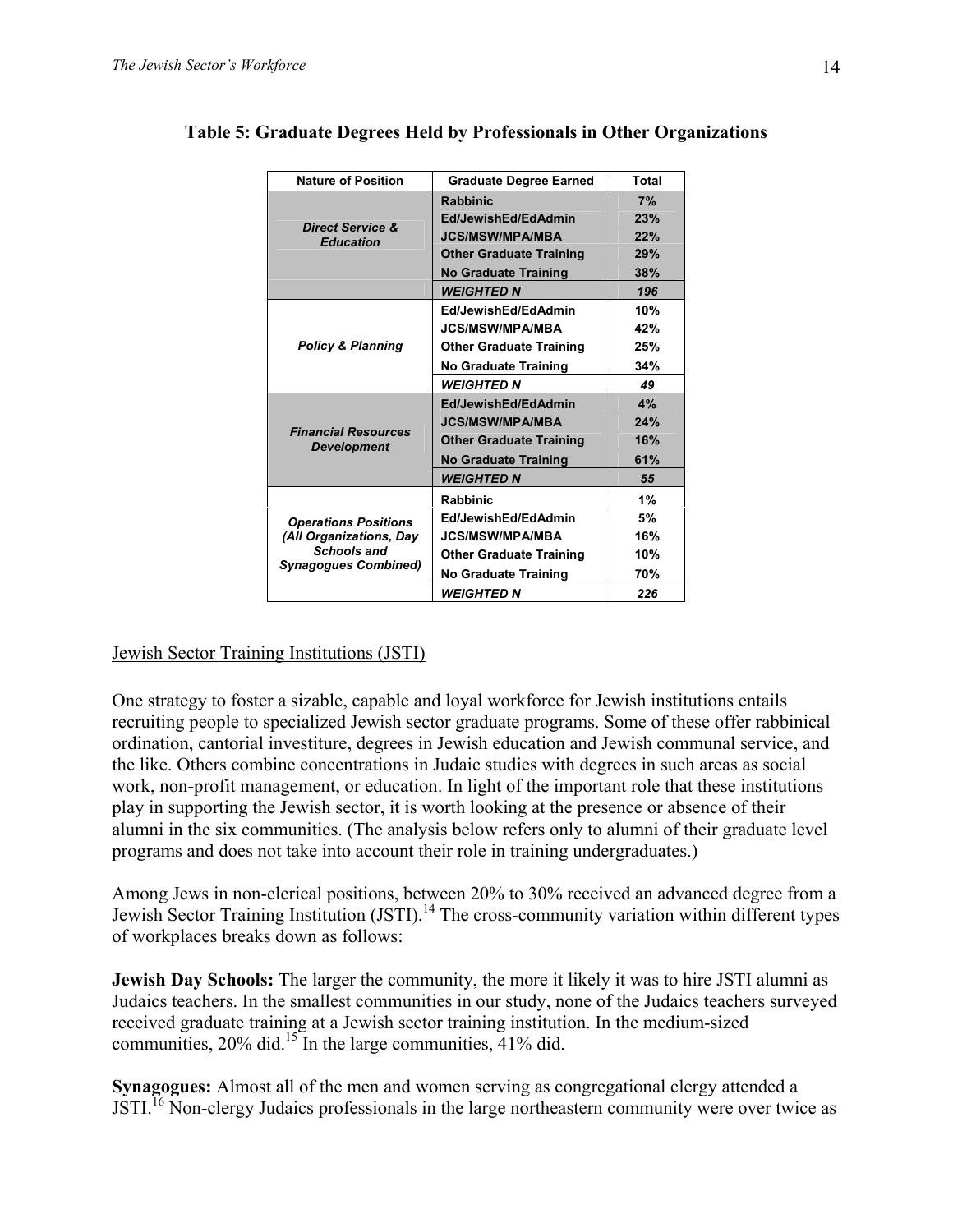likely to be JSTI alumni as those in the large and medium communities off the East Coast (39%) vs. 11%-16%). We cannot draw conclusions about the non-clergy Judaics professionals in the small communities because the sample did not have a sufficient number of them.

**Organizations:** In organizational settings, the small communities typically have not hired JSTI graduates.17 In large and medium-sized communities, 20% to 26% of Jewish professionals working in non-operations positions are graduates of such programs.<sup>18</sup> It is hard to draw conclusions about differences within and across the large and medium-sized communities.

Overall, large and medium-sized communities appear better positioned than small communities to fill day school teaching positions and the array of organizational positions with graduate degree holders and JSTI alumni. A question for policymakers is how to ensure that efforts to increase JSTI enrollment will benefit small communities as well as large ones, peripheral communities as well as central ones.

Although small communities are less likely to hire individuals with graduate degrees to fill their day school classrooms and organizational offices, they appear just as capable as their larger counterparts to hire degreed professionals to serve as day school administrators and synagogue clergy. The unique place of synagogues is noteworthy. One factor differentiating them from other work settings is that they can draw upon the congregational unions' national placement programs to expand their pool of potential applicants.

### *Workforce mobility and local hiring*

*"All the great Jewish educators have just happened to come [to this community]. I can't think of one person who was recruited to this city. We have great educators… [but] we shuffle the same people around; there are very few new people."* – Ian O., Head of School, Jewish Day School, Medium-sized community

Are large, resource-rich Jewish communities better able than smaller ones to attract job applicants from around the country? Or, perhaps, large communities are self-sufficient enough that they can readily fill job openings with local talent. In short, are some communities more likely to hire locally than others?

It is difficult to discern consistent differences attributable to community size. The ratio of local to non-local hiring was stable across the communities – approximately three to one. Still, we do not know whether the 24% to 29% of employees who were not local hires moved specifically as the result of recruitment to a Jewish sector job, or whether they moved to the area for other reasons and only then began seeking work. Interviews with such professionals suggest that both occur.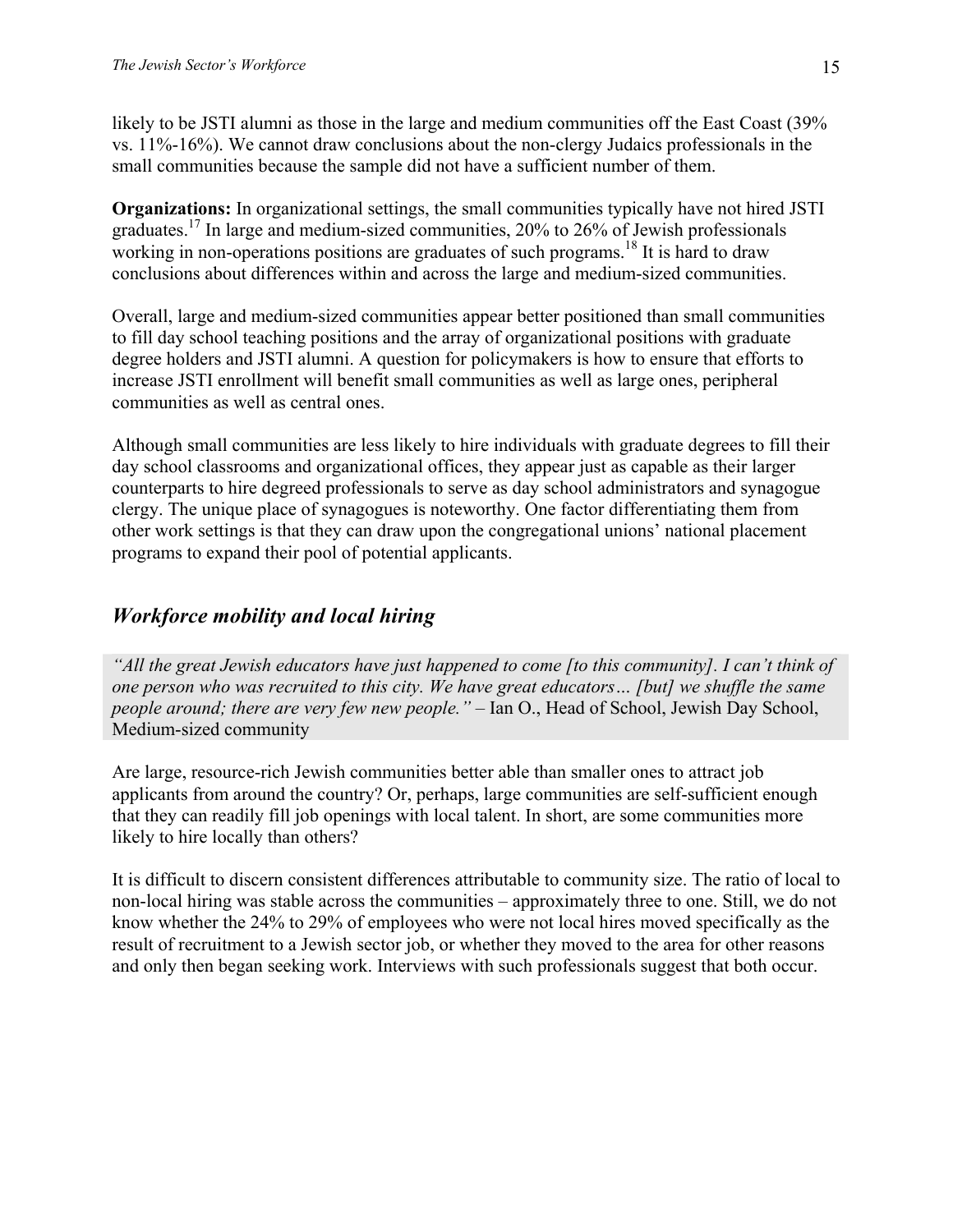|                                        | <b>COMMUNITY SIZE</b> |               |              |  |
|----------------------------------------|-----------------------|---------------|--------------|--|
|                                        | Large                 | <b>Medium</b> | <b>Small</b> |  |
| <b>Clergy</b>                          | 67%                   | 88%           | 88%          |  |
| <b>Judaics</b>                         | 24%                   | 15%           | 33%          |  |
| <b>Educational Administration</b>      | 35%                   | 36%           | $0\%$        |  |
| <b>Teacher (Judaics)</b>               | 42%                   | 39%           | 75%          |  |
| <b>Teacher (No Judaics Noted)</b>      | 16%                   | 9%            | $0\%$        |  |
| <b>Other Educator</b>                  | 21%                   | 7%            | 50%          |  |
| <b>Direct Service &amp; Education</b>  | 22%                   | 40%           | 25%          |  |
| <b>Policy &amp; Planning</b>           | 21%                   | 14%           | $0\%$        |  |
| <b>Financial Resources Development</b> | 16%                   | 38%           | 0%           |  |
| Clerical                               | 4%                    | 3%            | $0\%$        |  |
| <b>Operations</b>                      | 7%                    | 7%            | 15%          |  |

**Table 6: Proportion of Workers Who Were Non-Local Hires** 

In small, medium and large communities alike, certain positions had a greater chance of being filled by people who were not previously living in the area (see Table 6): The vast majority of synagogue clergy were non-local hires. Considerable proportions of day school Judaics teachers were, too. In most Federations and agencies, senior leadership positions were more likely than junior positions to be filled by drawing from outside the community (see Table 7).

#### **Table 7: Proportion of Agency and Federation Workers Hired from Outside the Local Area, by Community Size**

|            |                            | Large | Medium | <b>Small</b> |
|------------|----------------------------|-------|--------|--------------|
| Agency     | <b>Senior Leadership</b>   | 28%   | 29%    | 20%          |
|            | <b>All Other Employees</b> | 10%   | 17%    | 0%           |
| Federation | <b>Senior Leadership</b>   | 44%   | 36%    | 17%          |
|            | <b>All Other Employees</b> | 6%    | 12%    | 14%          |

Barring a restructuring of hiring patterns in Jewish communities, local hiring is likely to remain a predominant characteristic across communities. One question this raises for policymakers is how to balance national, regional and local efforts to develop talent and expand applicant pools. National efforts may find their greatest effects among those positions that draw from outside local communities – namely, synagogue rabbis and cantors, Judaics teachers in Jewish day schools, and senior positions in Federations and agencies. Local efforts may be successful in areas that national efforts may under-address, such as synagogue Judaics professionals (nonclergy), junior and mid-level professionals in Federations and agencies, and operations workers in all types of Jewish organizations.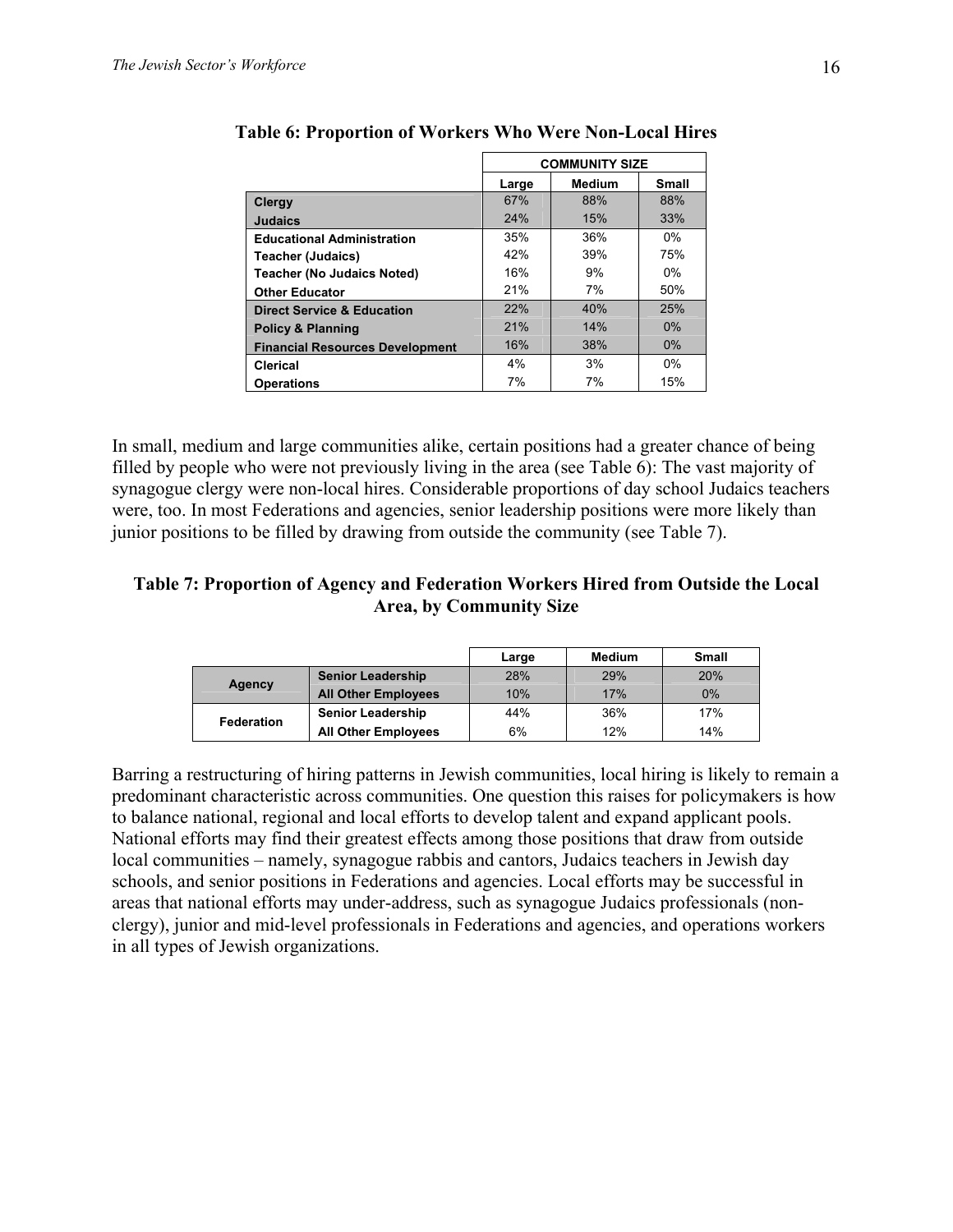# *Voices from small communities: The challenges of recruitment*

The particular challenges that small communities face in recruiting Jewish sector personnel weigh heavily upon the professionals charged with building organizational staffs. In their conversations with us, they frequently called attention to the impact of the small community context on their efforts. Their reflections on recruitment issues add a certain depth to our understanding that statistics alone cannot provide.

# *Local Hiring & Serendipitous Arrivals*

As one Federation executive commented, "We don't hire off the national market. These are people who were either lay people in the Jewish community or were doing something else in the non-profit community and somehow were attracted to jobs that we advertised." For many rabbis, on the other hand, the denominational movements' placement processes brought them to small communities.

Anecdotal reports suggest that not many non-local hires were actually recruited from other communities in order to fill local Jewish sector jobs. In many cases, these people have ended up moving into the small community for a variety of personal reasons. Some of the non-locals may actually be ex-locals, returning to their roots or pulled back by their social networks. For example, a Federation professional who had grown up in one community and had been away for almost 30 years, explained the decision to return: "My mother is in the nursing home here. I came home. I got tired of where I was living." We also spoke with several professionals who had moved to the area because of their spouse's job and serendipitously arrived at their jobs in the Jewish sector.

Local organizations are on the lookout for newcomers and veterans to fill positions. One Jewish educator quipped, "If you breathe and are a member of synagogue they'll get you to teach."

# *Small Community Stigmas*

People involved in recruitment believe that small communities are seen by outsiders as less attractive for a variety of personal and professional reasons. Both singles and married couples, it appears, can find compelling reasons not to move to small communities:

Citing the constrained marriage market, the head of a small community day school said, "For someone who is single, convincing them to come to this community would be a good sales job." But even if marriage removes this obstacle, it sets up another one, especially if both spouses have careers of their own. As a Federation professional noted, "Moving to a small city is not ideal for a couple. The field becomes narrower if you are looking for someone who is degreed with experience. Most of my friends who have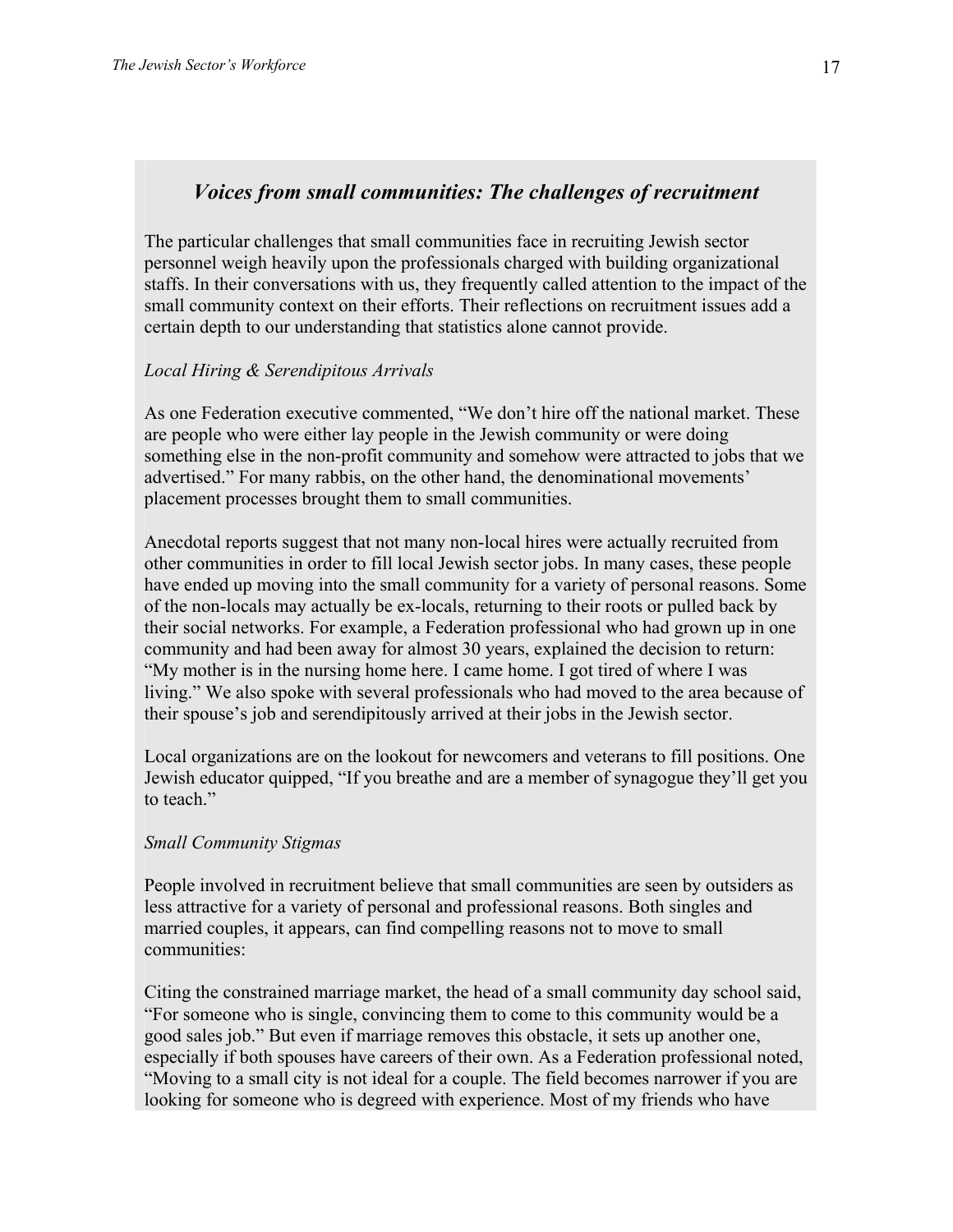changed jobs are fairly stable and have issues moving around the country because of their spouse."

Even in the absence of these relationship-based barriers, professional obstacles may work to the detriment of small communities. For example, the Federation executive quoted earlier suggested that there is a stigma among small community Federations. "They won't come here. It's not a compensation issue. It is where they perceive they will learn the most and learn the deepest, and it is not in a Federation this size."

# *Working with Limited Resources*

With limited financial and human resources, organizations in small communities have to make the most of what they have. A day school teacher, who came to the community when her husband took a job in the area, tells the story of how she was hired. "I told [the principal] that I don't have the right degree – that I'm not qualified. She interviewed me and hired me on the spot."

One result of the strained resources is an apparent tendency for positions to expand significantly and quickly – from part-time to full-time, or simply in scope of responsibilities. For example, one woman started in her Federation position as a parttime newspaper editor. Over time, she was asked to do the annual report, manage press releases, and eventually build the website. She has no official job description, but the job is now full time.

Limited resources also affect people's work lives in other ways, reducing their ability to draw on local and national support networks. One professional described the difficulty this poses when tough issues arise. "There aren't a lot of people I can go to. I can talk to [two colleagues in the office]. I don't want to make the decisions myself…. But if I have a serious issue, I'm pretty much on my own." For him, there are very few networking opportunities in the community or outside of it. "I don't go to conferences for financial reasons. We had to cut that out of the budget. I felt I needed to send a message to my community that I'm willing to make those sacrifices."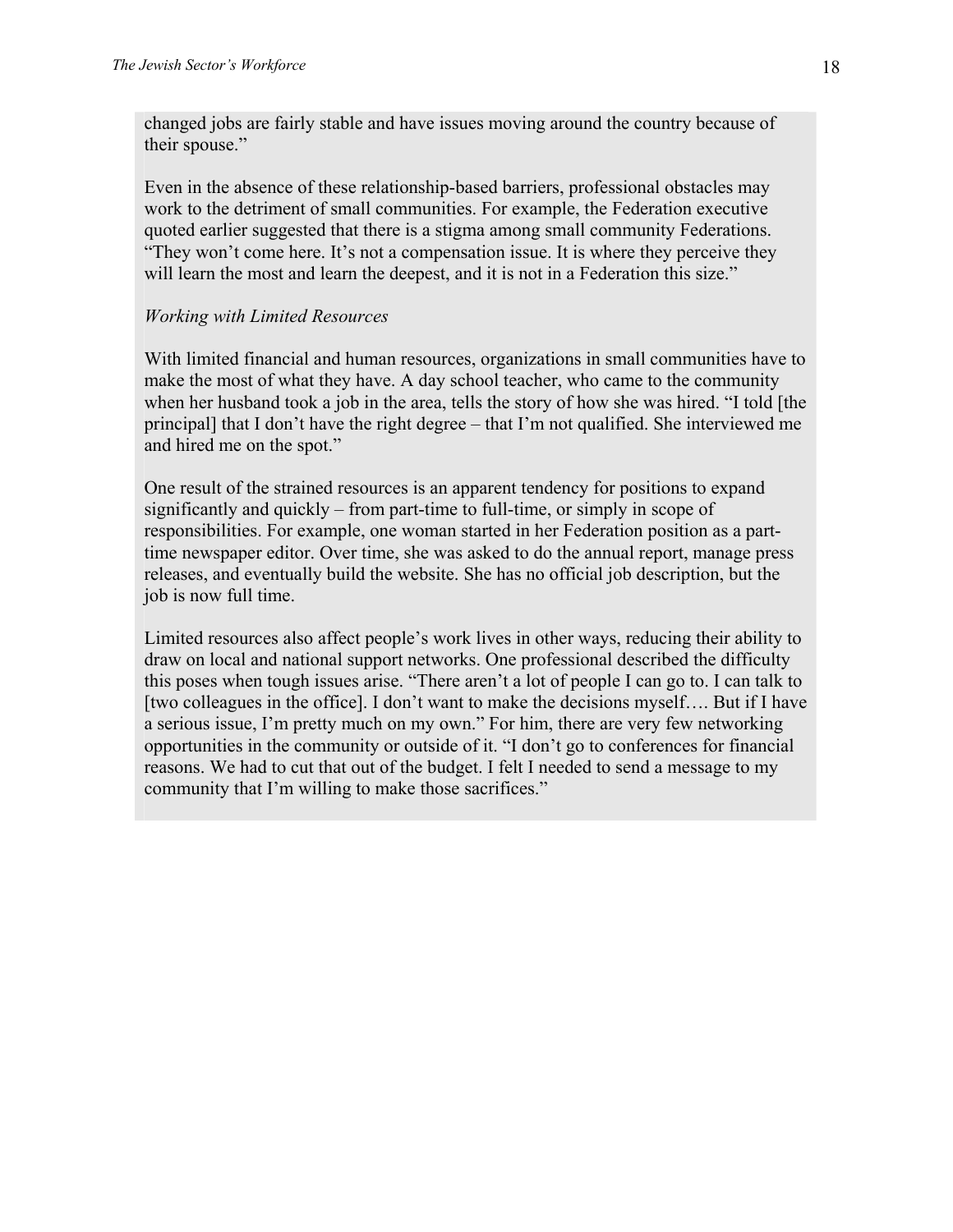# *Choosing to work in the Jewish sector*

### Identifying as a "Jewish communal professional"

The initial premise of this research was that Jewish sector work is a distinct field, and that those employed in it are professionals. But are these assumptions shared by those working in Jewish organizations? Do they consider themselves to be "Jewish communal professionals?"19 Do they see their work as "Jewish community work," or are they simply teachers and fundraisers and managers whose work just happens to be done in Jewish organizational settings? Efforts to recruit, train, network and retain personnel are often informed by notions of how workers actually answer these questions or by visions of how they ideally *should* answer them.

Jewish employees were more likely than non-Jewish ones to describe their work as "Jewish community work" and to describe themselves as "Jewish communal professionals" or "Jewish educators." Overall, 88% of Jews described themselves in these terms compared to 25% of non-Jews. Differentials of this sort persisted when we compared Jews and non-Jews within each job category, including clerical staff. When asked whether they saw their first job in a Jewish organization more as Jewish work or more as work that just happened to be in a Jewish setting, non-Jewish employees almost universally described it as the latter.

Among Jews, a person's views on these issues of professional identity were related to the type of job he or she held. Most respondents in every job category self-identified as Jewish communal professionals or Jewish educators. The size of these majorities varied, however, according to the degree of explicit Judaic content in the job. It was lowest among clerical workers and operations workers, at 63% and 77% respectively. For all other job categories, it was above 80%.

What are we to make of the conceptual distinction between jobs where Judaic content is obvious and jobs where it is ambiguous? For policymakers trying to shape the Jewish sector's workforce, these not-clearly-Judaic jobs suggest difficult questions: "How Judaic should Jewish organizations be?" "What are the advantages and disadvantages of defining jobs in Jewish or generic terms?" On one hand, defining a field as a specialized body of Jewish knowledge can have a direct bearing on the community-building and educational aspects of organizations' missions. It can also enhance value-coherence within the organization. In terms of HR management, it can create feeder systems from universities to workplaces, enhance field-wide retention though positive incentives and negative barriers, and encourage the transfer of information across a nationwide knowledge-community. On the other hand, emphasizing Judaic knowledge may artificially limit the applicant pool, reduce diversity, reward cultural competence rather than technical skill, and create barriers to alternative forms of knowledge and expertise.

There is a tension between more particularistic visions of the Jewish sector and more universalistic ones. Both offer things that make Jewish organizations desirable places to work. The fact that Christians and others unmotivated by Jewish commitments choose to work in the Jewish sector indicates that it is not impossible for Jewish organizations to compete successfully in the broader American labor market. Competitiveness in this arena depends in large measure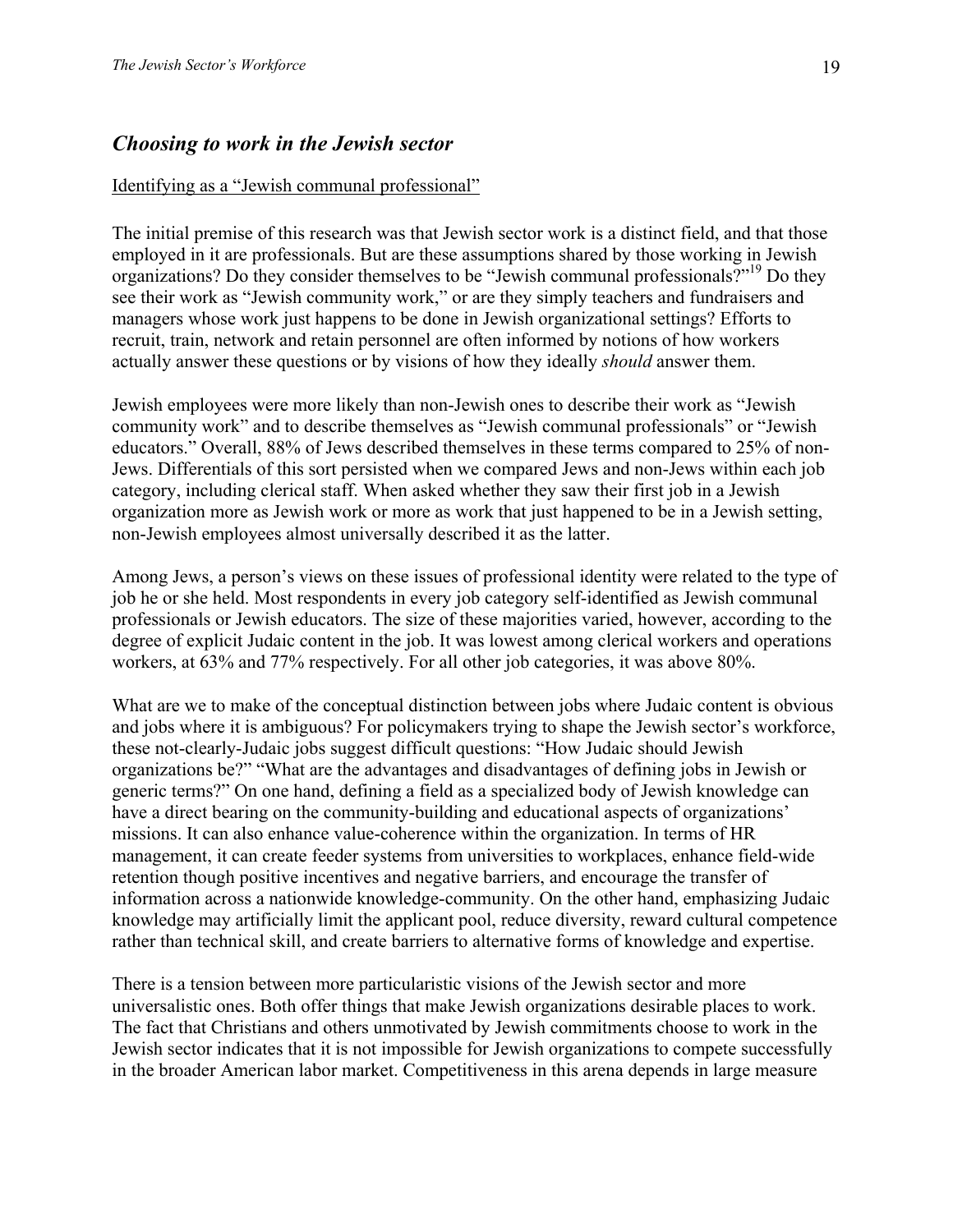on the ability to promise and deliver workplaces that are attractive to talented professionals from all backgrounds and walks of life.

### Entering the Jewish sector

There is no single model of entry into Jewish sector work. One well-known formulation distinguishes the "groomed" from the "bloomed" (Sarna, 1995). Individuals in the former group were raised with an expectation that they might enter Jewish sector work, whereas those in the latter discovered the field on their own later in life. Each formed only a quarter of the worker population studied, which means that the plurality actually fell somewhere between the two poles, partly groomed and partly bloomed.

Competing with the awareness that there are diverse pathways into Jewish work is a deeplyrooted image of Jewish sector professionals as people whose Judaic commitments have impelled them to pursue "careers" that are "in the service of the Jewish people." Such ideas typically envisage work in terms of long-term career commitments decided upon deliberately at critical moments in the life-course.

Part of the reason that this popular image resonates so strongly is that it reflects an important aspect of the reality of Jewish sector work, particularly the reality of those who have risen to lead Jewish organizations. However, beyond its ability to represent what *is*, this image resonates because it offers an ideal vision of what *should be* – a vision that has been institutionalized by hiring organizations, training institutions and professional associations alike.

There are, however, other models. Using the data gathered from the 1,400 individuals working in nearly 200 Jewish settings across the six communities, we propose a typology of entry into Jewish sector work. This typology is used to analyze different Jewish sector settings and jobs, demonstrating how different models of entry are more prevalent in some places than others. We also discuss how these different pathways relate to whether people's professional identities become wrapped up in the fact that their work serves Jewish communities.

Three key dimensions bear on decisions to pursue work in a Jewish setting: 1) Timing of entry, 2) perceptions of the work and 3) professional identity. The combination of these three yields a typology of entry into the Jewish sector.

**Timing of Entry:** Time of first employment in the Jewish sector is a crucial issue in communal attempts to recruit and retain personnel. Strategies to target different populations often take into account age or point in the life-cycle. The notion of a discrete point of entry is somewhat misleading, however, as some people begin working in Jewish settings as volunteers or part-time employees, or re-enter jobs in the Jewish sector after having left the field. Taking into account this fluid notion of entry, Jewish sector workers can be divided into four groups:

*Teen Labor***.** These are the 32% of Jews in Jewish work who first entered the sector through parttime or summer jobs held during their high school and college years, *and who have continued in Jewish sector work ever since*. If we include those who left Jewish work for some period of time before returning, the majority (52%) of Jews working in our six Jewish communities started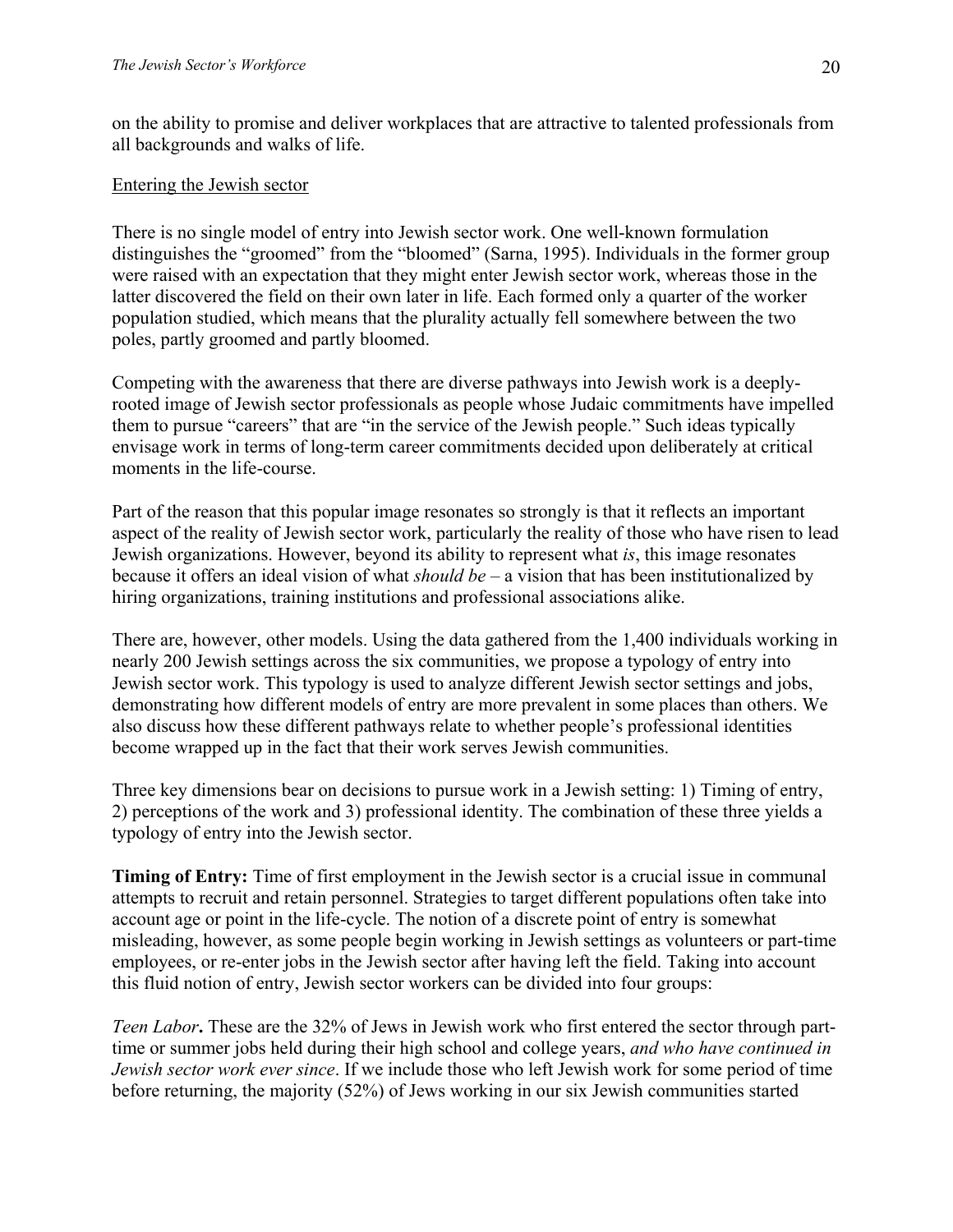when they were in high school or college. Most of those who held jobs as teens were camp counselors (35% of all Jewish workers) and/or religious school teachers (27%) and/or youth group advisors (14%). Not many held internships (5%).

We regard this finding as especially significant. *Camps, religious schools and youth groups are American Jewry's primary gateway into Jewish sector work, providing Jewish communities with about half of their Jewish personnel.* Although designed as educational venues to socialize children, these organizations have a substantial, perhaps unintended, consequence for American Jewish life through their role as employers of teenagers and young adults.

*First Jobbers***.** These are people who did not work in a Jewish setting during their high school or college years, but who took a Jewish sector job upon first entering the post-college labor market. If they have had job experience outside of the Jewish sector, it is of little note, lasting less than one year. Essentially, they first started working in the Jewish sector upon completing college or graduate school, and have remained in the field. They are 10% of the Jewish sector's workforce.

*Transitioners***.** These are the 53% of all Jewish sector workers (Jewish and non-Jewish) who entered the Jewish sector after having amassed professional experience in other settings (46%), or after having spent much of their adult life out of the workforce raising a family  $(7%)$ <sup>20</sup> Among those who made a transition from jobs outside the Jewish sector, we can distinguish among those who are bringing their previously-gained expertise into similar work in a Jewish setting, those who are leaving careers of one type to adopt careers of a very different type, and those who are changing jobs because they are not yet established in a career. Think of a 53-yearold accountant who becomes the CFO of a Jewish organization, a 34-year-old attorney who becomes a congregational rabbi, and a 25-year-old advertising associate who becomes a program director at a JCC.

*Re-entrants***.** These people are few (5% overall), but their pattern is interesting. More than any other group, this one undermines the notion of a defined point of entry into Jewish sector work. Re-entrants are people who worked post-college in the Jewish sector, left it to work in the private sector or in a non-Jewish not-for-profit or school, and later returned to the Jewish sector. Are they floating from job to job, finding their way home, sculpting individualistic careers, or something else? Whatever the case, the circuitous pathways force us to wonder whether people who are recruited in are really in, and whether people who have dropped out are really fully out.

The distribution of these four types of entry across the different types of jobs in the Jewish sector is presented in Table 8.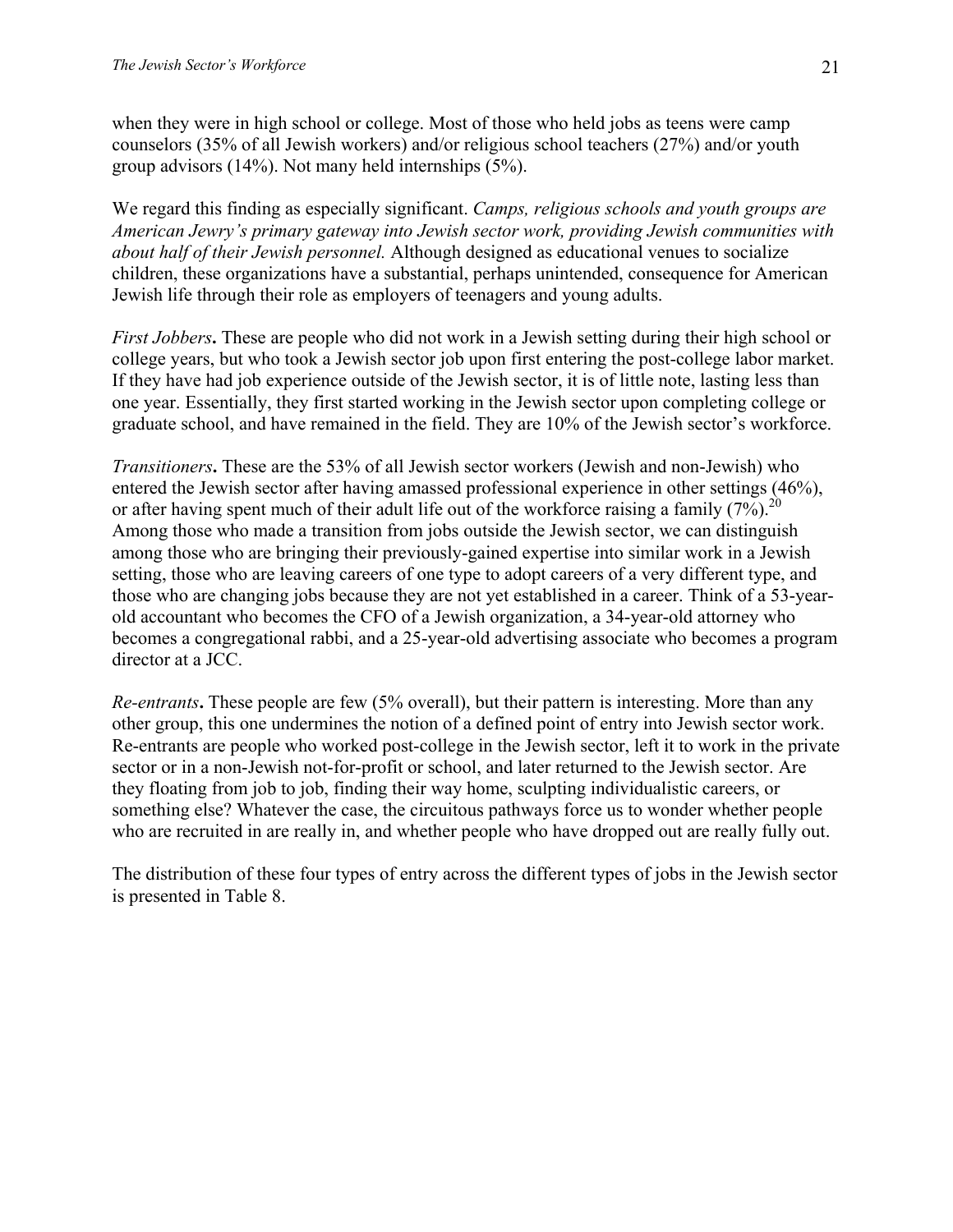|                     |                                        | Teen Labor | <b>First Jobbers</b> | Transitioners | <b>Re-Entrants</b> |
|---------------------|----------------------------------------|------------|----------------------|---------------|--------------------|
| <b>Synagogue</b>    | Clergy                                 | 66%        | 13%                  | 20%           | 1%                 |
|                     | <b>Judaics</b>                         | 39%        | 20%                  | 36%           | 5%                 |
|                     | <b>Educational Administration</b>      | 27%        | 13%                  | 59%           | 1%                 |
| Jewish Day          | <b>Teacher (Judaics)</b>               | 46%        | 30%                  | 22%           | 2%                 |
| <b>School</b>       | <b>Teacher (No Judaics Noted)</b>      | 19%        | 15%                  | 58%           | 9%                 |
|                     | <b>Other Educator</b>                  | 18%        | 10%                  | 61%           | 10%                |
|                     | <b>Direct Service &amp; Education</b>  | 32%        | 16%                  | 47%           | 5%                 |
| <b>Organization</b> | <b>Policy &amp; Planning</b>           | 29%        | 12%                  | 55%           | 4%                 |
|                     | <b>Financial Resources Development</b> | 24%        | 24%                  | 48%           | 4%                 |
| All                 | Clerical                               | 10%        | 18%                  | 70%           | 3%                 |
|                     | <b>Operations</b>                      | 10%        | 10%                  | 75%           | 6%                 |

# **Table 8: Timing of Entry into Jewish Sector**

**Perceptions of the Work:** Some jobs in Jewish institutions are clearly seen as Jewish jobs. Others are less so. For example, we asked people, "To be effective in a job like yours, how important is it to be knowledgeable about Jewish heritage?" All of the clergy answered "Very much," but only a third of the FRD workers did so. Still, even the FRD workers might see their work as Jewish work inasmuch as it is intended to benefit Jewish communities.

As researchers, we tried to limit our assumptions about what is and is not a "Jewish" job and let the workers define it for themselves. To create the typology of entry into Jewish sector work, we relied on a question that asked employees whether they saw their first job in the Jewish sector as a Jewish job or as a generic job that just happened to be in a Jewish setting.<sup>21</sup> The answers to this question were diverse (see Table 9). For example, none of the non-Jews working in FRD viewed their initial work in Jewish settings as a "Jewish job." Three-quarters of the Jewish FRD workers did.

Many people enter the Jewish sector with a desire to work in a Jewish field, or at least with a feeling that the field they are entering is explicitly Jewish. Many, however, do not. This may affect their expectations for the position, their expectations about the workplace environment, their likelihood of adopting a professional identity as a Jewish sector professional, and their chances of remaining in the organization or field.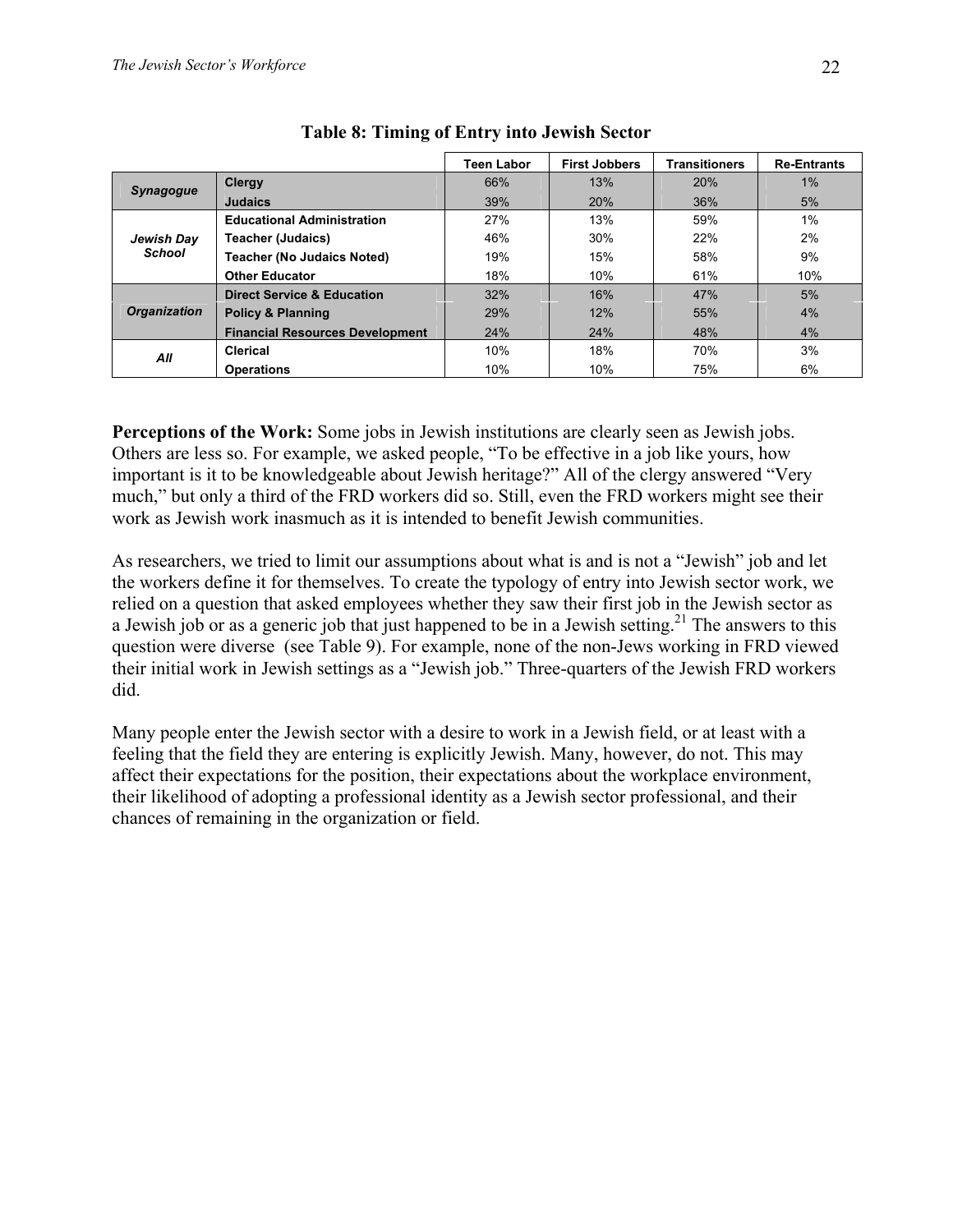|                     |                                        | Jews | Gentiles | All |
|---------------------|----------------------------------------|------|----------|-----|
| <b>Synagogue</b>    | <b>Clergy</b>                          | 2%   | N/A      | 2%  |
|                     | <b>Judaics</b>                         | 9%   | N/A      | 10% |
|                     | <b>Educational Administration</b>      | 31%  | 100%     | 38% |
| Jewish Day          | <b>Teacher (Judaics)</b>               | 16%  | N/A      | 16% |
| School              | <b>Teacher (No Judaics Noted)</b>      | 30%  | 97%      | 51% |
|                     | <b>Other Educator</b>                  | 36%  | 100%     | 46% |
|                     | <b>Direct Service &amp; Education</b>  | 23%  | 83%      | 30% |
| <b>Organization</b> | <b>Policy &amp; Planning</b>           | 22%  | 100%     | 28% |
|                     | <b>Financial Resources Development</b> | 27%  | 100%     | 35% |
| All                 | Clerical                               | 38%  | 95%      | 61% |
|                     | <b>Operations</b>                      | 33%  | 97%      | 58% |

# **Table 9: First Jewish Sector Job was not Jewish Work, but Just Happened to be in the Jewish Sector**

% who saw their first job in a Jewish setting as just a job (4 & 5), with no Jewish content whatsoever

**Professional Identity:** The way that individuals perceive their workplace is related to the way they view themselves as workers. Aspirations to identify as a Jewish communal professional – expressed, perhaps, in the more specific terms of aspiring to become a rabbi, a Jewish educator, etc. – can and do launch careers in Jewish sector work. It is well known that in addition to the specific skills they teach, graduate programs socialize their students into the norms and values of a profession, helping them to acquire a professional identity that is shared with others like them. In the workplace itself, professional identity is a constantly evolving matter, emerging out of the real-life experiences that people have interacting with others inside and outside of their organizations. Good experiences and bad experiences, perfect fits and mismatches, inspiring mentors and negative role models – all of these help to reshape continuously how people see themselves as professionals. Working in a Jewish setting may foster among people an identification with this field of endeavor, or it may alienate people of enthusiasm and good will (cf. Belzer, 2004).

To gauge professional identity directly, we asked how strongly respondents agreed or disagreed with the statements, "I see myself as a Jewish communal professional," and "I see myself as a Jewish educator." The responses to these questions were described earlier on page 19.

#### A typology of Jewish sector entry and commitment

By arraying workers in Jewish organizations along these three dimensions – Timing of Entry, Perceptions of the Work, and Professional Identity – a classification scheme can be developed that will help us think more clearly and creatively about the nature of entry into the Jewish sector. We offer it with the caveat that, like all typologies, it implies a greater determinacy than actually exists.

Combining the three dimensions of entry time, workforce perceptions and professional identity gives us a 16-cell matrix that we have further collapsed into seven groups.<sup>22</sup> Each of these groups represents a certain pathway of entry and commitment in the Jewish sector workforce. The name of each group was chosen to echo that of biblical personage who exemplifies this pathway.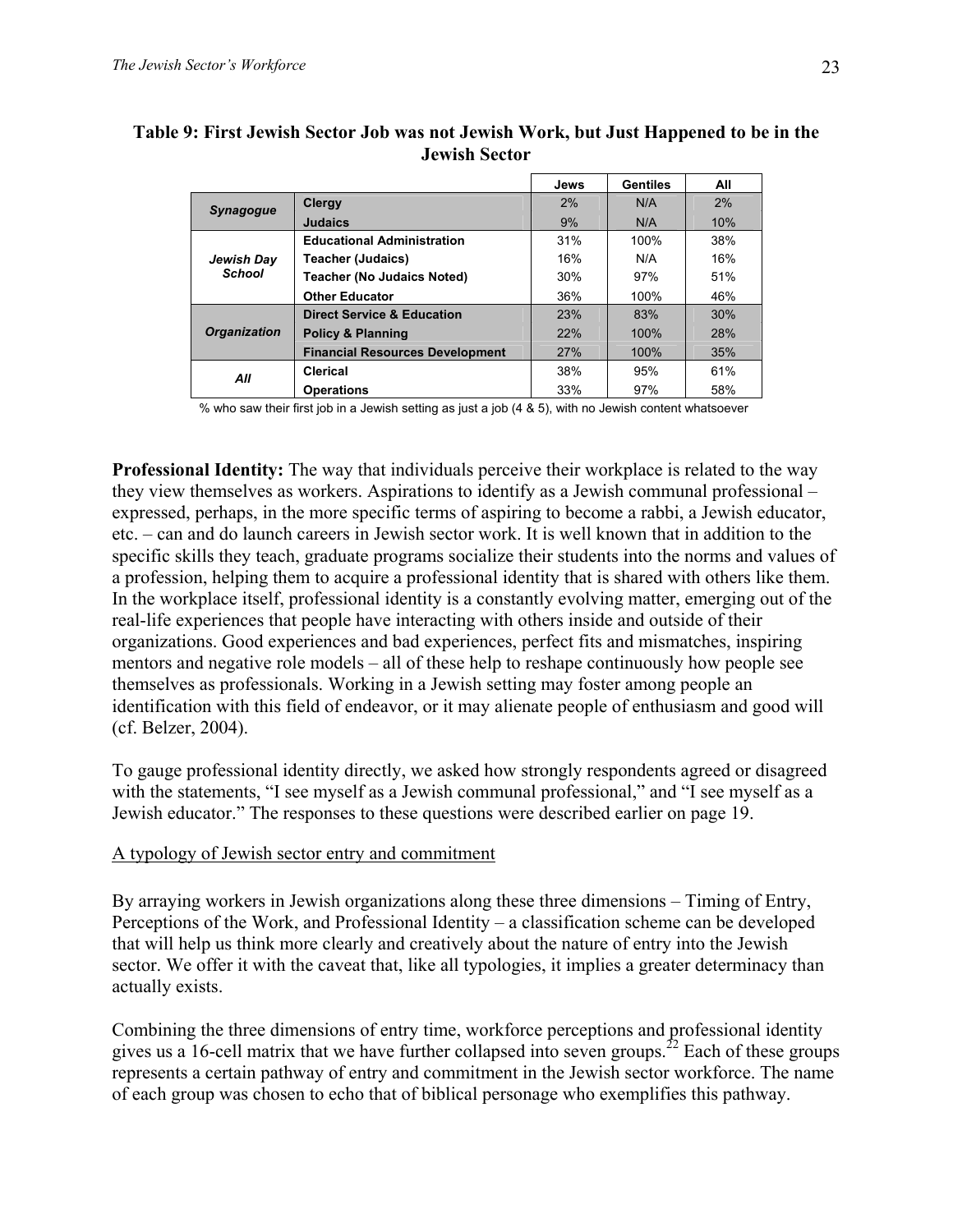### **Daves**

- *Worked in Jewish settings during high school or college and then decided to pursue a career in the Jewish sector.*
- *See themselves as Jewish communal professionals and their work as Jewish work.*
- *Have little to no work-experience outside of the Jewish sector.*

*Percent of entire workforce: 17% Percent of all professionals: 20% Percent of Jewish professionals: 25% Female to Male Ratio: 1.5:1* 

When counting only Jews in professional positions, Daves form the plurality. They are typically thought of as the archetype of Jewish sector professionals. Having begun working in the Jewish sector during their adolescent years as summer camp counselors or as part-time workers with religious schools or youth groups, the Daves are named to recall the story of King David. In his youth, David entered the service of his Jewish community on a part-time basis to fight Goliath. This early experience was the beginning of his distinguished career as a Jewish leader. Among current Jewish professionals, Daves are most prominent among synagogue clergy, 61% of whom fall into this category.

### *"I wanted to have a career path."*

Rabbi Craig T. spent his high school and college years working at a Reform summer camp, where he interacted closely with rabbis. The experience was formative, and led him to his first full-time job as a congregational youth advisor. "I like what synagogues do," he realized, but he wanted to "have a bigger effect, a longer effect on people's lives." Just as important, "I wanted to have a career path, and this [youth advising] wasn't a career path." Craig settled on the rabbinate despite being unsure whether he would enjoy handling life-cycle events and negotiating synagogue politics.

In his fifth year of rabbinical school, Craig "harkened back to [his] camp experience" and "considered very seriously" the possibility of working as a camp director. However, after "vague" and "non-committal" conversations with people in Jewish camping, he was "unclear if there would be a job waiting." He eventually chose the pulpit, where he now enjoys being "challenged" and continually having opportunities "to grow and learn new things."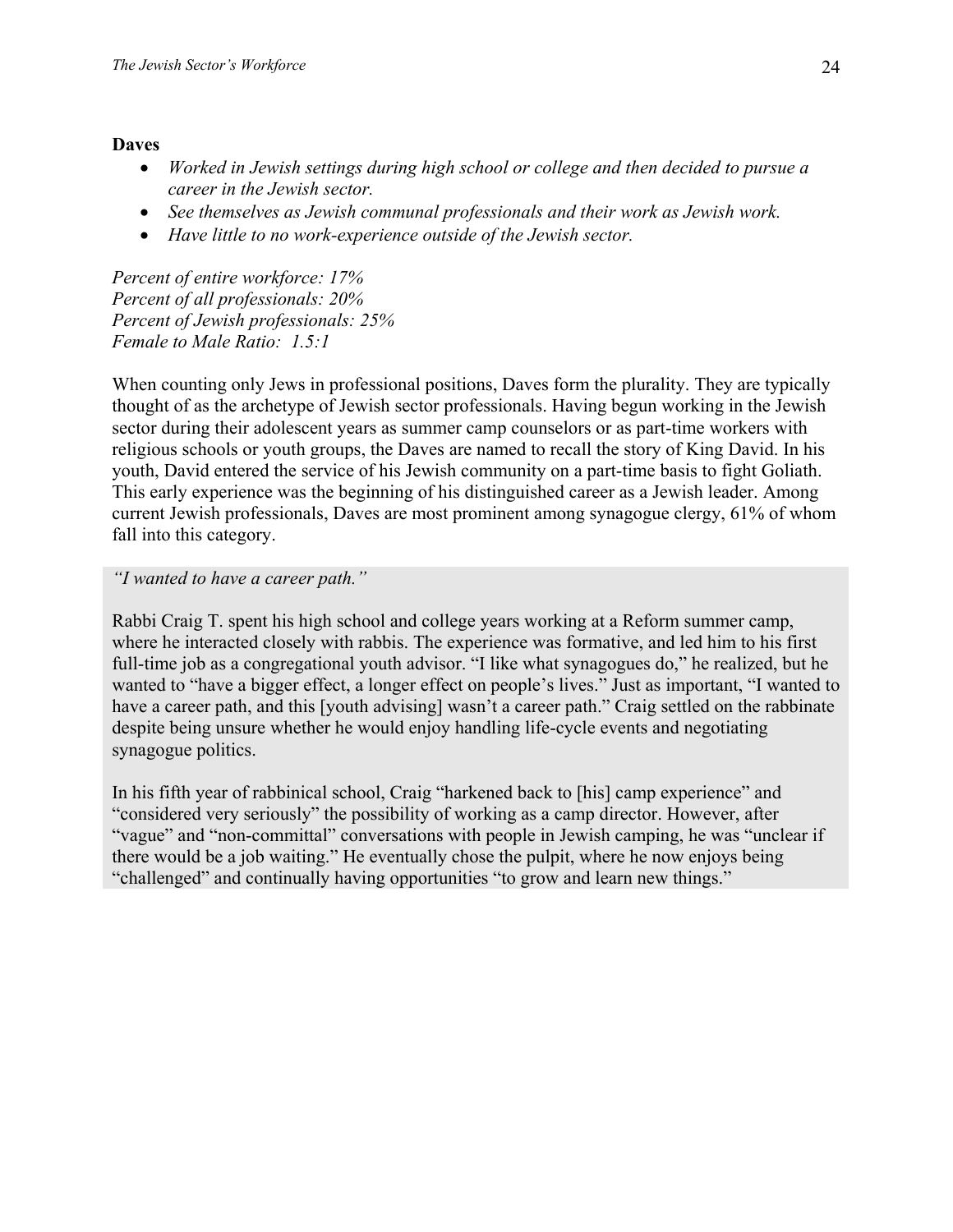# **Abes**

- *Decided to pursue careers in Jewish organizations in spite of having had no Jewish sector employment during high school or college.*
- *See themselves as Jewish communal professionals and their work as Jewish work.*
- *Have little to no work-experience outside of the Jewish sector.*

*Percent of entire workforce: 7% Percent of all professionals: 8% Percent of Jewish professionals: 10% Female to Male Ratio: 2:1* 

The prototypical Abe is a college senior reading *What Color is Your Parachute?* and deciding that what she really wants is to work as a Judaic studies teacher or to take a job in a place like a Federation where she can do something good for the Jewish people and live a Jewish lifestyle through her work. The Abes are named to recall the story of the patriarch Abraham. Like Abraham, their decision to follow their hearts into a life of Jewish labor was not born of previous experiences of that sort. Rather it seems the result of a deliberate decision, perhaps a calling, made at a key moment in the life-cycle. Abes are disproportionately found among Judaics teachers, synagogue Judaics workers and FRD workers.

# *"I kind of got that tap on the shoulder from the Hillel director."*

Allison V., a senior Federation professional had "always been active in Jewish community life" – president of her synagogue youth group chapter and active in Hillel and a Jewish sorority. But she had never worked for pay in a Jewish organization during her high school or college years, and "never considered" building a career in the Jewish sector. "My undergraduate degree was in psychology, but I knew I wasn't going into that field." While "aimlessly interviewing" during her senior year of college, her Hillel director asked her if she had "considered Jewish communal service?" Alison had not. "Who'd have thought I'd get paid to do this for a living?"

The Hillel director put Allison in touch with the local Federation, and eventually, she enrolled in a graduate program in Jewish communal service. "I went into this really naively," but "it was a relief to me that someone was giving me guidance. He really knew me well enough…to know that it would be natural to go into this type of Jewish communal service."

For her first job, she interviewed for a position in the Federation where she now works. In weighing her offers, she chose this position, because "it seemed like home. I had a great connection with the other professionals and with interviewer, who was warm and cordial…. [It] seemed like a natural fit."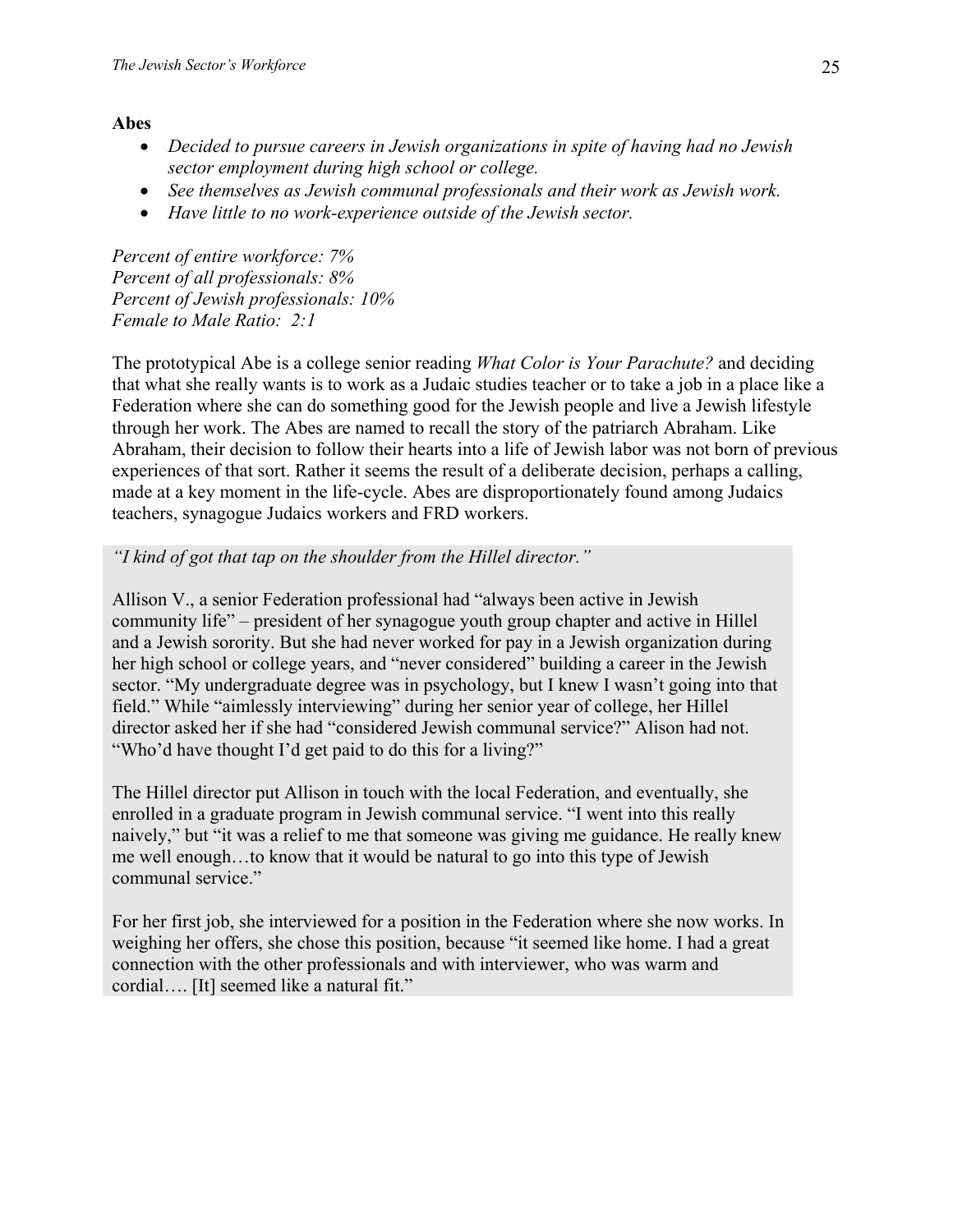# **Ettis**

- *Took a first job in a Jewish organization without thinking of it as a Jewish job, per se, but came to see themselves as Jewish communal professionals.*
- May or may not have had past work experience outside of the Jewish sector.

*Percent of entire workforce: 12% Percent of all professionals: 14% Percent of Jewish professionals: 16% Female to Male Ratio: 4:1* 

More than any other groups, Ettis fell into Jewish sector work and got hooked. This group's name is inspired by Queen Esther, who in the biblical narrative took the position of Queen of Persia without perceiving it as a Jewish job, *per se*. Only later did she use her position to serve her Jewish community. In doing so, she came to see herself and her role differently. Today, Ettis are found in all career areas, but especially teaching Judaics in Jewish day schools.

# *"I get it now! This is what I want to do."*

Emily K.'s family "would never have imagined" that she would end up working for a Jewish organization doing financial resource development. If she was anything like her college friends, neither did she. "None of my friends had any idea what these possibilities were. Even people who did Hillel and camp don't know the breadth of the Jewish community and jobs in it."

When Emily graduated from college, she sent her résumé to an employment agency, indifferent to the type of company she would join. Her last name looked Jewish, and so they sent her to a Jewish organization as an administrative assistant. After six months, she was promoted and given the opportunity to travel to Israel. When she came back, she remembers thinking, "I get it now! I want to be part of the Jewish community.... This is what I want to do."

Though she had considered going back to school to get a graduate degree, Emily decided instead to keep working and see where her job would take her. A Masters in Jewish Communal Service couldn't hurt, she thought, but "you can also do the job without that degree." She felt that graduates of these programs "come out thinking they know how to do everything." Based on her experience, the "learn as you go" approach seemed better suited to her and her work.

At one point, feeling the effects of burnout, Emily considered leaving her job. "There are other things I could be passionate about," such as the United Way, but "if the right position came up, I could see myself in another position in the Jewish community." No matter what, though, Emily would want a job where she could "attach emotion to what [she] was doing."

Emily says her parents still don't "get it like I get it," but they are proud of her.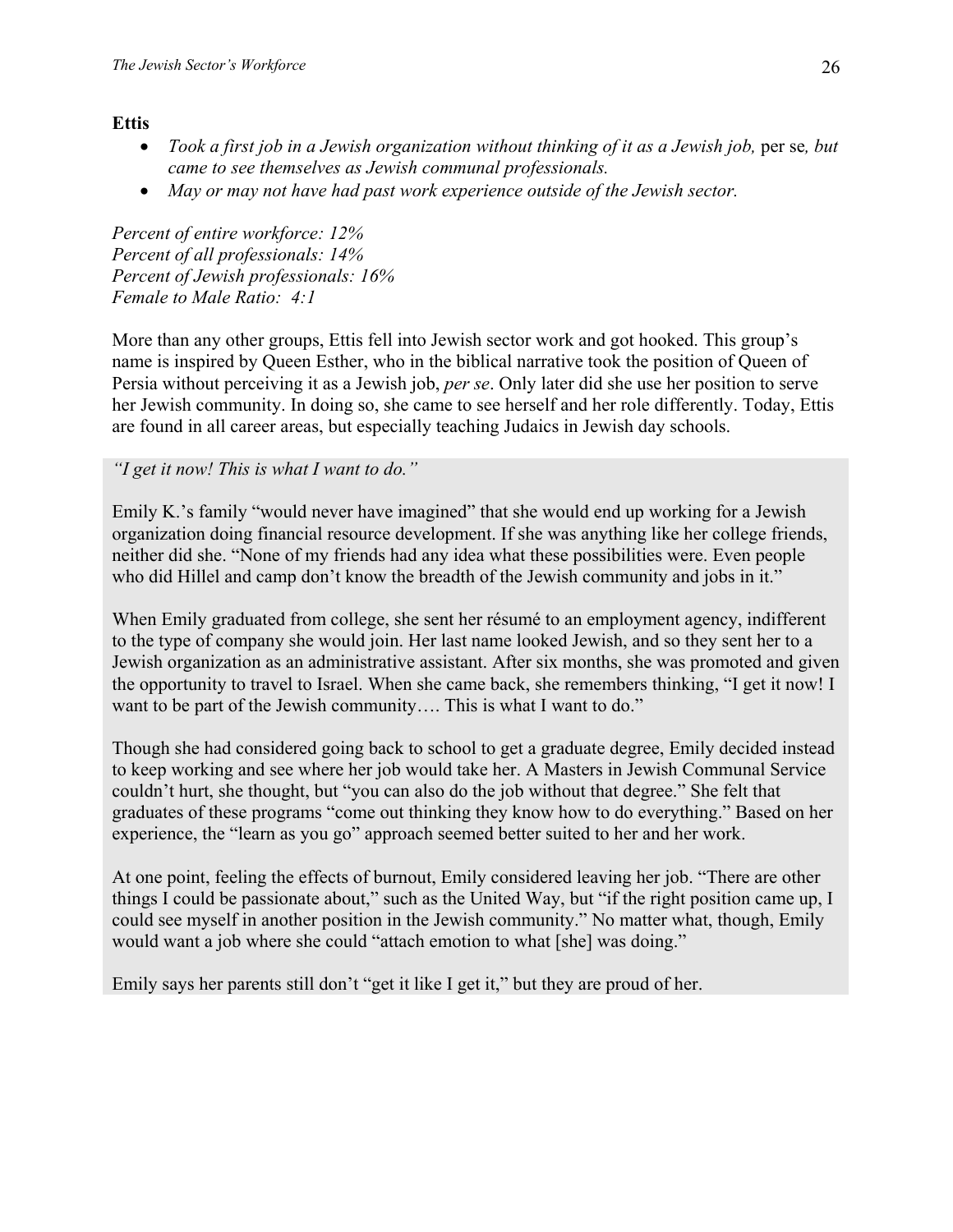# **Jethros**

- *Brought skills they gained outside the Jewish sector into Jewish organizations.*
- *Did not see themselves as switching into Jewish work, but rather, doing generalist work that just happened to be in a Jewish setting.*
- *Have not adopted a new professional identity as Jewish communal professionals.*

*Percent of entire workforce: 28% Percent of all professionals: 24% Percent of Jewish professionals: 12% Female to Male Ratio: 3.7:1* 

Perhaps the most under-recognized, under-appreciated segment of the Jewish sector workforce, Jethros are the largest single group of employees, both overall and among professionals only. More often than not, they are Christians helping to make American Jewish life flourish by applying the expertise they gained in other sectors. Others bring with them their experience as former homemakers (a number of whom served as volunteers in the organizations that later hired them). Whether Jewish or not, they do not see themselves as Jewish communal professionals, nor do they see their work as particularly Jewish work.

This group is named to recall the story of Jethro, Moses' non-Jewish father-in-law. In the Exodus narrative, Jethro's background in the Midianite priesthood made him a valuable asset to the community of freed Hebrew slaves. As Moses' principal management consultant, he helped Moses establish a middle management level to which he could delegate authority. Like the Jethro of the Exodus story, Jethros today are primarily found handling internal operations. They are also large parts of the clerical and general studies teaching workforce.

# *"I was looking, saw an ad in the paper, answered it, and thought it was something that fit my background."*

After an established career in human resources in the private sector and with a degree in business administration, Vernon O. was on the market – downsized out of his job. His search led him to a position in the HR department of a large Jewish agency.

Vernon has made the switch to the nonprofit sector – not to the field of Jewish communal service. Professionally, he continues to identify himself as an HR man. "I know that by my work in HR, if I help make the environment here better, then I am having an impact on the final outcome." Going back to work in the private sector is less attractive to him now. "How much better is the population because they bought an automotive product?" And what if he were to leave his organization? "I would look first at another nonprofit. I feel better about myself in the work that I'm doing. It is meaningful work. A lot of people benefit from what we do here."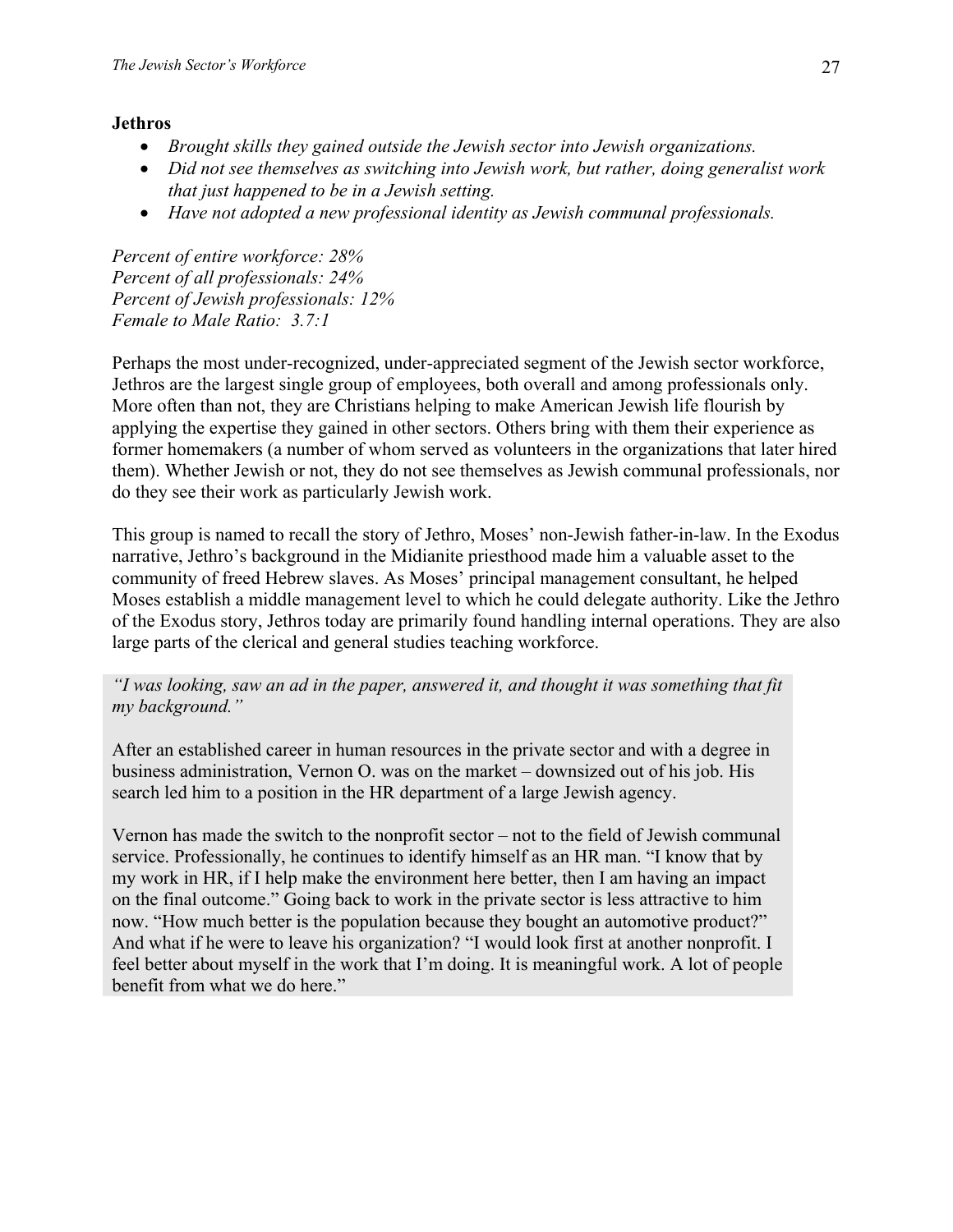#### **Moes**

- *Brought skills they gained outside the Jewish sector into Jewish organizations.*
- *Saw themselves as switching into Jewish work.*
- *Some adopt a new professional identity as Jewish communal professionals, while others do not.*

*Percent of entire workforce: 17% Percent of all professionals: 18% Percent of Jewish professionals: 22% Female to Male Ratio: 3:1* 

Moes are like Jethros, in that they made the transition into the Jewish sector after having gained their professional expertise elsewhere. But they are unlike Jethros in that they came into their new jobs clearly envisioning the work as Jewish work. About two thirds of Moes have come to call themselves Jewish communal professionals. This does not imply a lack of commitment to the field among the remaining third. It might be that the way they feel they can best serve their Jewish community is to bring their outside expertise, and therefore they are reluctant to abandon that pre-existing professional identity and "go native." The caricature of a Moe would be someone who decides, "I have succeeded out in the wide world. Now I want to do something personally meaningful and use my talents to help my Jewish community."

Moes are named to recall Moses, who gained experience in the courts of Egypt and the pastures of Midian before deciding to assume responsibility for his extended family of Hebrew slaves. Moes are distributed rather evenly across the different job types, but one can find a few more than expected working in operations, in organizational policy  $\&$  planning, and in specialist positions in Jewish day schools.

*"[This] would not have been a good first job for me. I wouldn't have understood the complexity of the issues and the various tools and resources that can be used. You learn that. I learned it too, just in a different environment. And I think for me, as a generalist, those other environments are probably more helpful than just being in the system the whole time."* 

With over two decades of non-profit management experience, Murray R. seemed an ideal candidate to the lay leaders who recruited him into his present position in a community relations agency. It was not the first time he had expressed interest in Jewish sector work. In his younger days, he had considered a career in the rabbinate, inspired by his involvement in a Reform youth group and his enjoyment of learning and public speaking. "After not making that choice," he says, "this was an interesting opportunity to combine my previous nonprofit experience in a Jewish direction."

While this is "a different kind of job" for Murray, "it's all in my spirit of trying to perfect the world." For Murray, there is even some continuity between the values he is working to promote in his current position and those that he was trying to build into other programs he had worked on previously.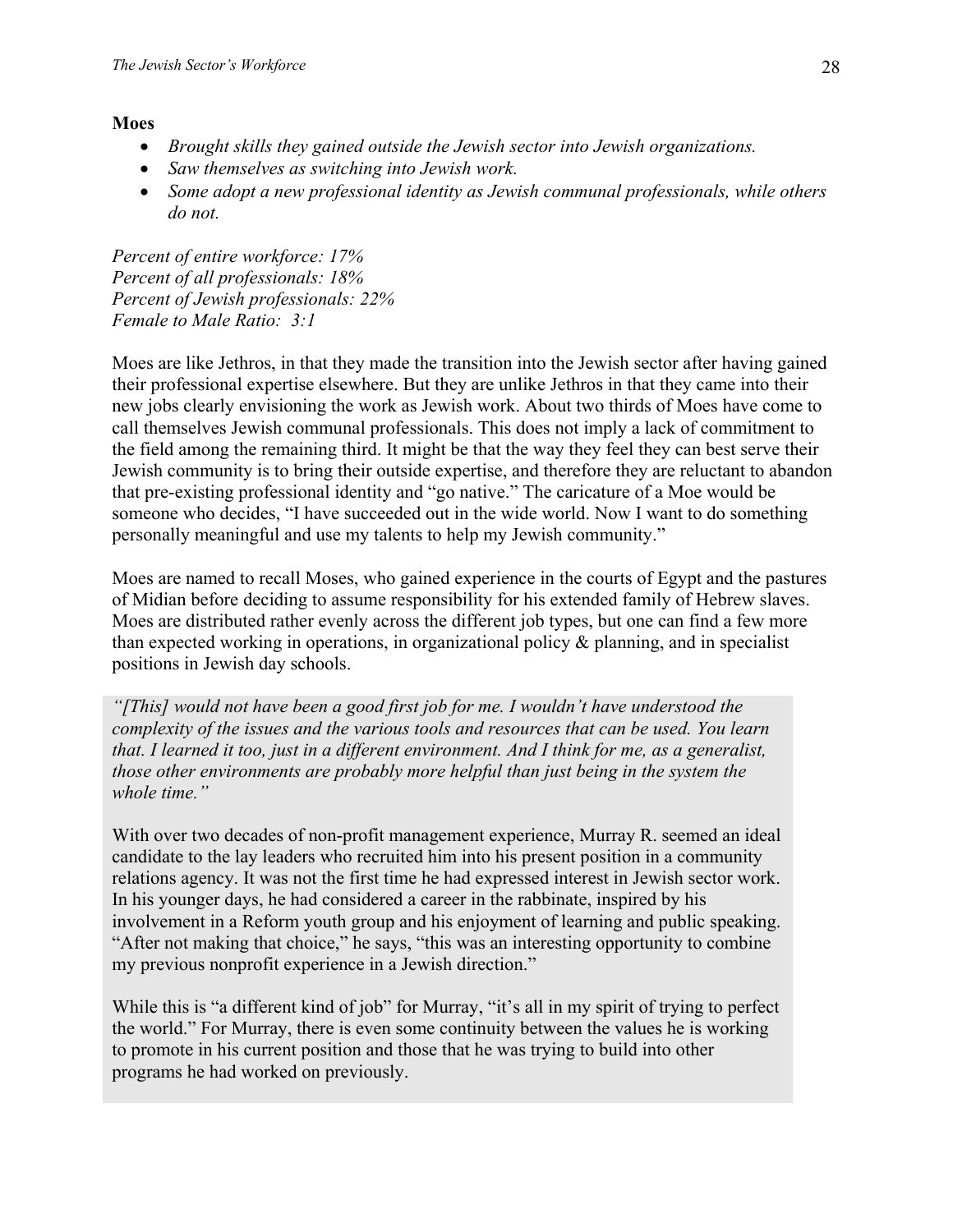As appealing as Jewish sector work is to Murray, he would not have traded his experience in the general non-profit sector. "For me, while Jewish communal service has always been attractive, it would have been limiting to only have that experience." In Murray's opinion, it is precisely his experience working outside of the Jewish sector that enables him to succeed working in it.

### **Jonis**

- *Working in a Jewish organization, with little to work-experience outside of the Jewish sector.*
- *Do not view themselves as Jewish communal professionals.*

*Percent of entire workforce: 13% Percent of all professionals: 11% Percent of Jewish professionals: 10% Female to Male Ratio: 2.7:1* 

There appear to be two pathways into Joni-hood. One is traveled by people who enter Jewish organizations but who do not consider their work as being of Jewish character. Most of the people entering in this manner are general studies teachers in Jewish day schools. These are (or were) young educators whose first teaching job out of college happened to be in a Jewish school, rather than in a public or non-Jewish private school. They do not deem the work itself to be Jewish, nor do they see themselves as Jewish communal professionals. Rather they are teachers of math, science, English, etc., and their professional identities probably reflect this. The fact that their schools happen to be of Jewish character is of incidental importance and is largely irrelevant to professional self-definition. Had they come to the day schools with previous teaching experience, they would have been categorized as Jethros.

The other pathway into this category is traveled by people who do see their positions as being Jewish in character. They are, in large measure, a residual category that is difficult to explain. These Jonis are people who worked as camp counselors, took their first job out of college in a Jewish organization and did work that they considered Jewish work, but in spite of all this do not consider themselves Jewish communal professionals. What are we to make of them? Why do they stay? These Jonis cluster at high end of our indicators of potential attrition. Perhaps a fair number of these people are biding their time or are looking for a way out. Unfortunately, typologies like this deal only with fixed states, and leave the dynamic process of movement unexplored.

The name Joni evokes the story of the reluctant prophet, Jonah. According to the biblical narrative, Jonah eventually got the job done, but his lack of "occupational" commitment created a retention problem that was solved only by trapping him for three days in the bowels of a great fish. Although modern HR departments would look askance at such a policy, the image serves as a reminder of the potential for attrition (whether temporary or permanent) among young recruits with no outside work experience and no commitment to a lifelong career in Jewish sector work.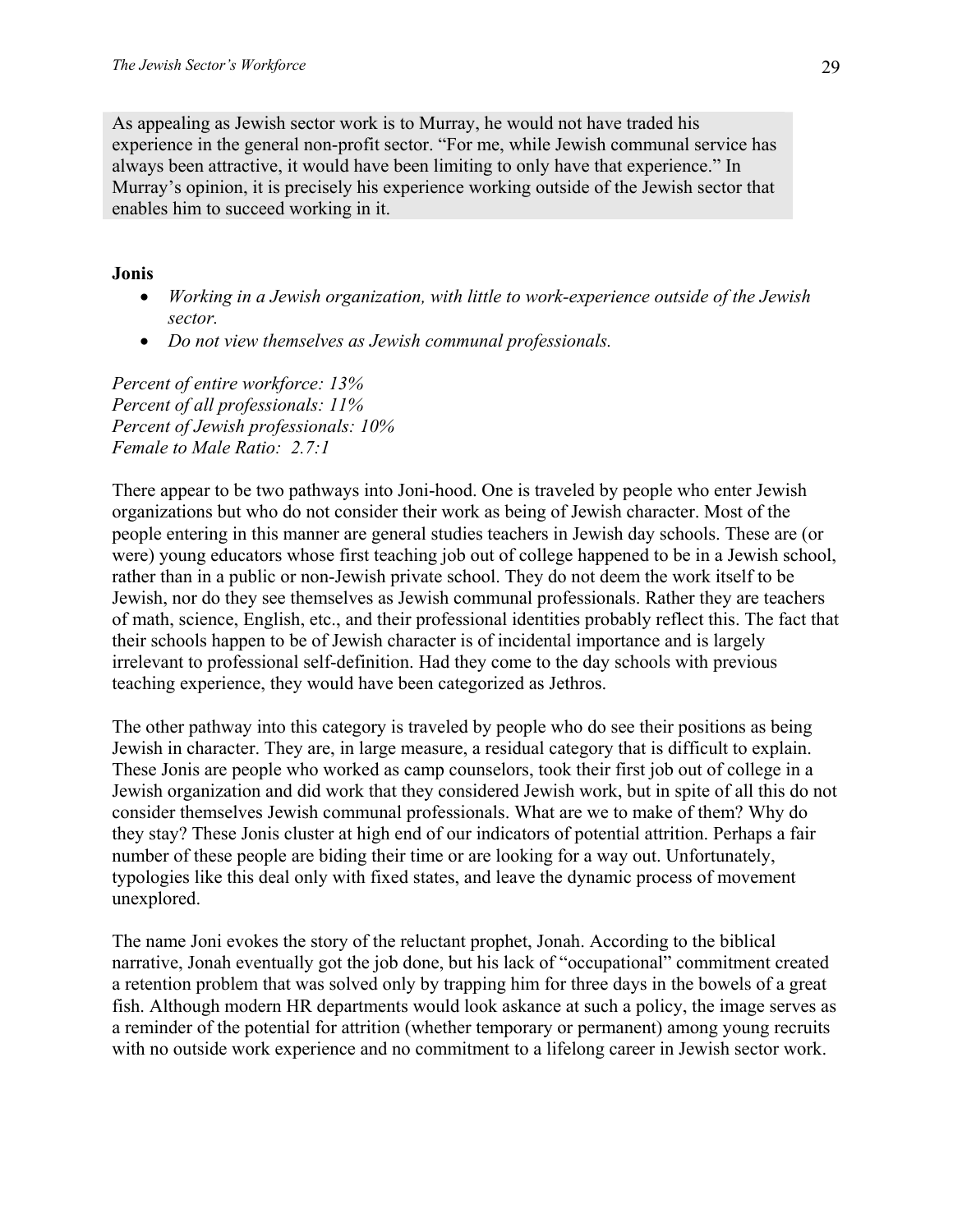# **Mimis**

• *Used to work in Jewish organizations but left the field for various reasons. Now, for reasons equally unclear, they have returned.*

*Percent of entire workforce: 5% Percent of all professionals: 5% Percent of Jewish professionals: 5% Female to Male Ratio: 4.8:1* 

Mimi is the name we have chosen to give to those whom earlier we called "re-entrants." Among those who had left their former employment in Jewish organizations only to return at a later date are people who see themselves as Jewish communal professionals and people who do not, people who saw their first jobs in Jewish organizations as Jewish jobs and people who saw them as jobs that just happened to be in a Jewish setting. It is hard to know what prompted the exit and the return.

The name Mimi echoes that of Miriam. When the Exodus narrative first introduces her, Miriam is engaged in the service of her people by watching over young Moses as he was launched down the Nile. Much later in the story, she re-assumes the mantle of communal responsibility, leading the song of praise at the parting of the Red Sea. Current-day Mimis are working disproportionately in Jewish day schools as general studies teachers and specialists.

The distribution of the seven categories of workers across the different types of jobs and organizations is presented in Tables 10 and 11.

|                     |                                  | <b>Daves</b> | <b>Abes</b> | <b>Ettis</b> | <b>Jethros</b> | <b>Moes</b> | Jonis | Mimis |
|---------------------|----------------------------------|--------------|-------------|--------------|----------------|-------------|-------|-------|
| <b>Synagogue</b>    | Clergy                           | 60%          | 10%         | 3%           | $0\%$          | 18%         | 8%    | 1%    |
|                     | <b>Judaics</b>                   | 31%          | 16%         | 13%          | 6%             | 23%         | 5%    | 5%    |
|                     | <b>Educational Admin</b>         | 20%          | 9%          | 15%          | 23%            | 23%         | 8%    | 1%    |
| Jewish Day          | <b>Teacher (Judaics)</b>         | 32%          | 22%         | 28%          | 0%             | 10%         | 5%    | 2%    |
| <b>School</b>       | <b>Teacher (No Judaics)</b>      | 8%           | 1%          | 10%          | 40%            | 12%         | 20%   | 9%    |
|                     | <b>Other Educator</b>            | 14%          | 0%          | 14%          | 22%            | 30%         | 10%   | 10%   |
|                     | <b>Direct Service &amp; Educ</b> | 23%          | 8%          | 13%          | 20%            | 19%         | 10%   | 5%    |
| <b>Organization</b> | <b>Policy &amp; Planning</b>     | 18%          | 6%          | 18%          | 14%            | 29%         | 10%   | 4%    |
|                     | <b>FRD</b>                       | 15%          | 15%         | 9%           | 25%            | 21%         | 11%   | 4%    |
| All                 | Clerical                         | 1%           | 2%          | 5%           | 56%            | 11%         | 24%   | 3%    |
|                     | <b>Operations</b>                | 6%           | 1%          | 12%          | 45%            | 20%         | 10%   | 6%    |

### **Table 10: Typology of Jewish Sector Entry & Commitment by Job Category (Entire Workforce)**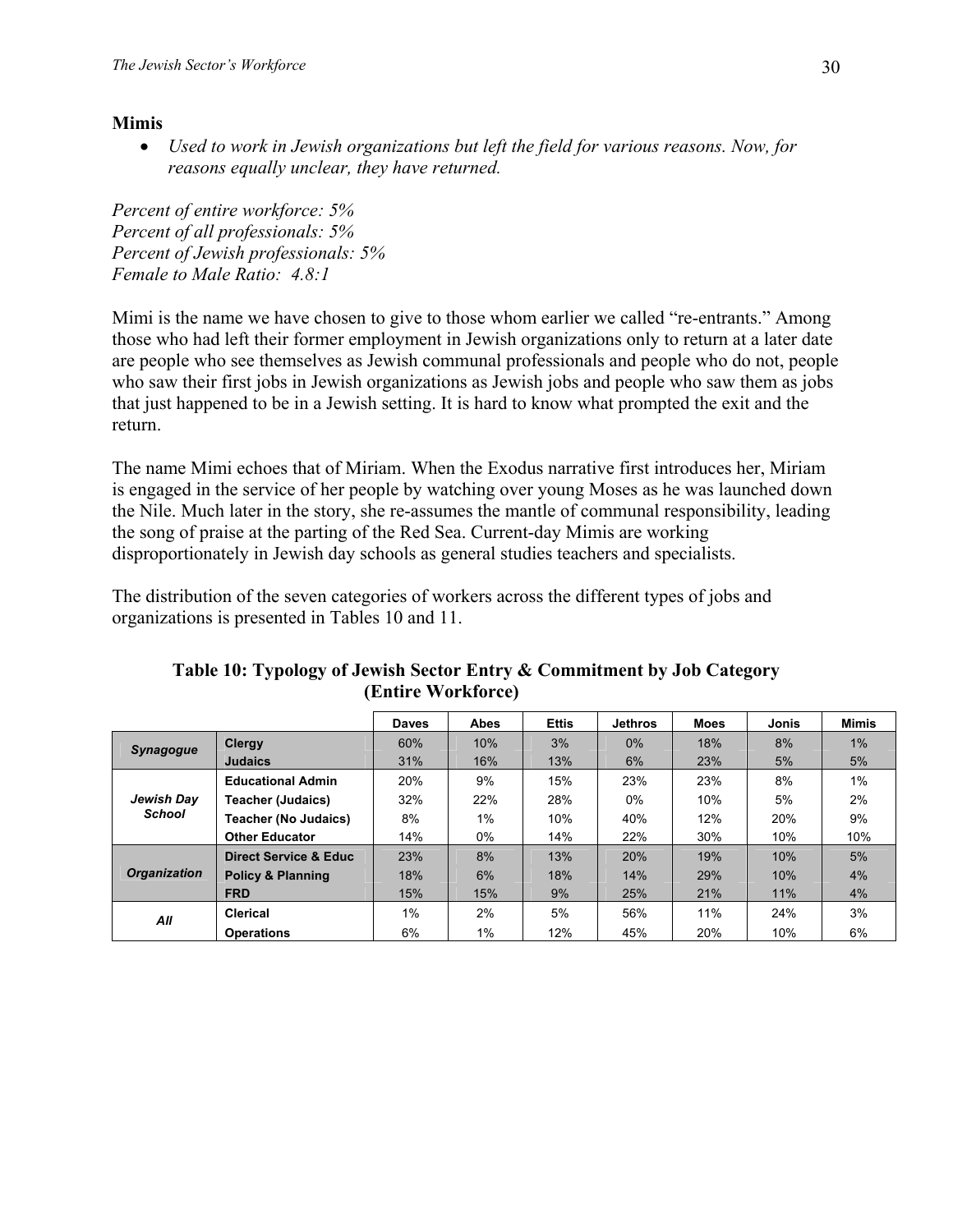|                     |                              | <b>Daves</b> | <b>Abes</b> | <b>Ettis</b> | <b>Jethros</b> | <b>Moes</b> | Jonis | <b>Mimis</b> |
|---------------------|------------------------------|--------------|-------------|--------------|----------------|-------------|-------|--------------|
| <b>Synagogue</b>    | Clergy                       | 61%          | 11%         | 4%           | $0\%$          | 18%         | 6%    | $1\%$        |
|                     | <b>Judaics</b>               | 32%          | 17%         | 14%          | 4%             | 23%         | 5%    | 5%           |
|                     | <b>Educational Admin</b>     | 23%          | 11%         | 15%          | 17%            | 26%         | 6%    | 2%           |
| Jewish Day          | <b>Teacher (Judaics)</b>     | 33%          | 24%         | 30%          | 0%             | 11%         | 0%    | 2%           |
| <b>School</b>       | <b>Teacher (No Judaics)</b>  | 13%          | 1%          | 15%          | 18%            | 17%         | 24%   | 12%          |
|                     | <b>Other Educator</b>        | 17%          | $0\%$       | 12%          | 14%            | 36%         | 10%   | 12%          |
|                     | Direct Service & Educ        | 26%          | 10%         | 14%          | 14%            | 21%         | 10%   | 6%           |
| <b>Organization</b> | <b>Policy &amp; Planning</b> | 20%          | 7%          | 20%          | 9%             | 30%         | 11%   | 4%           |
|                     | <b>FRD</b>                   | 17%          | 17%         | 11%          | 17%            | 23%         | 11%   | $4\%$        |
| ΑIΙ                 | Clerical                     | $1\%$        | 3%          | 8%           | 42%            | 20%         | 23%   | 3%           |
|                     | <b>Operations</b>            | 10%          | 2%          | 18%          | 25%            | 33%         | 9%    | 3%           |

**Table 11: Typology of Jewish Sector Entry & Commitment by Job Category (Jews Only)** 

# Explicitly Jewish motivations and pathways

*"I got into this before I could probably remember that I was alive. I've always been involved in music. There were certain circumstances growing up.... My great-grandfather would take me to his orthodox shul and when we'd walk back I'd imitate the cantor. I'd sing 'Hava Nagila' for a penny, my first paid gig.... I was really nurtured ever since I was a kid. I was made part of the family of leaders ever since I was a kid. It just happened organically.* " – Alan J., Cantor, Synagogue, Medium-sized community

The motivations that lead people to seek work in the Jewish sector are diverse (see Table 12). In terms of the typology of entry pathways, three-quarters or more of the Daves, Abes and Moes had their interest in Jewish sector work sparked by a *desire to do something Jewish with their lives*. By contrast, half of the Mimis, only one third of the Ettis and Jonis, and less than a fifth of the Jethros felt that spark.

Mentors, role models, and programs for youth and young adults play a role in attracting certain types of people into certain types of jobs. Their relevance is greater among people who have chosen to make early-career commitments to the Jewish sector. There is, however, some evidence that these factors may also have lingering effects that can bring people into Jewish sector work at later stages. Regarding the job types most affected, the clearer the Judaic content of the work, the more relevant Jewish motivations and early experiences appear to have been in drawing people into it. Pulpit work is in a class by itself, much more influenced by Jewish factors than any of the other job categories, even Jewish education.<sup>23</sup>

*Jewish youth experiences* played a motivating role for many of the Daves, 68% of whom said that participation (not necessarily employment) in Jewish programs for youth and young adults sparked their interest in Jewish sector work. These mattered to only 13% of the Jethros. As for everyone else, they were relevant in 27% to 39% of the cases.

*Mentors and role models* were essentially irrelevant to Jethros, who entered the Jewish sector after having worked elsewhere and who had not come to identify with the field of Jewish sector work. On the other hand, they affected the decision of approximately half of the Daves and Abes,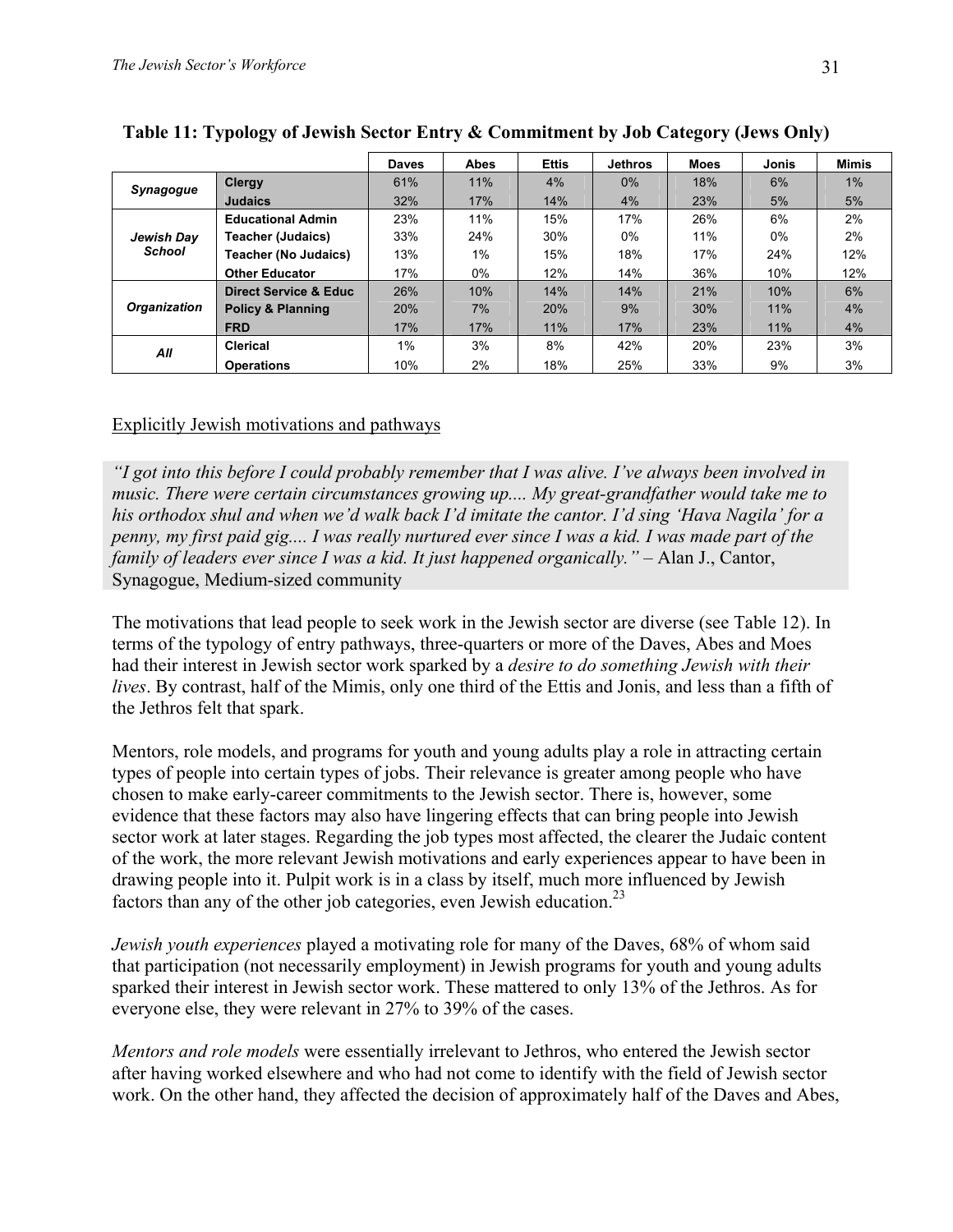who decided early on to pursue a long-term career in the Jewish sector. To use Sarna's term, "grooming" is one of the factors at work here. Daves were the most likely to have had *parents involved in the Jewish sector* as professionals (24%) or as lay leaders (47%). Half of those who had parents working professionally in the Jewish sector identified their parents as mentors or role models. (Viewed in terms of job category, between 40% and 62% of all Jews in professional positions had parents who were either professionals or lay leaders in their Jewish communities.)

|                | To what extent was your interest in working in the Jewish<br>community sparked by |                                                                           |                                              |  |  |
|----------------|-----------------------------------------------------------------------------------|---------------------------------------------------------------------------|----------------------------------------------|--|--|
|                | A desire to do<br>something Jewish<br>with life                                   | Your experiences<br>in Jewish<br>programs for<br>youth or young<br>adults | The quidance of<br>mentors or role<br>models |  |  |
| <b>Daves</b>   | 83%                                                                               | 68%                                                                       | 55%                                          |  |  |
| Abes           | 78%                                                                               | 33%                                                                       | 45%                                          |  |  |
| <b>Moes</b>    | 75%                                                                               | 37%                                                                       | 30%                                          |  |  |
| Mimis          | 49%                                                                               | 39%                                                                       | 25%                                          |  |  |
| <b>Jonis</b>   | 32%                                                                               | 35%                                                                       | 23%                                          |  |  |
| <b>Ettis</b>   | 31%                                                                               | 27%                                                                       | 26%                                          |  |  |
| <b>Jethros</b> | 17%                                                                               | 13%                                                                       | 8%                                           |  |  |

**Table 12: Impetus to Jewish Work (By Typology)** 

% of Jewish employees responding "Very Much"

Grooming is not the entire story, however. Rabbis, teachers and other Jewish sector professionals were much more likely to be cited as mentors than parents were. This is significant for a variety of reasons, among them the finding of a gender gap in the role that mentoring played. Among Daves and Abes – the groups for whom mentors were the most important – men were significantly more likely than women to say that the guidance of role models or mentors sparked their interest in working in the Jewish sector  $(68\% \text{ vs. } 40\%)$ .<sup>24</sup> One reason for this might be the fact that synagogue rabbis were the most frequently mentioned mentors. (Just under half of all Daves – 48% – identified a synagogue rabbi as their mentor). Past employment patterns had made this profession overwhelmingly male. Still, additional causes are also likely, given that gender gaps in the role of mentoring persisted across most job categories.<sup>25</sup> Controlling for age did not eliminate these gaps.

The gender bias in mentoring can serve as a warning sign pointing to broader barriers to women's advancement in Jewish organizations (cf. Cohen, Bronznick, Goldenhar, Israel, & Kelner, 2004). It suggests that even at the early stages, recruitment efforts may systematically neglect the potential offered by women.

*If you don't have a rabbi role model it is hard to imagine yourself as clergy.* – Jennifer B., Associate Rabbi, Synagogue, Small community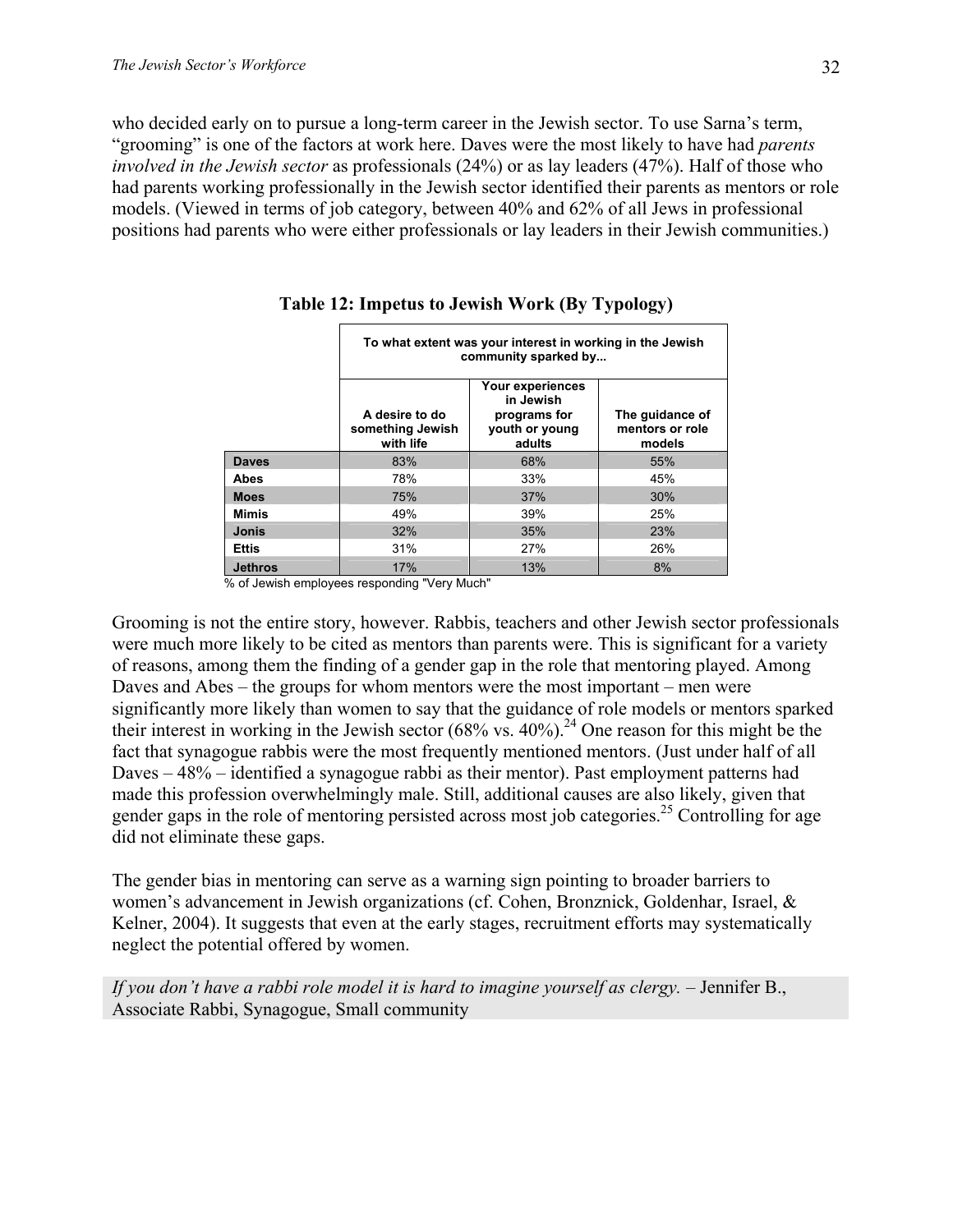# *The competitive employment market*

In the search for skilled personnel, Jewish organizations compete not only with each other, but with businesses and non-Jewish not-for-profits and schools. If Jewish organizations are able to create productive, supportive environments, they may increase their chances of attracting professionals who can help them achieve their goals.

Few are better positioned to judge the quality of the work environments that Jewish organizations have created than the employees themselves. It is they, after all, who spend the bulk of their waking hours in these environments, day after day. We asked them how much they thought their organizations had succeeded in creating productive, professional and humane work environments that upheld standards of fairness and quality.

Were we to assess their answers by comparing those who generally saw success with those who generally saw failure, we would find that reports were largely positive. Most employees had good things to say about their workplaces. Only a small minority gave categorically negative answers. If, however, our focus was on *excellence*, we would find much room for improvement. Although responses overall tended to be favorable, they were often qualified. Emphatically positive responses were far fewer.

Across the four work settings – synagogues, day schools, Federations and agencies – there was consistency in employees' perceptions of organizational efficiency and mission fulfillment. Asked to rate their organization's success at maintaining efficient operating procedures, three quarters (74% to 77%) gave their employer something lower than the top mark. In spite of this, employees did not necessarily believe that inefficiency ultimately compromised effectiveness. Slightly over half said that their organization was doing a "very good" job fulfilling its mission (the highest rating possible). Only 6% to 8% perceived their organization not to be doing a good  $job.<sup>26</sup>$ 

|                    | How good a job does your organization<br>do                     |                                                    |                                                      |  |  |
|--------------------|-----------------------------------------------------------------|----------------------------------------------------|------------------------------------------------------|--|--|
|                    | Giving you<br>the support<br>you need<br>to do your<br>job well | Supporting<br>your growth<br>as a<br>professional* | <b>Making the</b><br>best use of<br>your<br>talents* |  |  |
| Synagogues         | 41%                                                             | 44%                                                | 48%                                                  |  |  |
| Day Schools        | 41%                                                             | 47%                                                | 43%                                                  |  |  |
| <b>Agencies</b>    | 36%                                                             | 32%                                                | 37%                                                  |  |  |
| <b>Federations</b> | 32%                                                             | 23%                                                | 25%                                                  |  |  |

#### **Table 13: Employees' Ratings of Organizational Support**

% Responding "Very Good"

\* Differences between organizations statistically significant, p<.001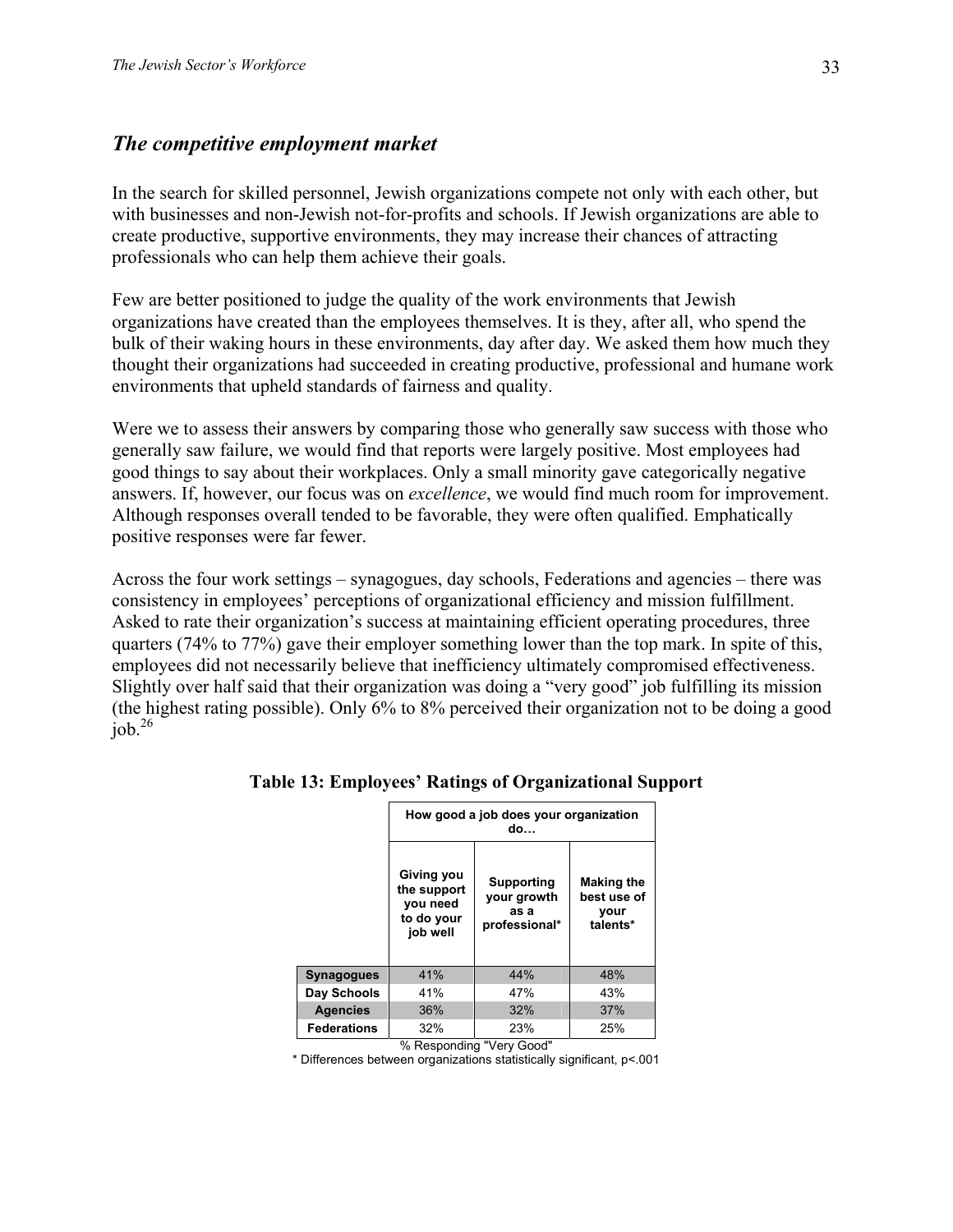The professionalism of an organization is largely a function of the culture created by management. Ideally, workplaces should help employees help the organization, by enabling them to realize their potential to become the most productive workers they can be. When we asked Jewish sector workers whether their employers were making the best use of their talents, supporting their growth as professionals, and giving them the support they needed to do their jobs well, only a minority – between 23% and 48% – said that their organizations were doing a very good job (see Table 13). Employees of synagogues and day schools tended to rate their workplaces better than employees of agencies. Federations received the lowest ratings.

Professionalism is also reflected in an organization's commitment to eschew bias and discrimination in favor of objective performance-based criteria for evaluation. Women were less likely than men to feel that their organizations were doing a very good job treating male and female employees equally (see Table 14). Still, a majority of women affirmed that their organizations were treating employees the same regardless of gender. In agencies, a lower proportion of women than men felt that their professional growth was being supported. In day schools, the reverse held true.

|                    |       | How good a job does your<br>organization do                |                                                |  |
|--------------------|-------|------------------------------------------------------------|------------------------------------------------|--|
|                    |       | <b>Treating male</b><br>and female<br>employees<br>equally | Supporting<br>your growth as<br>a professional |  |
| Women              |       | 69%                                                        | No Significant<br>Male/Female                  |  |
| <b>Synagogues</b>  | Men   | 81%                                                        | <b>Difference</b>                              |  |
|                    | Women | 62%                                                        | 50%                                            |  |
| Day Schools        | Men   | 74%                                                        | 37%                                            |  |
|                    | Women | 57%                                                        | 29%                                            |  |
| <b>Agencies</b>    | Men   | 82%                                                        | 41%                                            |  |
|                    | Women | No Significant                                             | No Significant                                 |  |
| <b>Federations</b> | Men   | Male/Female<br><b>Difference</b>                           | Male/Female<br><b>Difference</b>               |  |

**Table 14: Employees' Ratings of Organizational Equity … (by Gender)** 

% Responding "Very Good," all reported differences significant at p<.05 level

Employees were usually sympathetic to their co-workers, although sizable minorities were not. Asked to react to the statement, "Too many of the employees where I work don't do their jobs very well," majorities dissented (see Table 15). Between one-quarter and one-third agreed, few strongly. Again, employees of Federations were the most likely to offer negative assessments.

**Table 15: Too Many of the Employees Where I Work Don't Do Their Jobs Very Well** 

|                    | <b>Strongly</b><br><b>Disagree</b> | Somewhat<br><b>Disagree</b> | Somewhat<br>Agree | <b>Strongly</b><br>Agree |
|--------------------|------------------------------------|-----------------------------|-------------------|--------------------------|
| <b>Synagogues</b>  | 53%                                | 25%                         | 18%               | 4%                       |
| Day Schools        | 53%                                | 25%                         | 19%               | 4%                       |
| <b>Agencies</b>    | 47%                                | 28%                         | 22%               | 4%                       |
| <b>Federations</b> | 33%                                | 33%                         | 28%               | 6%                       |

Differences between organizations statistically significant, p<.05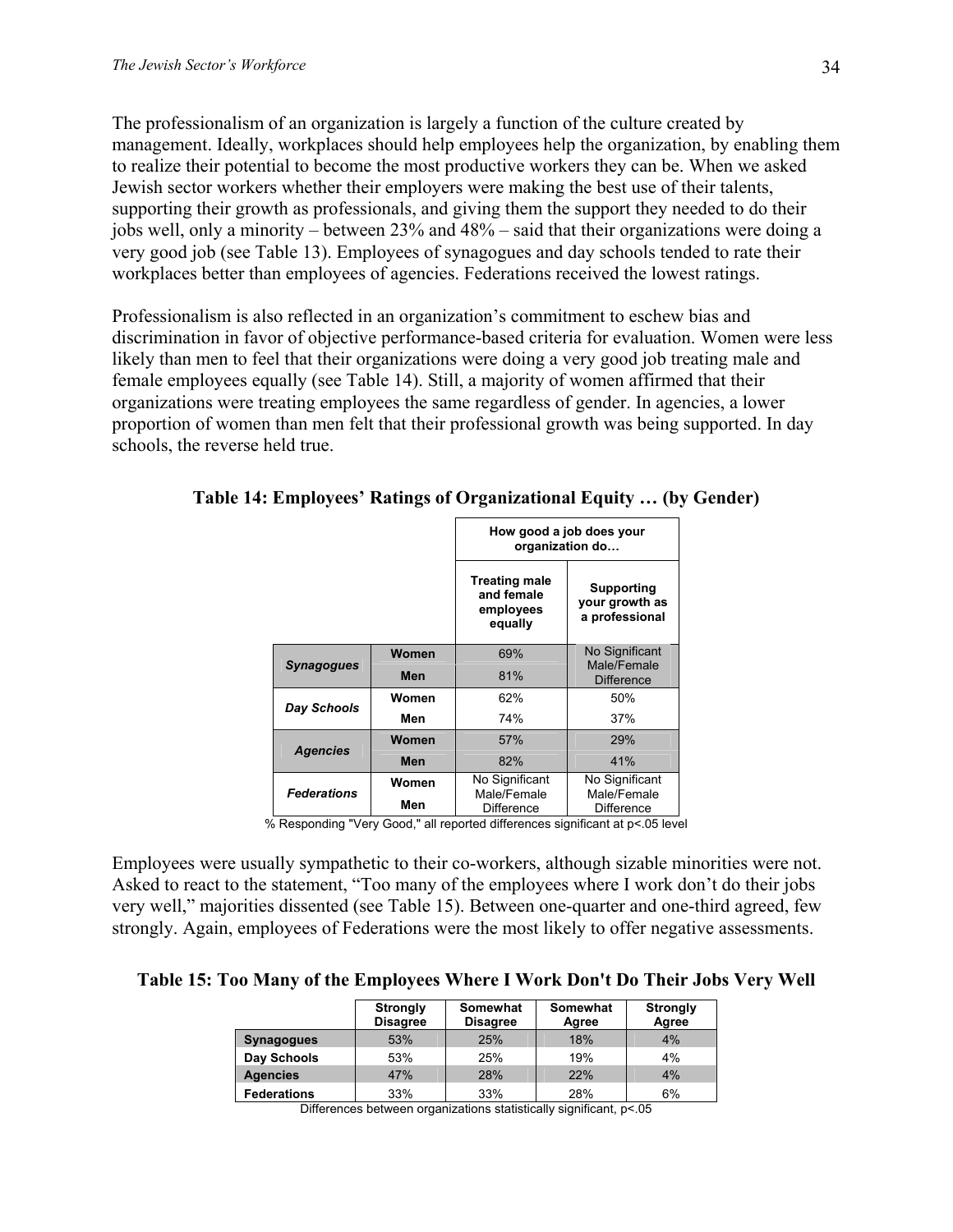The ability to function as a professional depends upon a measure of control over one's work. This is made easier when lines of authority and responsibility are clear. Jewish sector organizations simultaneously vest authority in both professionals and lay people in order to ensure that power rests not only with career officials but also in the hands of other stakeholders in a community. Such a governance system comes with the acknowledged drawback of blurred lines of authority and accountability (Kelner et al., 2004). To what extent does this system cause complications for the sub-group of Jewish sector professionals who say that working with lay leaders is central to their jobs?

When these workers were asked whether their interactions with lay people were more gratifying or frustrating, just over half (53%) said they were somewhat or mostly gratifying. There were no statistically significant differences across organizations. Women were somewhat less likely than men to rate the experience positively (50% vs. 60%). It is up to the reader to decide whether these statistics represent a glass that is half-full or half-empty.

The quality of a work environment is measured not only in terms of its professionalism and productivity, but also in terms of its humaneness. Depending on the job category, approximately 40% to 60% of employees admitted to feelings of burnout. This is not necessarily because hours are long. The median number of hours per week ranges from 38 to 60 (see Table 16). The scheduling of the hours, however, often does not adhere to a five-day workweek with 9-to-5 days. While it is in the nature of congregational rabbis' and cantors' jobs to work weekends, other professionals also find themselves laboring on the Sabbath, Sundays and nights. Majorities of administrators, general studies and Judaics teachers in day schools, along with majorities of non-clergy Judaics professionals in synagogues also report working the night and weekend shift very frequently.

|                                        | <b>Median</b><br>Hours per<br>Week<br><b>Actually</b><br>Worked <sup>27</sup> | <b>Workload Causes</b><br><b>Respondent to Work</b><br><b>Nights or Weekends</b><br>"Very Frequently" |
|----------------------------------------|-------------------------------------------------------------------------------|-------------------------------------------------------------------------------------------------------|
| <b>Clergy</b>                          | 60                                                                            | 98%                                                                                                   |
| <b>Judaics</b>                         | 40                                                                            | 60%                                                                                                   |
| <b>Educational Administration</b>      | 50                                                                            | 59%                                                                                                   |
| <b>Teacher (Judaics)</b>               | 45                                                                            | 60%                                                                                                   |
| <b>Teacher (No Judaics Noted)</b>      | 45                                                                            | 56%                                                                                                   |
| <b>Other Educator</b>                  | 40                                                                            | 19%                                                                                                   |
| <b>Direct Service &amp; Education</b>  | 45                                                                            | 48%                                                                                                   |
| <b>Policy &amp; Planning</b>           | 45                                                                            | 43%                                                                                                   |
| <b>Financial Resources Development</b> | 45                                                                            | 19%                                                                                                   |
| <b>Clerical</b>                        | 38                                                                            | 5%                                                                                                    |
| <b>Operations</b>                      | 42                                                                            | 24%                                                                                                   |

### **Table 16: Working Hours**

About half of the employees in synagogues, day schools and agencies said that their employers had managed to do a very good job enabling them to balance professional and personal obligations, and also to create a caring work environment (see Table 17). Federation employees were somewhat less likely to say this. Along with day school teachers, Federation employees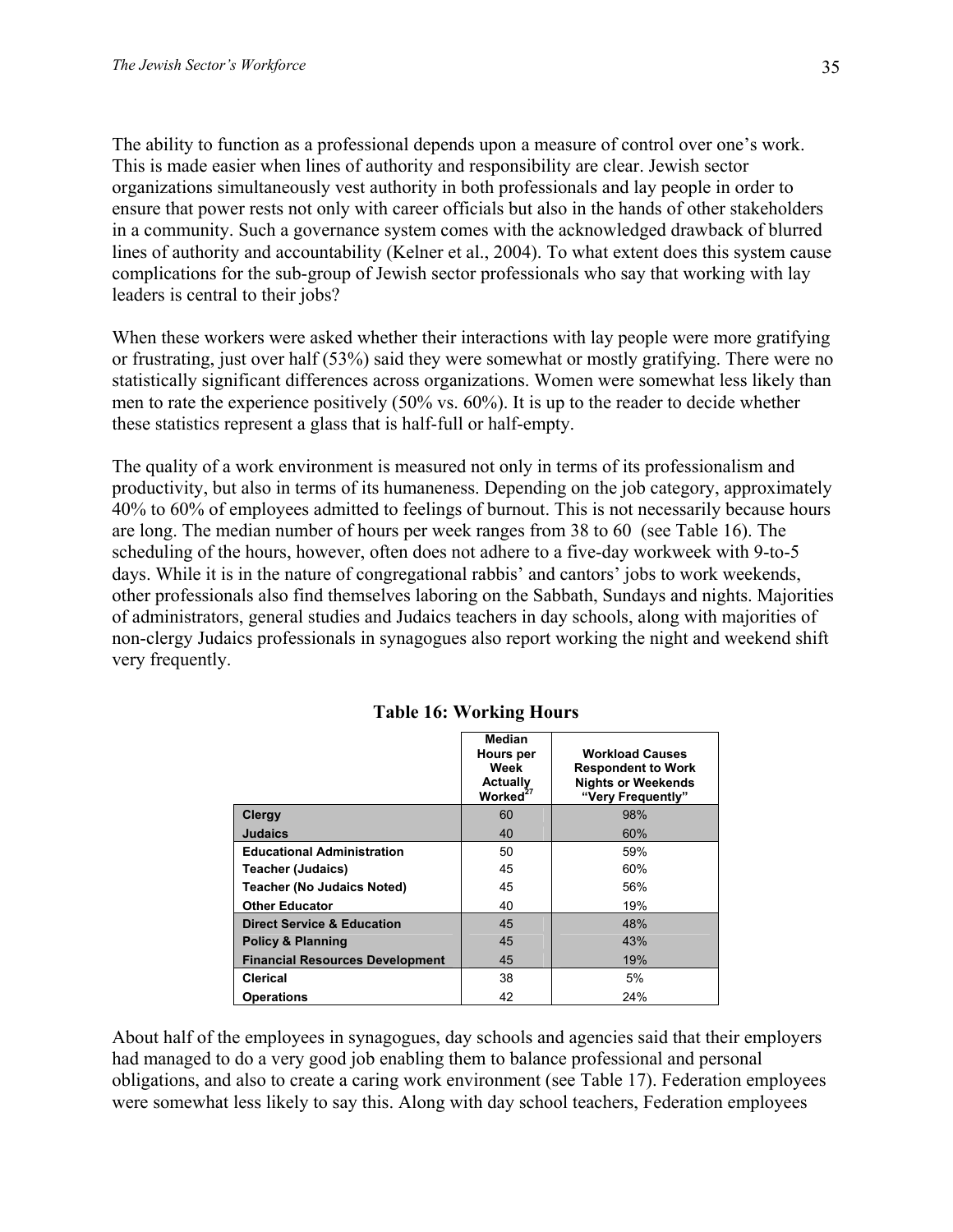were also the least likely to give positive ratings to their ability to utilize alternative work arrangements like flex-time and telecommuting (28% for Federations and 33% for day schools). Among employees in synagogues and agencies, this proportion was closer to half.

|                    | How good a job does your organization do                                           |                                                   |                                           |  |  |
|--------------------|------------------------------------------------------------------------------------|---------------------------------------------------|-------------------------------------------|--|--|
|                    | Enabling<br>employees to<br>balance<br>professional and<br>personal<br>obligations | <b>Enabling flexible</b><br>work<br>arrangements* | Creating a caring<br>work<br>environment* |  |  |
| <b>Synagogues</b>  | 50%                                                                                | 52%                                               | 48%                                       |  |  |
| Day Schools        | 51%                                                                                | 33%                                               | 52%                                       |  |  |
| <b>Agencies</b>    | 54%                                                                                | 45%                                               | 47%                                       |  |  |
| <b>Federations</b> | 42%                                                                                | 28%                                               | 32%                                       |  |  |

### **Table 17: Employees' Ratings of Organizational Humaneness**

% Responding "Very Good"

\* Differences between organizations statistically significant, p<.001

Regarding compensation, over 90% of men working in the Jewish sector were the primary or coequal breadwinners for their families. In almost all job categories, between 50% and 62% of women were. The proportion was even higher for female clergy (81%). In short, the majority of Jewish sector workers, both male and female, bore the primary responsibility for their family's financial well-being, or shared this responsibility equally with a spouse. In light of this fact, how much can they expect to earn? For most job categories, the median salary ranges from \$40,000 to \$60,000 (see Table 18). Teachers and secretaries earn a median income between \$20,000 and \$40,000. Day school administrators earn a median income between \$60,000 and \$80,000. Synagogue clergy earn the most, with a median between \$80,000 and \$100,000 and 36% earning over \$100,000.

|                                        | <b>Under</b><br>\$20,000 | $$20.000 -$<br>\$39.999 | $$40.000 -$<br>\$59,999 | $$60,000 -$<br>\$79.999 | $$80,000 -$<br>\$99.999 | \$100,000<br>or more |
|----------------------------------------|--------------------------|-------------------------|-------------------------|-------------------------|-------------------------|----------------------|
| <b>Clergy</b>                          | $0\%$                    | $0\%$                   | 16%                     | 26%                     | 22%                     | 36%                  |
| <b>Judaics</b>                         | 13%                      | 32%                     | 36%                     | 10%                     | 7%                      | 2%                   |
| <b>Educational Administration</b>      | 4%                       | 13%                     | 31%                     | 27%                     | 7%                      | 17%                  |
| <b>Teacher (Judaics)</b>               | 9%                       | 45%                     | 34%                     | 6%                      | 4%                      | 2%                   |
| <b>Teacher (No Judaics Noted)</b>      | 12%                      | 48%                     | 32%                     | 6%                      | $1\%$                   | $1\%$                |
| <b>Other Educator</b>                  | 16%                      | 42%                     | 36%                     | 7%                      | $0\%$                   | $0\%$                |
| <b>Direct Service &amp; Education</b>  | 6%                       | 39%                     | 28%                     | 12%                     | 5%                      | 10%                  |
| <b>Policy &amp; Planning</b>           | 4%                       | 26%                     | 23%                     | 13%                     | 13%                     | 21%                  |
| <b>Financial Resources Development</b> | $0\%$                    | 22%                     | 33%                     | 19%                     | 19%                     | 7%                   |
| Clerical                               | 19%                      | 72%                     | 8%                      | $1\%$                   | $0\%$                   | $0\%$                |
| <b>Operations</b>                      | 9%                       | 35%                     | 31%                     | 11%                     | 9%                      | 6%                   |

|  |  | <b>Table 18: Income</b> |
|--|--|-------------------------|
|--|--|-------------------------|

Gender gaps in salary operate to the detriment of women in all job categories except clerical work and "other" day school educator positions (e.g., librarians, guidance counselors, etc.) These differentials persist even when controlling for age, years in organization, graduate degree,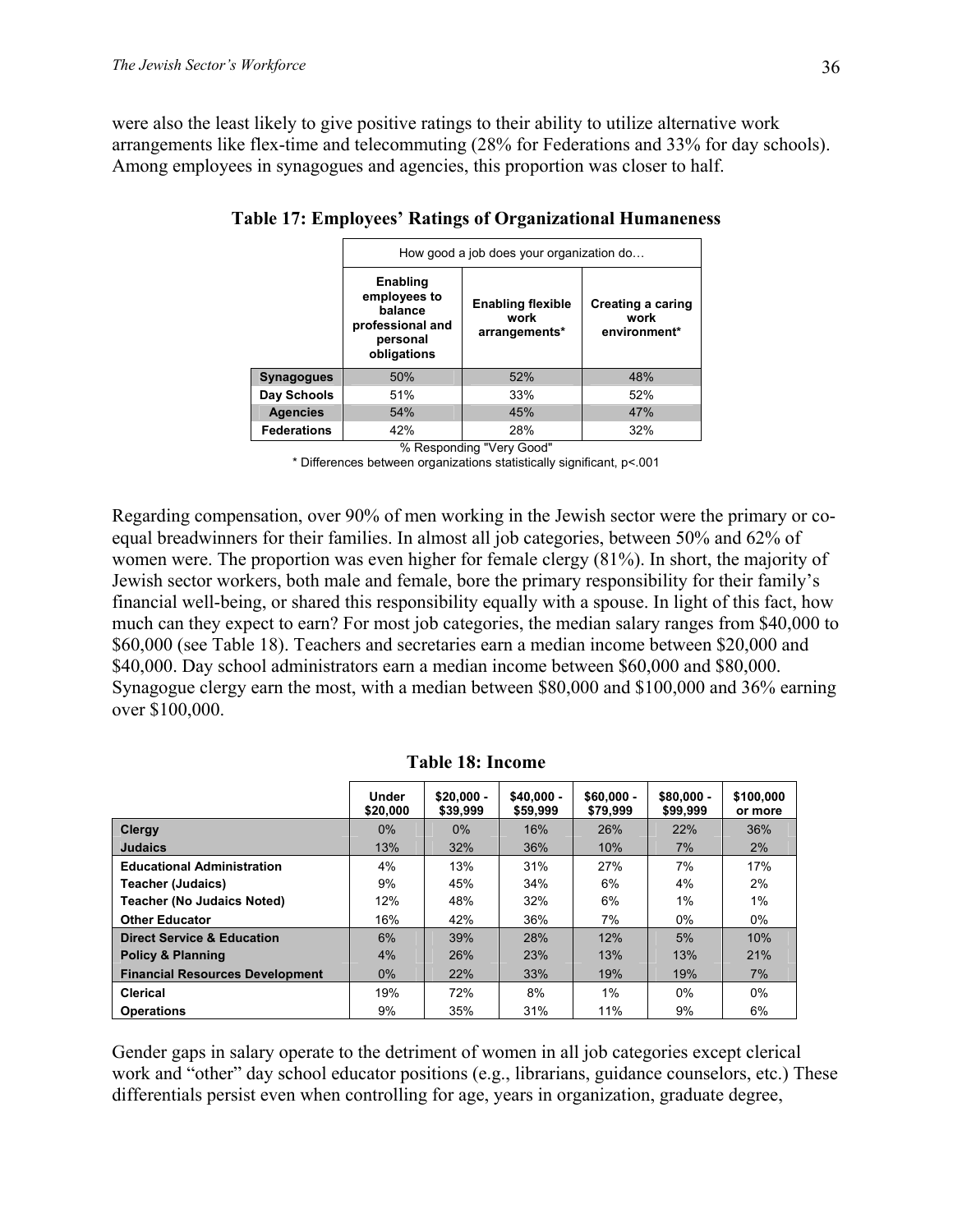supervisory responsibilities, and membership in the organization's senior leadership team (see Figure 4).<sup>28</sup> The gender gaps for all positions are significant at the  $p < .05$  level, save that for the clergy, which is significant at the  $p < .06$  level.<sup>29</sup>



**Figure 4: Gender Gap in Salary (Premium Paid to Men for Being Male)** 

The precision of these estimates is limited by three factors: First, income was reported in ranges rather than as point values. Second, job categorizations combine several different positions under general headings. Third, the data set provides limited information on peoples' positions in the organizational hierarchy. That information which is available has been utilized in producing these estimates. This includes a measure that distinguishes the highest echelon from all other workers, and a measure that distinguishes those in supervisory roles from all other workers.

### Comparing the Jewish sector to other sectors

Because Jewish organizations compete for personnel in the broader American labor market, attention should be given to the perceptions held by potential employees about Jewish organizations relative to businesses and non-Jewish not-for-profits and schools. General comparisons of "the business world" to "Jewish community work" are likely to be fraught with conscious and unconscious biases. In an effort to minimize the potential for bias, we focused on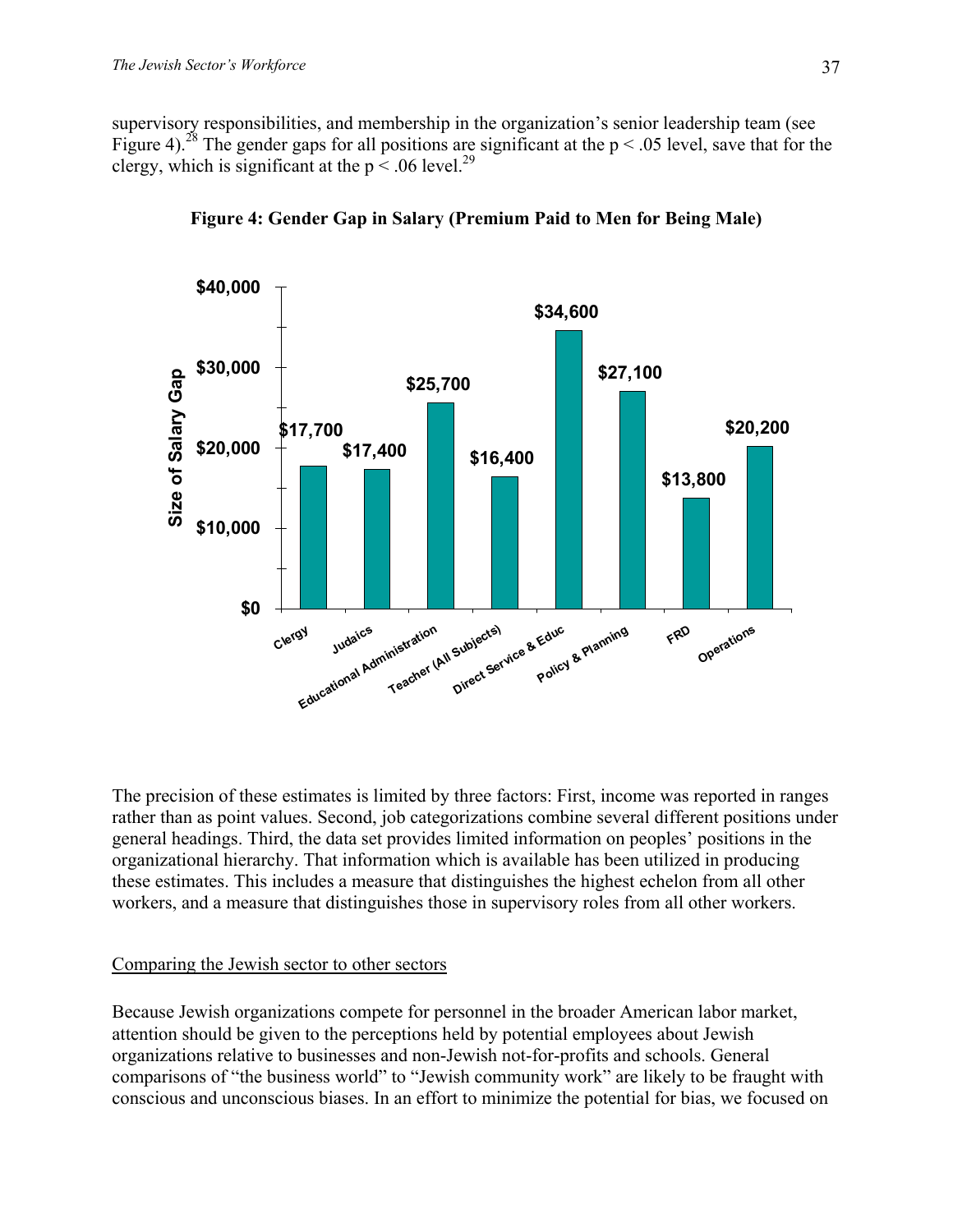specific comparisons of actual organizations. A short battery of questions were asked of those respondents who had switched into the Jewish sector after having had a career outside it, and who therefore had first-hand knowledge of the settings they were being asked to assess.<sup>30</sup> We asked these people to compare their current workplaces with the non-Jewish organizations where they had spent the bulk of their careers.

Efficiency and standards of quality are matters that affect both organizational success and the potential appeal of workplaces to job-seekers. To what extent are Jewish organizations seen as more efficient or less efficient than businesses and other non-Jewish organizations? To what extent are they seen as holding higher or lower standards of quality?

The plurality of workers with experience in both Jewish and non-Jewish organizations said that their current workplaces in the Jewish sector were just as efficient as their previous workplaces outside it (see Table 19). This proportion was approximately 40%. About a third said that efficiency in Jewish organizations was lower, whereas a quarter, approximately, said it was higher.

As for holding lower or higher standards of quality, there were statistically significant differences among the various types of Jewish organizations. People working in Federations were the most likely to say that compared to where they used to work, their current organizations were more willing to tolerate low-quality work. Just under 40% gave this response. In contrast, the same proportion of workers in Jewish day schools said precisely the opposite: Compared to the previous employers outside of the Jewish sector, the Jewish day schools were *less* likely to tolerate low-quality work. As for synagogues and agencies, about half said there was no difference while the remainder split as to whether the Jewish setting or the non-Jewish setting was the one with lower standards of quality.

|                    |      | <b>Efficient</b> |      |      | Willing to tolerate low-quality work* |      |  |
|--------------------|------|------------------|------|------|---------------------------------------|------|--|
|                    | Less | Same             | More | Less | Same                                  | More |  |
| <b>Synagogues</b>  | 38%  | 41%              | 21%  | 24%  | 55%                                   | 21%  |  |
| Day Schools        | 35%  | 40%              | 25%  | 39%  | 38%                                   | 23%  |  |
| <b>Agencies</b>    | 34%  | 39%              | 27%  | 23%  | 50%                                   | 27%  |  |
| <b>Federations</b> | 33%  | 39%              | 29%  | 19%  | 43%                                   | 39%  |  |

| Table 19: Relative Comparisons: Is Your Current Organization More |  |  |  |  |  |
|-------------------------------------------------------------------|--|--|--|--|--|
|-------------------------------------------------------------------|--|--|--|--|--|

\* differences between organizations statistically significant, p<.001

On other questions, the people who switched into the Jewish sector generally felt that compared to their previous work, their current jobs gave them better relations with their coworkers, greater accommodation of their personal lives, and greater satisfaction in knowing that they are able to do work that makes a difference. This came at the acknowledged price of lower salary. People who switched into day schools and synagogues were more likely to feel that they had sacrificed benefits packages, whereas people who switched into Federations and agencies were more likely to feel that they had done better in this regard.

The portrait of Jewish sector work that we have painted by asking people to tell us specifically about their own organizations is somewhat at variance with the rhetoric of crisis that has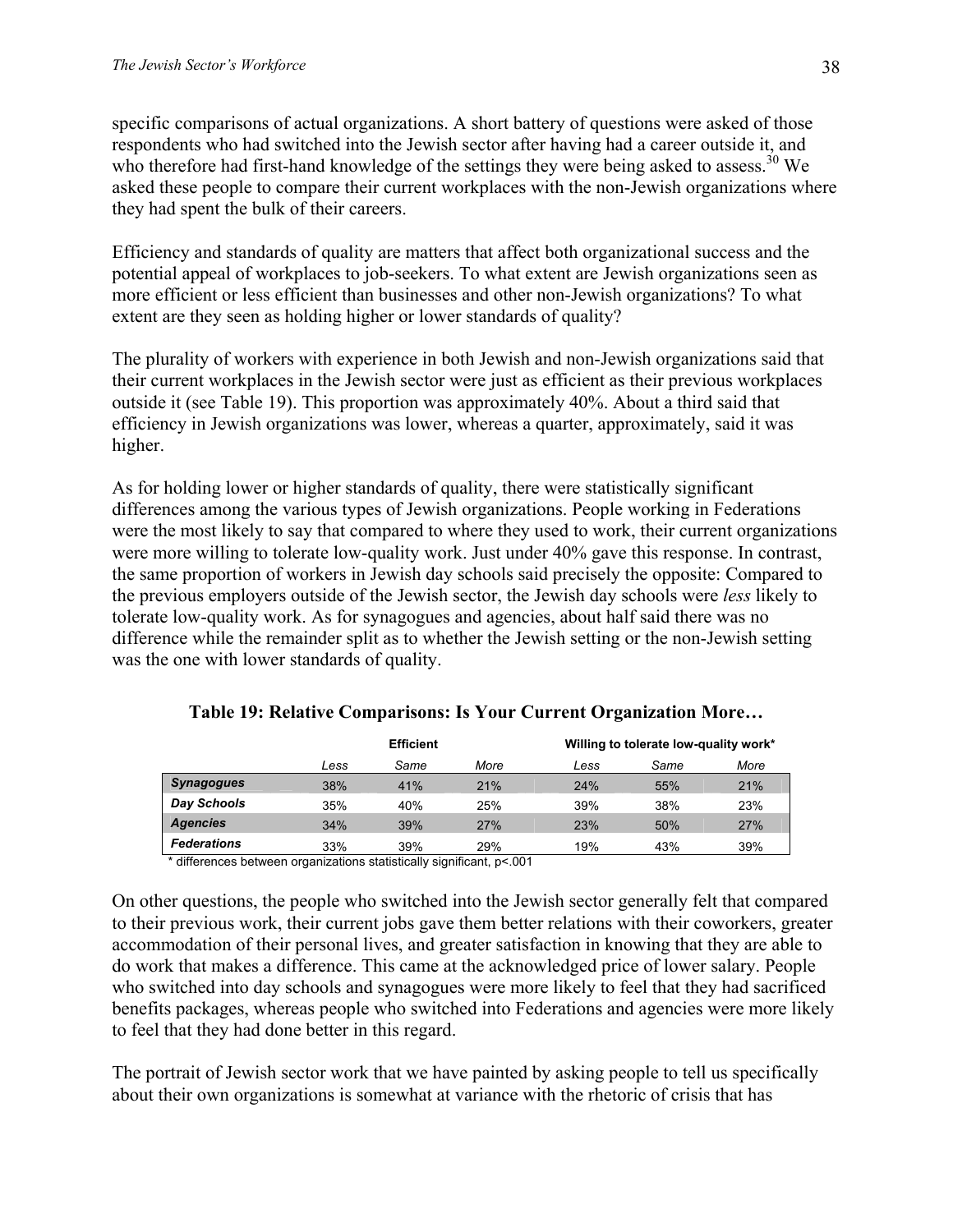emerged in the discourse around Jewish organizations. This raises the question of why anecdotal reports tend toward the negative whereas systematic evidence suggests strengths as well as weaknesses?

# **Retention**

# *Areas of strength and weakness*

People leave their jobs for all sorts of reasons. Some have no choice in the matter. They get fired. They get laid off. They get sick. They die. Others do have a choice.<sup>31</sup> Much of this voluntary turnover can be understood as a four-stage process that begins with experiencing negative feelings about the job, then moves to mulling over the possibility of leaving, then follows with translating the thoughts into actions that will prepare the ground for exiting, and finally culminates in the actual resignation (Mobely, 1977). A meta-analysis of hundreds of turnover studies confirmed that the intention to quit is the best overall predictor of turnover, suggesting that employees who have made up their minds to quit will not easily be dissuaded (Griffeth, Hom, & Gaertner, 2000).

We did not ask the workers in our sample if they intended to quit. But we did ask them if over the past two years they had thought about leaving Jewish sector work for reasons other than retirement. We also had them evaluate their potential options elsewhere. In addition, we asked if during these two years they had taken actual steps to look for work outside their organization and/or outside of the Jewish sector.

### Estimated turnover

We begin by offering proxy estimates of turnover based on the proportion of new employees in a workplace (see Table 20). In Spring 2004, the percentage of Jewish sector employees who had been in their organizations for one year or less ranged from 12% to 29%, depending on the position. We have no way of knowing to what degree these new hires were filling vacancies caused by turnover or by organizational expansion. Because these rates probably reflect varying degrees of both, they *overstate the actual degree of turnover* in Jewish organizations.<sup>32</sup>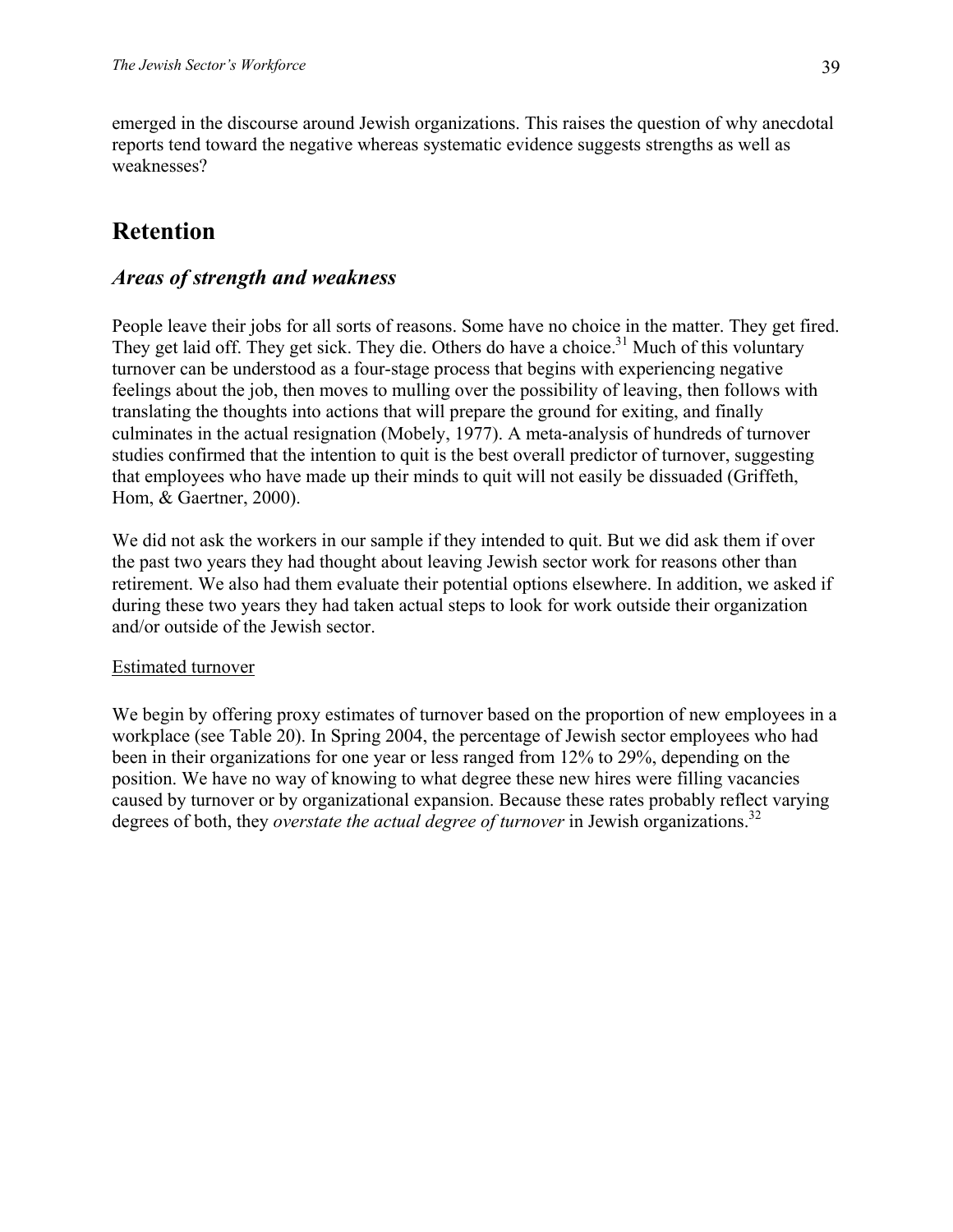| <b>Job Category</b>  |                                       | <b>Proportion in</b><br><b>Organization 1</b><br>Year or Less | <b>Proportion in</b><br><b>Position 1 Year</b><br>or Less |
|----------------------|---------------------------------------|---------------------------------------------------------------|-----------------------------------------------------------|
|                      | <b>Clergy</b>                         | 13%                                                           | 17%                                                       |
| <b>Synagogue</b>     | <b>Judaics</b>                        | 17%                                                           | 22%                                                       |
| Jewish Day<br>School | <b>Educational Administration</b>     | 14%                                                           | 29%                                                       |
|                      | Teacher (Judaics)                     | 18%                                                           | 30%                                                       |
|                      | <b>Teacher (No Judaics Noted)</b>     | 22%                                                           | 28%                                                       |
|                      | <b>Other Educator</b>                 | 16%                                                           | <b>20%</b>                                                |
|                      | <b>Direct Service &amp; Education</b> | 12%                                                           | 20%                                                       |
| <b>Organization</b>  | <b>Policy &amp; Planning</b>          | 18%                                                           | 29%                                                       |
|                      | <b>FRD</b>                            | 22%                                                           | 40%                                                       |
| All                  | Clerical                              | 29%                                                           | 33%                                                       |
|                      | <b>Operations</b>                     | 18%                                                           | 24%                                                       |

# **Table 20: Estimated Turnover**

Clerical positions had the highest proportion of new hires (29%). The next highest was found in FRD positions and day school general studies positions (22%). The rate for day school Judaics teachers was 18%. The proportions for both general studies teachers and Judaics teachers are higher than the 12% figure reported in a 1998 three-community study (Gamoran et al., 1998, pp. 17-18). Likewise all the proportions found here are higher than the 10% figure reported in a 2001 national survey of JCC workers (Schor and Cohen, 2002, p. 12).<sup>33</sup> Among the fields showing the least amount of new hires were the synagogue clergy (13%) and day school administration  $(14\%)$ .

We saw no evidence that turnover rates are related to community size.

# Thinking about leaving

Between 20% and 56% of the workforce entertained thoughts about leaving the Jewish sector within the two years prior to responding to the survey (see Table 21). At the high end of the spectrum, approximately half of FRD professionals, general studies teachers, direct service workers, operations personnel and clerical staff had entertained such thoughts. At the low end, one out five synagogue clergy and one out four day school Judaics teachers thought about leaving. $34$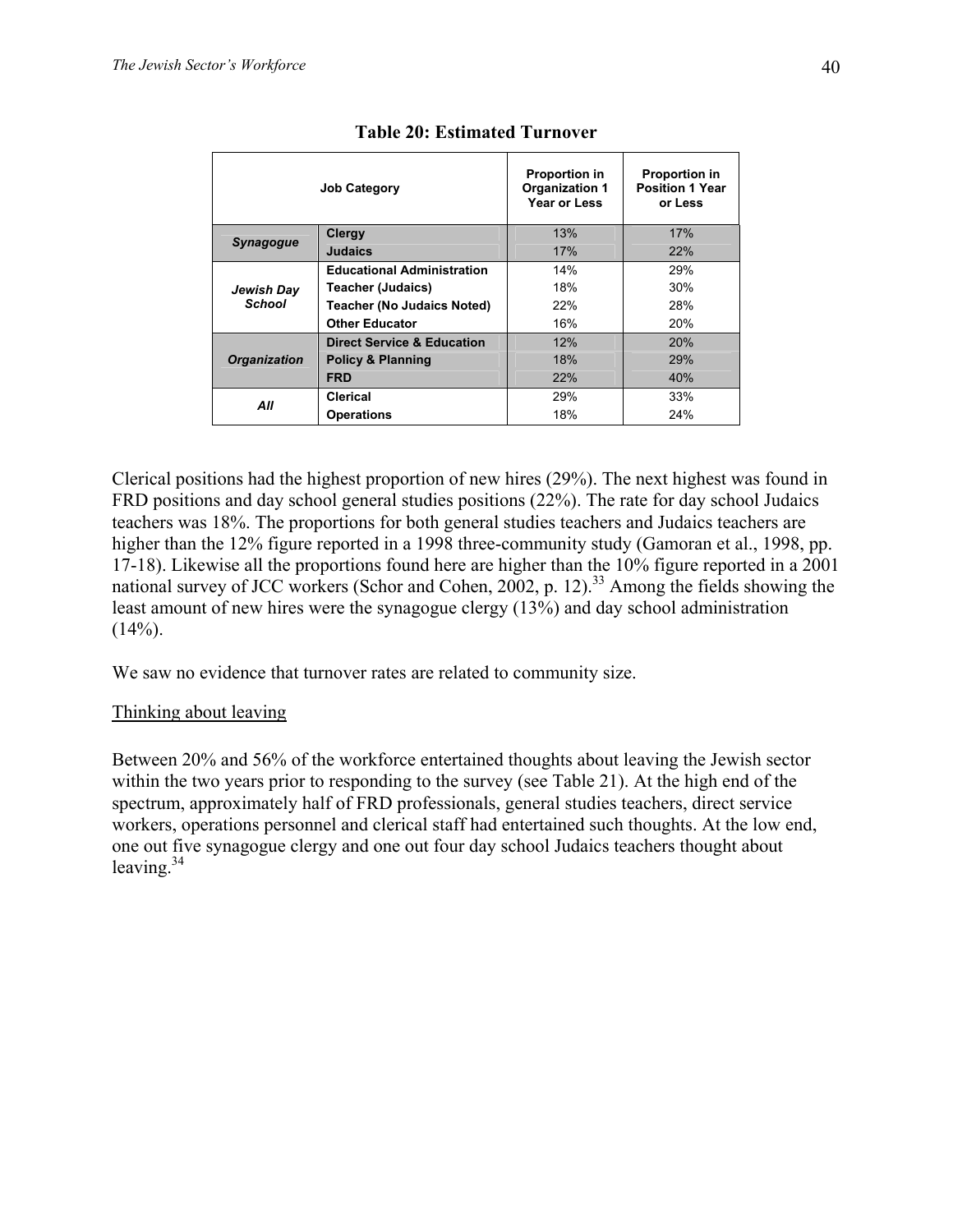|                     | Clergy                       | 20% |
|---------------------|------------------------------|-----|
| <b>Synagogue</b>    | <b>Judaics</b>               | 45% |
|                     | <b>Educational Admin</b>     | 41% |
| Jewish Day          | <b>Teacher (Judaics)</b>     | 25% |
| <b>School</b>       | <b>Teacher (No Judaics)</b>  | 53% |
|                     | <b>Other Educator</b>        | 38% |
|                     | Direct Service & Educ        | 50% |
| <b>Organization</b> | <b>Policy &amp; Planning</b> | 44% |
|                     | <b>FRD</b>                   | 56% |
| All                 | <b>Clerical</b>              | 48% |
|                     | <b>Operations</b>            | 48% |

| <b>Table 21: Thoughts of Quitting the Jewish Sector</b> |  |  |  |  |  |
|---------------------------------------------------------|--|--|--|--|--|
|---------------------------------------------------------|--|--|--|--|--|

Percentage responding "Yes" to the question, "Over the past 2 years (or in the time that you have been at your organization if you have been there for less than 2 years) have you entertained the idea of leaving Jewish community work for reasons other than retirement?"

Some of these differences are explainable by the extent to which people felt they had options elsewhere. Here the proportions are essentially reversed. Fifty percent of the synagogue clergy surveyed said that they had "too few career options outside of the Jewish community to consider leaving the field." The proportions in every other job who felt this way was typically half this. (It ranged from 14% for operations workers to 29% for synagogue Judaics professionals.)

Clergy and Judaics teachers who thought about leaving Jewish work were the least likely to follow through on their musings. We were able to compute a "realization rate" that tells us what proportion of people who considered leaving the Jewish sector actually followed these thoughts with concrete actions (see Table 22). Only 9% of the Judaics teachers who considered leaving actively looked for work outside of the Jewish sector. For synagogue clergy, this realization rate was 17%. For the remainder of the workforce, the rate varied from just under one-third to almost two-thirds.

| <b>Synagogue</b>           | <b>Clergy</b>                          | 17% |
|----------------------------|----------------------------------------|-----|
|                            | <b>Judaics</b>                         | 31% |
|                            | <b>Educational Administration</b>      | 41% |
| Jewish Day                 | <b>Teacher (Judaics)</b>               | 9%  |
| School                     | <b>Teacher (No Judaics Noted)</b>      | 50% |
|                            | <b>Other Educator</b>                  | 58% |
|                            | <b>Direct Service &amp; Education</b>  | 42% |
| <b>Organization</b><br>All | <b>Policy &amp; Planning</b>           | 29% |
|                            | <b>Financial Resources Development</b> | 48% |
|                            | <b>Clerical</b>                        | 47% |
|                            | <b>Operations</b>                      | 50% |

**Table 22: Realization Rate** 

The realization rate refers only to those people who were thinking about leaving the Jewish sector. It shows the proportion of these people who acted on their thoughts by actively looking for work outside of the Jewish sector.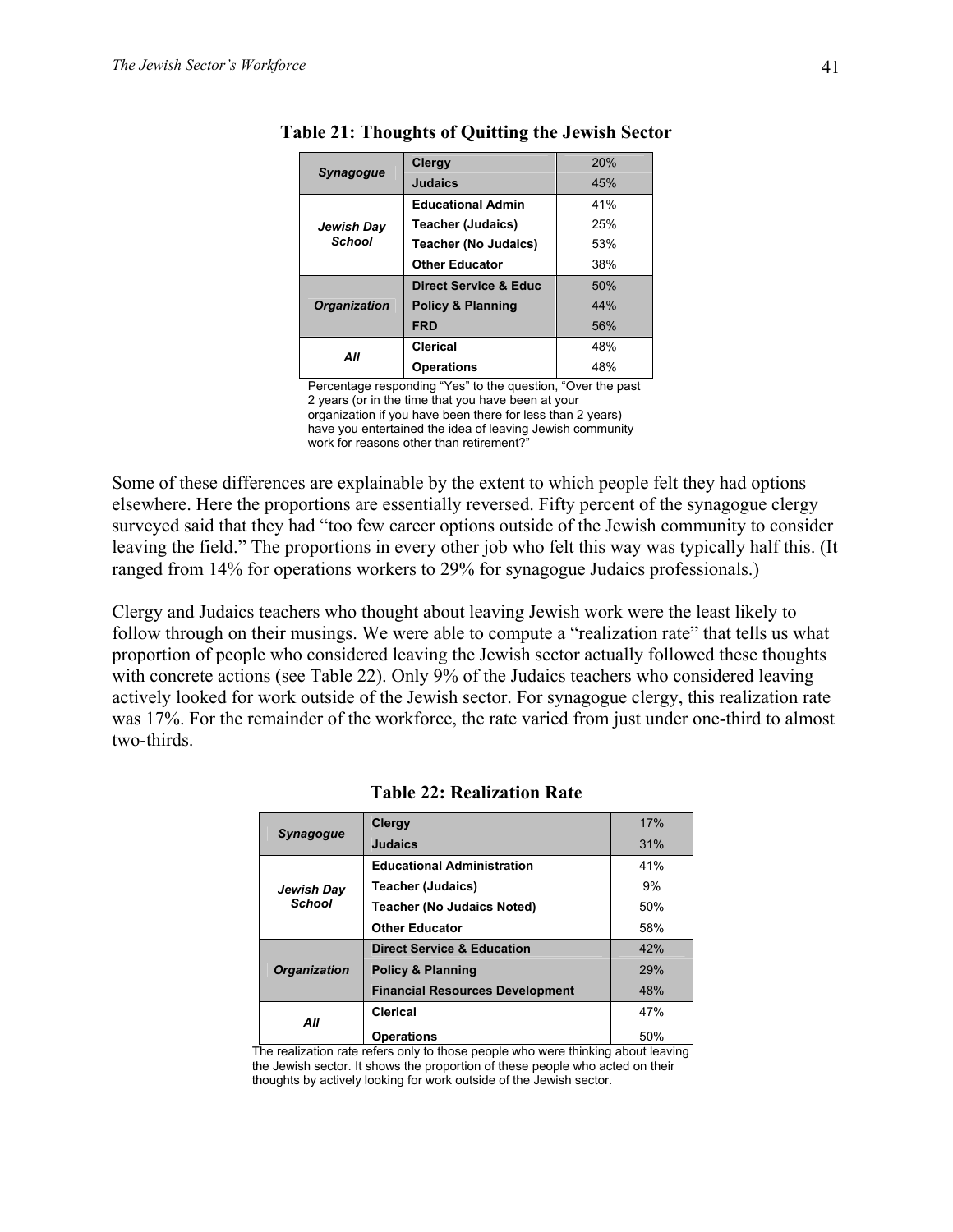#### Attrition or migration?

To understand the extent of potential turnover in Jewish organizations, consider that, on the whole, *one out of every three or four employees in Jewish settings has recently explored other job possibilities*. Non-clergy Judaics professionals in synagogues were the most likely to have actively looked for work outside of their organizations at some point during the past two years. Policy and planning professionals in Federations, agencies and other organizations were the least likely. Without comparable benchmarks from other fields, it is difficult to know whether we should consider this degree of potential turnover high, average or low.

The implications of these findings depend, in part, on where people were looking for other work. Discussions of turnover in Jewish organizations should distinguish between *attrition* out of the Jewish sector and *migration* from one Jewish workplace to another. From the perspective of an organization that loses a talented employee, it makes little difference if that worker is leaving to take a job in another Jewish setting or leaving Jewish work entirely. Her talents are lost to the organization regardless. For the Jewish sector as a whole, the distinction between attrition and migration is of critical importance. Attrition represents a loss to the sector.<sup>35</sup> Migration, on the other hand, can benefit the Jewish sector by rewarding strong organizations and encouraging troubled ones to adapt. On the negative side, if migration flows are related to factors that organizations cannot control, such as geographic location, the movement of personnel within the Jewish sector can reinforce inequities that favor some organizations over others.

To what extent do the indicators of potential turnover presented above reflect *migration* within the Jewish sector versus *attrition* out of it?

|                          |                                  | Looked for<br>work outside<br>Jewish<br>sector<br>(Attrition) | Looked for<br>work outside<br>organization<br>but not out<br>of Jewish<br>sector<br>(Migration) | Looked for<br>work outside<br>organization<br>(Total A+M) |
|--------------------------|----------------------------------|---------------------------------------------------------------|-------------------------------------------------------------------------------------------------|-----------------------------------------------------------|
|                          | <b>Clergy</b>                    | 3%                                                            | 16%                                                                                             | 20%                                                       |
| <b>Synagogue</b>         | <b>Judaics</b>                   | 14%                                                           | 21%                                                                                             | 35%                                                       |
| <b>Jewish Day School</b> | <b>Educational Admin</b>         | 17%                                                           | 11%                                                                                             | 28%                                                       |
|                          | <b>Teacher (Judaics)</b>         | 2%                                                            | 17%                                                                                             | 20%                                                       |
|                          | <b>Teacher (No Judaics)</b>      | 27%                                                           | 3%                                                                                              | 30%                                                       |
|                          | <b>Other Educator</b>            | 22%                                                           | 2%                                                                                              | 24%                                                       |
|                          | <b>Direct Service &amp; Educ</b> | 21%                                                           | 7%                                                                                              | 28%                                                       |
| <b>Organization</b>      | <b>Policy &amp; Planning</b>     | 13%                                                           | 2%                                                                                              | 15%                                                       |
|                          | <b>FRD</b>                       | 27%                                                           | 5%                                                                                              | 33%                                                       |
|                          | Clerical                         | 23%                                                           | 1%                                                                                              | 24%                                                       |
| All                      | <b>Operations</b>                | 24%                                                           | 2%                                                                                              | 26%                                                       |

**Table 23: Attrition and Migration** 

Data refer to the past two years, or to the time that a person was in her current organization if s/he was there less than two years. Figures may not total precisely due to rounding.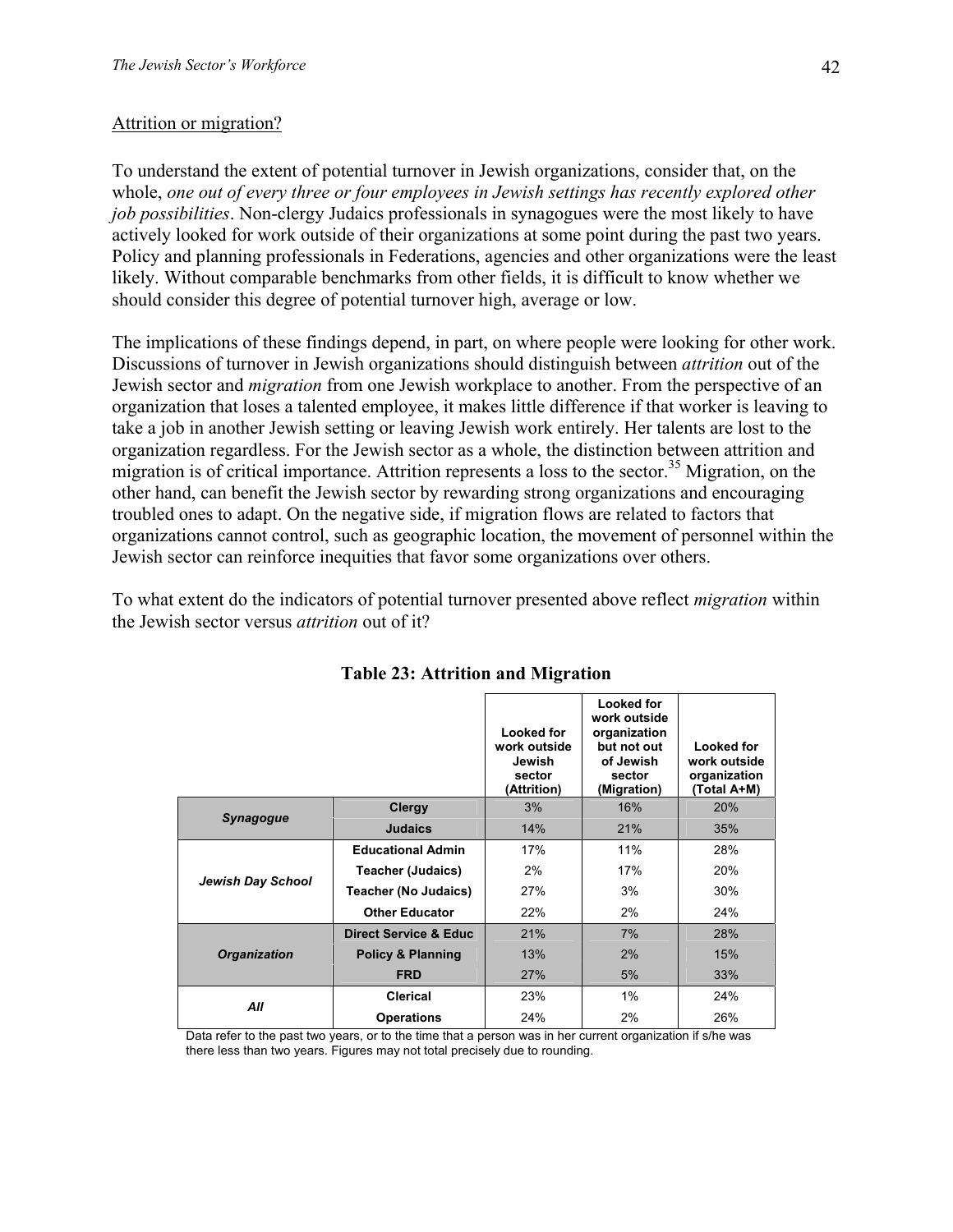The synagogue clergy and day school Judaics teachers who looked for work outside of their organizations overwhelmingly looked elsewhere within the Jewish sector (see Table 23). Synagogue Judaics professionals did not lag far behind. For each of these groups, most of those who were looking to leave their jobs wanted to stay within the Jewish sector. The organizations that were losing these professionals were facing turnover caused by migration, not by attrition. Jewish organizations may not be able to retain "the best and brightest" rabbis, cantors and Jewish educators. But this is a problem of specific organizations, not of the Jewish sector as a whole, which appears well-positioned to hold onto the vast majority of these synagogue- and day-school based clergy and educators.

In every other job category, potential attrition outstripped potential migration.<sup>36</sup> This was so in moderate proportions for day school administrators and organizational direct service and education workers. It was true to the extreme for every other job category considered.<sup>37</sup>

Again, a tripartite division of work explains the findings. People leaving jobs with clear Judaic content mostly look to remain within the Jewish sector. People leaving jobs where Judaic content is hardly relevant mostly look to leave Jewish sector work. People looking to leave jobs with ambiguous Judaic content can go either way.<sup>38</sup>

|                             |                                  | Approached<br>by other<br>Jewish<br>organization<br>with job offer<br>in past 2<br>vears |
|-----------------------------|----------------------------------|------------------------------------------------------------------------------------------|
|                             | Clergy                           | 43%                                                                                      |
| <b>Synagogue</b>            | <b>Judaics</b>                   | 46%                                                                                      |
|                             | <b>Educational Admin</b>         | 56%                                                                                      |
| Jewish Day<br><b>School</b> | Teacher (Judaics)                | 42%                                                                                      |
|                             | <b>Teacher (No Judaics)</b>      | 17%                                                                                      |
|                             | <b>Other Educator</b>            | 18%                                                                                      |
|                             | <b>Direct Service &amp; Educ</b> | 36%                                                                                      |
| <b>Organization</b>         | <b>Policy &amp; Planning</b>     | 38%                                                                                      |
|                             | <b>FRD</b>                       | 45%                                                                                      |
| All                         | Clerical                         | 13%                                                                                      |
|                             | <b>Operations</b>                | 19%                                                                                      |

### **Table 24: "Poaching"**

Migration risk also suggests that Jewish organizations may threaten to "poach" professionals from other Jewish organizations (see Table 24). The risk of poaching was highest among Jewish day school administrators, over half (56%) of whom were approached by other Jewish organizations with potential job offers. Relatively few day school general studies teachers and education specialists, operations employees and clerical staff were faced with such offers (13% to 19%). Among the remaining job categories, between 36% and 46% were approached with opportunities to move into another Jewish organization.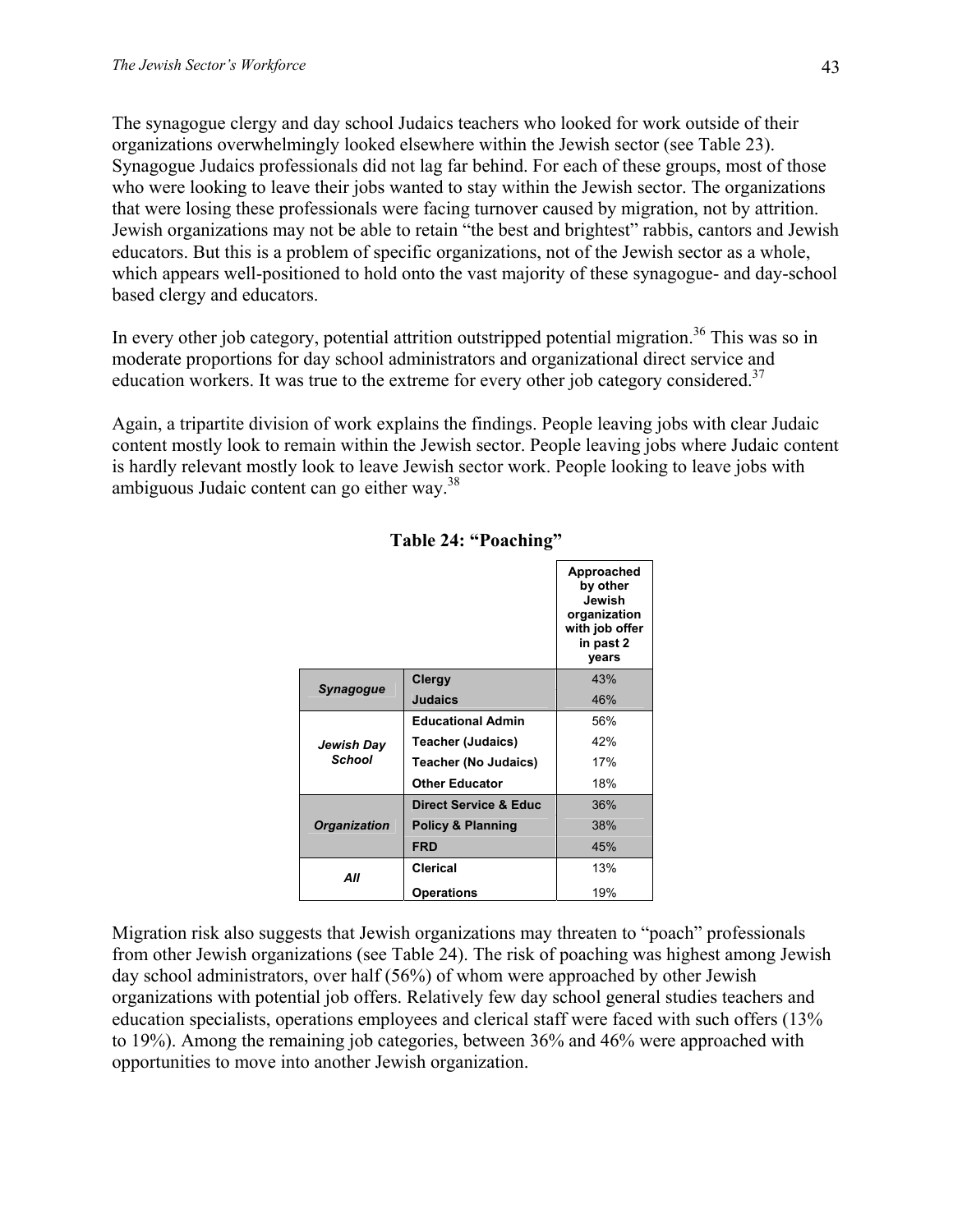We can also examine the retention issue from the perspective of the typology introduced earlier. Those with the highest risk of attrition are Mimis, Jonis, and Jethros, a third of whom reported looking for work outside of the Jewish sector. The rest range from 5% (Abes) to 16% (Ettis). When looking at who entertained thoughts of leaving the sector, the groupings are similar, although the proportions are higher (at the low end, 26% of Abes; at the high end, 61% of Mimis.) We also looked at overall commitment to the Jewish sector. A majority of Abes, Daves, and Moes are committed to the field: 69%, 67%, and 54%, respectively, agreed strongly that they felt "a responsibility to Jewish community work to continue in it." Meanwhile, Jethros and Jonis (5% and 16%) were the least likely to express these sentiments, with Mimis and Ettis in the middle (33% and 35%).

How likely were they to be targets of poaching by other Jewish organizations? Abes and Daves were the most likely to be approached by other Jewish organizations (48% and 47%, respectively). Jethros and Jonis were the least likely – only 14% and 19% were approached with offers. Moes, Mimis and Ettis showed a medium risk of poaching: between 30% and 38% were approached with offers.

### Section summary

*Synagogue clergy and day school Judaics teachers* were the least likely to consider leaving the Jewish sector, and the least likely to act on these thoughts when they had them. About 20% had looked for work outside of their synagogues and schools, but this was mostly at other Jewish workplaces. Only 2% to 3% actually looked into work possibilities outside of the Jewish sector. Migration, rather than attrition, was the primary characteristic of these workers, and they were particularly vulnerable to poaching.

Among *financial resource development professionals, general studies teachers, educational specialists, direct service workers, operations personnel and clerical staff*, approximately half thought about leaving Jewish sector work. Of this half, a further half acted on such thoughts. As a result, approximately one-fourth of employees in these fields were actively looking for work outside the Jewish sector during the past two years. Only a tiny fraction  $-7\%$  at most – had been looking to migrate to other Jewish organizations. Turnover in these jobs was most likely to represent attrition, not migration.

The remaining job categories fall somewhere between the two poles just described, and can be described as "attrition-lite" or "migration-plus." In the first category were *organizational professionals in policy and planning.* These people thought about leaving the Jewish sector as much as most other professionals, but they were less likely to act on these thoughts. When they did, they tended to look outside of the Jewish sector rather than within it. In contrast, *synagogue professionals in non-clergy Judaics positions and day school professionals in educational administration* were both as likely to consider leaving the Jewish sector as most of the other professionals, and also as likely to actively look for other work. But, even though they professed desires to leave the Jewish sector, the new jobs they actually pursued tended to be within the Jewish fold.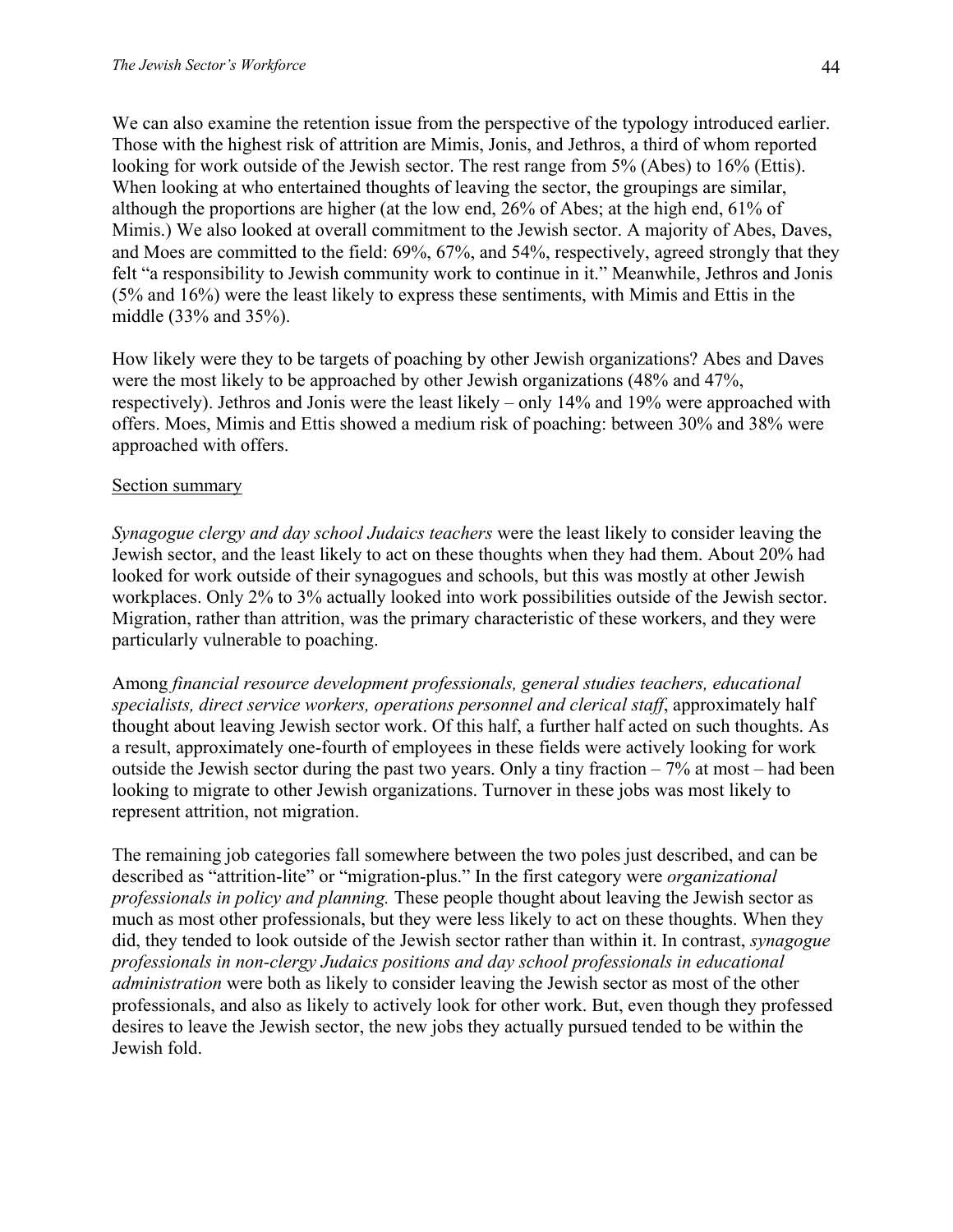# *Voices from small communities: The challenges of retention*

Broadly speaking, there are two ways that turnover can become problematic for an organization. One is when turnover in a particular position is endemic, and the rapid and repeated departure of workers means that the job is often left unfilled or is being filled by somebody new. Another is when established individuals who play critical roles depart, taking their experience and wisdom with them.

It is the second of these forms that gives the struggle for retention in small communities its particular character. Because so few professionals populate the ranks of the Jewish sector in each small community, the departure of one or two key individuals could represent a significant loss not only to the organization, but to the community as well.

Consider one Federation's tale of upheaval after a period of stability. In general, turnover of senior staff was not a problem. In the words of the Federation director, "Half of our executive staff are long-term employees, five plus years. In some cases considerably longer." But that did not help during the down year when three people retired and two moved away. "Two years ago I had a 50% turnover in my staff. And I largely promoted from within in order to fill vacancies…. That was a rough year." The small size of the organization magnified the impact of each individual departure. With so many going at once, the organization faced a serious dilemma.

Small size exacerbates the impact of turnover in other ways as well. The smaller the organizational field in a community's Jewish sector, the less opportunities exist for local migration. Those seeking advancement in the Jewish sector will find more opportunities in other locales, and those who are committed to remaining in the community may find themselves forced out of Jewish sector work. In the words of a JCC director, "Younger staff want to move up. They want to grow and progress in terms of level of recognition… status and money. And we don't have very many positions to move up to because the senior managers don't move on…. It pushes the [young people] out…. If they are not mobile, they leave the field."

# *Predicting turnover*

### Elements of satisfaction

Answers to questions about job satisfaction typically reflect an internal calculus that takes account of various aspects of the work experience (Spector, 2003). Relevant factors might be the office environment, the salary, advancement opportunities, relations with supervisors, as well as other things. It is tempting to try to isolate the aspects of job satisfaction that exert the most influence in pushing employees to leave. Researchers' previous attempts have found that low job satisfaction overall was still a stronger predictor of turnover than any of the facets of satisfaction were (Griffeth et al., 2000). We have found the same in this study. Even so, by disentangling the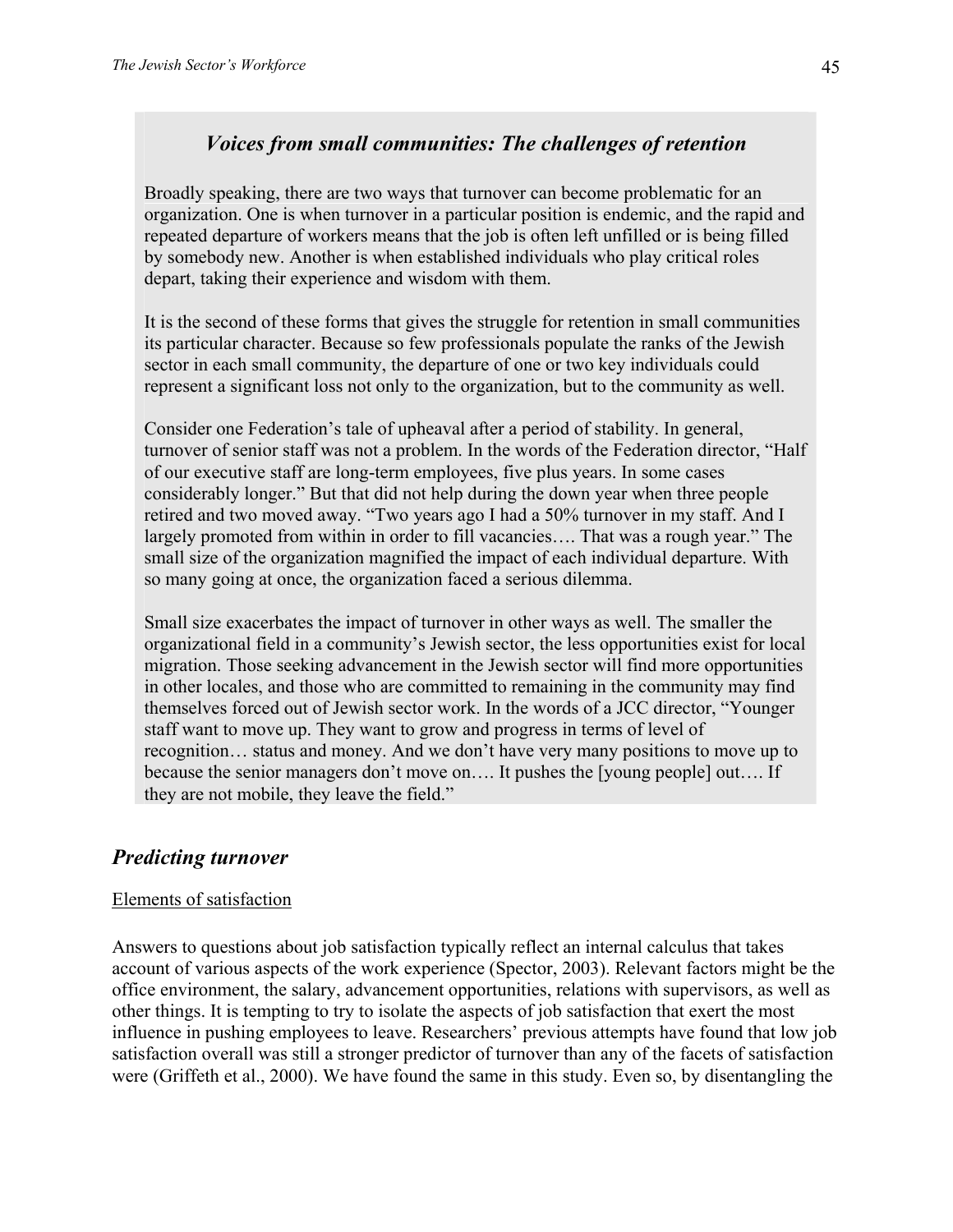separate facets of job satisfaction, we can determine which ones are more strongly correlated with measures of potential turnover.

As we will see, *employees' dissatisfaction with their advancement opportunities and with the recognition they receive for their work are the aspects of job satisfaction that are most likely to lead them to consider leaving their organizations and the Jewish sector*. Bad relations with supervisors are also implicated in pushing employees to explore better options elsewhere.

|                                                       | Overall<br>satisfaction | <b>Entertained</b><br>idea of<br>leaving<br>Jewish<br>sector | <b>Actively</b><br>looked to<br>leave<br>organization | <b>Actively</b><br>looked to<br>leave Jewish<br>sector |
|-------------------------------------------------------|-------------------------|--------------------------------------------------------------|-------------------------------------------------------|--------------------------------------------------------|
| Overall self-rated job satisfaction                   | 1.00                    | $-0.35$                                                      | $-0.34$                                               | $-0.31$                                                |
| <b>Burnout</b>                                        | $-0.37$                 | 0.37                                                         | 0.24                                                  | 0.20                                                   |
| <b>Satisfaction: Advancement opportunities</b>        | 0.46                    | $-0.33$                                                      | $-0.34$                                               | $-0.28$                                                |
| Satisfaction: Amount of recognition received for work | 0.48                    | $-0.26$                                                      | $-0.29$                                               | $-0.24$                                                |
| <b>Satisfaction: Relations with supervisors</b>       | 0.49                    | $-0.17$                                                      | $-0.27$                                               | $-0.18$                                                |
| <b>Satisfaction: Supervision</b>                      | 0.45                    | $-0.18$                                                      | $-0.25$                                               | $-0.15$                                                |
| <b>Satisfaction: Relations with coworkers</b>         | 0.35                    | $-0.16$                                                      | $-0.21$                                               | $-0.10$                                                |
| <b>Satisfaction: Respect from community members</b>   | 0.30                    | $-0.25$                                                      | $-0.20$                                               | $-0.17$                                                |
| <b>Satisfaction: Salary</b>                           | 0.22                    | $-0.21$                                                      | $-0.19$                                               | $-0.16$                                                |
| Satisfaction: Benefits (e.g., health, vacation)       | 0.16                    | $-0.14$                                                      | $-0.09$                                               | $-0.05$                                                |

**Table 25: Correlations of Job Satisfaction with Potential Turnover** 

All correlations are statistically significant at the p<.001 level. Correlation coefficients have a possible range from -1 to 1, with 0 representing no relationship, 1 representing a perfect positive correlation, and -1 representing a perfect negative correlation.

Table 25 shows the correlations of various facets of job satisfaction with overall satisfaction, thoughts of leaving Jewish sector work, and active efforts to find new work outside of the organization and outside of the Jewish sector.<sup>39</sup>

The facets of job satisfaction most correlated with overall job satisfaction are those relating to relationships with supervisors ( $r=49$ ), recognition ( $r=48$ ), advancement opportunities ( $r=46$ ) and supervision (.45). Those least correlated regard benefits ( $r=16$ ) and pay ( $r=22$ ). Satisfaction with the relationships workers have with community members and coworkers fall somewhere in the middle  $(r=0.30)$  and  $r=0.35$ , respectively). Three groupings emerge: One concerns material benefits, one concerns the interpersonal environment, and one concerns the ability to work, grow and be recognized as a professional.

Does this imply that people dissatisfied with their professional development are probably more likely to look for other work than people who are dissatisfied with low pay or with bad relations among coworkers? Yes, to a small degree. The correlations between job satisfaction and actively looking for a job outside of the current place of employment are ordered according to the same three groupings. Even at the highest end, though, they are not very strong. A lack of advancement opportunities and a feeling that one's work goes under-recognized are the top satisfaction-related reasons people seek work elsewhere  $(r = -.34$  and  $r = .29$ , respectively). Dissatisfaction with benefits  $(r=.09)^{40}$  is the bottom satisfaction-related reason. The difference separating the various groupings is not as great when predicting turnover as it was when predicting overall satisfaction. This means that even though pay and benefits are rank-ordered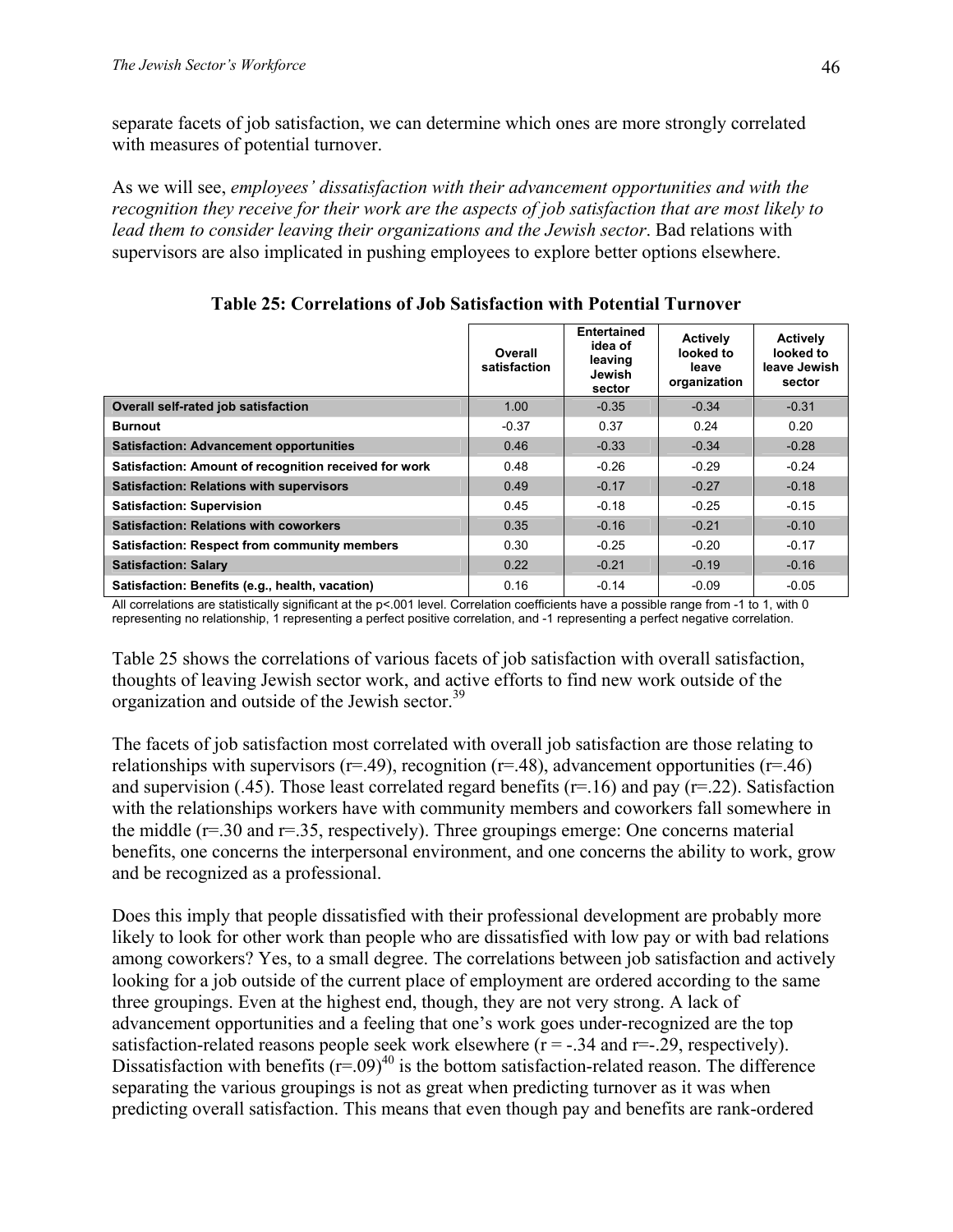next to each other at the bottom of the list, they are not very close when you consider the actual size of the correlations. In terms of effect size, pay satisfaction should be grouped with satisfaction with coworkers and community members.

Exit from an organization is not the same as exit from the Jewish sector entirely. To predict this, the tripartite grouping of material issues, interpersonal issues and professional issues is less adequate. Here too, the strongest predictors of looking for work outside the Jewish sector are dissatisfaction with advancement opportunities and recognition. The correlations are lower than before, however  $(r = .28$  and  $.24$ , respectively). Supervisor-employee relations, respect from community members, pay and supervision come next, with correlations ranging from .15 to .18.

### Levels of satisfaction

Considering that the chances of turnover are higher among workers who are less satisfied, it is worth inquiring into the levels of job satisfaction among Jewish sector workers.

Almost all of the professionals working in the six communities expressed a certain level of satisfaction with their jobs. Between 88% and 99% of professionals in the various job categories said they were "somewhat" or "very satisfied" with their job overall.

Let us apply stricter criteria for assessing satisfaction, and focus only on those who said they were "very satisfied" (see Table 26). For the workforce as a whole, the proportion reporting being very satisfied was 59%. There was little variation across job categories. It was lowest for FRD workers (45%), who were the only professional grouping who did not break the 50% mark on this. For the remainder of the professional workforce, the proportion ranged from 56% to 68%.41 These findings align with those found in a national study of nonprofit workers generally, in which 58% reported being very satisfied, and 37% reported being somewhat satisfied (Light, 2002). Save for the case of day school teachers, gender was largely irrelevant to feelings of satisfaction.<sup>42</sup>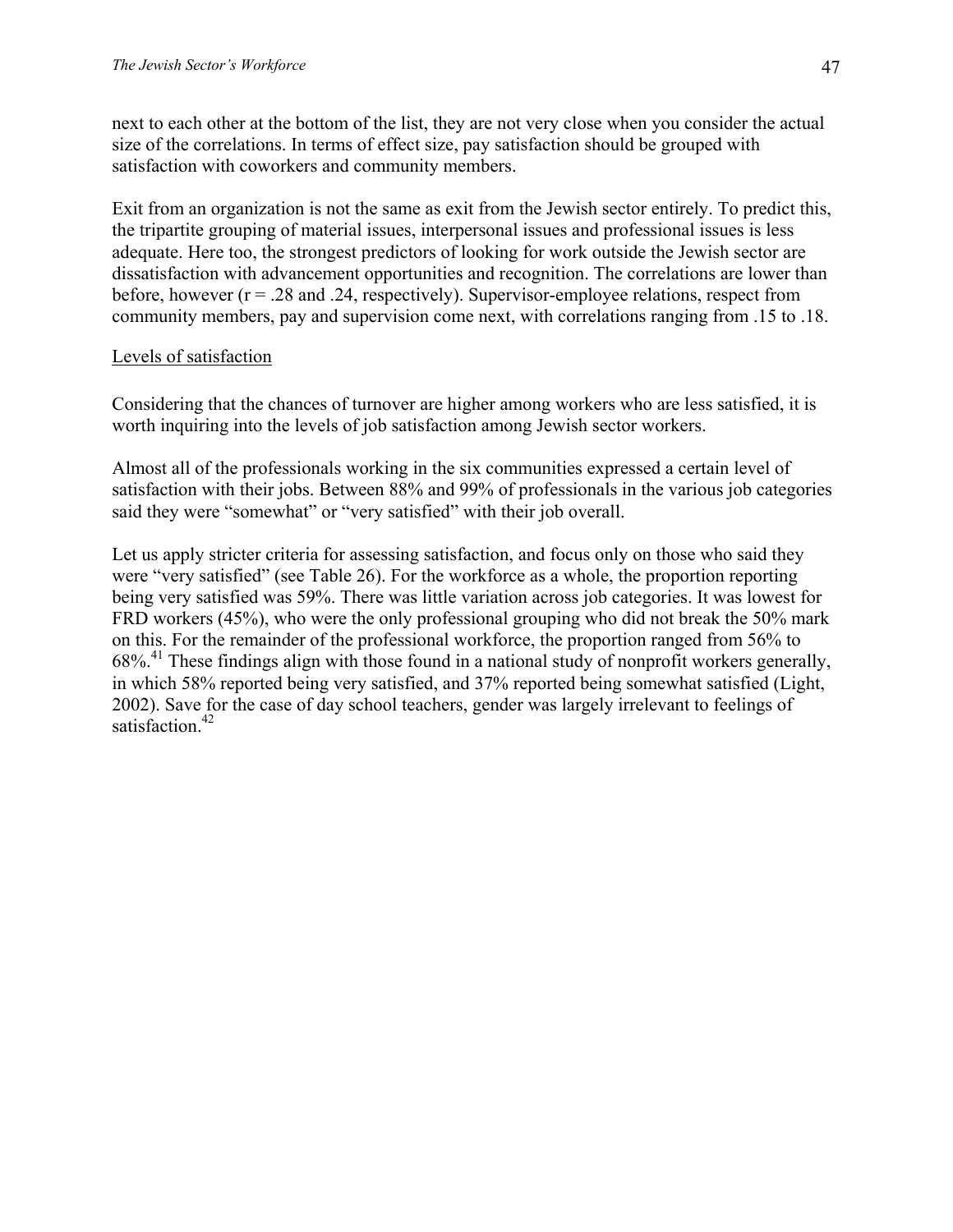|                      |                                       | % Very<br><b>Satisfied</b> |
|----------------------|---------------------------------------|----------------------------|
| Synagogue            | Clergy                                | 65%                        |
|                      | <b>Judaics</b>                        | 62%                        |
|                      | <b>Educational Administration</b>     | 68%                        |
| Jewish Day<br>School | Teacher (Judaics)                     | 65%                        |
|                      | <b>Teacher (No Judaics)</b>           | 63%                        |
|                      | <b>Other Educator</b>                 | 60%                        |
|                      | <b>Direct Service &amp; Education</b> | 57%                        |
| <b>Organization</b>  | <b>Policy &amp; Planning</b>          | 63%                        |
|                      | <b>FRD</b>                            | 45%                        |
|                      | Clerical                              | 47%                        |
| All                  | <b>Operations</b>                     | 56%                        |

### **Table 26: Overall Job Satisfaction**

What of the specific aspects of job satisfaction – particularly advancement, recognition and supervisor relations, which were the three facets of job satisfaction most responsible for pushing employees to look for other work? As we will see, satisfaction with advancement opportunities was, in most instances, low. Satisfaction with recognition was only slightly higher. Satisfaction with supervisor relations was, on the whole, relatively high. In each of these areas, satisfaction was distributed unequally, enjoyed most by clergy and school heads, and least by Judaics teachers. We present the findings for the more favorable areas first:

*Relations with Supervisors and Co-Workers.* Overall, the most widespread areas of job satisfaction regard relationships with coworkers and supervisors (see Table 27). With the exception of day school Judaics teachers and synagogue clergy, approximately two thirds to three fourths of employees are very satisfied with the relationship they have with their supervisors. Even among the day school teachers, where the proportion is lowest, it is still over half.

In terms of the interaction among co-workers, Jewish sector organizations appear to be pleasant places to work. Just under three quarters of workers in all organization types and job categories report that they are very satisfied with the relations they have with their co-workers. Less than 5% in each setting report that they are "not too satisfied" or "not satisfied at all" with coworker relations.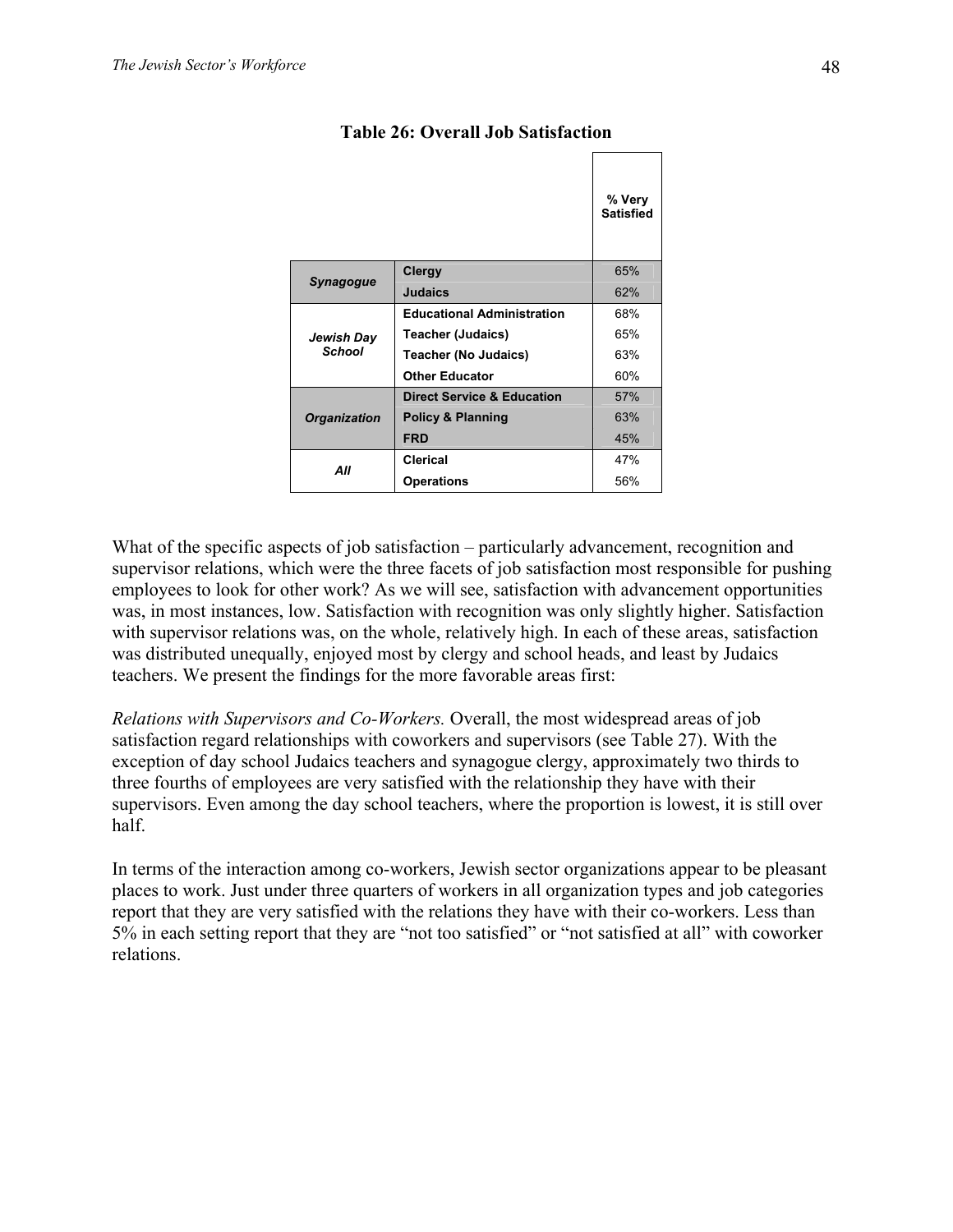|                             |                                       | <b>Relations</b><br>with your<br>co-workers | <b>Relations</b><br>with your<br>supervisor(s) |
|-----------------------------|---------------------------------------|---------------------------------------------|------------------------------------------------|
| <b>Synagogue</b>            | Clergy                                | 66%                                         | 57%                                            |
|                             | <b>Judaics</b>                        | 71%                                         | 64%                                            |
| Jewish Day<br><b>School</b> | <b>Educational Administration</b>     | 72%                                         | 70%                                            |
|                             | <b>Teacher (Judaics)</b>              | 68%                                         | 52%                                            |
|                             | <b>Teacher (No Judaics)</b>           | 78%                                         | 67%                                            |
|                             | <b>Other Educator</b>                 | 74%                                         | 64%                                            |
|                             | <b>Direct Service &amp; Education</b> | 71%                                         | 62%                                            |
| <b>Organization</b>         | <b>Policy &amp; Planning</b>          | 75%                                         | 71%                                            |
|                             | <b>FRD</b>                            | 74%                                         | 63%                                            |
| All                         | Clerical                              | 71%                                         | 73%                                            |
|                             | <b>Operations</b>                     | 68%                                         | 67%                                            |

**Table 27: Satisfaction with Co-Worker and Supervisor Relations** 

% Very Satisfied

*Respect, Supervision and Recognition.* About 50% of the workers in most job categories say they are very satisfied with the respect they receive from community members (see Table 28). The proportions are much higher among clergy, day school administrators and policy & planning professionals. For comparison, 49% of workers in the nonprofit sector as a whole report being very satisfied with the public respect for the type of work they do (Light, 2002).

As with respect, about half of all workers say they are very satisfied with the supervision they receive on the job. Satisfaction with supervision is much lower among FRD professionals, however (31%). Day school Judaics teachers and synagogue clergy also report lower levels of satisfaction with the supervision they receive.

We also asked whether people had received any formal supervision over the past twelve months. Between 60% to 80% of general and Judaic studies teachers, clerical and operations workers, and employees in organizational settings like Federations and agencies received supervision. For other professionals in synagogues and day schools, the proportions were less, ranging between 30% to 47%.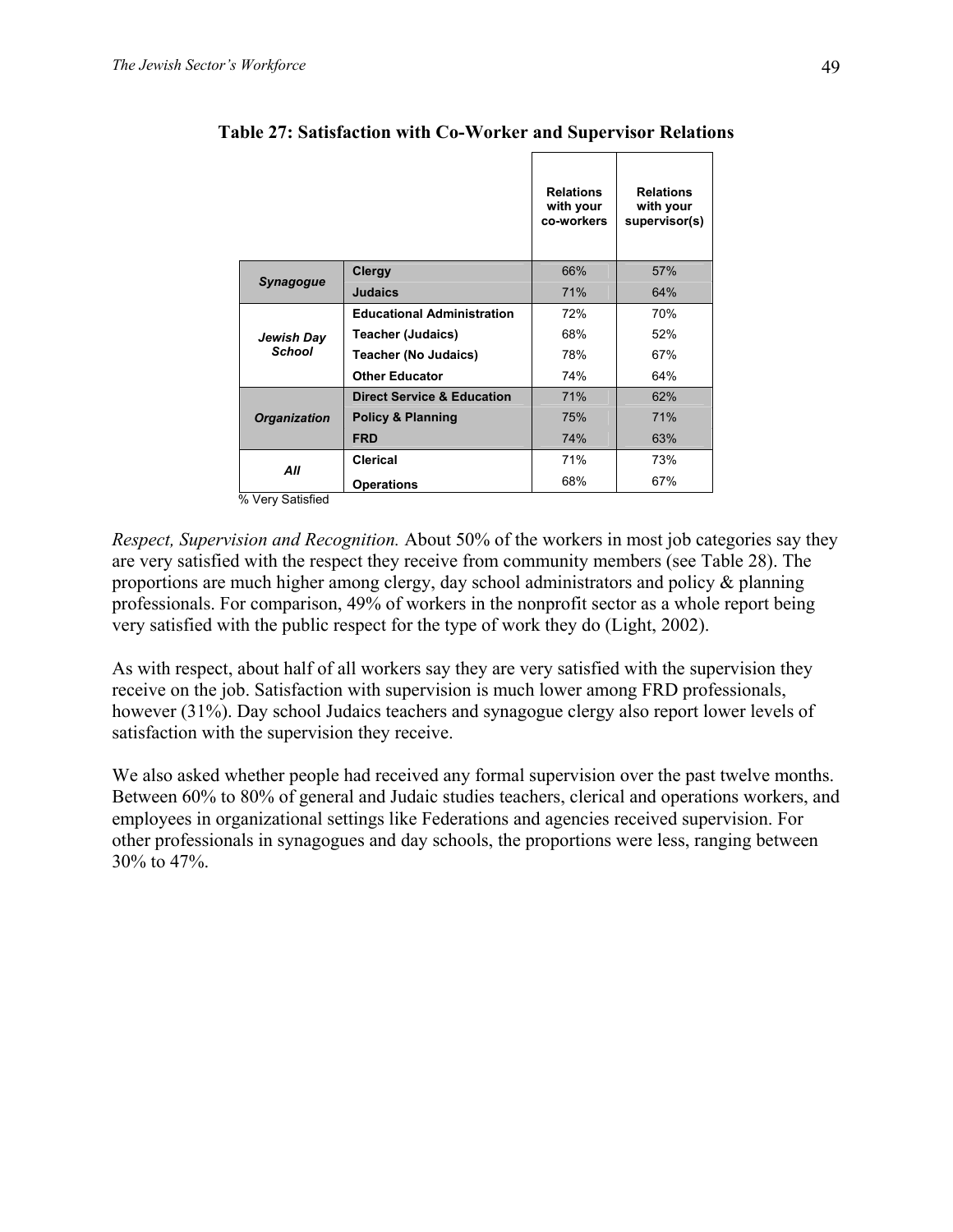|                             |                                       | <b>Respect</b><br>from<br>community<br>members<br>for the<br>work you<br>are doing | The job<br>supervision<br>vou receive |
|-----------------------------|---------------------------------------|------------------------------------------------------------------------------------|---------------------------------------|
| Synagogue                   | <b>Clergy</b>                         | 69%                                                                                | 36%                                   |
|                             | <b>Judaics</b>                        | 56%                                                                                | 52%                                   |
| Jewish Day<br><b>School</b> | <b>Educational Administration</b>     | 69%                                                                                | 52%                                   |
|                             | <b>Teacher (Judaics)</b>              | 49%                                                                                | 40%                                   |
|                             | <b>Teacher (No Judaics)</b>           | 48%                                                                                | 48%                                   |
|                             | <b>Other Educator</b>                 | 61%                                                                                | 50%                                   |
|                             | <b>Direct Service &amp; Education</b> | 58%                                                                                | 48%                                   |
| <b>Organization</b>         | <b>Policy &amp; Planning</b>          | 70%                                                                                | 50%                                   |
|                             | <b>FRD</b>                            | 49%                                                                                | 31%                                   |
| All                         | Clerical                              | 54%                                                                                | 47%                                   |
| .                           | <b>Operations</b>                     | 52%                                                                                | 51%                                   |

# **Table 28: Satisfaction with Respect and Supervision**

% Very Satisfied

*Recognition.* In most job categories, between 30% to 40% of employees are very satisfied with the amount of recognition they receive for their work (see Table 29). Higher proportions of clergy and day school administrators express these sentiments (64% and 52%, respectively). Day school Judaics teachers are the least likely to say that they are very satisfied with the recognition they receive (31%).

|                             |                                       | The<br>amount of<br>recognition<br>you<br>receive for<br>your work |
|-----------------------------|---------------------------------------|--------------------------------------------------------------------|
| Synagogue                   | <b>Clergy</b>                         | 64%                                                                |
|                             | <b>Judaics</b>                        | 46%                                                                |
| Jewish Day<br><b>School</b> | <b>Educational Administration</b>     | 52%                                                                |
|                             | Teacher (Judaics)                     | 31%                                                                |
|                             | Teacher (No Judaics)                  | 35%                                                                |
|                             | <b>Other Educator</b>                 | 39%                                                                |
| <b>Organization</b>         | <b>Direct Service &amp; Education</b> | 42%                                                                |
|                             | <b>Policy &amp; Planning</b>          | 43%                                                                |
|                             | <b>FRD</b>                            | 42%                                                                |
| ΑIΙ                         | Clerical                              | 34%                                                                |
|                             | <b>Operations</b>                     | 36%                                                                |

**Table 29: Satisfaction with Recognition** 

% Very Satisfied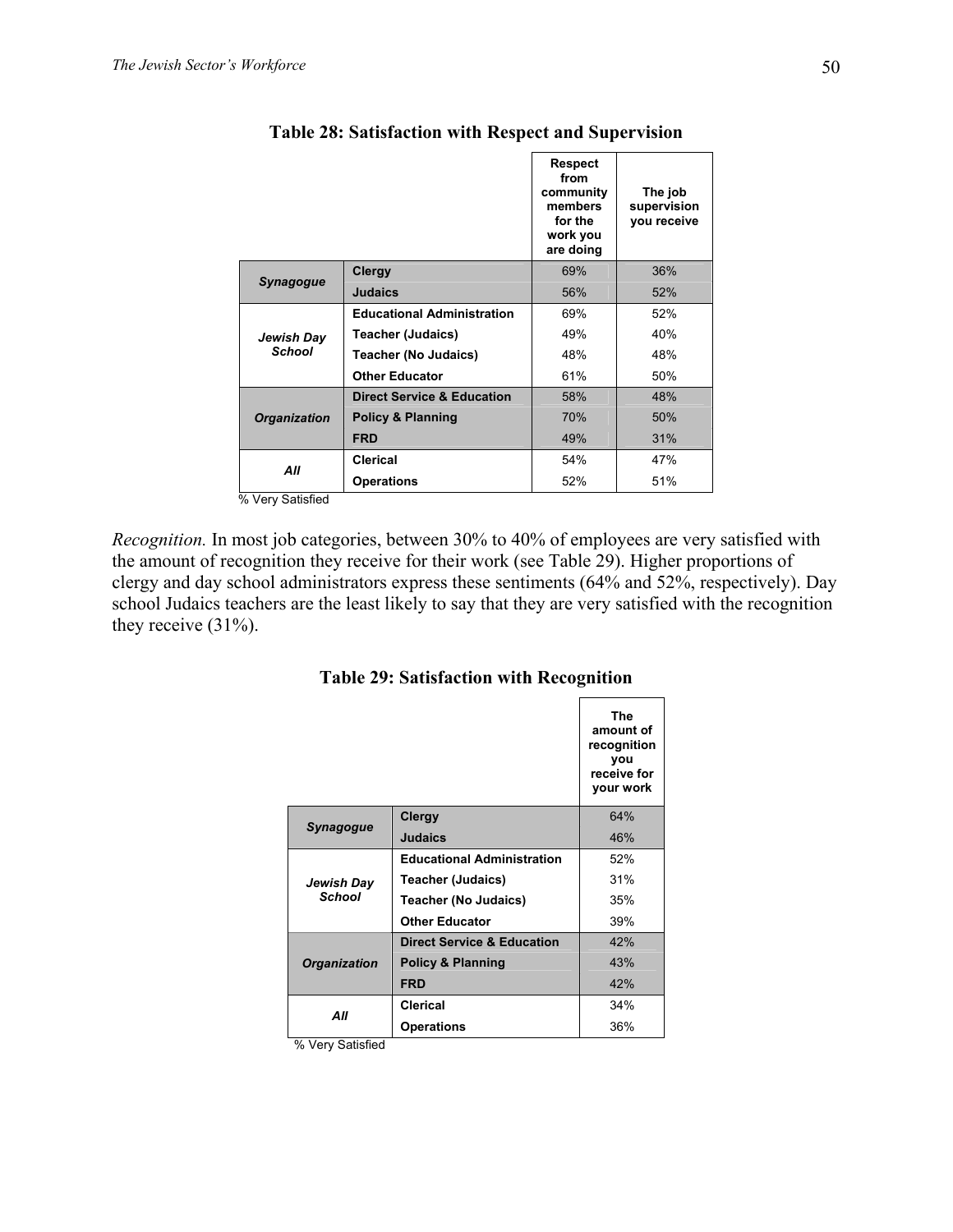*Advancement.* There is great diversity in satisfaction with advancement opportunities. Once again, clergy (50%) and day school administrators (44%) are more likely than any other group of workers to say that they are very satisfied (see Table 30). Satisfaction rates drop to about onethird for FRD workers, synagogue Judaics professionals and day school educational specialists; and to one-quarter for day school teachers (Judaic and general studies) and for organizational workers employed in policy & planning or direct service & education. Least likely to be very satisfied with their advancement opportunities are the operations workers (19%) and clerical staff (10%). In the nonprofit sector as a whole, 27% of workers are very satisfied with their opportunities for advancement (Light, 2002).

|                             |                                       | Your<br>opportunity<br>for<br>advancement |
|-----------------------------|---------------------------------------|-------------------------------------------|
| <b>Synagogue</b>            | Clergy                                | 50%                                       |
|                             | <b>Judaics</b>                        | 37%                                       |
| Jewish Day<br><b>School</b> | <b>Educational Administration</b>     | 44%                                       |
|                             | Teacher (Judaics)                     | 27%                                       |
|                             | Teacher (No Judaics)                  | 27%                                       |
|                             | <b>Other Educator</b>                 | 32%                                       |
| <b>Organization</b>         | <b>Direct Service &amp; Education</b> | 26%                                       |
|                             | <b>Policy &amp; Planning</b>          | 26%                                       |
|                             | <b>FRD</b>                            | 34%                                       |
| ΑII                         | Clerical                              | 10%                                       |
|                             | <b>Operations</b>                     | 19%                                       |

#### **Table 30: Satisfaction with Advancement Opportunities**

% Very Satisfied

Satisfaction with advancement opportunities showed a moderate correlation with past promotion within the organization  $(r = .37)$ . An identical correlation was found with anticipated future opportunities for promotion.

Issues of advancement were addressed not only through questions that asked workers to rate their level of satisfaction. Another series of questions asked workers simply to report whether they had had advancement opportunities or foresaw having them in their current organization or elsewhere in the Jewish sector. None of these were meaningfully correlated with indicators of likely turnover. $43$ 

Promotion opportunities have been made available to a majority (58%) of professionals in day school administration (see Table 31). For most of the remainder, between one-third and one-half have received promotions. Those least likely to have been promoted were clerical workers (15%) and day school teachers and educators (20% to 32%). Across most job categories, the proportions who think that promotions within their organizations will be available to them in the future are lower than the proportions who have received promotions in the past. Employees in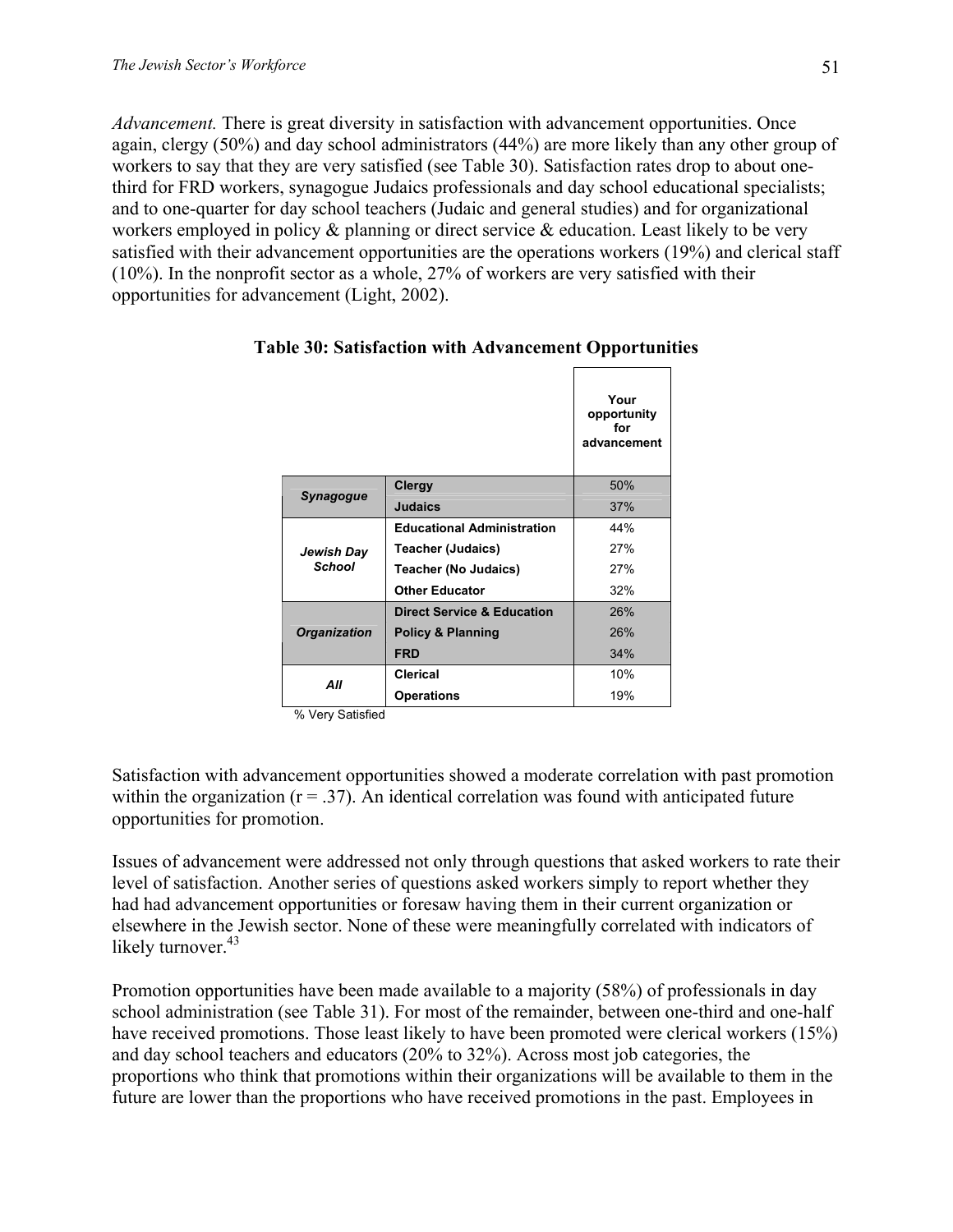most categories are more likely to see the potential for advancement in other Jewish organization that in their current organization.

|                             |                              | <b>Promotion</b><br>opportunities<br>have been<br>available at<br>current<br>workplace | Foresee<br>promotion<br>opportunities at<br>current<br>workplace | <b>Foresee</b><br>advancement<br>opportunities at<br>other local<br>Jewish<br>organizations? | Foresee<br>advancement<br>opportunities at<br>non-local Jewish<br>organizations |
|-----------------------------|------------------------------|----------------------------------------------------------------------------------------|------------------------------------------------------------------|----------------------------------------------------------------------------------------------|---------------------------------------------------------------------------------|
| <b>Synagogue</b>            | <b>Clergy</b>                | 48%                                                                                    | 30%                                                              | 32%                                                                                          | 59%                                                                             |
|                             | <b>Judaics</b>               | 36%                                                                                    | 25%                                                              | 69%                                                                                          | 70%                                                                             |
| Jewish Day<br><b>School</b> | <b>Educational Admin</b>     | 58%                                                                                    | 30%                                                              | 40%                                                                                          | 61%                                                                             |
|                             | <b>Teacher (Judaics)</b>     | 32%                                                                                    | 36%                                                              | 41%                                                                                          | 58%                                                                             |
|                             | <b>Teacher (No Judaics)</b>  | 27%                                                                                    | 26%                                                              | 30%                                                                                          | 26%                                                                             |
|                             | <b>Other Educator</b>        | 20%                                                                                    | 34%                                                              | 35%                                                                                          | 27%                                                                             |
| <b>Organization</b>         | Direct Service & Educ        | 43%                                                                                    | 29%                                                              | 46%                                                                                          | 54%                                                                             |
|                             | <b>Policy &amp; Planning</b> | 48%                                                                                    | 19%                                                              | 40%                                                                                          | 57%                                                                             |
|                             | <b>FRD</b>                   | 37%                                                                                    | 38%                                                              | 56%                                                                                          | 50%                                                                             |
| All<br>$\cdots$             | Clerical                     | 15%                                                                                    | 12%                                                              | 22%                                                                                          | 20%                                                                             |
|                             | <b>Operations</b>            | 34%                                                                                    | 22%                                                              | 31%                                                                                          | 33%                                                                             |

**Table 31: Advancement Opportunities** 

% saying "Yes"

Large communities have the best chances of using an inter-organization network to retain workers in the local Jewish sector. In every type of organization, workers in the large communities were the most likely to foresee advancement opportunities at local Jewish organizations other than their own (see Table 32). Workers in small communities tended to be the least likely to see such opportunities.

# **Table 32: Foresee Advancement Opportunities at Other Local Jewish Organizations by Community Size**

|             | Large | <b>Medium</b> | Small |
|-------------|-------|---------------|-------|
| Synagogue   | 49%   | 36%           | 43%   |
| <b>JDS*</b> | 42%   | 24%           | 16%   |
| Agency*     | 40%   | 31%           | 8%    |
| Federation* | 45%   | 18%           | 23%   |

\*Differences are statistically significant at the p<.05 level

*Salary and Benefits.* The lowest rates of satisfaction are found regarding pay (see Table 33). The median income of the workers in the six Jewish communities surveyed here is between \$40,000 and \$60,000. Although 36% of clergy and 30% of day school administrators say they are very satisfied with the salary they receive, in every other job type, the proportion ranges from about 10% to 20%. Once again, educators and clerical workers are the least satisfied. In the nonprofit sector as a whole, where the median income falls between \$50,000 and \$75,000, the proportion of workers who are very satisfied with their salary is 24% (Light, 2002).<sup>44</sup>

More people are satisfied with their benefits than with their pay. The highest rates of satisfaction with benefits are found in Federations and other organizations and agencies.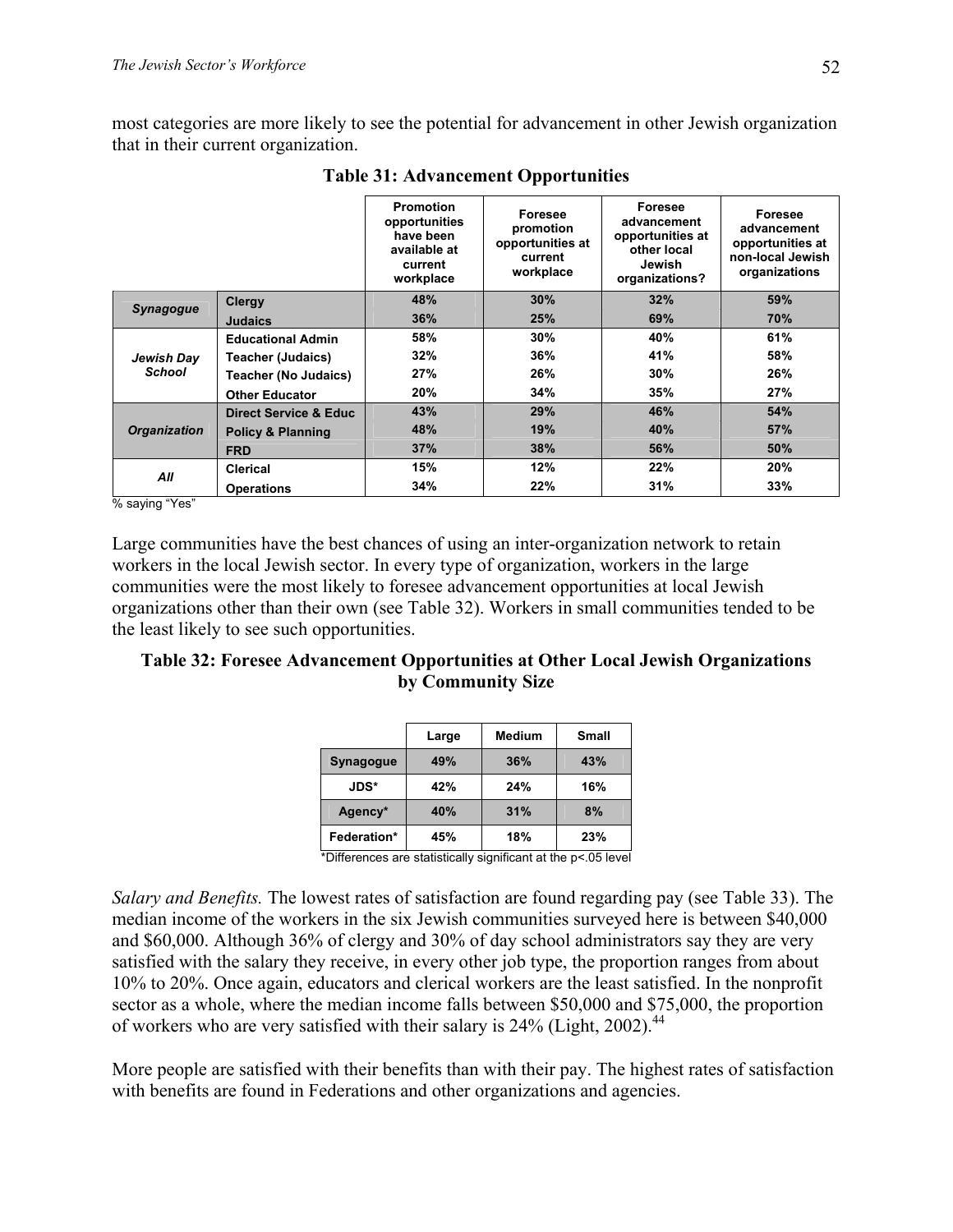|                                                  |                                       | Your salary | Your job<br>benefits<br>(e.g., health<br>insurance,<br>vacation<br>time) |
|--------------------------------------------------|---------------------------------------|-------------|--------------------------------------------------------------------------|
|                                                  | Clergy                                | 36%         | 48%                                                                      |
| Synagogue                                        | <b>Judaics</b>                        | 20%         | 35%                                                                      |
|                                                  | <b>Educational Administration</b>     | 30%         | 36%                                                                      |
| Jewish Day                                       | <b>Teacher (Judaics)</b>              | 11%         | 19%                                                                      |
| <b>School</b>                                    | <b>Teacher (No Judaics)</b>           | 15%         | 25%                                                                      |
|                                                  | <b>Other Educator</b>                 | 20%         | 44%                                                                      |
|                                                  | <b>Direct Service &amp; Education</b> | 14%         | 52%                                                                      |
| <b>Organization</b>                              | <b>Policy &amp; Planning</b>          | 23%         | 56%                                                                      |
|                                                  | <b>FRD</b>                            | 24%         | 53%                                                                      |
| All                                              | Clerical                              | 11%         | 45%                                                                      |
|                                                  | <b>Operations</b>                     | 19%         | 43%                                                                      |
| $\sim \cdot \cdot$ $\sim$ $\cdot$ $\sim$ $\cdot$ |                                       |             |                                                                          |

### **Table 33: Satisfaction with Pay and Benefits**

% Very Satisfied

#### The satisfaction pecking-order

When we examine the components that enter into job satisfaction, we find that clergy and day school administrators are more likely to express satisfaction than are any of the other groups of Jewish sector workers. Of course, their jobs are prestigious, authoritative and few. Policy and planning positions in organizations like Federations are also characterized by relatively high numbers of satisfied professionals.

Day school teachers – particularly the Judaics teachers – are usually the least likely to voice feelings of satisfaction with various aspects of their jobs. However, there is an interesting discrepancy between the measures of specific facets of job satisfaction, and the overall rating that teachers gave. In spite of saying that they are not very satisfied with the pay, or the recognition, or the advancement opportunities, Judaics teachers in day schools suddenly rank second when rating overall job satisfaction. Obviously, other issues that we did not measure are highly salient to the Judaics teachers. We suspect that these have to do with the ability to make a difference in people's lives.

#### Burnout

Previous research on the caring professions (e.g., social work, nursing and the clergy) has found that burnout is a major cause of turnover. The emotionally taxing nature of work often engenders fatigue, cynicism, and a lack of a sense that one's work is worthwhile (Maslach and Jackson, 1981; Mor-Barak, Nissly, & Levin, 2001).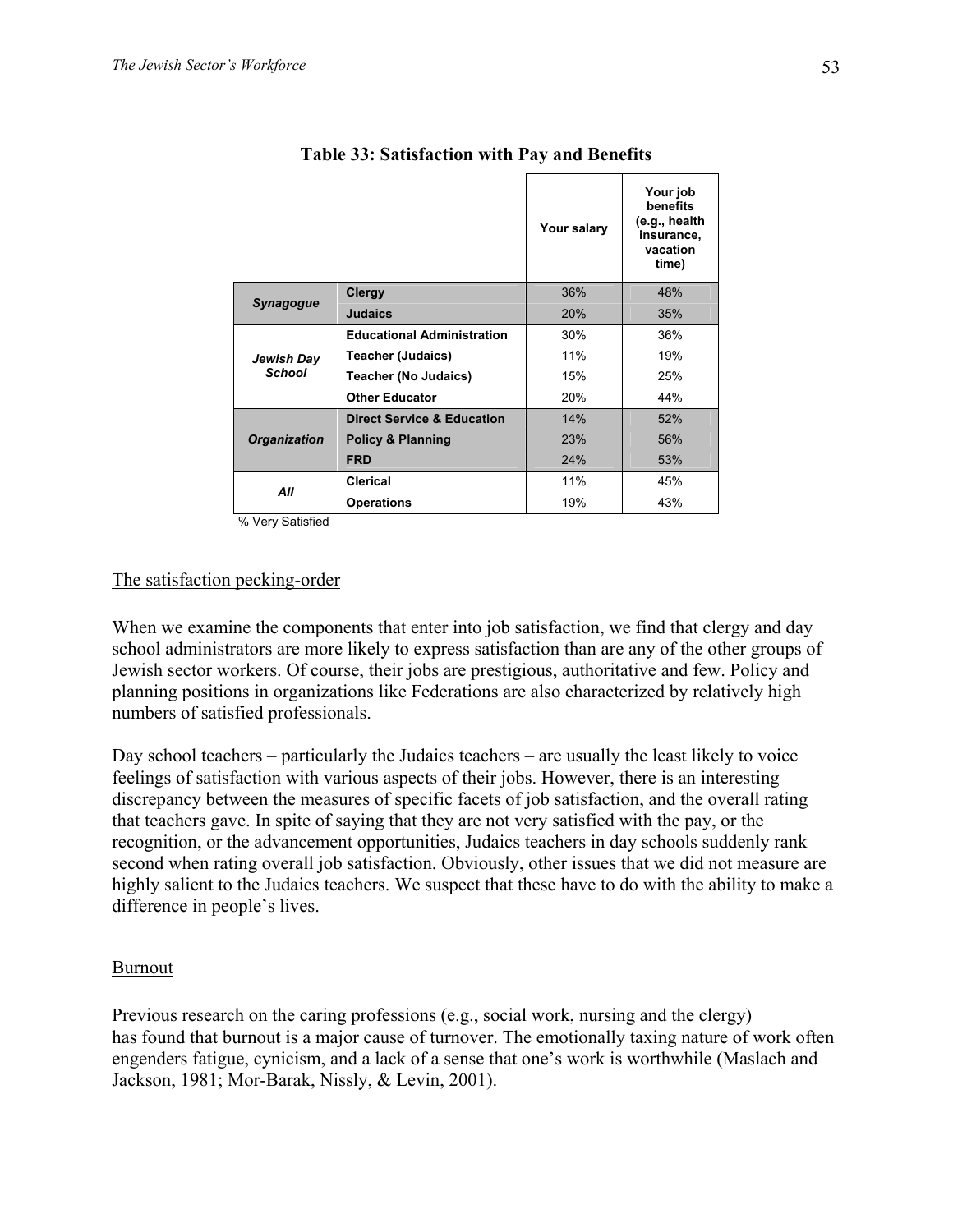Depending on the job category, two or three out of every five workers in our sample admitted at least some feelings of burnout (see Table 34). Those most likely to say that they felt burnout acutely were people working in FRD (25%), in non-clergy synagogue Judaics positions (19%), and in organizational positions in policy, planning, direct service and education (19%). At the other end of the spectrum, those least likely to experience acute feelings of burnout were day school Judaics teachers (8%) and administrators (7%).

Burnout is more strongly correlated with *thoughts* about quitting than are any of the measures of job satisfaction  $(r = .37)$ . On the other hand, overall job satisfaction remains a better predictor of turnover *actions*. Expressed feelings of burnout show a .24 correlation with actively seeking work outside of the organization, and a .20 correlation with seeking work outside of the Jewish sector (see Table 25).

|                      |                                        | <b>Strongly</b><br><b>Disagree</b> | Somewhat<br><b>Disagree</b> | Somewhat<br>Agree | Strongly<br>Agree |
|----------------------|----------------------------------------|------------------------------------|-----------------------------|-------------------|-------------------|
|                      | <b>Clergy</b>                          | 19%                                | 27%                         | 40%               | 15%               |
| <b>Synagogue</b>     | <b>Judaics</b>                         | 25%                                | 24%                         | 32%               | 19%               |
|                      | <b>Educational Administration</b>      | 29%                                | 25%                         | 40%               | 7%                |
| Jewish Day<br>School | <b>Teacher (Judaics)</b>               | 30%                                | 18%                         | 44%               | 8%                |
|                      | <b>Teacher (No Judaics Noted)</b>      | 35%                                | 19%                         | 33%               | 12%               |
|                      | <b>Other Educator</b>                  | 35%                                | 27%                         | 25%               | 13%               |
|                      | <b>Direct Service &amp; Education</b>  | 18%                                | 23%                         | 40%               | 19%               |
| <b>Organization</b>  | <b>Policy &amp; Planning</b>           | 21%                                | 27%                         | 33%               | 19%               |
|                      | <b>Financial Resources Development</b> | 11%                                | 31%                         | 33%               | 25%               |
| All                  | Clerical                               | 28%                                | 26%                         | 33%               | 13%               |
|                      | <b>Operations</b>                      | 28%                                | 18%                         | 40%               | 14%               |

**Table 34: Sometimes I Think I Am Getting Burned Out In My Job** 

## Organizational and occupational commitment

Turnover in Jewish organizations may indicate migration to another Jewish sector workplace, or attrition out of the Jewish sector entirely. Because questions of retention encompass both organizational and sector-wide dimensions, both will be explored here.

Previous work on employee turnover has found that organizational commitment predicts turnover better than job satisfaction does (Griffeth et al., 2000). Organizational commitment can be thought of in three ways (Meyer, Allen, & Smith, 1993): People may have a *normative commitment* to remain within an organization because of their values or because they feel an obligation to their employer or to their organization's mission. People may also enjoy their job and work environment so much that they develop an *affective commitment* to their workplace. Alternatively, people may feel that even if they would like to leave, the costs associated with this make it more worthwhile to stay put. They can be said to have an *inertial commitment*. 45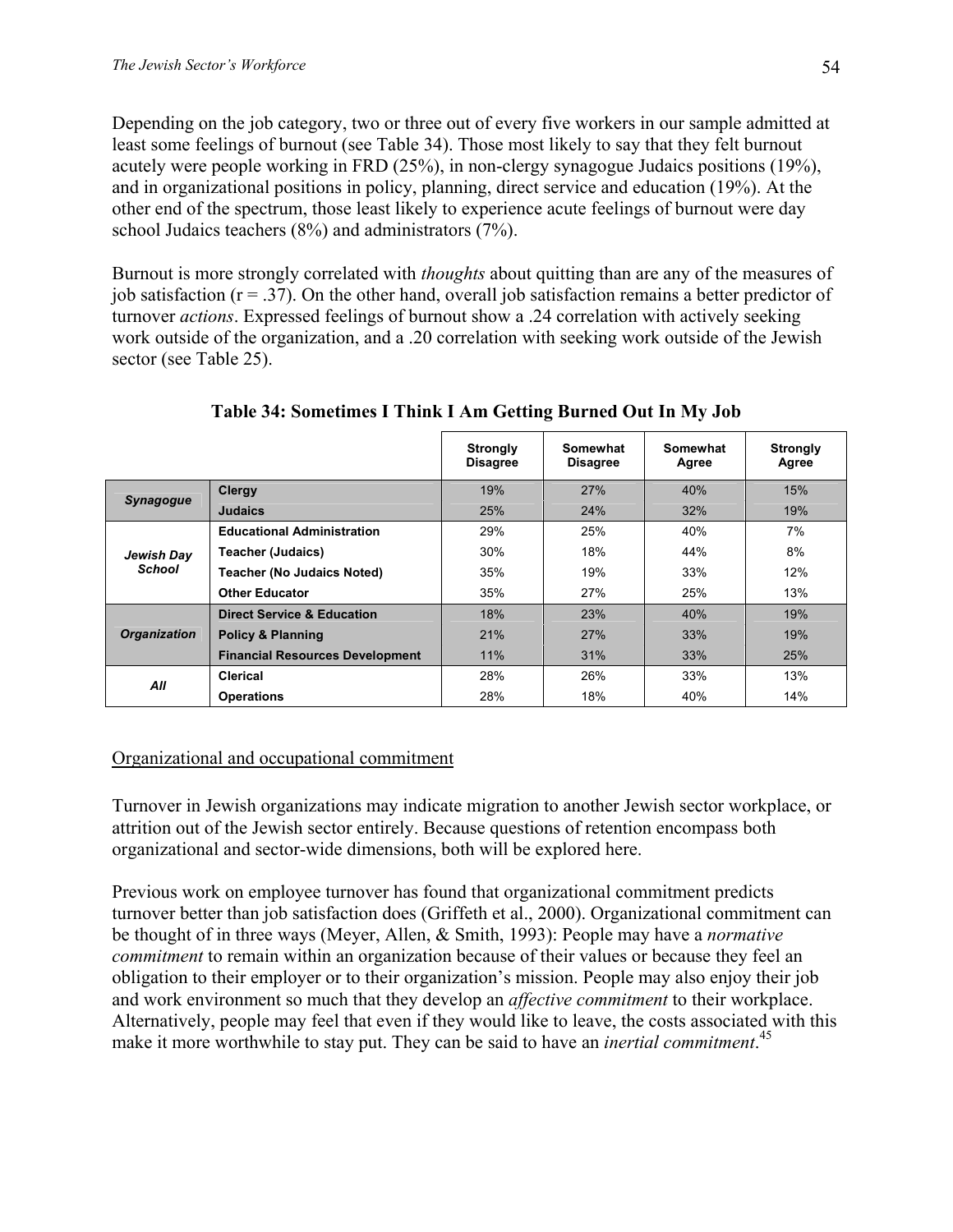We expand these three notions of organizational commitment to apply them to the Jewish sector as a whole. We call the commitment to working in the Jewish sector "*sectoral commitment,*" and see it, too, as comprised of normative, affective and inertial dimensions.<sup>46</sup>

To what extent are people who are committed to working in the Jewish sector also committed to their current organization? Framed in the converse, to what extent are people who are loyal to their place of employment equally loyal to working for the betterment of Jewish communities? There is a .25 correlation between normative commitment to the Jewish sector and normative commitment to one's employer. This number holds regardless of whether we look at the sample in its entirety or focus solely upon the employees who are Jews in professional positions. The .25 correlation suggests that the two commitments are somewhat related, but far from one in the same.

We find the same thing when we look at affective commitment. If we ask to what extent people who love Jewish sector work are equally enamored of their current workplace, or vice versa, we again find a correlation of nearly identical magnitude.

In contrast, we find a much stronger correlation  $(r = .57)$  between feeling stuck in a job and stuck in the Jewish sector (i.e., inertial commitment).

In short, a commitment to the Jewish sector translates into a commitment to an organization only to a small degree. It should come as little surprise, therefore, that it is easier to predict an organization's ability to retain an employee based on the employee's specific commitment to the organization than upon his or her generalized commitment to Jewish sector work (see Table 35). The stronger the normative and affective commitments to a workplace, the less likely workers were to have actively looked for work elsewhere  $(r = -.40$  and  $r = -.32$ , respectively.) The relationship between sectoral commitment and not looking for work elsewhere was far less pronounced  $(r = -16$ , for both normative and affective sectoral commitment).

|                                     |                  | Withdrawal<br><b>Cognitions</b> | <b>Actively</b><br>Looked to<br>Leave<br>Organization | <b>Actively</b><br>Looked to<br><b>Leave Field</b> |
|-------------------------------------|------------------|---------------------------------|-------------------------------------------------------|----------------------------------------------------|
|                                     | Affective        | $-0.41$                         | $-0.40$                                               | $-0.32$                                            |
| Organizational<br><b>Commitment</b> | <b>Normative</b> | $-0.30$                         | $-0.32$                                               | $-0.28$                                            |
|                                     | Inertial         | $-0.01$                         | $-0.07$                                               | $-0.06$                                            |
| <b>Sectoral</b>                     | Normative        | $-0.28$                         | $-0.16$                                               | $-0.28$                                            |
| Commitment                          | Affective        | $-0.26$                         | $-0.16$                                               | $-0.27$                                            |
|                                     | Inertial         | $-0.09$                         | $-0.08$                                               | $-0.14$                                            |

**Table 35: Commitment Correlations** 

All correlation coefficients are significant at the p < .05 level

The distribution of normative, affective and inertial commitments across the various job categories is presented in Tables 36 and 37. *Employees in less Judaic jobs were often more loyal to their organization than to the Jewish sector. Employees in more Judaic jobs were often more*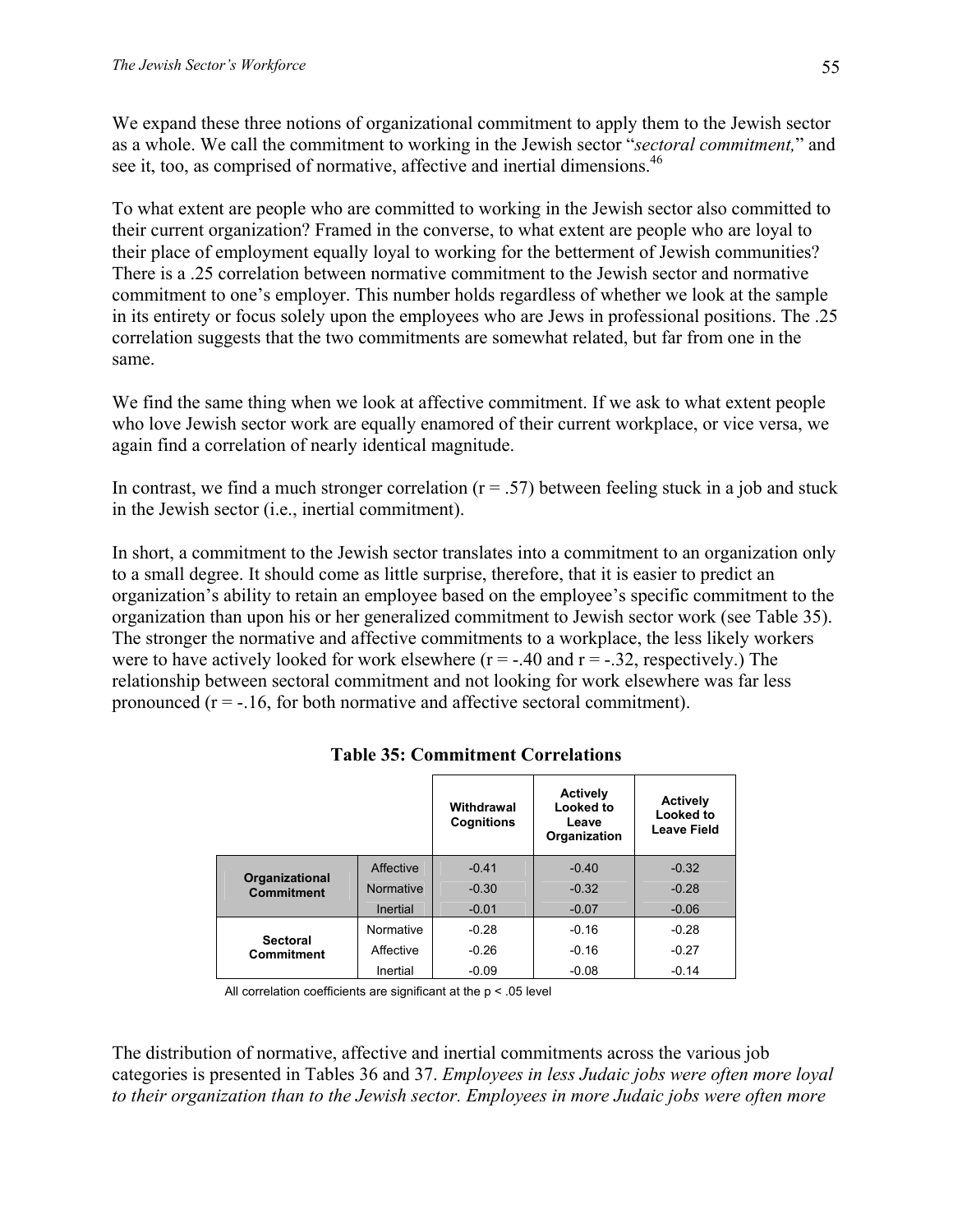*loyal to the Jewish sector than to their organizations*. Differences such as these were also evident when contrasting Jethros and Jonis on the one hand, with Moes, Daves and Abes on the other. Ettis and Mimis showed equal loyalties to the field and the organization.

|                     |                                       | <b>Normative Commitment</b>                                                                |                                                      |                                                           | <b>Affective Commitment</b>                                                          |  |
|---------------------|---------------------------------------|--------------------------------------------------------------------------------------------|------------------------------------------------------|-----------------------------------------------------------|--------------------------------------------------------------------------------------|--|
|                     |                                       | <b>Sector</b>                                                                              | Organization                                         | <b>Sector</b>                                             | Organization                                                                         |  |
|                     |                                       | I feel<br>responsibility<br>to Jewish<br>community<br>work to<br>continue<br>working in it | My current<br>organization<br>deserves my<br>loyalty | I am<br>enthusiastic<br>about Jewish<br>community<br>work | I would be very<br>happy to spend<br>rest of career<br>at my current<br>organization |  |
|                     | Clergy                                | 83%                                                                                        | 56%                                                  | 84%                                                       | 45%                                                                                  |  |
| <b>Synagogue</b>    | <b>Judaics</b>                        | 54%                                                                                        | 33%                                                  | 60%                                                       | 28%                                                                                  |  |
|                     | <b>Educational Administration</b>     | 47%                                                                                        | 51%                                                  | 55%                                                       | 37%                                                                                  |  |
| Jewish Day          | <b>Teacher (Judaics)</b>              | 63%                                                                                        | 40%                                                  | 71%                                                       | 38%                                                                                  |  |
| <b>School</b>       | <b>Teacher (No Judaics Noted)</b>     | 25%                                                                                        | 32%                                                  | 26%                                                       | 27%                                                                                  |  |
|                     | <b>Other Educator</b>                 | 47%                                                                                        | 47%                                                  | 54%                                                       | 35%                                                                                  |  |
|                     | <b>Direct Service &amp; Education</b> | 37%                                                                                        | 34%                                                  | 49%                                                       | 24%                                                                                  |  |
| <b>Organization</b> | <b>Policy &amp; Planning</b>          | 37%                                                                                        | 40%                                                  | 58%                                                       | 20%                                                                                  |  |
|                     | <b>Financial Resource Development</b> | 39%                                                                                        | 20%                                                  | 51%                                                       | 14%                                                                                  |  |
| All                 | <b>Clerical</b>                       | 16%                                                                                        | 34%                                                  | 26%                                                       | 27%                                                                                  |  |
|                     | <b>Operations</b>                     | 19%                                                                                        | 37%                                                  | 30%                                                       | 28%                                                                                  |  |

**Table 36: Normative and Affective Commitment (by Job Category and Typology)** 

% strongly agreeing

#### **Table 37: Inertial Commitment**

|                     |                                        |                                                                                                               | <b>Inertial Commitment</b>                                                                      |  |
|---------------------|----------------------------------------|---------------------------------------------------------------------------------------------------------------|-------------------------------------------------------------------------------------------------|--|
|                     |                                        | <b>Sector</b>                                                                                                 | Organization                                                                                    |  |
|                     |                                        | I have too few<br>career options<br>outside the<br>Jewish<br>community to<br>consider<br>leaving the<br>field | I have too few<br>options<br>outside my<br>current<br>organization to<br>consider<br>leaving it |  |
|                     | <b>Clergy</b>                          | 50%                                                                                                           | 18%                                                                                             |  |
| <b>Synagogue</b>    | Judaics                                | 29%                                                                                                           | 19%                                                                                             |  |
|                     | <b>Educational Administration</b>      | 18%                                                                                                           | 14%                                                                                             |  |
| Jewish Day          | <b>Teacher (Judaics)</b>               | 28%                                                                                                           | 27%                                                                                             |  |
| <b>School</b>       | <b>Teacher (No Judaics Noted)</b>      | 16%                                                                                                           | 21%                                                                                             |  |
|                     | <b>Other Educator</b>                  | 15%                                                                                                           | 15%                                                                                             |  |
|                     | <b>Direct Service &amp; Education</b>  | 25%                                                                                                           | 18%                                                                                             |  |
| <b>Organization</b> | <b>Policy &amp; Planning</b>           | 21%                                                                                                           | 13%                                                                                             |  |
|                     | <b>Financial Resources Development</b> | 24%                                                                                                           | 8%                                                                                              |  |
| All                 | Clerical                               | 18%                                                                                                           | 25%                                                                                             |  |
|                     | <b>Operations</b>                      | 14%                                                                                                           | 19%                                                                                             |  |

% Somewhat or Strongly agreeing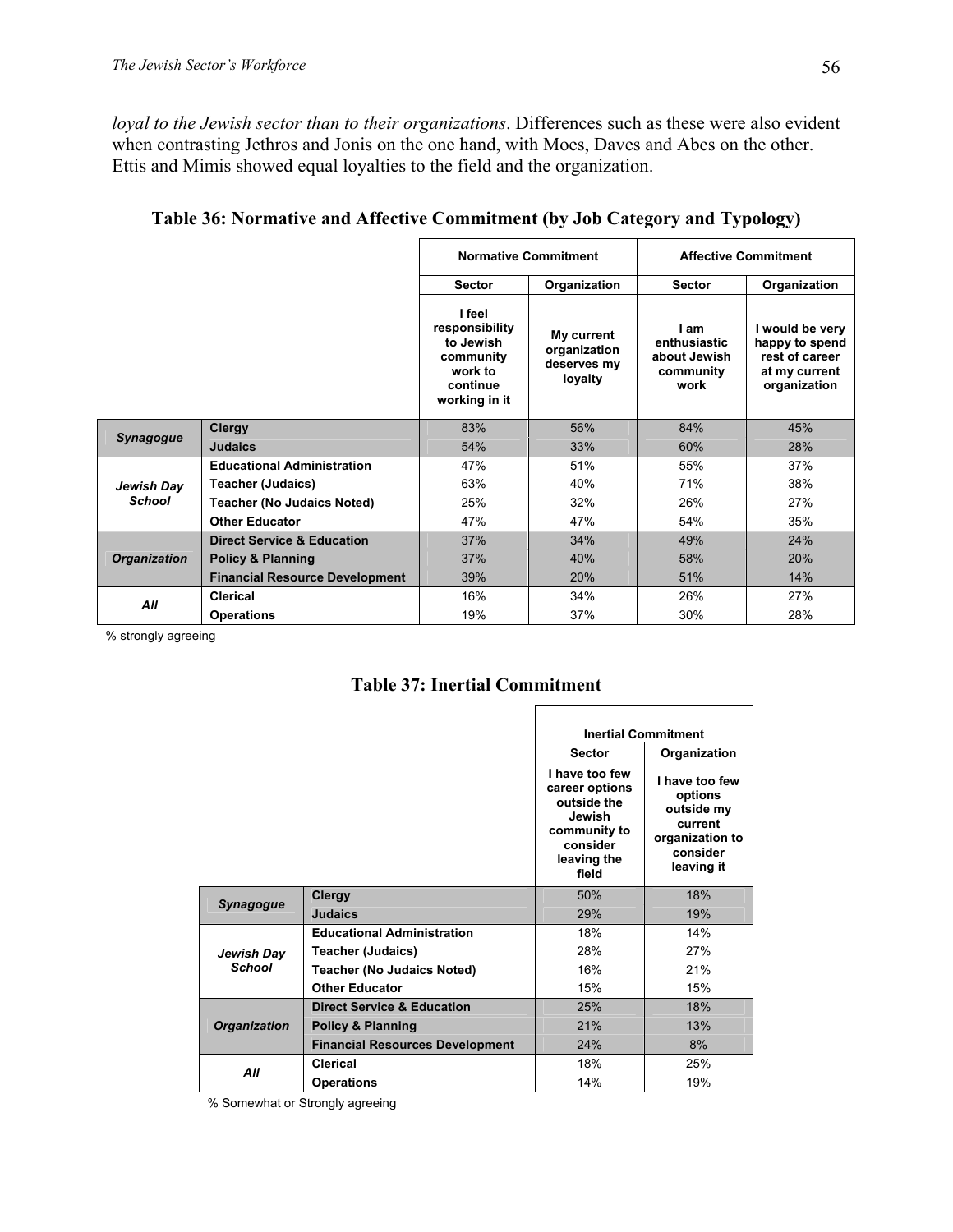# **Assessing recruitment and retention problems**

A degree of turnover is built into the way that Jewish organizations are structured. Small organizational size inherently limits mobility and forces people who want to advance to look elsewhere. This is compounded by the fact that organizational ladders in non-profits (both in and out of the Jewish sector) tend not to proceed along a straight path from mailroom to CEO. In a synagogue, for example, senior rabbinical positions are rarely filled by "promotion.".

Even in cases where career ladders are more developed, this can pose challenges of its own. A study of Jewish day school educators found that the limited opportunities for advancement within the field of teaching encouraged good teachers to move into educational administration. To the extent that this movement occurs within a school, it fills a demand for personnel at the administrative level while creating a demand for new teachers (Gamoran et al., 1998).

## *Employees perceptions of recruitment and retention challenges*

Which aspects of applicant recruitment and staff retention are especially problematic for Jewish organizations? Which are areas of strength? Do all organization types meet with equal success in their recruitment and retention efforts? Do synagogues, day schools, Federations and agencies face unique challenges, or are the issues in each largely the same?

To answer these questions, we turned to the employees – from secretaries to CEOs – and asked them for their first-hand report of what they observe in their offices. The picture that emerges suggests general difficulty retaining entry-level employees, and greater difficulties among Federations than other organizations in recruiting and retaining at all levels.

Each respondent was asked to rate how good a job he thought his organization was doing "attracting qualified candidates" for entry-, mid-, and senior-level positions.<sup>47</sup> Each respondent was also asked to rate the organization's success at "retaining talented employees" at each of these levels in the hierarchy. Respondents were given the option of describing their organization's performance in these six areas as "very good," "somewhat good," "not too good," or "not good at all."

In every area, a majority of employees said that their organizations were doing somewhat or very good. The size of the minorities who responded differently varied from organization-type to organization-type, and from topic to topic. The responses are presented below separately for synagogues, day schools, agencies and Federations.

*Synagogues*. Synagogue workers were the least likely to cite problems in recruitment and retention. Between 82% and 90% of synagogue employees rated their synagogue as somewhat or very good in recruiting and retaining employees at all levels of the hierarchy (see Figure 5). The things most often cited as not too good or not good at all were recruiting entry-level candidates (18%) and retaining them (16%.) Recruiting and retaining senior level staff were the least likely to be deemed problematic, with only 10% and 11%, respectively, saying that their synagogue was not doing a good job at this.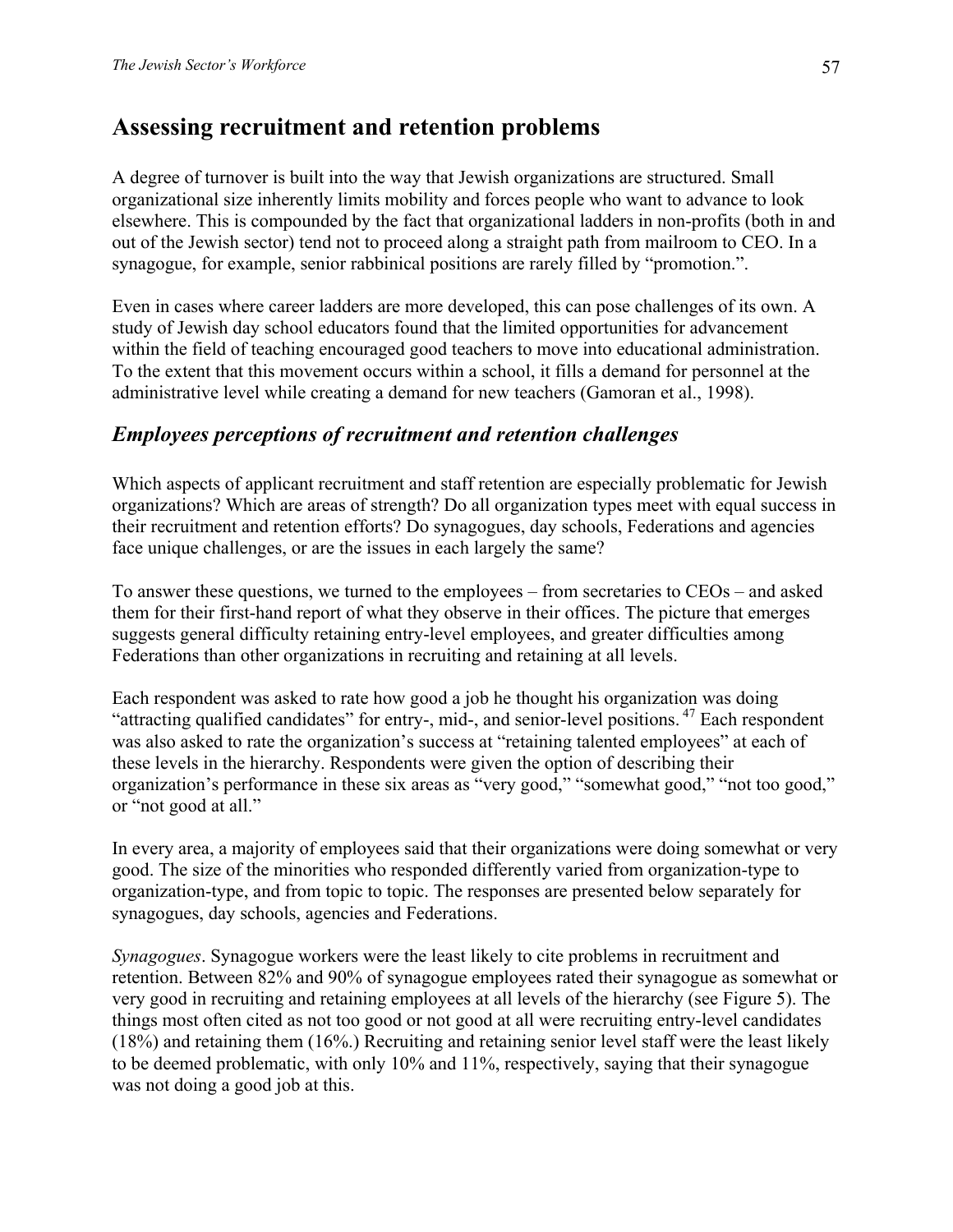

#### **Figure 5: Recruitment & Retention Problems in Synagogues**

*Jewish day schools.* Employees of day schools saw the recruitment of entry-level and mid-level staff as the least problematic issues their schools faced (see Figure 6). In both cases, 13% said that their school was not doing a good job. Over twice as many identified the *retention* of entry level staff as a problem (29%). So too was the recruitment of senior level staff (27%.)



#### **Figure 6: Recruitment & Retention Problems in Day Schools**

Proportion saying organization is doing "Not too good" or "Not good at all" recruiting qualified applicants or retaining talented employees.

*Agencies.* Workers in agencies were more likely to say that retention was problematic than to say that recruitment was (see Figure 7). Over one-third of agency employees (35%) said that their

Proportion saying organization is doing "Not too good" or "Not good at all" recruiting qualified applicants or retaining talented employees.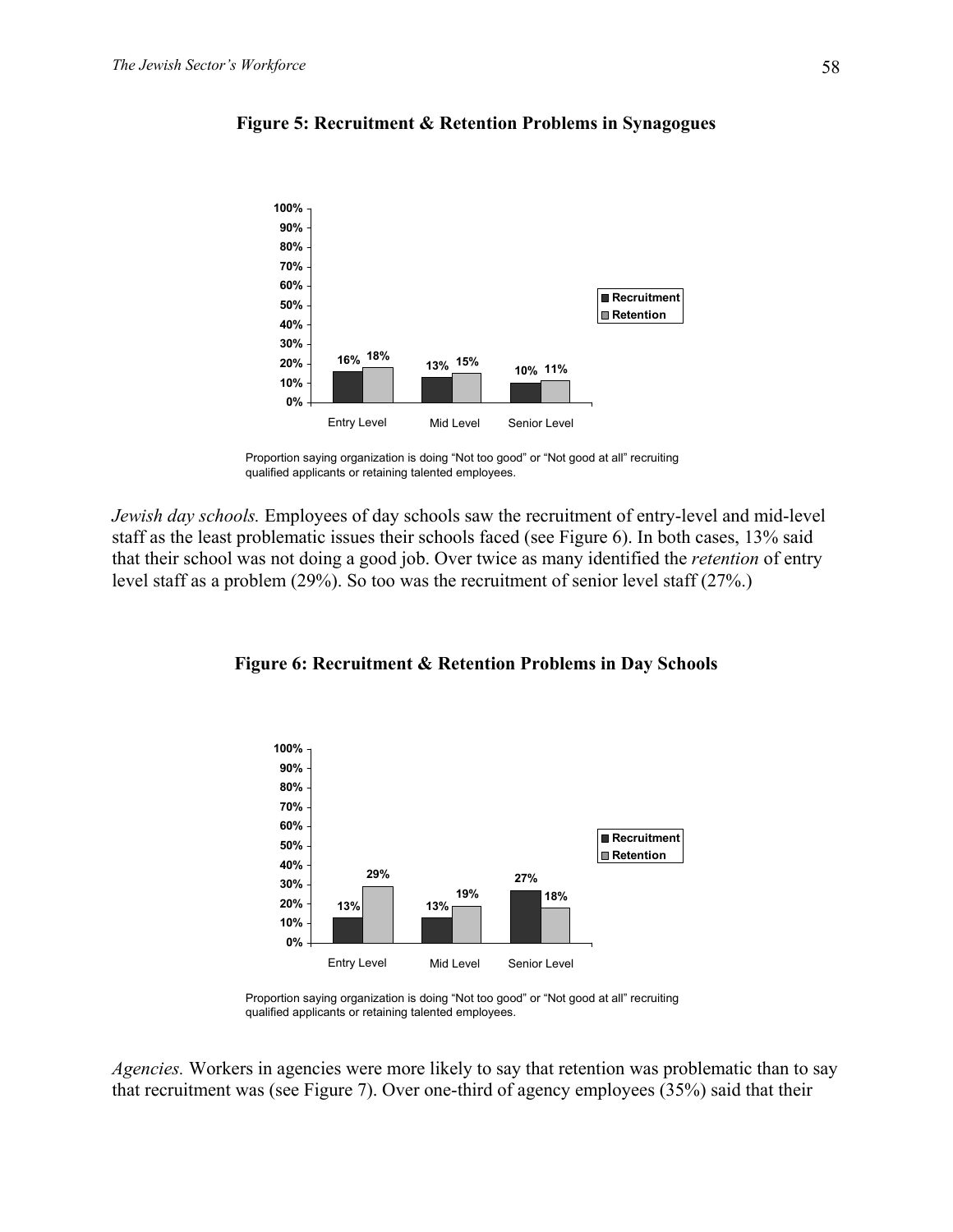organizations were not doing well retaining entry-level personnel. Almost one-quarter (24%) said the same of mid-level staff. The proportions describing recruitment as problematic were lower: between 14%-17% for all three levels in the hierarchy. Least likely to be cited as problematic was retention of senior staff (12%.)



#### **Figure 7: Recruitment & Retention Problems in Agencies**

*Federations.* Employees of Federations were more likely than employees of day schools, synagogues and agencies to say that their organizations were not doing well recruiting and retaining staff.48 This pattern held true both for recruitment and for retention at all three levels of the organizational hierarchy. The least problematic area they identified was retention of midlevel employees (see Figure 8). Here, 24% of Federation employees said that their organization was not doing well. (In the other work settings, this proportion was 13%-14%.) Between onequarter and one-third of Federation employees said that their organizations were not doing a good job recruiting entry-level staff and senior-level staff. Just under one-quarter saw senior staff retention as problematic. The greatest difficulties cited were with retention of personnel in entrylevel (47%) and mid-level positions (39%).

Proportion saying organization is doing "Not too good" or "Not good at all" recruiting qualified applicants or retaining talented employees.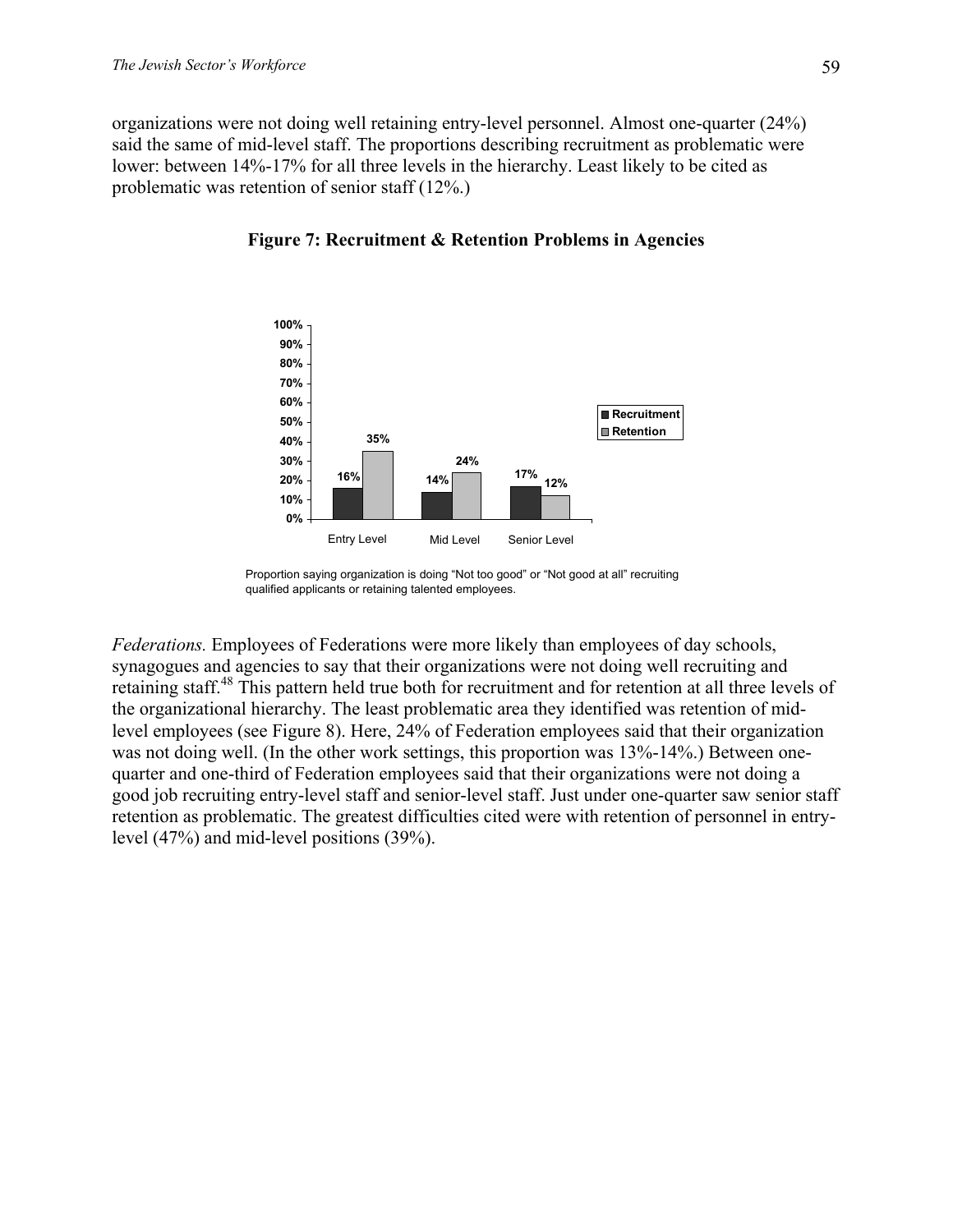

#### **Figure 8: Recruitment & Retention Problems in Federations**



Some caveats are in order. We are attempting to assess organizations' performance in recruitment and retention by asking employees for their judgments. Their perspectives are shaped by their particular vantage points. Although their reports may be accurate, it is also possible that they see issues of retention as particularly problematic because these issues are more visible to them or affect their work more directly than issues of recruitment. Thus, although important, it is true that the employees' perspectives are not the only valid ones. When assessing the recruitment of senior personnel, perhaps it would be better to solicit the views of lay leaders involved in the search process. They, after all, are the ones who know most clearly what they are looking for in a senior executive, and whether candidates with these characteristics have been plentiful or scarce. In short, the data presented here are one set of perspectives that can inform our understanding of the situation, but should not be regarded as the final word on the matter.<sup>49</sup>

*Community Variation.* Although small communities were hardly immune to the problems of retaining entry-level staff, the employees in these settings were less likely to rate their organizations poorly. Across the six communities, the proportion of Federation employees saying that their organizations were not doing a good job retaining entry-level staff was spread wide, from 11%, at the low end, to 73% at the high end. Respondents in the three largest communities were the most likely to report problems. In synagogues, the spread was narrower (between 0% and 26%). Here, the two largest communities were the most likely to report these retention problems.

Across the six communities, between 9% and 47% of day school employees said that their schools were not doing a good job retaining entry-level staff. This bore no relation to community size. The cross-community range in agencies was 17% to 41%. Here, the ratings were poorest in the medium-sized communities and in one of the large communities.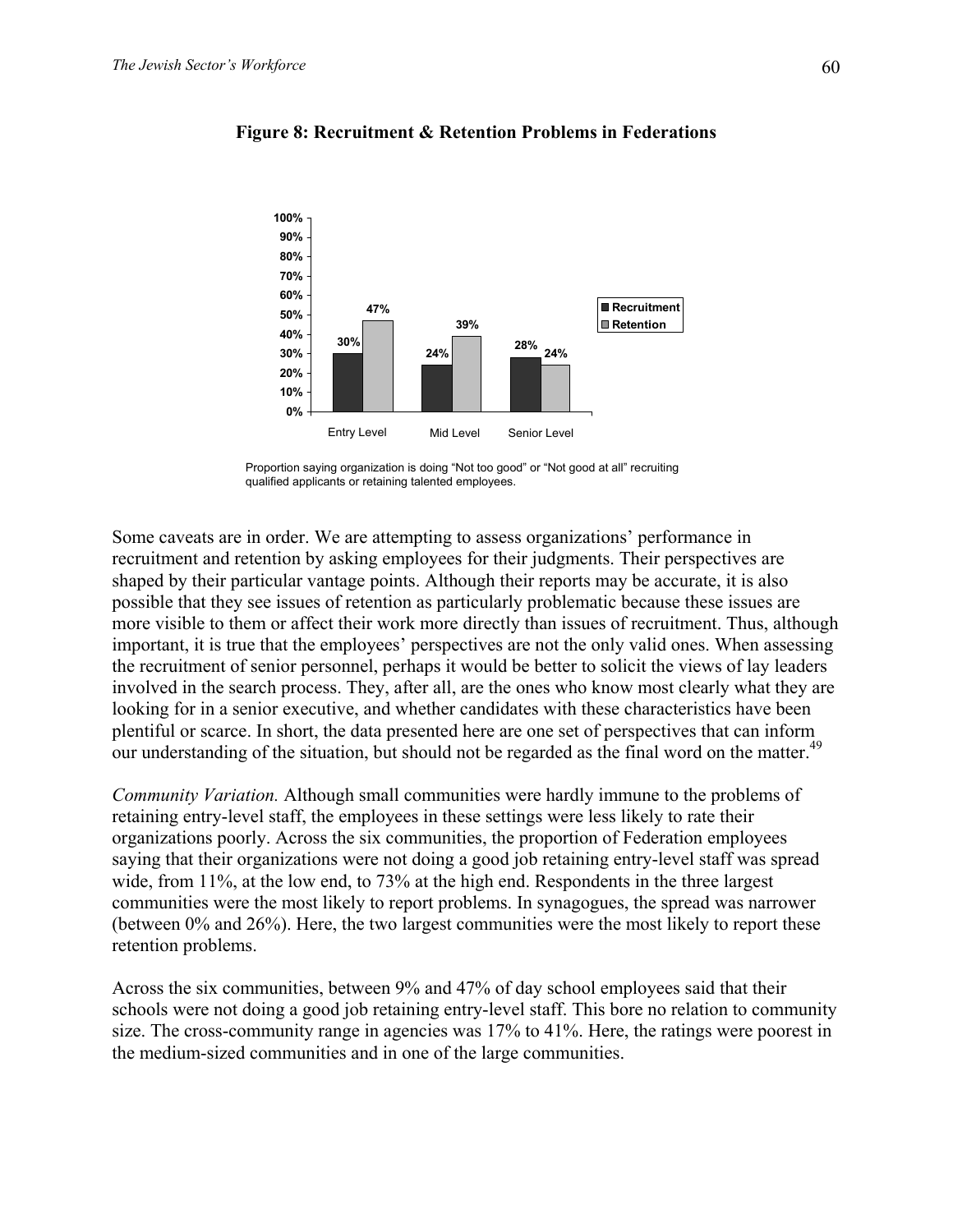## *Effects of recruitment and retention problems*

Further evidence of the particular challenges faced by Federations emerged when we asked respondents to assess the impact of recruitment and retention problems on the organization. Members of senior leadership teams in Federations were about three times as likely as those in other work settings to claim that difficulties in recruiting and retaining staff were hindering their organization's ability to run effectively. One-third (31%) saw recruitment as a problem that was having a large impact on organizational effectiveness, and a similar proportion (33%) said the same of retention. In day schools, 12% claimed that recruitment problems were harming organizational effectiveness, and 10% claimed that retention problems were. For agencies, the proportions were 10% and 8%, respectively. For synagogues, 5% and 6%.

Perceptions of recruitment and retention problems are related to perceptions of organizational success. Controlling for organization type, we see that the more that managers feel that retention problems are hampering effectiveness, the worse they rate organizational efficiency  $(r = -0.39)$ and mission fulfillment  $(r = -.45)$ . The strength of these relationships is somewhat smaller when speaking of recruitment rather than retention  $(r = -17$  and  $-25$ , respectively).

Above, we noted that the most common problems in Jewish organizations apparently concern retention of entry-level employees. Here, we note that management's perceptions of retention problems, more than recruitment problems, tend to be the most strongly correlated with actual assessments of organizational efficiency and goal attainment.

## **Conclusion**

The current study offers empirical data on Jewish sector professionals across many diverse job categories and organization types. The findings discussed in this report point to several broad conclusions:

First, throughout this report, we repeatedly have been forced to draw distinctions between the experiences of people working in different types of jobs and in different types of organizations. It has been difficult to speak of the Jewish sector workforce as a singular unit, because the experiences of rabbis, teachers, fundraisers, operations workers and others are so often different. To the extent that the Jewish sector faces challenges, these are not always spread evenly across the different types of jobs and organizations. In many cases, problems are localized to certain types of organizations or certain categories of jobs. There are pockets of strength in addition to areas of weakness.

The attempt to take a comprehensive look at the Jewish sector brings with it a number of advantages. In particular, the comprehensive approach is good at highlighting issues that cut across job types, and pointing to areas where there is less uniformity. Like any research strategy, however, it also has disadvantages. The generalizing thrust of the study made it difficult to tailor questions to address the particular issues of particular career areas. For this, studies of targeted sub-populations, such as teachers or FRD workers, will prove more valuable. Like researchers,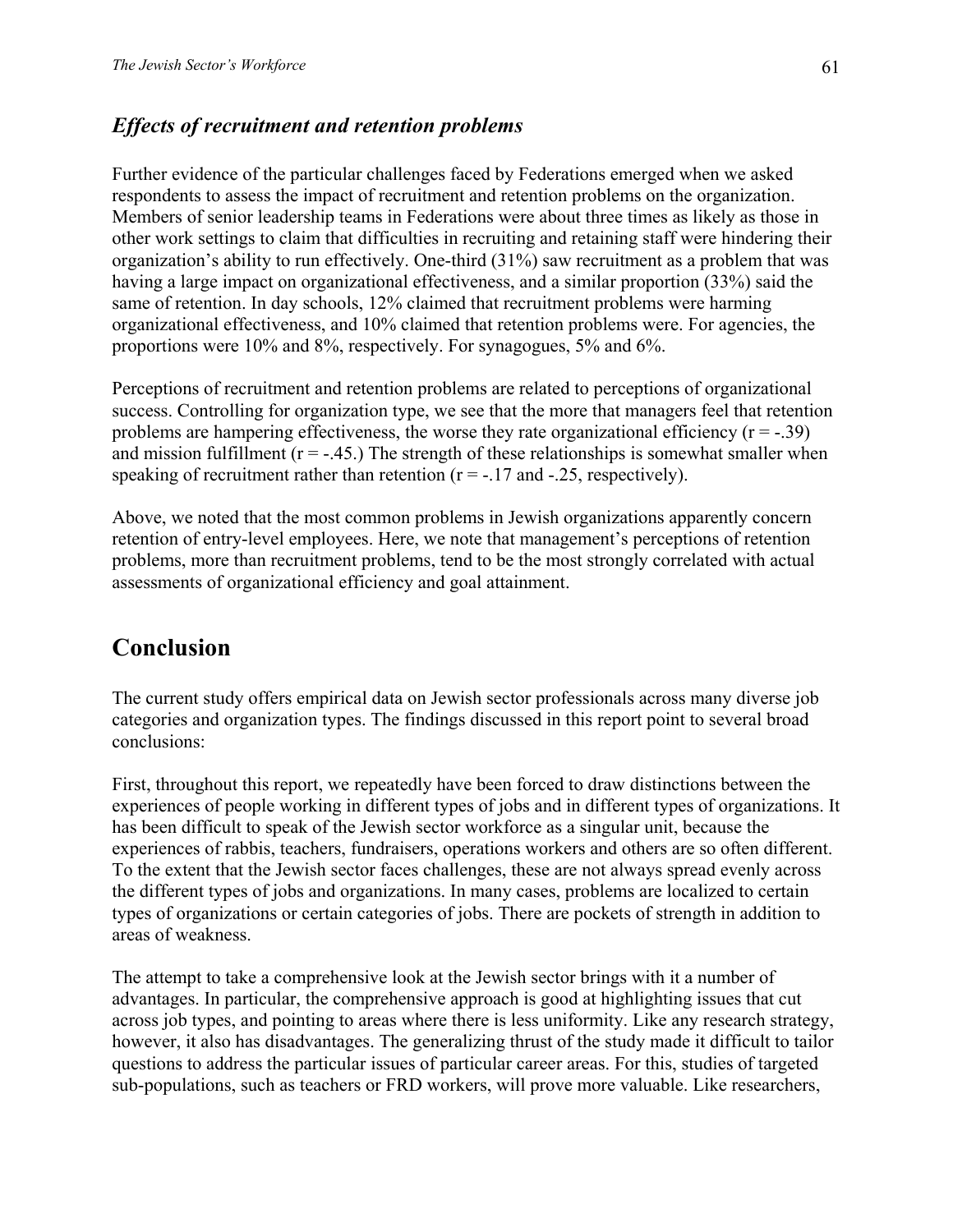policymakers will have to weigh similar tradeoffs involved in choosing between generalized versus targeted intervention strategies.

A second broad conclusion we can draw regards the diversity of Jewish communities. Although a national labor market exists for some types of positions, some communities have greater access to it than others. Moreover, local hiring is prevalent in each of the six places we studied. This raises in a different way the thorny question of generalized versus targeted approaches. Again, this tension is present both for scholars seeking to study the Jewish sector and for policymakers seeking to intervene in it.

A third conclusion extends the theme of diversity that has been evident at the levels of community, organization type, and job category. Not only is the Jewish sector composed of many different types of work in many different types of settings, but the people who are drawn to these jobs are themselves diverse. They come from a variety of different backgrounds with a variety of different motivations for starting work in Jewish organizations and for staying there. The Jewish sector's breadth enables it to appeal to different people in different ways.

Finally, this research points to the importance of each individual workplace in guaranteeing the health of the Jewish sector as a whole. The employing organization is the primary context where issues of recruitment, retention, job satisfaction and job performance are enacted. If organizations help their employees to be productive, recognized and supported, they will be working to the betterment of the communities they serve as well as the Jewish sector overall.

What began as a study of individual professionals has uncovered a set of complex organizational issues. These go well beyond matters of recruitment and retention. Over the past two decades, the term "personnel crisis" has been introduced into discussions about the Jewish sector (cf. Jewish Life Network, 2001; Mandel et al., 1987; Marker, 2003.) In a sense, the term is shorthand. It has helped people concisely express a host of not-always-articulated concerns about the broader health of the Jewish sector. Even if the Jewish sector were a model of HR perfection, if turnover were nil and if there were ten qualified applicants for every open position, such concerns might persist. After all, successful recruitment and retention are the necessary, but hardly sufficient, means to a greater end – namely, building organizations that efficiently fulfill their missions. The next challenge for research and policy will be to effect the paradigm shift – to move beyond the focus on personnel (about which much is known,) and to grapple with the much more complex questions of organizational effectiveness, which in the Jewish sector, remains uncharted territory.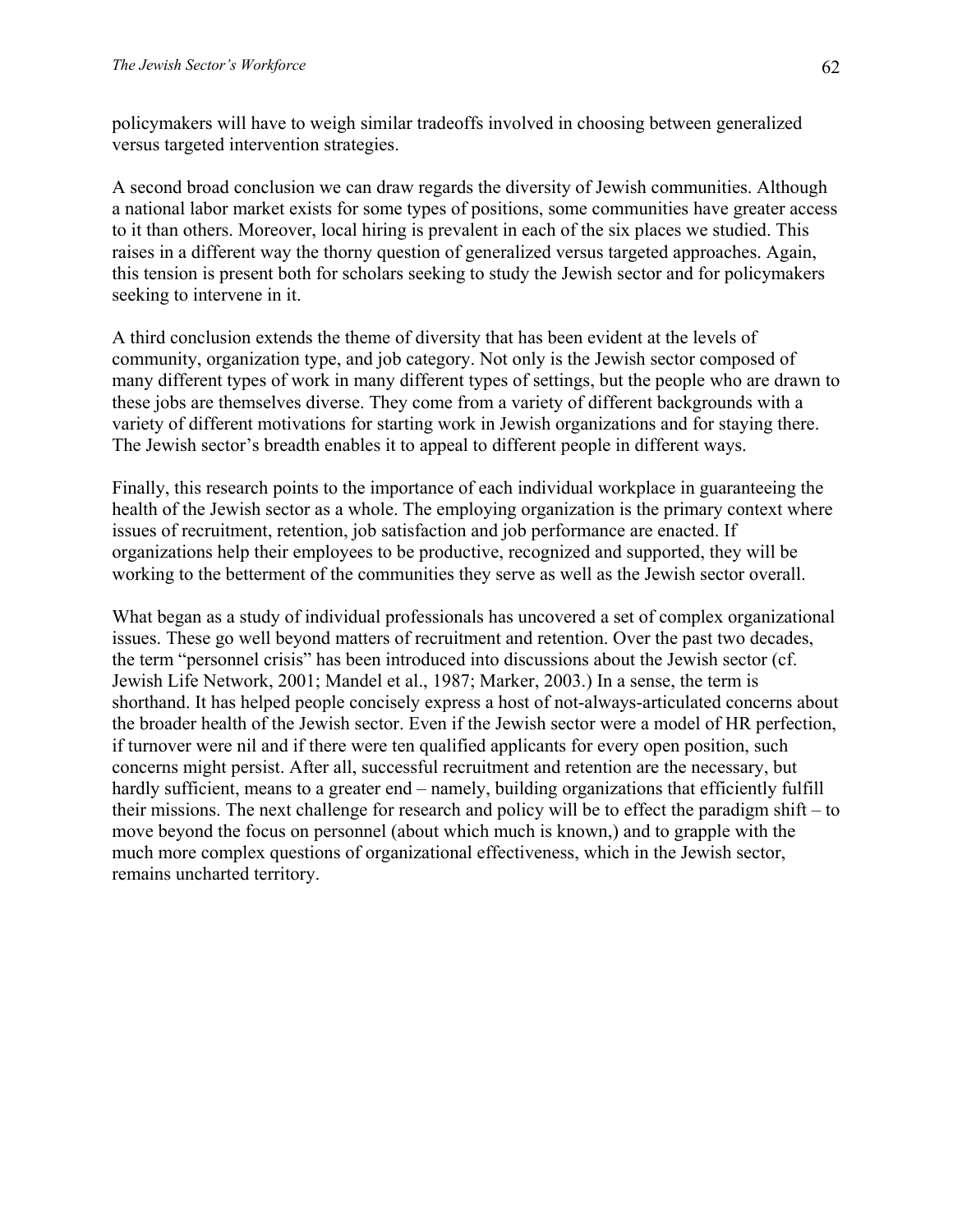# **Appendix A: Methodology**

Data were collected in six diverse American communities, large and small, established and new, growing and shrinking. In these communities, to which confidentiality has been promised, we conducted in-depth interviews with 104 current and former Jewish sector professionals, and focus groups with 15 more. This qualitative fieldwork informed the design and analysis of a questionnaire that was delivered via the internet to employees of 196 organizations. With 1,558 respondents, the survey had an overall response rate of ranging from 49% to 53%.

In identifying the communities for inclusion in the study, we considered geography, community size and our likely ability to gain the local buy-in that we needed in order to be able to successfully conduct the study. In particular, we sought communities where the local Jewish Federation would be able and willing to provide assistance as the lead contact organization. Initially, we selected two communities in the South, one in the Midwest, and one in the Northeast. The size of their Jewish populations ranged between 40,000 and 200,000. We later added one Southern and one Midwestern community with Jewish populations under 10,000.

The six communities are not a random sample of American Jewish communities, although they reflect important elements of its diversity. Communities on the West Coast are not represented in the study. The most western community is located east of the Rockies. The decision to use Federation liaisons means that the study also under-represents communities where the Federation has poor relations with other local organizations. That said, even among the six communities we observed, the quality of these relationships displayed some variability.

To help us gain access to the nearly 200 communal institutions represented in this study, each local Federation executive director appointed a staff liaison to work with us. These appointed liaisons included, in some cases, the Federation executive directors and their administrative assistants, and in other cases, the Federation directors of human resources, directors of planning, or special projects staff members.

## *Interviews and Focus Groups*

In each community, we sought to interview a diverse group of professionals, educators, and clergy working in Jewish organizations, synagogues, and day schools. Across the six communities, we interviewed a total of 101 individuals currently employed in Jewish organizations. We also interviewed three former Jewish sector professionals. We conducted two focus groups of congregational school teachers with 15 people in two communities (10 in a medium-sized community – 90% female; 5 in a small community – 80% female). Each interview and focus group subject completed a background information form.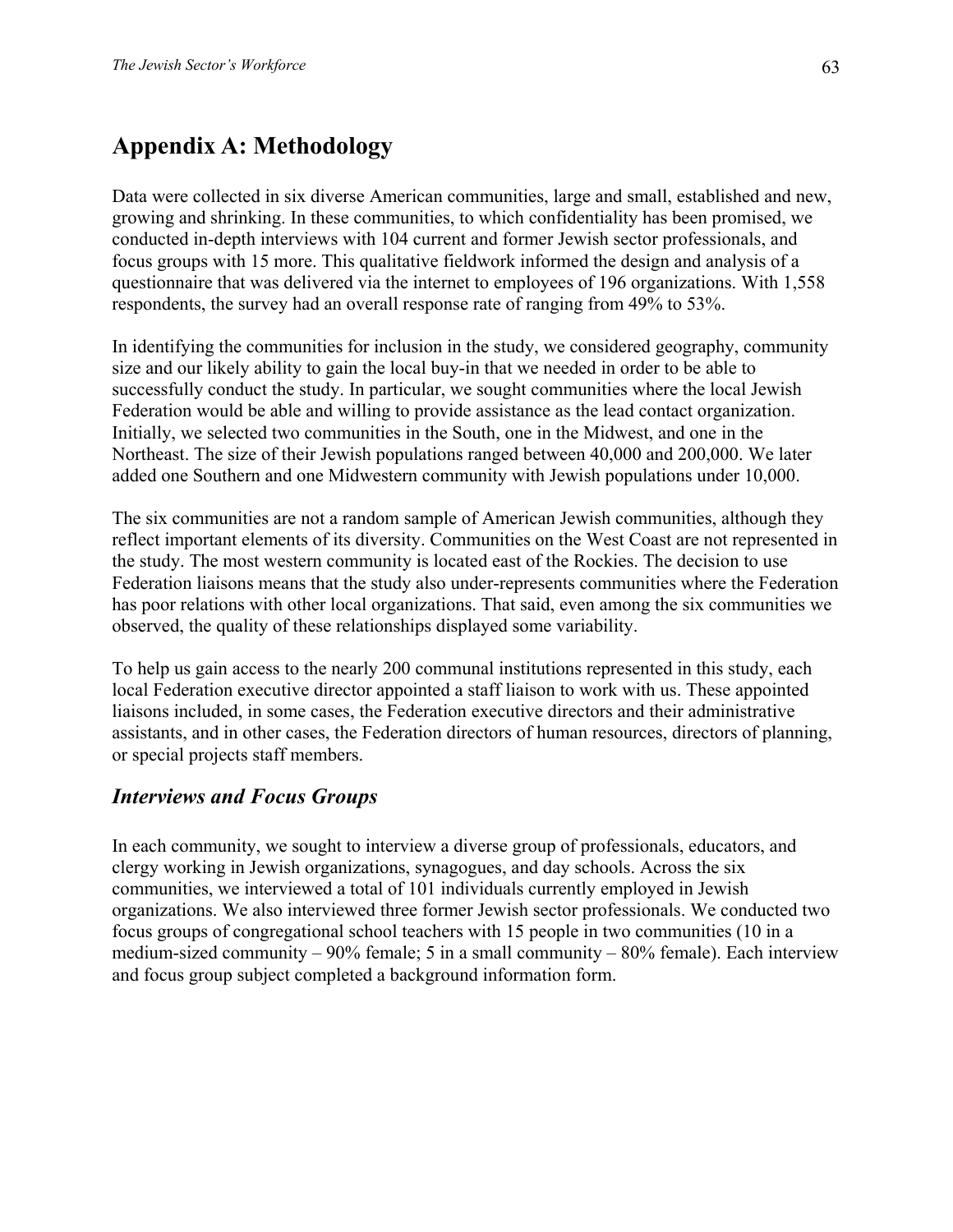|                | Agency     | <b>Federation</b> | <b>JDS</b> | <b>Synagogue</b> | <b>Former Pros</b> | <b>Total</b> |
|----------------|------------|-------------------|------------|------------------|--------------------|--------------|
| Large 1        | $31\%$ (5) | $31\%$ (5)        | $31\%$ (5) | $6\%$ (1)        | $0\%$ (0)          | 16           |
| Large 2        | $20\%$ (3) | 47% (7)           | $0\%$ (0)  | $20\%$ (3)       | $13\%(2)$          | 15           |
| Medium 1       | 47% (9)    | 26% (5)           | $0\%$ (0)  | $26\%$ (5)       | $0\%$ (0)          | 19           |
| Medium 2       | 29% (4)    | $36\%$ (5)        | $14\%$ (2) | $21\%$ (3)       | $0\%$ (0)          | 14           |
| Small 1        | $21\%$ (3) | 43% (6)           | $7\%$ (1)  | $29\%$ (4)       | $0\%$ (0)          | 14           |
| Small 2        | $27\%$ (7) | 23% (6)           | $8\%$ (2)  | 38% (10)         | $4\%$ (1)          | 26           |
| <b>OVERALL</b> | 30% (31)   | 33% (34)          | 10% (10)   | 25% (26)         | 3% (3)             | 104          |

**Table 38: Distribution of Interview Subjects across Communities and Place of Employment** 

**Figure 9: Distribution of Interview Subjects across Communities and Place of Employment** 



**Table 39: Gender Distribution of Interview Subjects by Community** 

|                           | <b>Female</b> | Male       |
|---------------------------|---------------|------------|
| Large $1(N=15)$           | 62% (10)      | $38\%$ (6) |
| <b>Large 2</b> ( $N=15$ ) | 67% (10)      | $33\%$ (5) |
| Medium 1 $(N=19)$         | 58% (11)      | $42\%$ (8) |
| Medium $2(N=13)$          | $43\%$ (6)    | $57\%$ (8) |
| Small $1(N=14)$           | $57\%$ (8)    | $43\%$ (6) |
| Small $2(N=26)$           | 58% (15)      | 42% (11)   |
| <b>OVERALL (N=102)</b>    | 58% (60)      | 42% (44)   |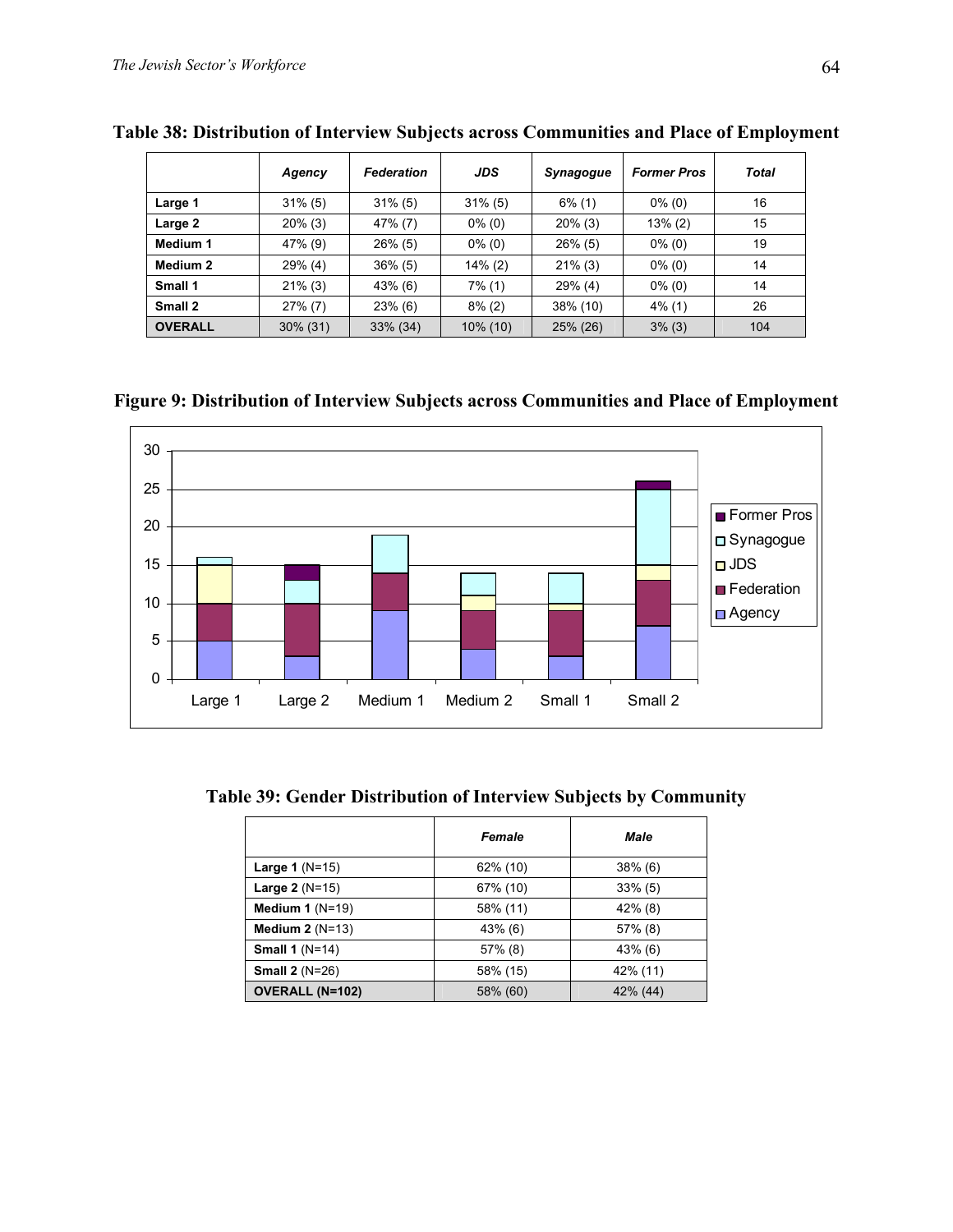|                        | Min | Max | Mean | <b>Median</b> |
|------------------------|-----|-----|------|---------------|
| Large 1 $(N=15)$       | 27  | 57  | 44   | 46            |
| Large 2 (N=15)         | 24  | 57  | 37   | 31            |
| Medium 1 $(N=19)$      | 25  | 66  | 45   | 46            |
| Medium $2(N=13)$       | 29  | 64  | 49   | 49            |
| <b>Small 1 (N=14)</b>  | 28  | 60  | 43   | 40            |
| <b>Small 2 (N=26)</b>  | 26  | 62  | 45   | 49            |
| <b>OVERALL (N=102)</b> | 24  | 66  | 44   | 46            |

Interview subjects ranged in age from 24 to 66, with an average age of 44.

**Table 40: Age Distribution of Interview Subjects by Community** 

We interviewed professionals with varying lengths of experience in the Jewish sector, from one week on the job to a 40-year career. On average, the interview subjects had 12 years of experience in the Jewish sector. In some communities (particularly the medium-sized ones) we interviewed more seasoned professionals, while in others (e.g., the largest), we concentrated on the junior professionals. Thirty percent of all interview subjects are CEOs, executive directors, heads of school, or senior rabbis. We interviewed one to five such senior professionals in each community. The distribution of Jewish sector work experience among our interview subjects skews towards either extreme of having five or fewer years of experience or 16 or more.

**Table 41: Distribution of Interview Subjects across Years of Jewish Communal Work Experience and Community** 

|                       | $0$ to 5   | 6 to 10    | 11 to 15   | $16+$       |
|-----------------------|------------|------------|------------|-------------|
| Large 1 $(N=14)$      | $21\%$ (3) | $36\%$ (5) | $21\%$ (3) | $21\%$ (3)  |
| Large $2(N=14)$       | $64\%$ (9) | $29\%$ (4) | $7\%$ (1)  | $0\%$ (0)   |
| Medium 1 $(N=18)$     | $39\%$ (7) | $11\%$ (2) | $6\%$ (1)  | $44\%$ (8)  |
| Medium $2(N=13)$      | $23\%$ (3) | $8\%$ (1)  | $8\%$ (1)  | $62\%$ (8)  |
| Small $1(N=12)$       | $33\%$ (4) | $25\%$ (3) | $8\%$ (1)  | $33\%$ (4)  |
| <b>Small 2 (N=25)</b> | $36\%$ (9) | $12\%$ (3) | $24\%$ (6) | $28\%$ (7)  |
| <b>OVERALL (N=96)</b> | 36% (35)   | 19% (18)   | 14% (13)   | $31\%$ (30) |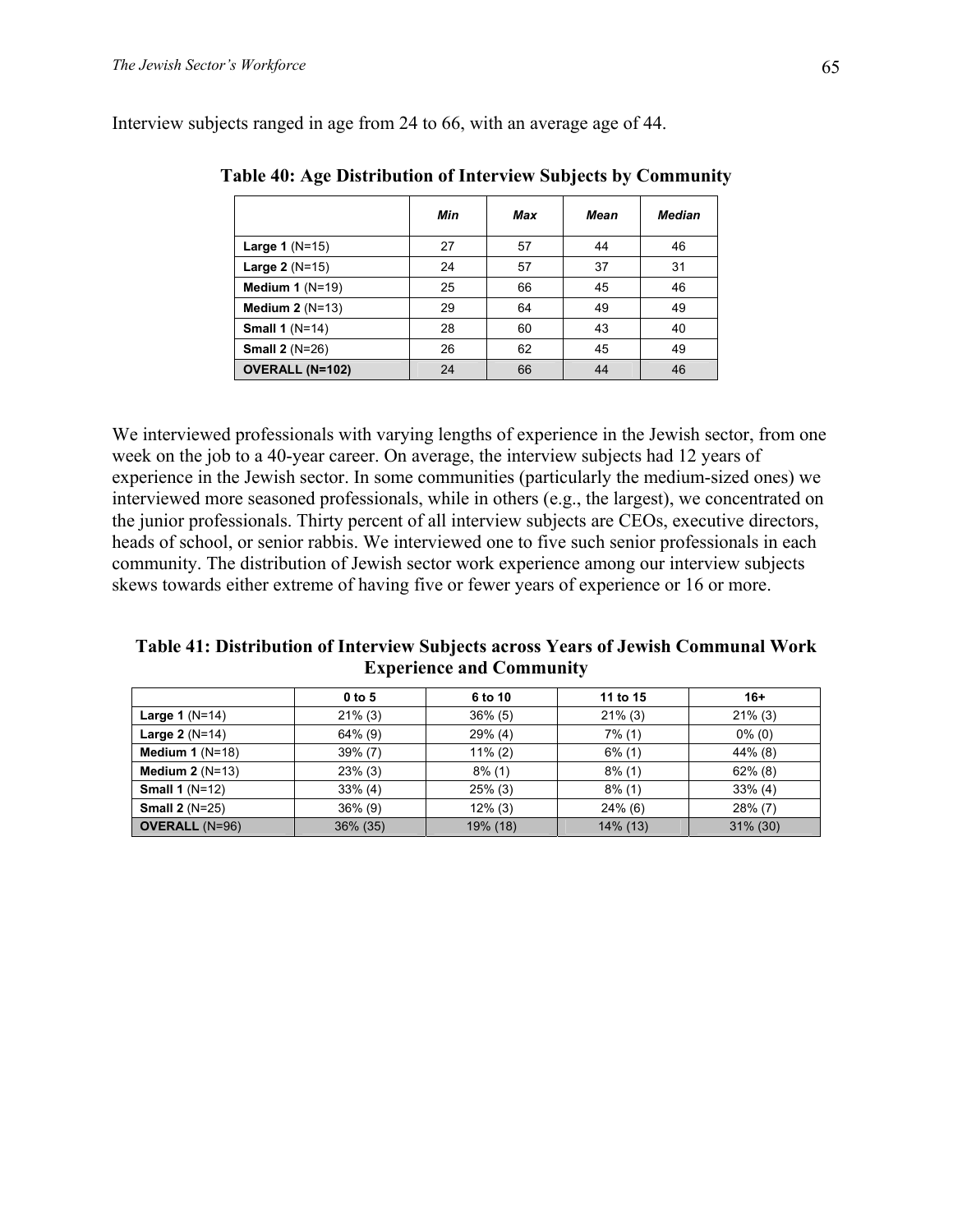Of the 104 interview subjects, 99 reported their religion as Jewish and five as Christian. The denominational breakdown is presented in the table below.

|                             | Conserv-<br>ative | Jewish<br><b><i>(Affiliation Not</i></b><br>Indicated) | Non-<br>Jewish         | <b>Orthodox</b> | <b>Other</b><br>Jewish | Recon-<br><i>structionist</i> | Reform      |
|-----------------------------|-------------------|--------------------------------------------------------|------------------------|-----------------|------------------------|-------------------------------|-------------|
| Large 1 $(N=16)$            | $25\%$ (4)        | $25\%$ (4)                                             | $0\%$ (0)              | $6\%$ (1)       | $12\%$ (2)             | $0\%$ (0)                     | $31\%$ (5)  |
| <b>Large 2</b> $(N=15)$     | $20\%$ (3)        | $27\%$ (4)                                             | $0\%$ (0)<br>$7\%$ (1) |                 | $7\%$ (3)              | $20\%$ (3)                    | $20\%$ (3)  |
| Medium 1 $(N=19)$           | $32\%$ (6)        | $10\%$ (2)                                             | $5\%$ (1)              | $5\%$ (1)       | $10\%$ (2)             | $0\%$ (0)                     | $37\% (7)$  |
| Medium $2(N=14)$            | $29\%$ (4)        | $36\%$ (5)                                             | $7\%$ (1)              | $7\%$ (1)       | $0\%$ (0)              | $0\%$ (0)                     | $21\%$ (3)  |
| Small $1(N=14)$             | $36\%$ (5)        | $0\%$ (0)                                              | $14\%$ (2)             | $0\%$ (0)       | $7\%$ (1)              | $0\%$ (0)                     | 43% (9)     |
| <b>Small 2 (N=26)</b>       | $31\%$ (8)        | $19\%$ (5)                                             | $4\%$ (1)              | $4\%$ (1)       | $15\%$ (4)             | $0\%$ (0)                     | $27\%$ (7)  |
| <b>OVERALL</b><br>$(N=104)$ | 29% (30)          | 19% (20)                                               | $8\%$ (5)              | $5\%$ (5)       | $10\%$ (10)            | $3\%$ (3)                     | $30\%$ (31) |

**Table 42: Distribution of Religious Affiliation of Interview Subjects by Community** 

Nearly 80% percent of the subjects we interviewed were married while only 14% were single. Five were divorced or widowed, while one was partnered. More than half of the subjects had one or two children (1.7, on average), and 19 had three or more.

When asked if they "grew up in this community," 73% of interview subjects reported that they did not. We interviewed the most "homegrown" talent, proportionally, in the two medium-sized communities, where 47% (9 out of 19) and 29%, (4 out of 14) were raised locally. In the large and small communities, this proportion was under 20%.

## *Survey*

We surveyed the population of the paid Jewish sector workforce in the six communities using Computer Assisted Web Interview (CAWI) technology. We defined the population as including the following organizations: the local Jewish Federation, Jewish day schools, Jewish community centers, synagogues, Hillels, Jewish foundations (primarily Jewish-focused funding, started by Jewish families), local Jewish newspapers, and other local Jewish agencies and local affiliates/branches of national Jewish organizations.

The job types that we included in the population were salaried communal professionals (program and administration/management), day school teachers and educators, synagogue educators (except congregational school teachers; see below), clergy (rabbis and cantors), and administrative staff (i.e., secretarial). We included both part-time and full-time staff, as well as Jewish and non-Jewish personnel.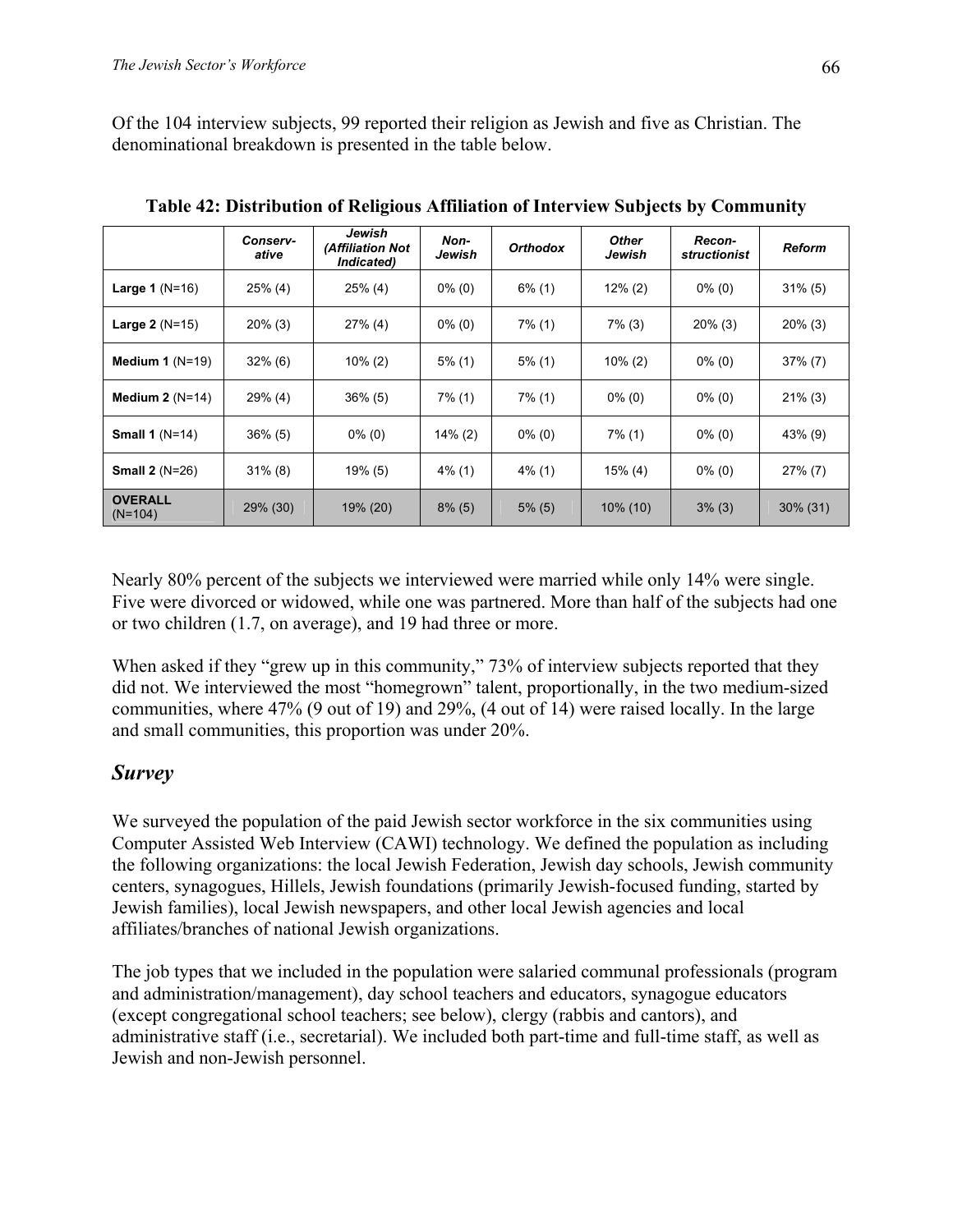Certain organizations and job types were excluded from the population. We excluded organizations that were operated solely by unpaid volunteers (i.e., that had no paid professional staff) and synagogues without a full-time rabbi or with no other full-time professional staff or clergy besides a rabbi. Also excluded were Jewish family services organizations and Jewish homes for the aged, because we deemed the clinical work and nursing to be a different type of specialization that was unlike that present in the other organizations in our study. We also excluded local affiliates of national organizations with two or fewer staff members, local affiliates of national fundraising organizations (e.g. "American Friends of…" organizations), institutions of higher learning, for-profit organizations (except local Jewish newspapers), and governmental organizations (e.g., Israeli diplomatic offices).

We also excluded certain job categories. While we included early childhood program directors, we did not include early childhood teachers or day care workers. We also excluded volunteers (or unpaid staff), because this is a study of paid members of the workforce. As we learned from our focus groups and other studies dealing with such teachers, most congregational school teachers have primary employment outside of the Jewish sector workforce and teach in a parttime capacity; thus, we excluded them from the sample. Therapists and clinical social workers, as well as health and recreational staff at JCCs, were excluded. In certain cases, however, we followed the recommendation of our community liaisons to invite the management of these organizations to participate in the survey.

Our representation of administrative support staff is incomplete. An initial decision to exclude them from the survey was revisited, but this occurred only after employee lists had already been gathered from the two small communities. Our data on clerical workers therefore refers only to the medium and large communities.

### Database

To gather names, we culled Jewish community directories for organization listings and consulted our liaisons in the local Federations for verification. Using the list of organizations, we proceeded to gather the names, job titles and e-mail addresses of all eligible people working in each organization. In some cases, the Federation liaison worked on our behalf to gather the lists of names. In other cases, we contacted the head of each organization directly and requested a "complete, accurate, and up-to-date list." In the cases where e-mail addresses were unavailable, we collected a home or work mailing address and phone number.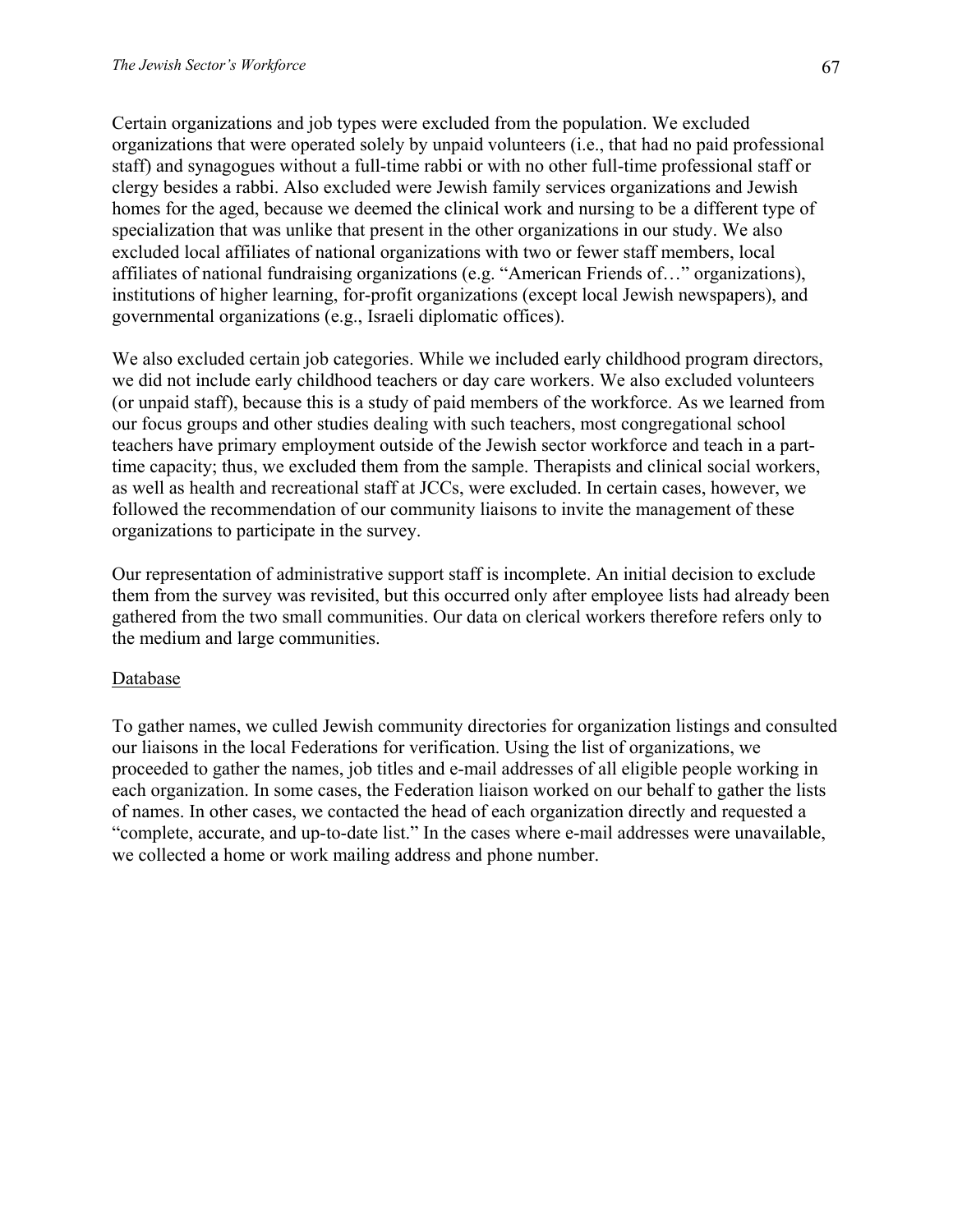|                 | Camp | Day School | Education | Family | Federation | <b>Hillel</b> | <b>JCC</b> | <b>Museum</b> | Newspaper | Synagogue | Youth | Other   | <b>Total</b> |
|-----------------|------|------------|-----------|--------|------------|---------------|------------|---------------|-----------|-----------|-------|---------|--------------|
| Large 1         |      |            |           |        |            |               |            |               |           | 20        |       |         | 43           |
| Large 2         |      |            |           |        |            |               | c          |               |           | 37        |       | $\circ$ | 70           |
| <b>Medium 1</b> |      |            |           |        |            |               |            |               |           | 12        |       |         | 29           |
| <b>Medium 2</b> |      |            |           |        |            |               | ີ          |               |           | 40<br>10  |       |         | 32           |
| Small 1         |      |            |           |        |            |               |            |               |           |           |       |         |              |
| Small 2         |      |            |           |        |            |               |            |               |           |           |       |         |              |
| <b>TOTAL</b>    |      | 26         |           |        |            | 10            | 9          |               |           | 89        |       | 19      | 191          |

**Table 43: Organizations Participating in the Study (by community)**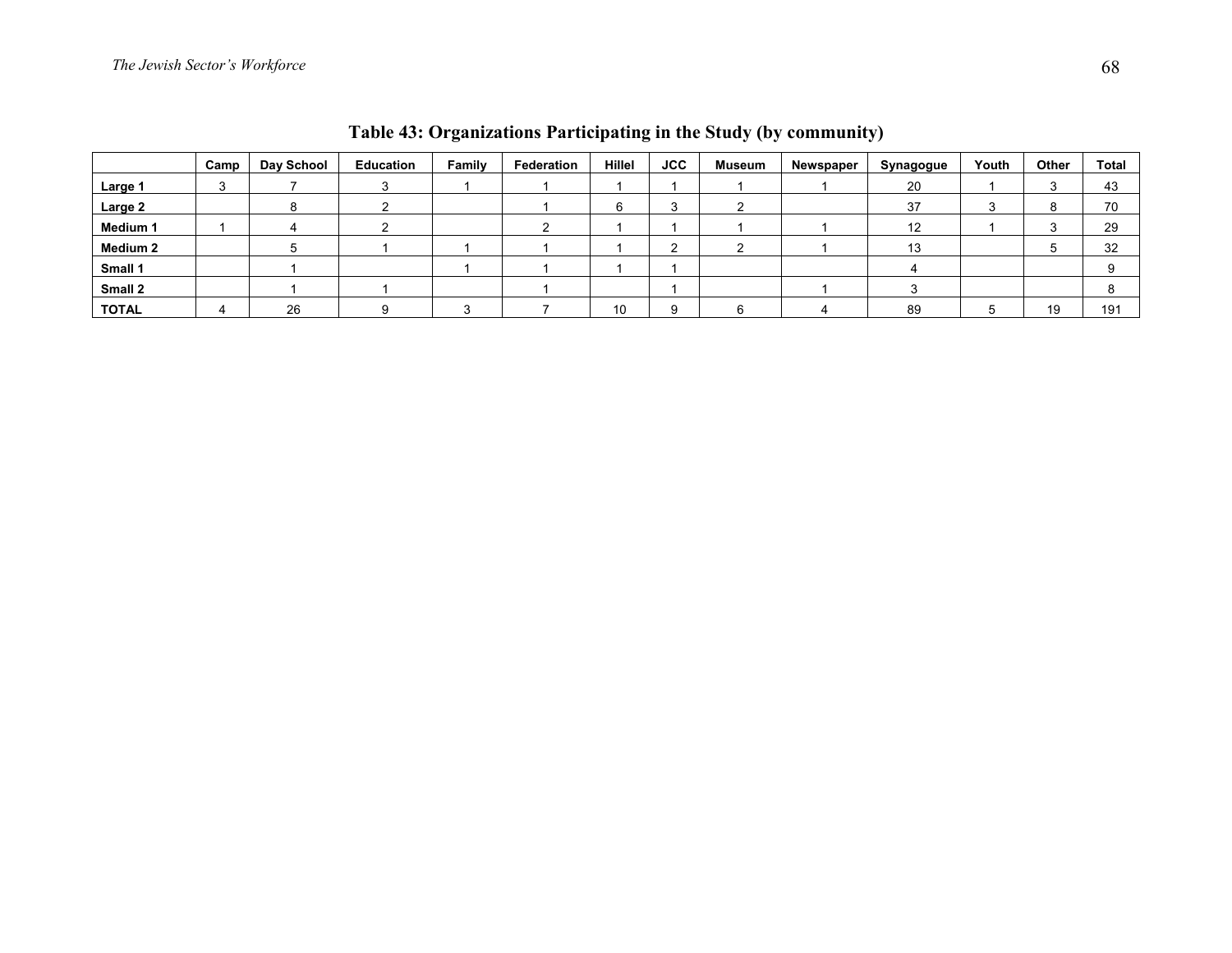We included all organizations that fit within the parameters discussed above. However, in one of the large communities, we consulted with a local umbrella organization to devise a sample of the approximately 200 synagogues in the area. In this community, we limited synagogue inclusion to those with a synagogue administrator, which indicated the presence of a staff larger than a single rabbi. The resulting list of synagogues for the sample included roughly the same number of synagogues found in the other large community in this study. Orthodox synagogues are somewhat underrepresented because many of them do not have a staff beyond one rabbi.

#### **Table 44: Proportion of Synagogues in Large Community # 2 by Affiliation in Overall Population and in Research Sample**

|                          | <b>Population</b> | <b>Sample</b> |
|--------------------------|-------------------|---------------|
| <b>Conservative</b>      | 23%               | 33%           |
| <b>Not affiliated</b>    | 22%               | 20%           |
| <b>Orthodox</b>          | 31%               | 10%           |
| <b>Reconstructionist</b> | 3%                | 3%            |
| <b>Reform</b>            | 21%               | 35%           |

We compiled the database between December 2003 and February 2004. The lists we received were complete, accurate, and up-to-date lists of all people working for each organization at that time. In one case where the organization would only provide an incomplete list, we excluded that organization from the database.

While some organizations did not respond to our requests, we gained the participation of the vast majority of organizations in the defined population of each community:

- In both small communities and one of the medium-sized ones, 100% of the eligible organizations provided lists.
- Of the 36 eligible organizations in the other medium-sized community, six did not respond to our requests for lists. These included one Orthodox day school, three branch offices affiliated with national organizations, a kashrut association and an Orthodox synagogue.
- In each of the large communities, 89% of the eligible organizations provided lists. In one of these communities, the organizations that did not respond to our requests included one small Reform congregation, one large Conservative synagogue, two local Jewish news publications, a local Jewish organization, and a community day school. In the other large community, the refusals came from two Orthodox day schools, two Jewish news publications, a local affiliate of a national Jewish agency, and a local education agency. One local affiliate of a national organization refused to provide a complete list, leading us to exclude the organization entirely.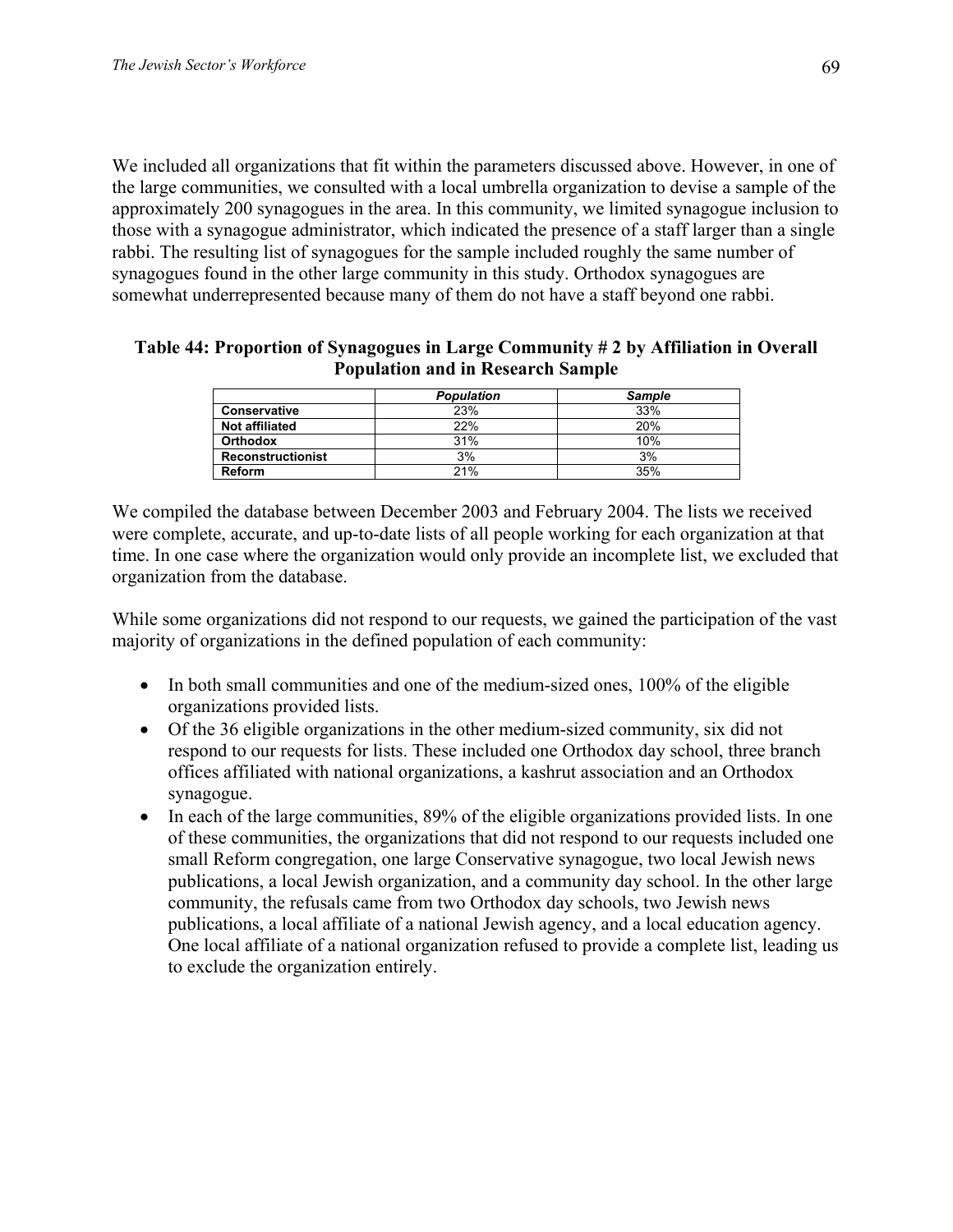|                     | Eligible | Participating |
|---------------------|----------|---------------|
| Large 1             | 55       | 89% (49)      |
| Large 2             | 80       | 90% (72)      |
| Medium 1            | 36       | 83% (30)      |
| Medium 2            | 41       | 100% (41)     |
| Small 1             | 10       | 100% (10)     |
| Small 2             | 11       | 100% (11)     |
| Total <sup>50</sup> | 232      | 95% (212)     |

#### **Table 45: Eligible and Participating Organizations by Community**

#### Sampling Frame

Employees in the small communities make up only 4% of the sampling frame, ten times less than the proportion accounted for by the largest community. Most of the individuals in the sampling frame are employees of Jewish day schools (41.4%) and agencies (28.3%), while less than a quarter are synagogue employees and only 9% are Federation employees. The two small communities have disproportionately high proportions of Federation employees.

|                     | <b>All Individuals in Frame</b> |
|---------------------|---------------------------------|
| Large 1             | 24% (671)                       |
| Large 2             | 40% (1130)                      |
| <b>Medium 1</b>     | 15% (426)                       |
| Medium <sub>2</sub> | 17% (495)                       |
| Small 1             | 2% (69)                         |
| Small 2             | $2\%$ (48)                      |
| <b>TOTAL</b>        | 100% (2839)                     |

#### **Table 46: Individuals in Sampling Frame by Community**

#### **Table 47: Individuals in Sampling Frame by Organization Type**

|                          | All Individuals in Frame |
|--------------------------|--------------------------|
| Agency                   | 28% (804)                |
| Federation               | 9% (254)                 |
| <b>Jewish Day School</b> | 41% (1176)               |
| Synagogue                | 21% (605)                |
| <b>TOTAL</b>             | 100% (2839)              |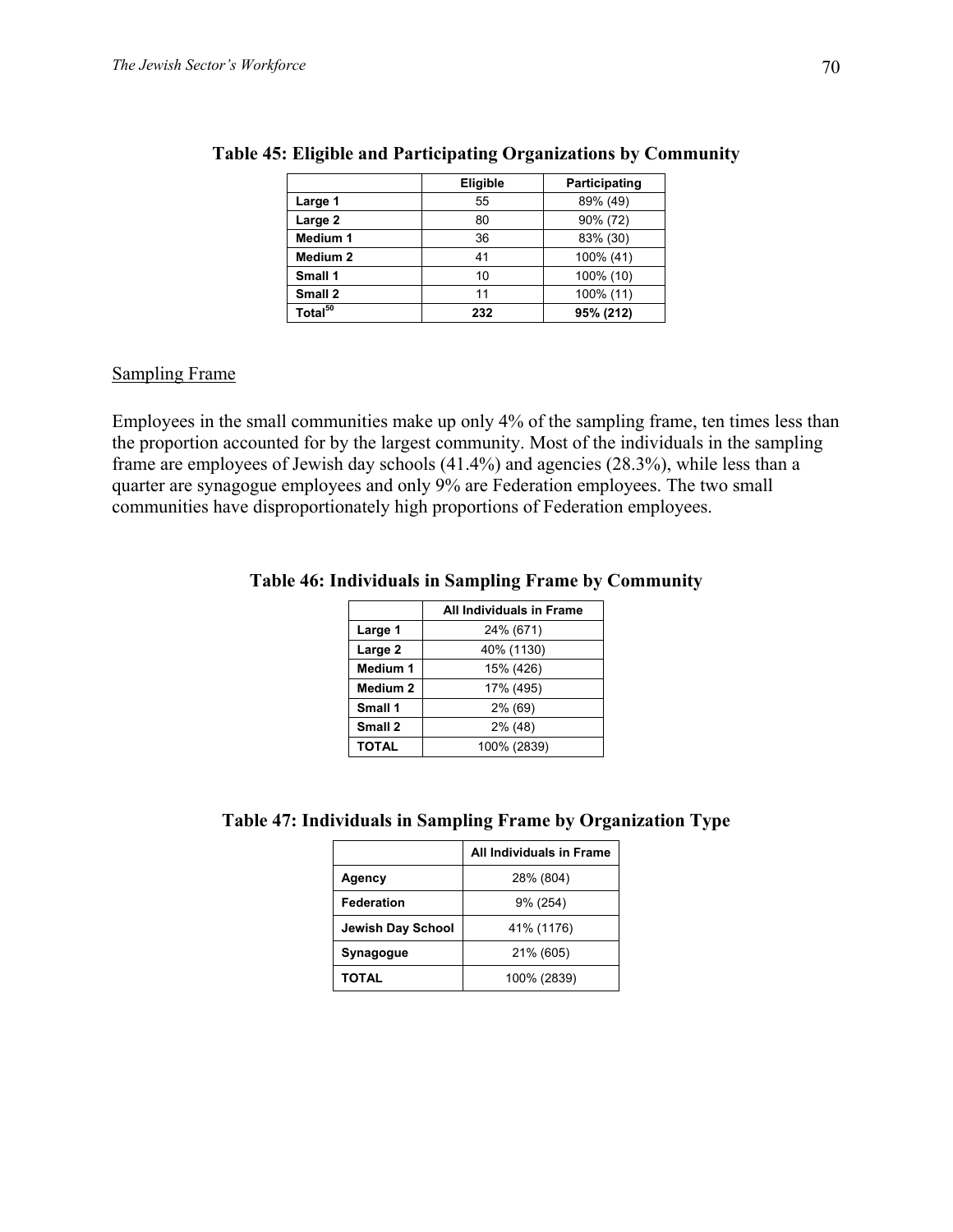|                | Agency    | <b>Federation</b> | <b>JDS</b> | Synagogue |
|----------------|-----------|-------------------|------------|-----------|
| Large 1        | 32% (216) | 8% (52)           | 42% (285)  | 18% (118) |
| Large 2        | 22% (251) | 9% (100)          | 45% (509)  | 24% (270) |
| Medium 1       | 35% (150) | $9\%$ (37)        | 39% (168)  | 17% (71)  |
| Medium 2       | 31% (155) | 8% (39)           | 38% (189)  | 23% (112) |
| Small 1        | 26% (18)  | 23% (16)          | 28% (19)   | 23% (16)  |
| Small 2        | 29% (14)  | $21\%$ (10)       | $12\%$ (6) | 38% (18)  |
| <b>OVERALL</b> | 28 (804)  | 9% (254)          | 41% (1176) | 21% (605) |

**Table 48: Sampling Frame by Organization Type and Community** 

#### **Table 49: Individuals in Sampling Frame by Sex**

| Female            | 71% (2026)  |
|-------------------|-------------|
| Male              | 26% (736)   |
| Name is ambiguous | $3\%$ (77)  |
| <b>TOTAL</b>      | 100% (2839) |

### **Timing**

On Monday, February 23, 2004, we sent a personalized e-mail to each organization head (e.g., executive director, senior rabbi, head of school) informing them that the survey invitation would be coming soon to their staff's email inbox. A similar advance notification e-mail was sent to the full sampling frame three days later. The first e-mail invitation containing a link to the online survey instrument went out on the following Tuesday morning, March 2. (This happened to be the day of many U.S. presidential primary elections. The coincidence of the timing was not intentional.)

To the 256 people whose e-mail addresses we did not have, we mailed invitations through the U.S. Postal Service. The letter, sent on March 10, invited people to take the survey online using a unique security code. While letters were sent to people in each job category, 73% of them were sent to Jewish day school teachers and other day school personnel. The second medium-sized community and the first large one received the highest proportion of mailed letters with 65% and 19%, respectively. Nine letters were returned with bad addresses.

The first follow-up e-mail went out to all non-respondents with e-mail addresses on Tuesday morning, March 9. The second follow-up e-mail went out to all remaining non-respondents with e-mail addresses early on Sunday morning, March 21. (Texts of mailings are attached below.)

Between March 30 and April 9, our staff placed phone calls to remaining non-respondents in professional positions (i.e., excluding administrative staff/secretaries) and personally invited them to take the online survey. We prioritized low response rate categories of synagogue personnel in the first large community and agency personnel in the first medium-sized community, but called all non-respondents in professional positions.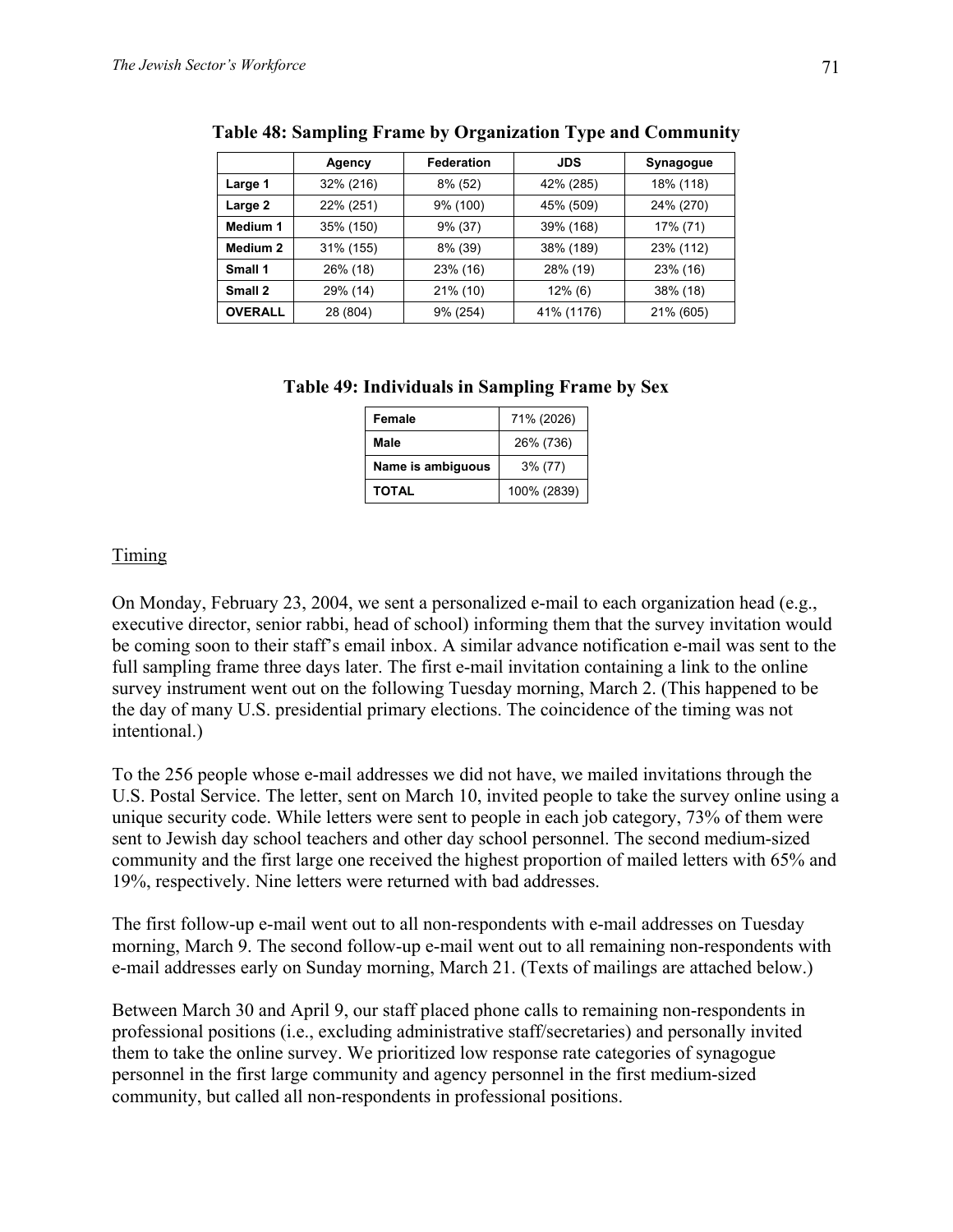In the first week with the survey in the field (the four business days, March 2-5 through the weekend, ending March 7), more than half of the individuals in the sampling frame arrived at the web site containing survey instrument. (Not all of these completed the survey at this time; see table below). The completion rate during this first week was about the same as the completion rate after the first week. The survey was taken out of the field on April 9.

| <b>Date</b>       | Running      | <b>Cumulative</b><br><b>Percent</b> |  |
|-------------------|--------------|-------------------------------------|--|
|                   | Total<br>545 |                                     |  |
| Tue Mar 2         |              | 35.3%                               |  |
| Wed Mar 3         | 697          | 45.1%                               |  |
| Thu Mar 4         | 751          | 48.6%                               |  |
| Fri Mar 5         | 785          | 50.8%                               |  |
| Sat/Sun Mar 6-7   | 794          | 51.4%                               |  |
| Mon Mar 8         | 816          | 52.8%                               |  |
| Tue Mar 9         | 1,067        | 69.0%                               |  |
| Wed Mar 10        | 1,121        | 72.5%                               |  |
| Thu Mar 11        | 1,134        | 73.4%                               |  |
| Fri Mar 12        | 1,145        | 74.1%                               |  |
| Sat/Sun Mar 13-14 | 1,160        | 75.0%                               |  |
| Mon Mar 15        | 1,179        | 76.3%                               |  |
| Tue Mar 16        | 1,188        | 76.8%                               |  |
| Wed Mar 17        | 1,197        | 77.4%                               |  |
| Thu Mar 18        | 1,198        | $77.\overline{5\%}$                 |  |
| Fri Mar 19        | 1,201        | 77.7%                               |  |
| Sat-Sun Mar 20-21 | 1,245        | 80.5%                               |  |
| Mon Mar 22        | 1,326        | 85.8%                               |  |
| Tue Mar 23        | 1.353        | 87.5%                               |  |
| Wed Mar 24        | 1,365        | 88.3%                               |  |
| Thu Mar 25        | 1,369        | 88.6%                               |  |
| Fri Mar 26        | 1,376        | 89.0%                               |  |
| Sat/Sun Mar 27-28 | 1.377        | 89.1%                               |  |
| Mon Mar 29        | 1,383        | 89.5%                               |  |
| Tue Mar 30        | 1,410        | 91.2%                               |  |
| Wed Mar 31        | 1,482        | 95.9%                               |  |
| Thu Apr 1         | 1,514        | 97.9%                               |  |
| Fri Apr 2         | 1,532        | 99.1%                               |  |
| Sat/Sun Apr 3-4   | 1,538        | 99.5%                               |  |
| Mon Apr 5         | 1,543        | 99.8%                               |  |
| Tue April 6       | 1,543        | 99.8%                               |  |
| Wed Apr 7         | 1,544        | 99.9%                               |  |
| Thu Apr 8         | 1.546        | 100.0%                              |  |

**Table 50: Total Respondents by Date of Arrival (Login) to Survey**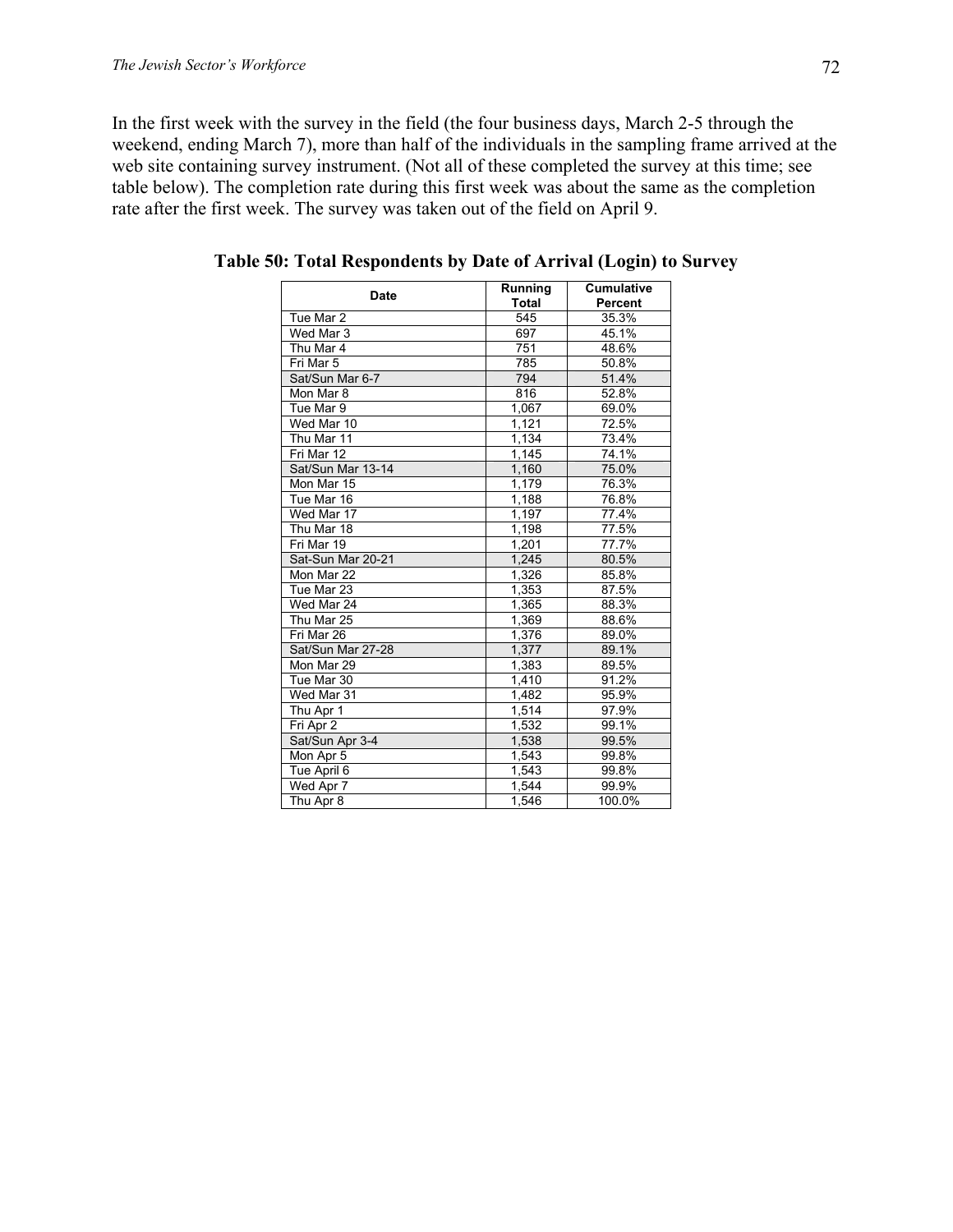

**Figure 10: Total Respondents by Date of Arrival (Login) to Survey** 

#### Sample Dispositions

We define the status of a respondent as a "complete" interview based on the number of pages of the survey instrument that the respondent completed. One "critical question" per page served as an indicator of whether or not the page was filled out. In every instance where the critical question was unanswered on a given page, the critical question on the following page was also unanswered. (This was found to be a valid determiner; in only one case was there a respondent who did not answer a critical question on an early page, but did answer it on a subsequent page without completing other questions later). The "critical questions" are:

- Page 1: Highest level of education completed.
- Page 2: Years worked in the for-profit sector (a question that required an answer because it was used by the CAWI system to determine the skip-pattern).
- Page 3: Coworkers are enthusiastic about their work agree/disagree.
- Page 5: Have received formal supervision in the past 12 months.
- Page 6: Willingness to move for own professional advancement.
- Page 8: Sex.

Most pages were given to everyone, while some pages were given only to those who responded in specific ways to certain questions. The determination of completion excluded the last page of the survey, which was voluntary; Page 4, which was given only to those respondents who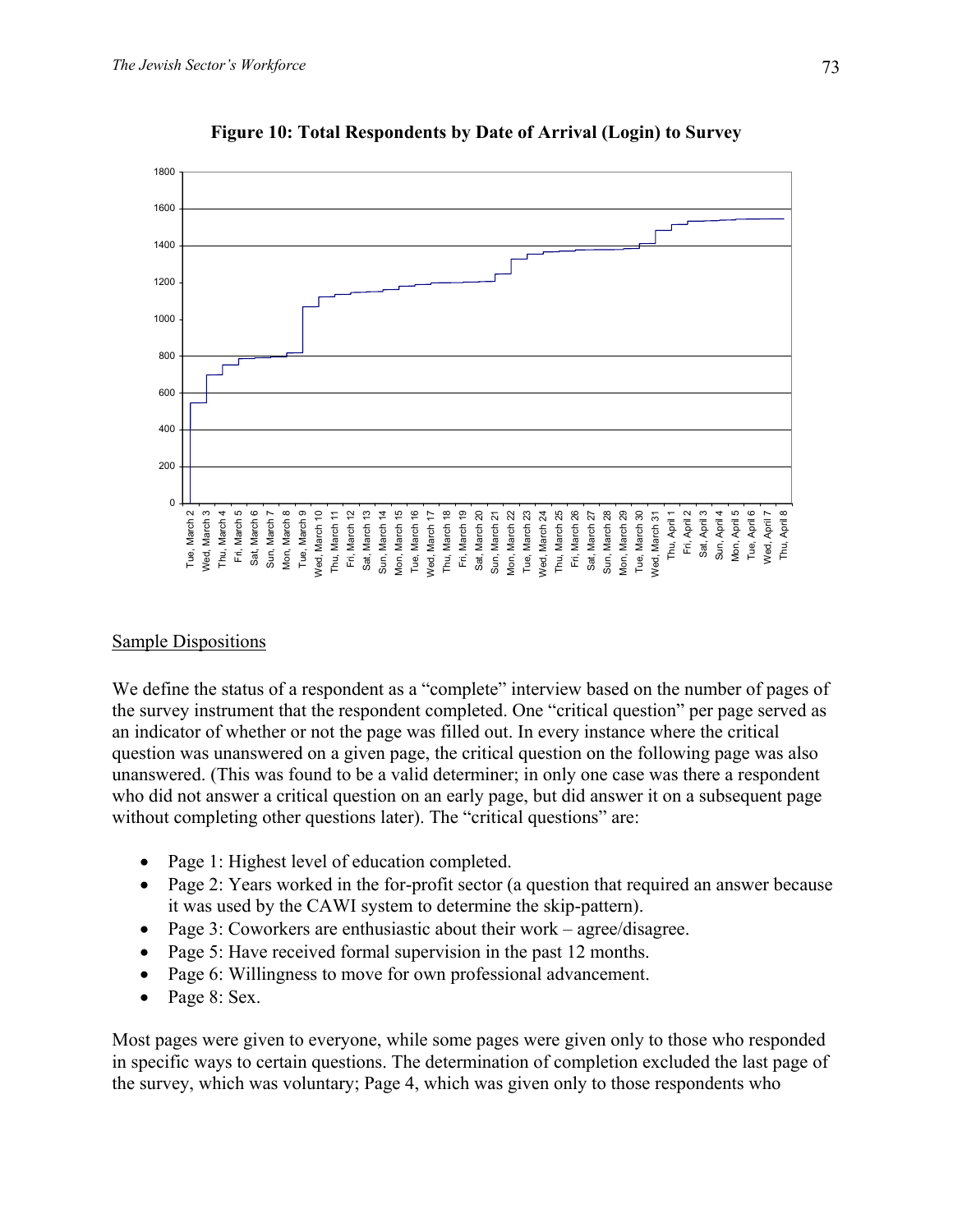indicated a switch into Jewish sector work from another sector; and Page 7, which was given only to those respondents who indicated having a graduate-level degree.

The following are the categories of respondent status:

- **Complete Interview**: Respondent answered all "critical questions." There are 1,394 such cases.
- **Partial:** A case is considered partial if the respondent logged into the survey and completed pages one, two and three, but not one of the later pages. There are 30 such cases.
- **Break-off:** A case is considered a "break-off" if the respondent logged into the survey but did not complete pages one, two or three. There are such 132 such cases.
- **Hard Refusals:** A case is considered a hard refusal if the respondent contacted us to specifically refuse to participate. There are 23 such cases. (Hard refusals and break-offs are considered together as eligible non-respondents.)
- **Unknown Eligibility**: A case is considered to be of unknown eligibility when there was no response from the invitation to take the survey or if the e-mail or postal letter invitation was returned due to an incorrect address. For any e-mail that bounced or postal letter that was returned, we contacted the organization to correct the address. There were 17 cases where efforts to make corrections were unsuccessful. The eligibility of these cases is unknown, because we have no information to verify their employment status at the time the survey was fielded. There are 1,219 cases where respondents failed to respond to our survey invitations, which did not bounce or get returned. However, while we can estimate that the overwhelming majority were still eligible, it is possible, though unlikely, that some left their jobs before the survey was fielded. We account for this estimate in our response rates below.
- **Not Eligible**: A case is considered not eligible if the respondent was found to no longer meet eligibility criteria (e.g., left the organization before the survey was fielded). There are 17 such cases.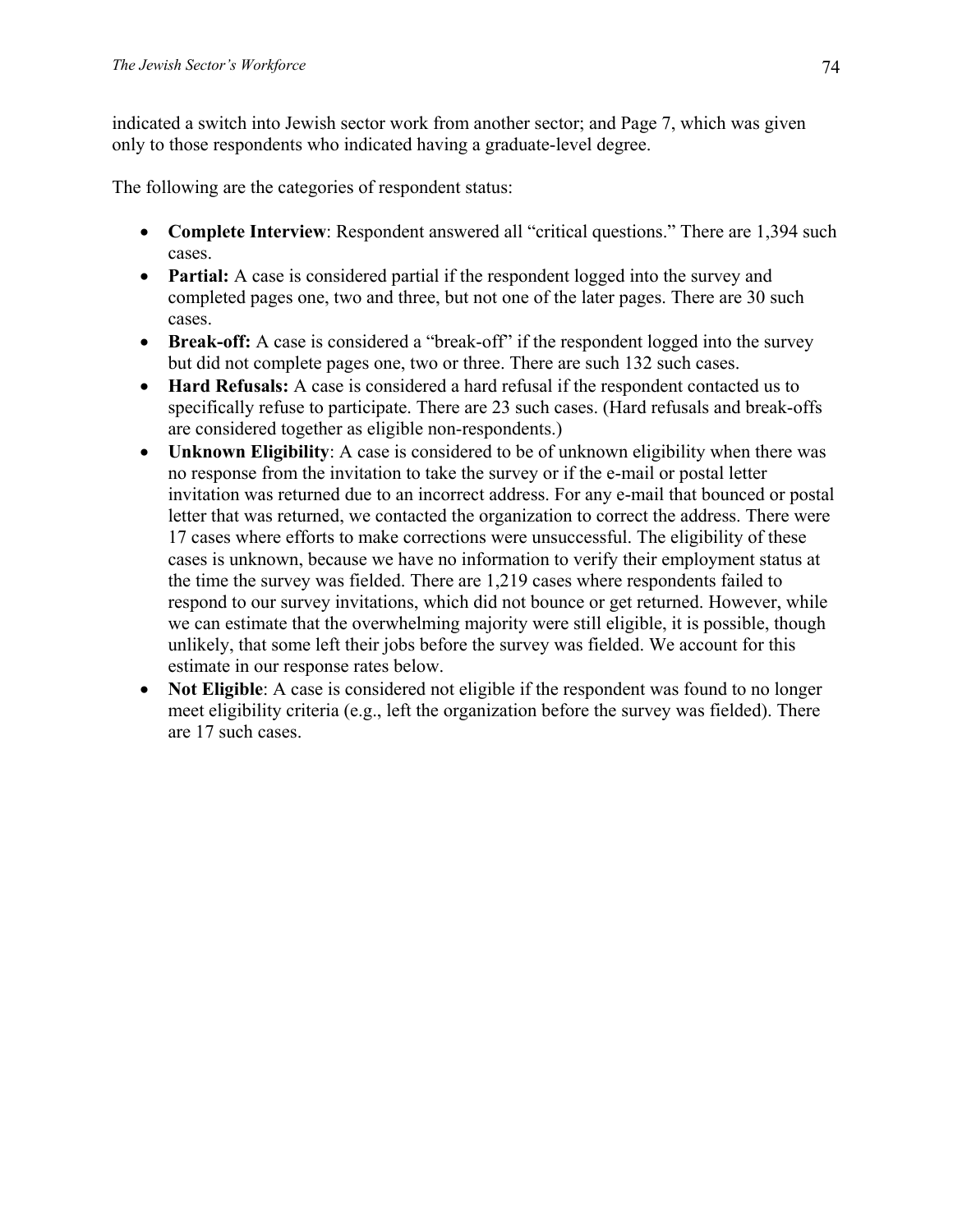|                           | Complete      | <b>Partial</b> | Hard<br><b>Refusals &amp;</b><br><b>Break-offs</b> | <b>Unknown</b><br>Eligibility:<br>Non-<br>Response | <b>Unknown</b><br>Eligibility:<br><b>Bounced</b><br><b>Email or</b><br><b>Returned Post</b> | <b>Not Eligible</b> |  |
|---------------------------|---------------|----------------|----------------------------------------------------|----------------------------------------------------|---------------------------------------------------------------------------------------------|---------------------|--|
| <b>Large 1</b> $(N=671)$  | 52.8% (354)   | $1.2\%$ (8)    | $6.3\%$ (42)                                       | 38.6% (259)                                        | $0.9\%$ (6)                                                                                 | $0.3\%(2)$          |  |
| <b>Large 2</b> $(N=1130)$ | 48.8% (551)   | $1.3\%$ (15)   | $6.4\%$ (72)                                       | 42.4% (479)                                        | $0.4\%$ (5)                                                                                 | $0.7\%$ (8)         |  |
| Medium 1 $(N=426)$        | 50.2% (214)   | $0.9\%$ (4)    | 4.7% (20)                                          | 42% (179)                                          | $1.4\%$ (6)                                                                                 | $0.7\%$ (3)         |  |
| Medium $2(N=495)$         | 39.6% (196)   | $0.6\%$ (3)    | $3\%$ (15)                                         | 54.5% (270)                                        | $1.4\%$ (7)                                                                                 | $0.8\%$ (4)         |  |
| Small $1(N=69)$           | 72.5% (50)    |                | $4.3\%$ (3)                                        | 23.2% (16)                                         |                                                                                             |                     |  |
| Small $2(N=48)$           | 60.4% (29)    |                | $6.3\%$ (3)                                        | 33.3% (16)                                         |                                                                                             |                     |  |
| <b>OVERALL (N=2839)</b>   | 49.1% (1,394) | $1.1\%$ (30)   | 5.4% (155)                                         | 42.9% (1219)                                       | $0.8\%$ (24)                                                                                | $0.6\%$ (17)        |  |

**Table 52: Sample Disposition by Organization Type** 

|                                | Complete      | <b>Partial</b> | <b>Hard Refusal</b><br>or Break-off | Unknown<br>Eligibility:<br>Non-<br><b>Response</b> | <b>Unknown</b><br>Eligibility:<br><b>Bounced</b><br><b>Email or</b><br>Returned<br>Post | <b>Not Eligible</b> |
|--------------------------------|---------------|----------------|-------------------------------------|----------------------------------------------------|-----------------------------------------------------------------------------------------|---------------------|
| Agency<br>$(N = 804)$          | 59.5% (478)   | $0.8\%$ (6)    | $5.6\%$ (45)                        | 32.8% (264)                                        | $0.6\%$ (5)                                                                             | $0.8\%$ (6)         |
| <b>Federation</b><br>$(N=254)$ | 74.4% (189)   | $0.8\%$ (2)    | $3.2\%$ (8)                         | 19.7% (50)                                         | $1.2\%$ (3)                                                                             | $0.8\%$ (2)         |
| <b>JDS</b><br>$(N=1176)$       | 34.6% (407)   | $1.3\%$ (15)   | $5.7\%$ (66)                        | 57.1% (672)                                        | 1% (12)                                                                                 | $0.3\%$ (4)         |
| Syna-gogue<br>$(N=605)$        | 52.9% (320)   | $1.2\%$ (7)    | $5.9\%$ (36)                        | 38.5% (233)                                        | $0.7\%$ (4)                                                                             | $0.8\%$ (5)         |
| <b>TOTAL</b><br>$(N=2839)$     | 49.1% (1,394) | $1.1\%$ (30)   | $5.5\%$ (23)                        | 43.8% (1,243)                                      | $0.9\%$ (24)                                                                            | $0.6\%$ (17)        |

**Table 53: Sample Disposition by Sex** 

|                                  | Complete     | <b>Partial</b> | <b>Hard Refusal or</b><br><b>Break-off</b> | <b>Unknown</b><br>Eligibility | <b>Not Eligible</b> |
|----------------------------------|--------------|----------------|--------------------------------------------|-------------------------------|---------------------|
| Female<br>$(N=2026)$             | 50.3% (1020) | $1\%$ (20)     | $5.2\%$ (12)                               | 42.7% (866)                   | $0.7\%$ (14)        |
| Male $(N=736)$                   | 50.4% (371)  | $1.1\%$ (8)    | $5.7\%$ (9)                                | 42.4% (312)                   | $0.4\%$ (3)         |
| Name is<br>ambiguous<br>$(N=77)$ | $3.9\%$ (3)  | $2.6\%$ (2)    | $9.1\%(2)$                                 | 84.4% (65)                    |                     |
| <b>TOTAL (N=2839)</b>            | 49.1% (1394) | $1.1\%$ (30)   | $5.5\%$ (23)                               | 43.8% (1243)                  | $0.6\%$ (17)        |

#### Response Rates

Response rates (RR) do not count ineligible respondents. RR1 counts only complete surveys, while RR2 counts complete and partial surveys. RR3 counts only complete surveys, but it assumes that only 90% (e) of non-respondents with unknown eligibility were actually eligible for the inclusion in the survey. RR4 holds the same assumption and counts partial surveys along with complete surveys. The estimate (e) considers that all lists were provided by each organization head and were verified as complete, accurate and up-to-date at the time lists were collected. Some organizations submitted corrections while the survey was in the field, but it is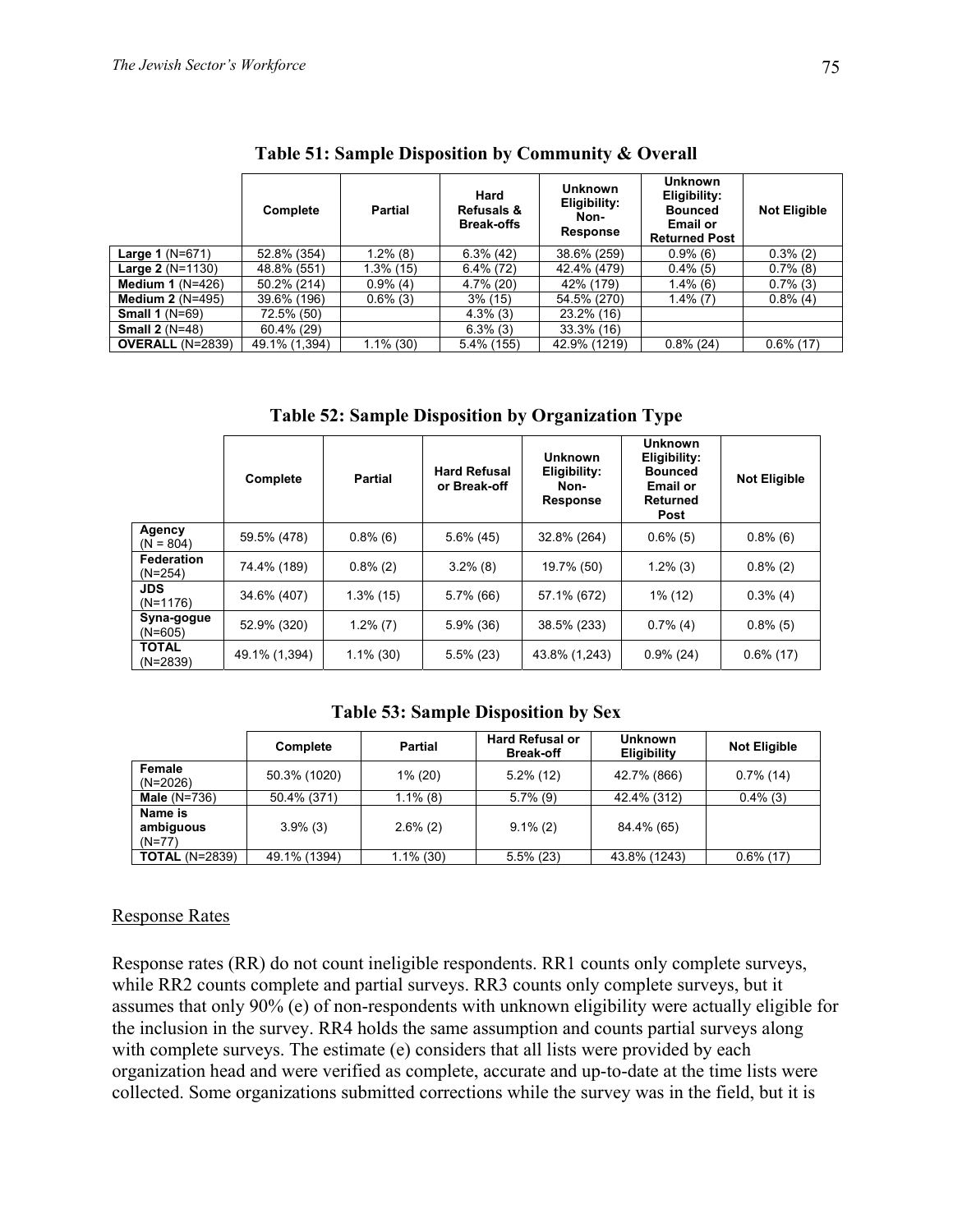unlikely that more than 10% of the sampling frame left their jobs in the short time between the list collection and the survey fielding. RR3 and RR4, therefore, provide a reasonable estimate assuming 10% of non-respondents are actually ineligible. Overall, the response rate is around 50%.

The lower response rates in the second medium-sized community and in the Jewish day schools overall was due, in large measure, to the fact that in this particular community we were unable to secure e-mail addresses for the employees in three day schools. (Respondents without e-mail addresses were sent invitations by post to participate; see above.)

|                     | RR <sub>1</sub> | RR <sub>2</sub> | RR <sub>3</sub> | RR4   | е   |
|---------------------|-----------------|-----------------|-----------------|-------|-----|
| Large 1             | 52.9%           | 54.1%           | 55.1%           | 56.3% | 0.9 |
| Large 2             | 49.1%           | 50.4%           | 51.3%           | 52.7% | 0.9 |
| Medium 1            | 50.6%           | 51.5%           | 52.9%           | 53.9% | 0 9 |
| Medium <sub>2</sub> | 39.9%           | 40.5%           | 42.3%           | 43.0% | 0.9 |
| Small 1             | 72.5%           | 72.5%           | 74.2%           | 74.2% | 0.9 |
| Small 2             | 60.4%           | 60.4%           | 62.5%           | 62.5% | 09  |
| <b>OVERALL</b>      | 49.4%           | 50.5%           | 51.7%           | 52.8% | 0.9 |

**Table 54: Response Rates by Community and Overall** 

#### **Table 55: Response Rates by Organization Type**

|            | RR <sub>1</sub> | RR <sub>2</sub> | RR <sub>3</sub> | RR4   | е   |
|------------|-----------------|-----------------|-----------------|-------|-----|
| Agency     | 59.9%           | 60.7%           | 62.0%           | 62.8% | 0.9 |
| Federation | 75.0%           | 75.8%           | 76.6%           | 774%  | ი 9 |
| <b>JDS</b> | 34.7%           | 36.0%           | 36.9%           | 38.2% | ი 9 |
| Synagogue  | 53.3%           | 54.5%           | 55.5%           | 56.7% | 0.9 |

#### **Table 56: Response Rates by Sex**

|        | RR <sub>1</sub> | RR <sub>2</sub> | RR <sub>3</sub> | RR4   | е   |
|--------|-----------------|-----------------|-----------------|-------|-----|
| Female | 50.7%           | 51.3%           | 53.0%           | 54.0% | 0 9 |
| Male   | 50.6%           | 51.5%           | 52.9%           | 54.0% | 0 9 |

We took a number of steps designed to increase response rates:

- Emails were sent to organizational heads and to respondents, informing them that an invitation to participate in the study would soon be arriving, and asking them to respond to it when it did arrive. Organization heads were asked to publicize and the survey in their workplace.
- Cash incentives in the form of five \$200 prizes were announced and awarded by lottery. Winners were informed in May 2004 that they had won, following the close of the fielding period.
- Follow-up emails were sent to non-respondents.
- Telephone calls were placed to non-respondents, targeting groups with particularly low response rates.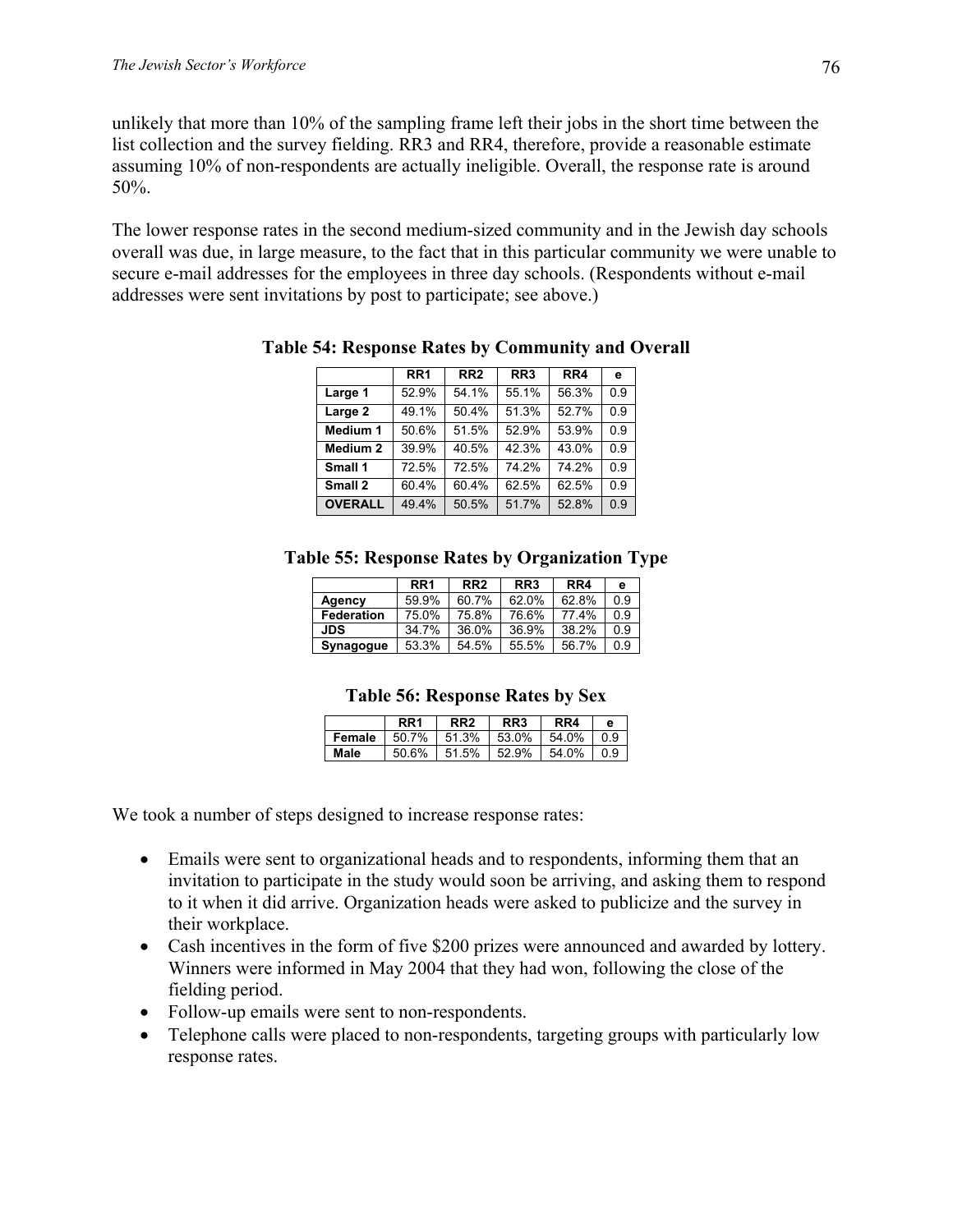## **Coding**

Free-response answers (i.e., verbatims) were cleaned, coded and entered into the SPSS data set.

## Weighting

As there is no national population frame of employees in the Jewish sector, there is no accurate information on the distribution of these employees across gender, age, religion, job type, organization type, community or any other potentially relevant variable on which we might want to weight a sample. We did, however, generally succeed in our effort to compile lists of the entire population of Jewish sector employees (as defined above) in the six communities chosen for the study. We chose to weight respondents to match the distributions of job types, gender and community across the entire six-community population frame. The weighting was done with the QBAL software package (JWDP, 1998-2000), which uses "iterative proportional fitting," (Deming, 1943). This means that, in effect, all the weights were applied simultaneously.

### Assessing Response Bias

Those who did not complete the survey may differ in important ways from those who did. Since we do not have information about the attitudes of those people who did not answer the survey, we can try to make an educated guess about their attitudinal profile by reasoning that they would more closely resemble those who completed the survey late rather than those who completed it early. Late arrivals are therefore treated as proxies for non-respondents.

To assess response bias, we compared the 22% of respondents who completed the survey after the second email reminder was sent on March 21 with the 78% who responded earlier. We also compared the final 11% of respondents who completed the survey after the reminder phone calls began on March 30 with the 89% who responded earlier.

Federation workers were much more likely to respond early. Only 9% responded on or after March 21 (vs. 22% overall) and only 4% responded on or after March 30 (vs. 11% overall). In the other work settings, clergy and general studies teachers were the most likely to respond late. Among clergy, 33% responded on or after March 21 and 19% responded on or after March 30. For general studies teachers in day schools, these proportions were 28% and 16%, respectively.

Inasmuch as they did not rush to take the survey, we would expect that late arrivals would be less positive about their work and less committed to the Jewish sector as a field.

Within each job setting, we found that the late arrivals were not less satisfied with their work. If anything there were small differences indicating greater satisfaction. Nor were they less enthusiastic about Jewish sector work or less committed to it. When differences existed, a slightly larger proportion of late arrivals were more enthusiastic and committed.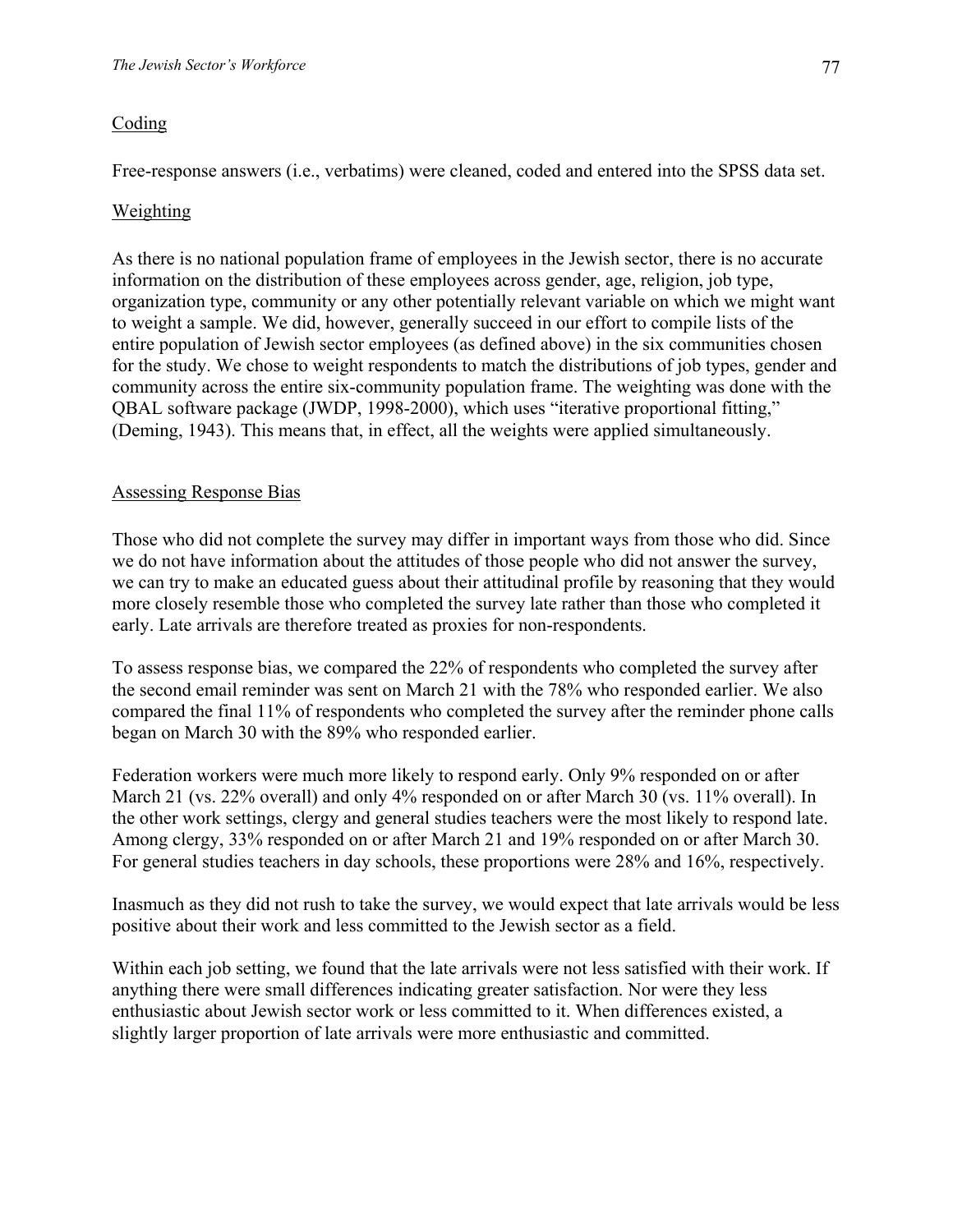|                    |                                         | Overall Job<br><b>Satisfaction<sup>a</sup></b> | <b>Enthusiastic</b><br><b>About Jewish</b><br>Community<br><b>Work</b> <sup>b</sup> | Feel A<br><b>Responsibility</b><br>to Jewish<br>Community<br>Work to<br>Continue in It <sup>b</sup> |
|--------------------|-----------------------------------------|------------------------------------------------|-------------------------------------------------------------------------------------|-----------------------------------------------------------------------------------------------------|
| <b>Synagogues</b>  | <b>Early Arrivals</b><br>(Before 3/30)  | 64%                                            | 57%                                                                                 | 49%                                                                                                 |
|                    | <b>Late Arrivals</b><br>(On/After 3/30) | 65%                                            | 58%                                                                                 | 60%                                                                                                 |
| Day Schools        | <b>Early Arrivals</b><br>(Before 3/30)  | 59%                                            | 45%                                                                                 | 37%                                                                                                 |
|                    | <b>Late Arrivals</b><br>(On/After 3/30) | 78%                                            | 53%                                                                                 | 45%                                                                                                 |
| <b>Agencies</b>    | <b>Early Arrivals</b><br>(Before 3/30)  | 54%                                            | 42%                                                                                 | 31%                                                                                                 |
|                    | <b>Late Arrivals</b><br>(On/After 3/30) | 62%                                            | 47%                                                                                 | 31%                                                                                                 |
| <b>Federations</b> | <b>Early Arrivals</b><br>(Before 3/30)  | 50%                                            | 37%                                                                                 | 25%                                                                                                 |
|                    | <b>Late Arrivals</b><br>(On/After 3/30) | 57%                                            | 57%                                                                                 | 29%                                                                                                 |

#### **Table 57: Are Late Arrivals More Negative than Early Arrivals?**

<sup>a</sup> % Very Satisfied

<sup>b</sup>% Strongly Agreeing

These findings offer some grounds for confidence that sample is not biased toward those who hold positive feelings about their jobs and the Jewish sector. They also provide evidence contradicting the hypothesis that Federation employees' lower relative ratings of their organizations is an artifact of response rates (i.e., that the lower response rates in other organizations skewed their samples toward people who were more positive in orientation, whereas the greater coverage of Federation workers succeeded in capturing the unenthusiastic as well as the enthusiastic.)

#### A Note on the Use of Significance Tests

Were the communities in this study actually chosen in the framework of a stratified random sample of the American Jewish sector as a whole, then significance tests would be an appropriate tool to gauge whether differences observed in the sample can be generalized to the national population of Jewish sector workers overall. The communities, however, are a purposive sample, chosen in a non-random fashion. Significance tests as just described are therefore inappropriate.

Moreover, in each of the communities, we attempted to survey the population of Jewish sector workers (within the criteria we determined at the outset) rather than a sample of them. Since significance tests tell us whether we can generalize from a sample to a population, they are irrelevant when the population itself is studied.

Why then, have we chosen to present measures of significance, and how should they be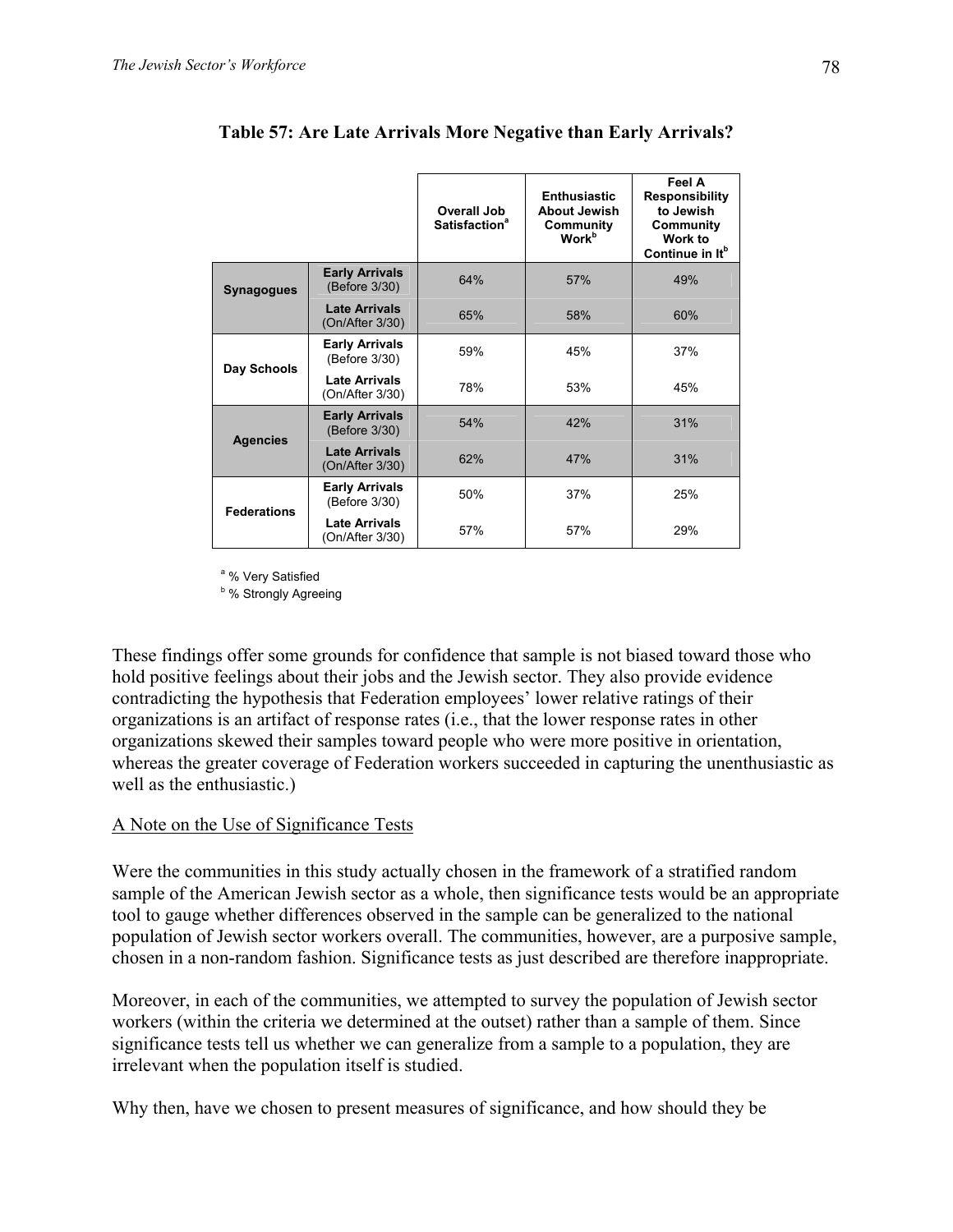interpreted? With an overall response rate of 52%, our attempt to survey the population of workers in the six communities produced data not for this population in its entirety, but for a sample of it. Although we have weighted the data to account for the known ways in which the sample differs from the population, there may remain unknown biases that make the sample differ from the population. The more that the 52% represent a non-random sample of the population, the more the assumptions that significance testing relies on would be violated. This presumes, of course, that the non-randomness in the sample is related to the outcome measures in question. Although we recognize the problems involved in using significance tests under these circumstances, we decided that there was still a benefit to be gained by using them. To the extent that the significance tests are robust, and to the extent that our sample does represent its population, the significance tests can be used, at worst, as a heuristic device to help us be conservative in the claims we make based on these data. The fact that we have attempted to survey a population rather than a sample may lead us and readers to assume that any cross-group differences are indeed real. The search for non-significant findings is one way of introducing a check on this tendency.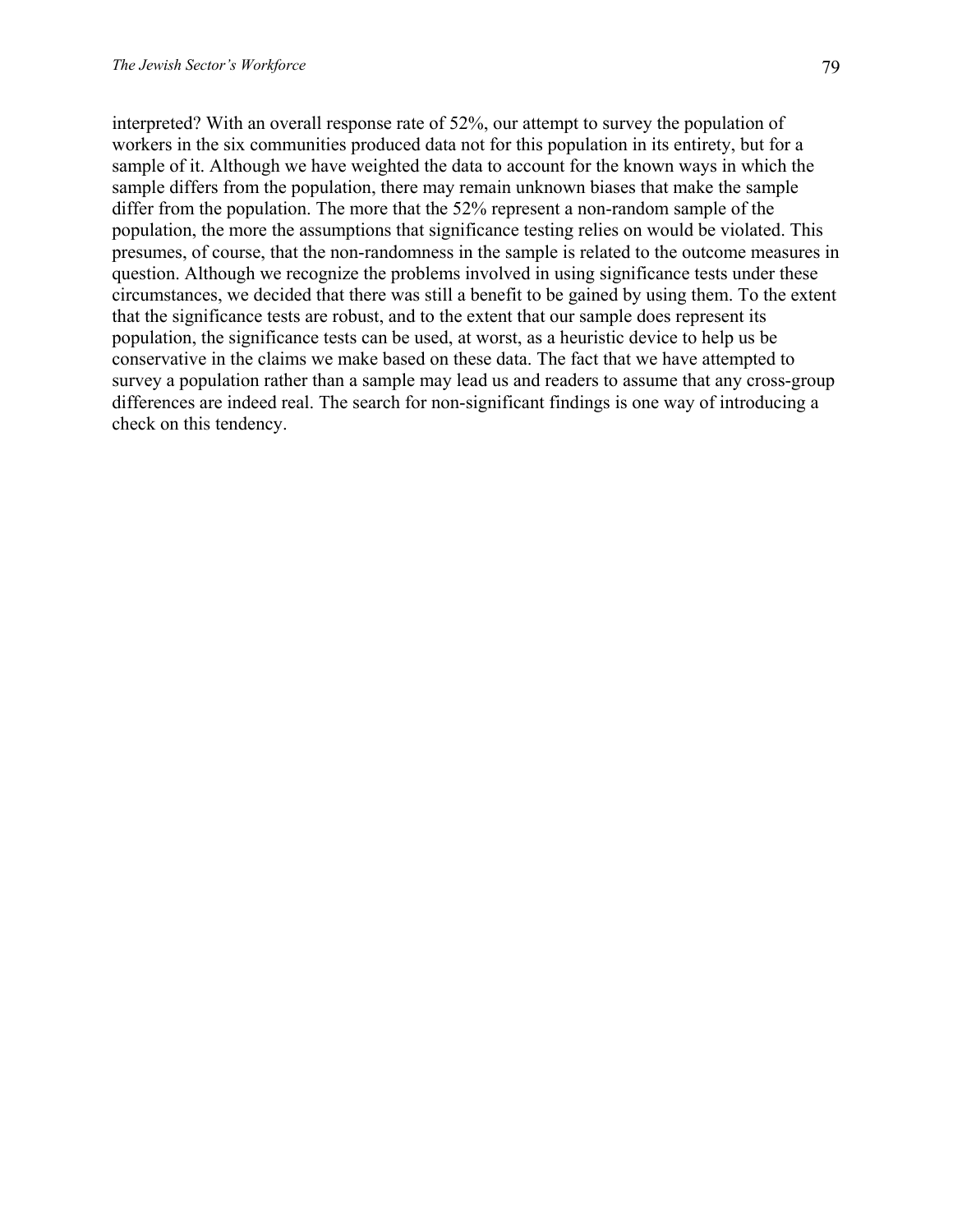## **Appendix B: Community Profiles**

Confidentiality was promised to participants in this research. This promise of confidentiality also included our commitment to mask the identity of the communities in which they work.

To balance this commitment with the need for contextualizing information that will help the reader make sense of the data presented in this report, we offer the following profiles of the six communities in the study.

### *Large Community # 1*

This is an established Jewish community with a Jewish population of approximately 100,000 amid a highly diverse metro-area population of several million. The Federation raises over \$15 million annually for over a dozen beneficiary agencies, which include Hillel, a handful of day schools, Jewish educational organizations, a JCC, and a home for the aged. Allocations to local agencies and affiliates in fiscal year 2004 prioritized Jewish education and supporting a rapidly growing aging population. The community has more than 20 synagogues (roughly equal numbers of Reform, Conservative and Orthodox). A sprawling city, there are many centers of Jewish life rather than one or two main Jewish areas. The cost of living in this city is about 3% above the national average. Approximately 45 colleges and universities enroll over 190,000 students in the area. The city is home to more than 20 Fortune 1,000 companies and many major cultural attractions.

### *Large Community # 2*

This Jewish community's population is over 200,000 amid the urbanized-area population of several million. The Federation campaign is nearly \$30 million, and local allocations go primarily to fund Jewish education and continuity related programs. The city is a major center of culture and tourism. The cost of living in this city is about 38% above the national average.

### *Medium Community # 1*

Jews first arrived in this southern city during first half of the  $19<sup>th</sup>$  century. Amid an ethnically diverse metro-area population of nearly 5 million, the Jewish community today numbers around 40,000. The Federation raises about \$10 million annually for global projects and more than 20 local programs and beneficiary agencies, with funding priorities on local agencies and day schools. In the past few decades, this community has welcomed Jewish immigrants from Russia and South Africa. There are more than 15, primarily Reform, congregations in the metropolitan area, the largest of which has 2,000 families. There are four Jewish day schools that enroll 1,200 in K-12 education. Local Jewish agencies include a home for the aged, Jewish family services, Hillel, JCC, a regional summer camp, and Jewish educational organizations. The local Jewish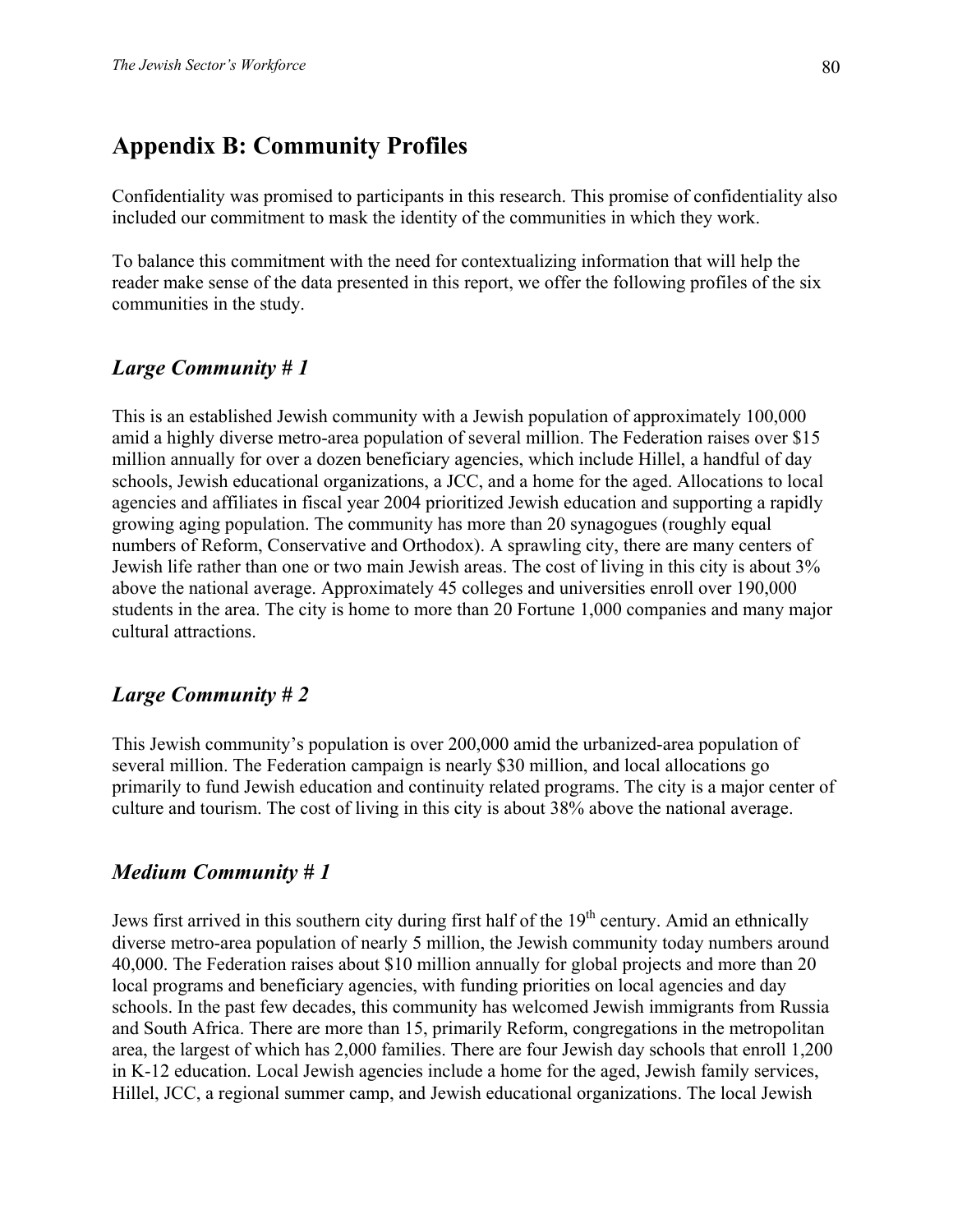newspaper is almost 100 years old. The cost of living in this city is about 9% below the national average. The city is home to over a dozen Fortune 500 companies and offers year-round performing and visual arts with 200 arts institutions. The area colleges and universities granted more than 20,000 bachelor's degrees and nearly 8,000 master's degrees.

### *Medium Community #2*

This mid-western city was settled by Jews in the early  $19<sup>th</sup>$  century. Today, the community lives among a population of over 2.7 million. One of the larger metropolitan areas in the country, it still has a "small-town" feel. With only a handful of Conservative congregations and half-adozen Orthodox synagogues, this community of 60,000 Jews is largely Reform. The community sustains five denominationally-affiliated day schools. With a JCC, Hillel, Jewish family service, Jewish community relations council, senior retirement community, and an agency for Jewish education, the community has a solid institutional base. The Federation raises about \$10 million annually to support over two dozen local agencies and a similar number of national and international agencies. Local allocations emphasize social services, Jewish identity and educational services. The city's dozen colleges and universities, which include a top-ranked private university, enroll more than 80,000 students. Eight Fortune 500 companies have headquarters there. The cost of living is about 2% above the national average.

### *Small Community #1*

The Jewish community of this small southern city was founded in the 1850's. Today, 7,000 Jews live amidst a population of just over 1 million. The community has five congregations, the largest of which claims about 900 families. A community day school has struggled to increase enrollment, which stands at just over 80 students. While more than half the Jewish community holds membership at the JCC, a third of the members are not Jewish, and membership growth is coming primarily from non-Jews. Agencies in the community are more inclined to plan and fundraise on their own than to collaborate and coordinate with each other. The Federation campaign is around \$2.5 million. The cost of living is about 5% below the national average.

### *Small Community # 2*

This is a century-old, mid-western Jewish community with a population of under 7,000 Jews amid a fairly homogenous metro-area population of 800,000. The recent Federation campaign took in just over \$3 million. A large, newly renovated JCC campus houses the Federation, a small community day school and other agencies. The primary local agencies include the JCC, a home for the aged, family services, and a Jewish education agency; there is no Hillel. The three major congregations collectively have just over 1,600 families as members. The Reform and Conservative congregations are divided as much by wealth as by religious practice, with greater affluence in the Conservative congregation. The city has a few kosher establishments, but kosher meat is sometimes hard to get. The local branch of the state university has a Judaic Studies professor within the religion department but no program in Judaic Studies.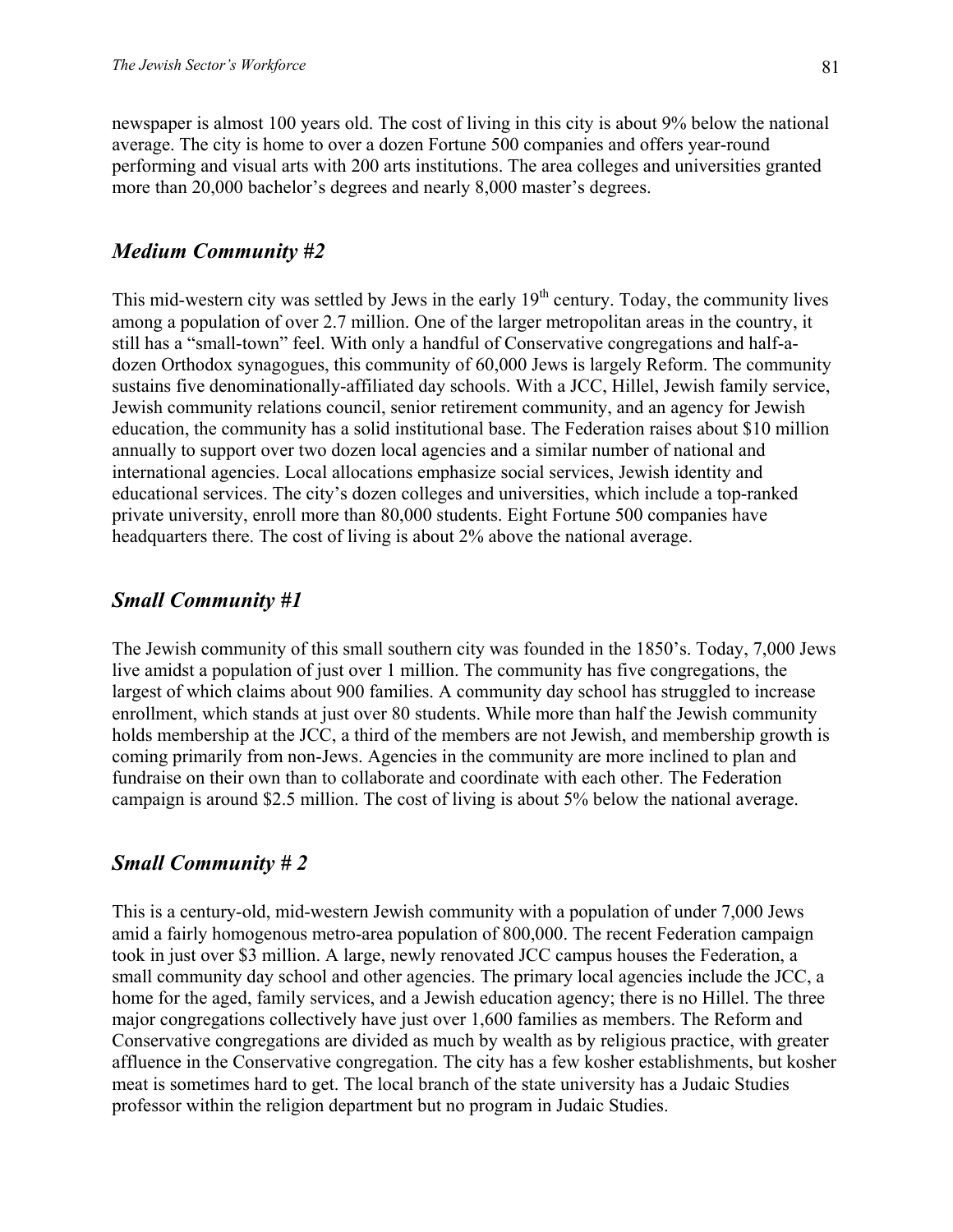## **Appendix C: Jewish Sector Training Institutions**

Bar Ilan University\* Baltimore Hebrew University Ben Gurion University of the Negev\* Beth Rivkah Ladies College Brandeis University\* Central Yeshiva Tomchei Tmimim – Lubavitch Columbia University\* David Yellin College of Education Gratz College\* Haifa University\* Hebrew College Hebrew University of Jerusalem\* Hebrew Union College-Jewish Institute of Religion Jewish Theological Seminary Kollel Toras Moshe Melitz Institute Mesivta Tifereth Jerusalem of America Ner Israel Rabbinical College New York University\* Ohio State University\* Ohr Somayach Yeshiva Pardes Institute of Jewish Studies Rabbinical Seminary of America Reconstructionist Rabbinical College Sadnat Enosh Seminario Rabinico Latinoamericano Siegal College of Jewish Studies Spertus Institute of Jewish Studies Stanford University\* Tel Aviv University\* Torah Umesorah University of Judaism University of Maryland\* University of Michigan\* Yeshiva University Yeshivat Aish Hatorah

\* Students who attended institutions marked with an asterisk were coded as having attended a Jewish sector training institution only if they received training in Jewish communal service, Jewish education, Judaic studies, education, educational administration, business administration, public administration / non-profit management, or social work.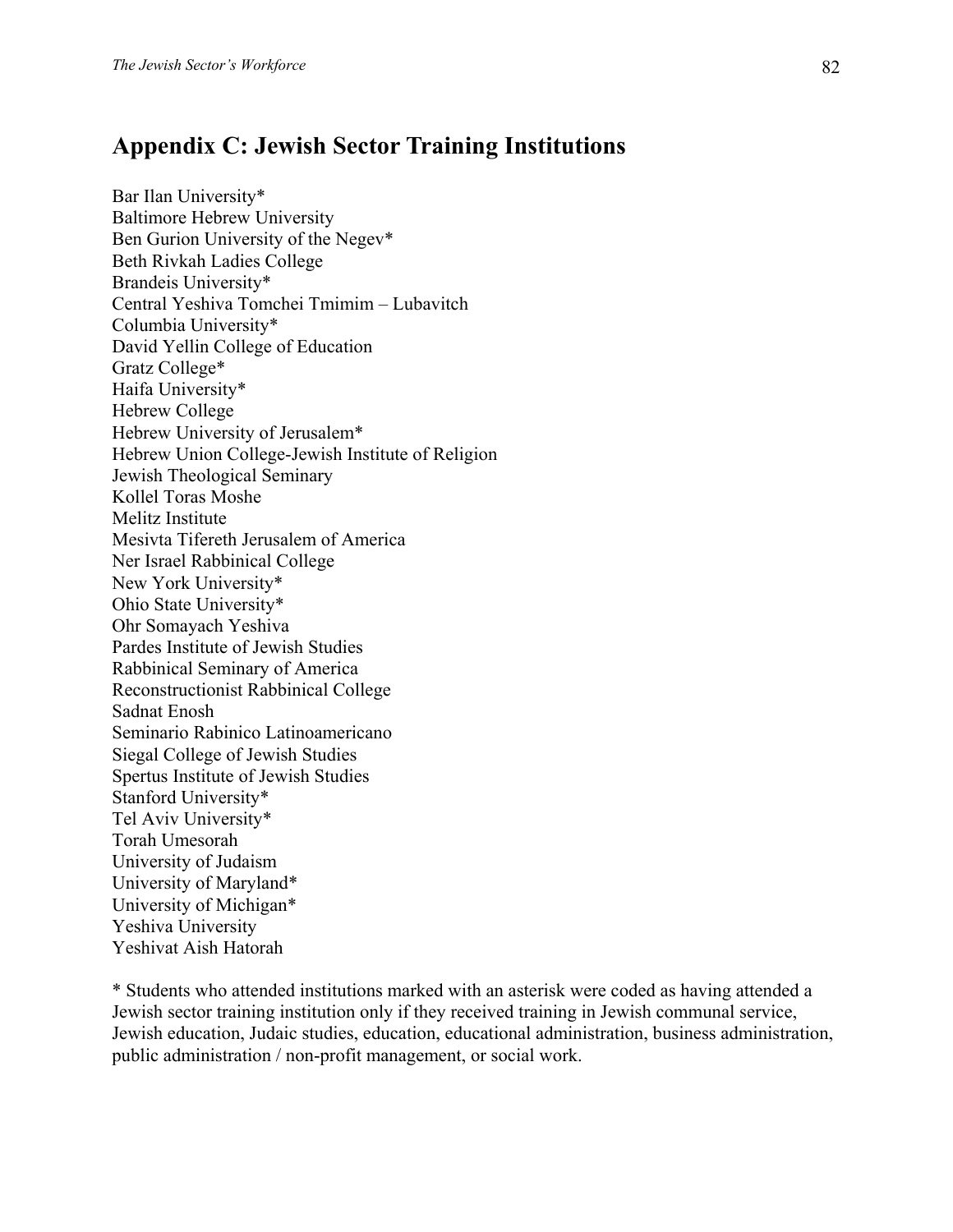# **Appendix D: Fact Sheet – Synagogues**

The following are key findings pertaining to synagogue environments:

## *Workplace Diversity*

*Job categories:* For the purposes of this study, synagogue workers were divided into the following categories: 1) Clergy, 2) Non-clergy Judaics professionals, 3) Operations workers, 4) Clerical workers.

*Percent female:* 64%

*Percent non-Jewish:* 9%

## *Recruitment*

*Percent of professionals holding graduate degrees*: Clergy – 95%; Non-clergy Judaics professionals – 59%.

*Jewish Sector Training Institutions (JSTI)***:** Almost all of the men and women serving as congregational clergy attended a JSTI. Non-clergy Judaics professionals in the large northeastern community were over twice as likely to be JSTI alumni as those in the large and medium communities off the East Coast (39% vs. 11%-16%). We cannot draw conclusions about the nonclergy Judaics professionals in the small communities

*Local Hiring:* The vast majority of synagogue clergy were non-local hires.

## *Work Environment*

*Productive Work Environments:* 51% said their synagogue was doing a very good job fulfilling its mission as an organization. 25% said their synagogue was doing a very good job maintaining efficient operating procedures.

*Professional Work Environments:* 41% said their synagogue was doing a very good job giving them the support they needed to do their job well. 44% said their synagogue was doing a very good job supporting their growth as a professional. 48% said their synagogue was doing a very good job making the best use of their talents.

*Humane Work Environments:* 50% said their synagogue was doing a very good job enabling employees to balance professional and personal obligations. 52% said their synagogue was doing a very good job enabling flexible work arrangements. 48% said their synagogue was doing a very good job creating a caring work environment.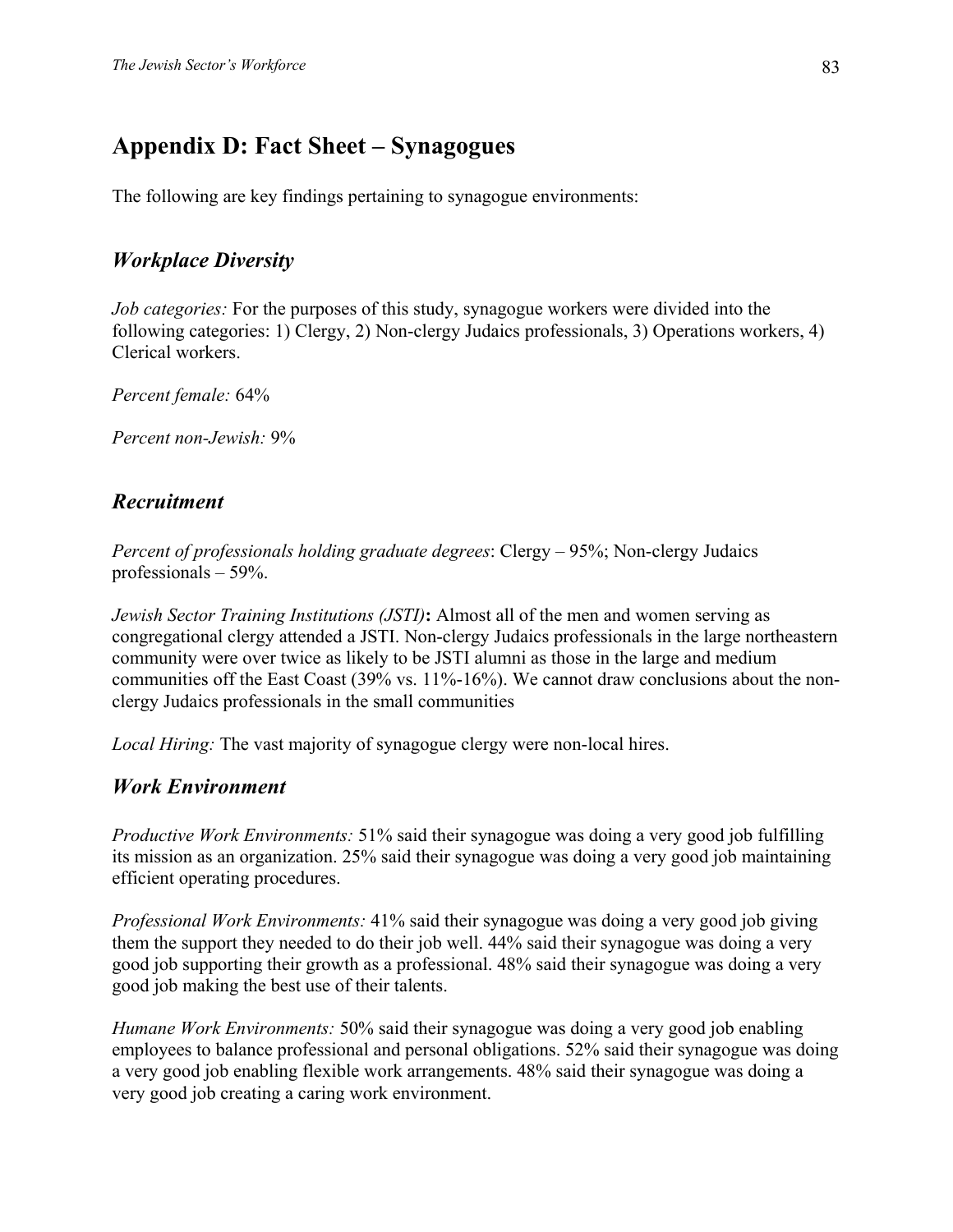*Fair Work Environments:* Gender-based salary gaps operate to the detriment of women. These differentials persist even when controlling for age, years in organization, graduate degree, supervisory responsibilities, and membership in the organization's senior leadership team. The estimated salary gaps (i.e., the premiums paid to men) were as follows: Clergy – \$17,700; Nonclergy Judaics professionals – \$17,400.

## *Retention*

*Estimated Turnover Rates:* The proportion of new employees in a workplace (present one year or less) is used as a proxy estimate of turnover. We do not know whether these new hires were filling vacancies caused by turnover or by organizational expansion. Because these rates probably reflect varying degrees of both, they *overstate the actual degree of turnover*. The estimated turnover rates are as follows: Clergy – 13%; Non-clergy Judaics professionals – 17%.

*Potential attrition and migration:* Synagogue clergy were among the least likely of all Jewish sector workers to consider leaving the Jewish sector, and the least likely to act on these thoughts when they had them. About 20% had looked for work outside of their synagogues, but this was mostly at other Jewish workplaces (not necessarily congregations). Only 3% actually looked into work possibilities outside of the Jewish sector. Migration, rather attrition, was the primary characteristic of these workers. They were particularly vulnerable to poaching.

Synagogue professionals in non-clergy Judaics positions were as likely to consider leaving the Jewish sector as most of the other professionals in Jewish sector jobs, and also as likely to actively look for other work. But, even though they professed desires to leave the Jewish sector, the new jobs they actually pursued tended to be within the Jewish fold.

*Job Satisfaction:* The proportions of workers who said they were very satisfied with their jobs were as follows: Clergy – 65%; Non-clergy Judaics professionals – 62%.

When we examine various components that enter into job satisfaction, we find that clergy are among the most likely of all Jewish sector workers to express satisfaction.

*Perceptions of Retention and Recruitment Issues*: Synagogue workers were less likely to cite problems in retention and recruitment than workers in any other type of Jewish organization. Between 82% and 90% of synagogue employees rated their synagogue as somewhat or very good in recruiting and retaining employees at all levels of the hierarchy. The things most often cited as not too good or not good at all were recruiting entry-level candidates (18%) and retaining them (16%.) Recruiting and retaining senior level staff were the least likely to be deemed problematic, with only 10% and 11%, respectively, saying that their synagogue was not doing a good job at this.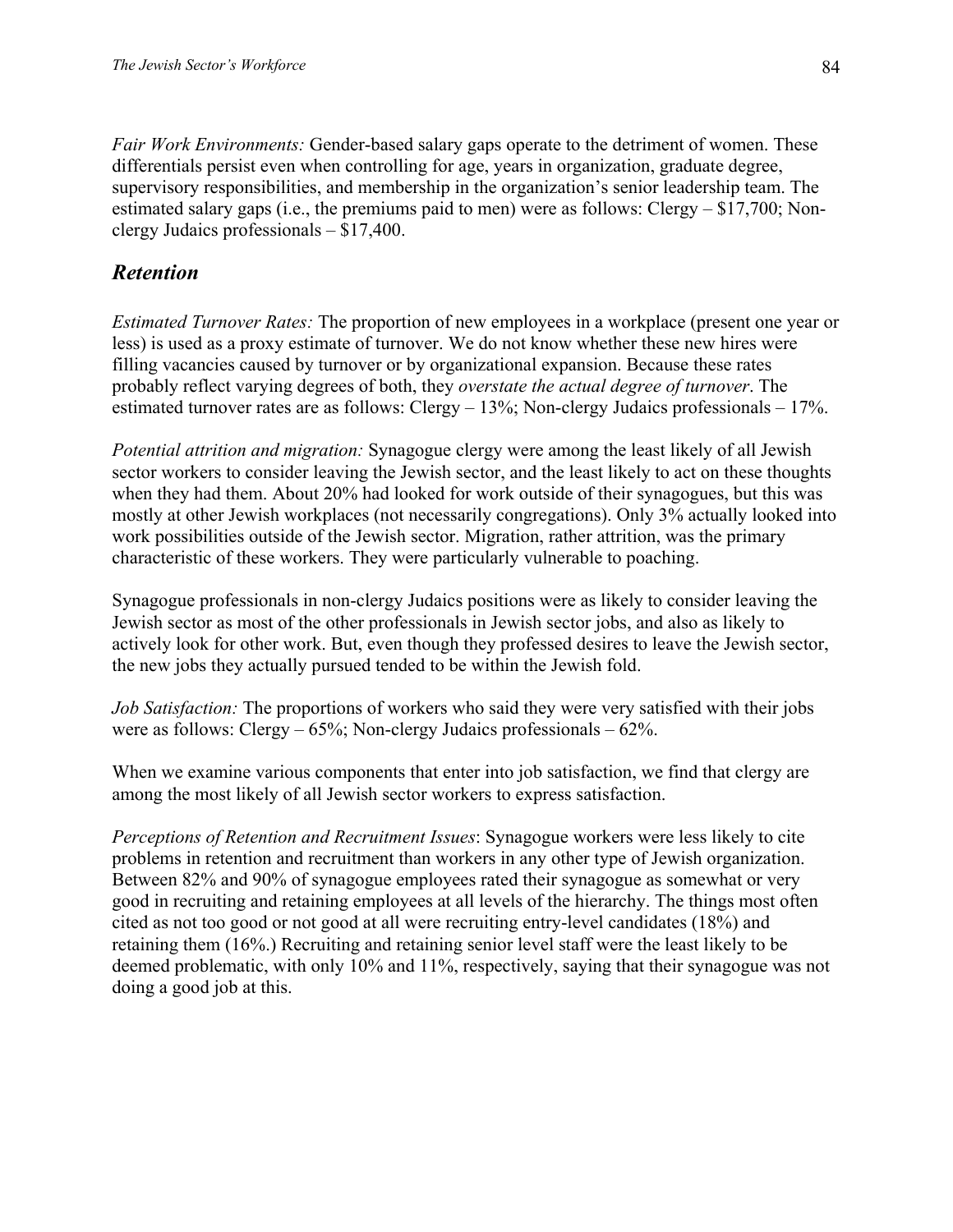# **Appendix E: Fact Sheet – Day Schools**

The following are key findings pertaining to day school environments:

## *Diversity:*

*Job categories*: For the purposes of this study, day school workers were divided into the following categories: 1) Educational Administration, 2) Judaics teachers, 3) General studies teachers, 4) Other educators and specialists, 5) Operations workers, and 6) Clerical workers.

*Percent female*: 77%

*Percent non-Jewish*: 20%

## *Recruitment*

*Percent of professionals holding graduate degrees*: Educational Administration – 85%; Judaics teachers –  $51\%$ ; General studies teachers –  $56\%$ ; Other educators and specialists –  $75\%$ .

Twenty percent of educational administrators and 23% of Judaics teachers have received degrees or certificates in both education and Jewish studies. Of the 64 educational administrators in the sample, 12 of them, or 19%, had a graduate degree in educational administration. Only three of them (5% of the total) had formal undergraduate and/or graduate training in all three areas of educational administration, pedagogy and Judaic studies.

*Community variation*: Large and medium-sized communities appear better positioned than small communities to fill day school teaching positions with graduate degree holders. Small communities, however, appear just as capable as their larger counterparts at hiring degreed professionals to be day school administrators.

*Jewish Sector Training Institutions (JSTI)***:** The larger the community, the more it appears likely to hire JSTI alumni as Judaics teachers. In the smallest communities in our study, none of the Judaics teachers surveyed received graduate training at a Jewish sector training institution.

*Local Hiring:* Considerable proportions of Judaics teachers were non-local hires.

## *Work Environment*

*Productive Work Environments:* 53% said their day school was doing a very good job fulfilling its mission as an organization. 26% said their day school was doing a very good job maintaining efficient operating procedures.

*Professional Work Environments:* 41% said their day school was doing a very good job giving them the support they needed to do their job well. 47% said their day school was doing a very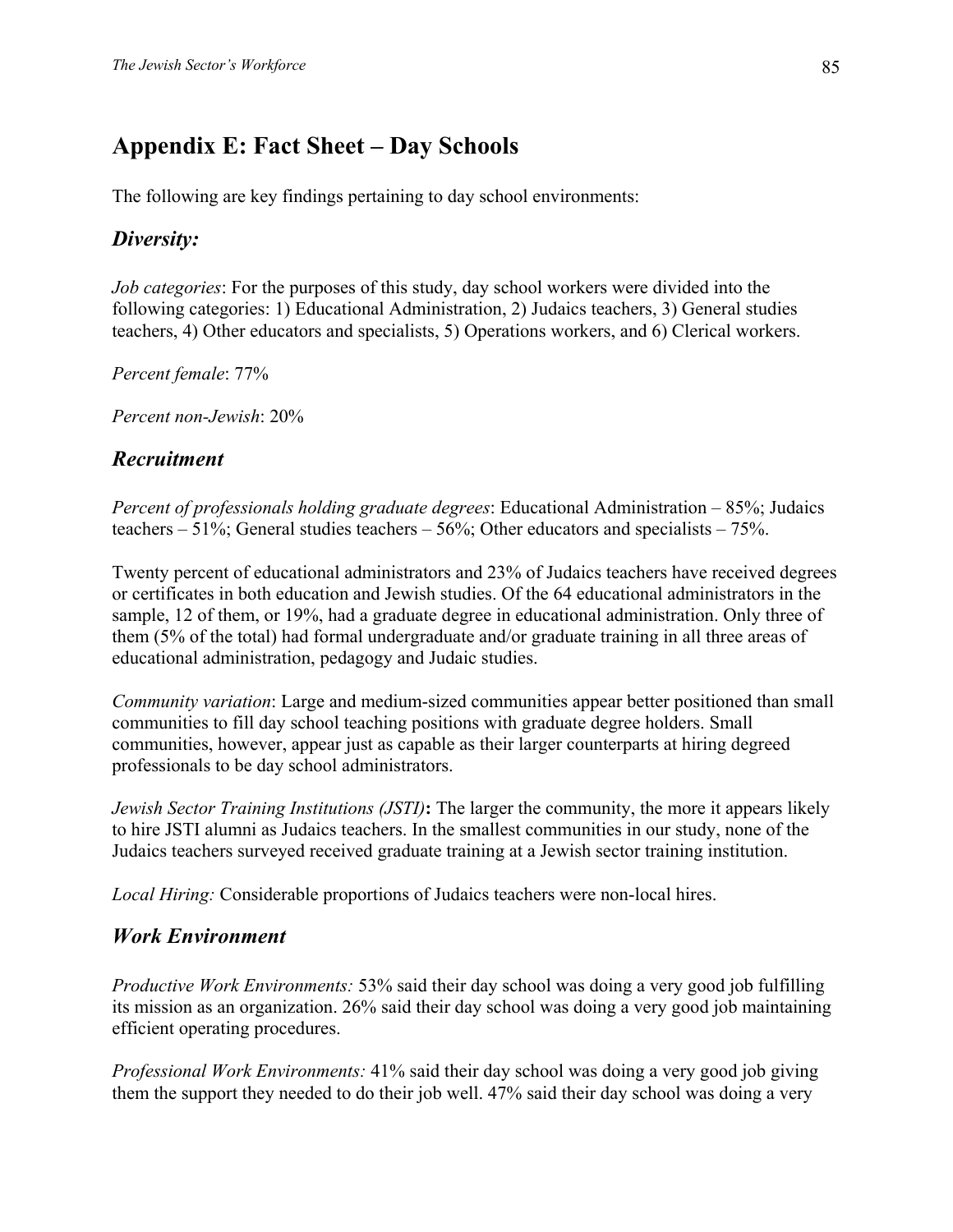good job supporting their growth as a professional. 43% said their day school was doing a very good job making the best use of their talents.

*Humane Work Environments:* 51% said their day school was doing a very good job enabling employees to balance professional and personal obligations. 33% said their day school was doing a very good job enabling flexible work arrangements. 52% said their day school was doing a very good job creating a caring work environment.

*Fair Work Environments:* Gender-based salary gaps operate to the detriment of women. These differentials persist even when controlling for age, years in organization, graduate degree, supervisory responsibilities, and membership in the organization's senior leadership team. The estimated salary gaps (i.e., the premiums paid to men) were as follows: Educational Administration – \$25,700; Teachers (all subjects) –\$16,400.

## *Retention*

*Estimated Turnover Rates:* The proportion of new employees in a workplace (present one year or less) is used as a proxy estimate of turnover. We do not know whether these new hires were filling vacancies caused by turnover or by organizational expansion. Because these rates probably reflect varying degrees of both, they *overstate the actual degree of turnover*. The estimated turnover rates are as follows: Educational Administration – 14%; Judaics teachers – 18%; General studies teachers – 22%; Other educators and specialists – 16%.

*Potential attrition and migration:* Day school Judaics teachers were among the least likely of all Jewish sector workers to consider leaving the Jewish sector, and the least likely to act on these thoughts when they had them. About 20% had looked for work outside of their schools, but this was mostly at other Jewish workplaces. Only 2% actually looked into work possibilities outside of the Jewish sector. Migration, rather attrition, was the primary characteristic of these workers. They were particularly vulnerable to poaching.

Among general studies teachers and educational specialists, approximately half had thoughts about leaving Jewish sector work. Of this half, a further half had acted on such thoughts. As a result, approximately one-fourth of employees in these fields had been actively looking for work outside the Jewish sector during the past two years. Only a tiny fraction  $-7\%$  at most – had been looking to migrate to other Jewish organizations. Turnover in these jobs was most likely to represent attrition, not migration.

Day school professionals in educational administration fall somewhere between the two poles just described. They were as likely to consider leaving the Jewish sector as most of the other professionals, and also as likely to actively look for other work. But, even though they professed desires to leave the Jewish sector, the new jobs they actually pursued tended to be within the Jewish fold.

*Job Satisfaction:* The proportions of workers who said they were very satisfied with their jobs were as follows: Educational Administration – 68%; Judaics teachers – 65%; General studies teachers –  $63\%$ ; Other educators and specialists –  $60\%$ .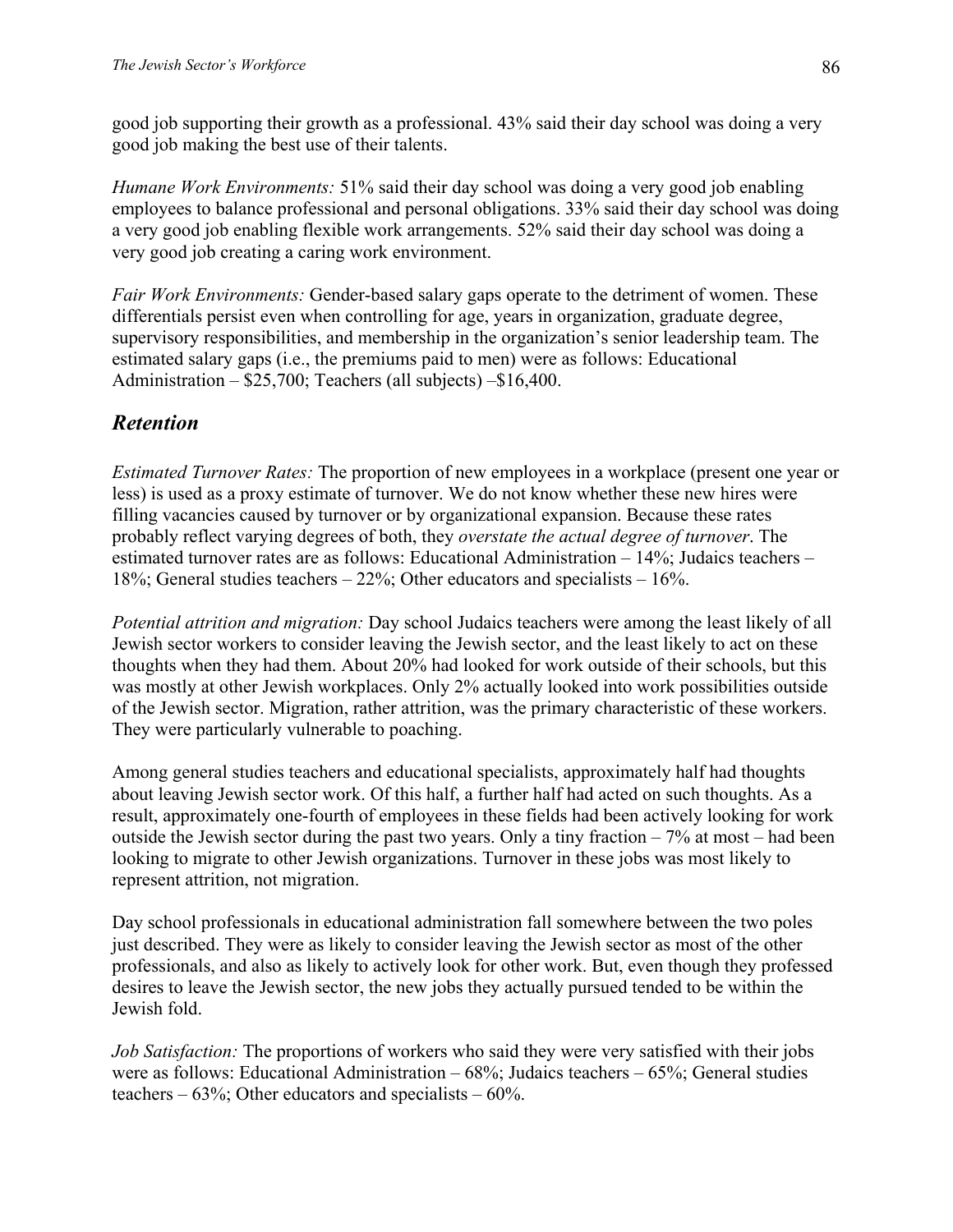When we examine various components that enter into job satisfaction, we find that day school professionals in educational administration are among the most likely of all Jewish sector workers to express satisfaction.

*Perceptions of Retention and Recruitment Issues*: Employees of day schools saw the recruitment of entry-level and mid-level staff as the least problematic area. In both cases, 13% said that their school was not doing a good job. Over twice as many identified the *retention* of entry-level staff as a problem (29%). A similar proportion identified the recruitment of senior level staff as problematic (27%).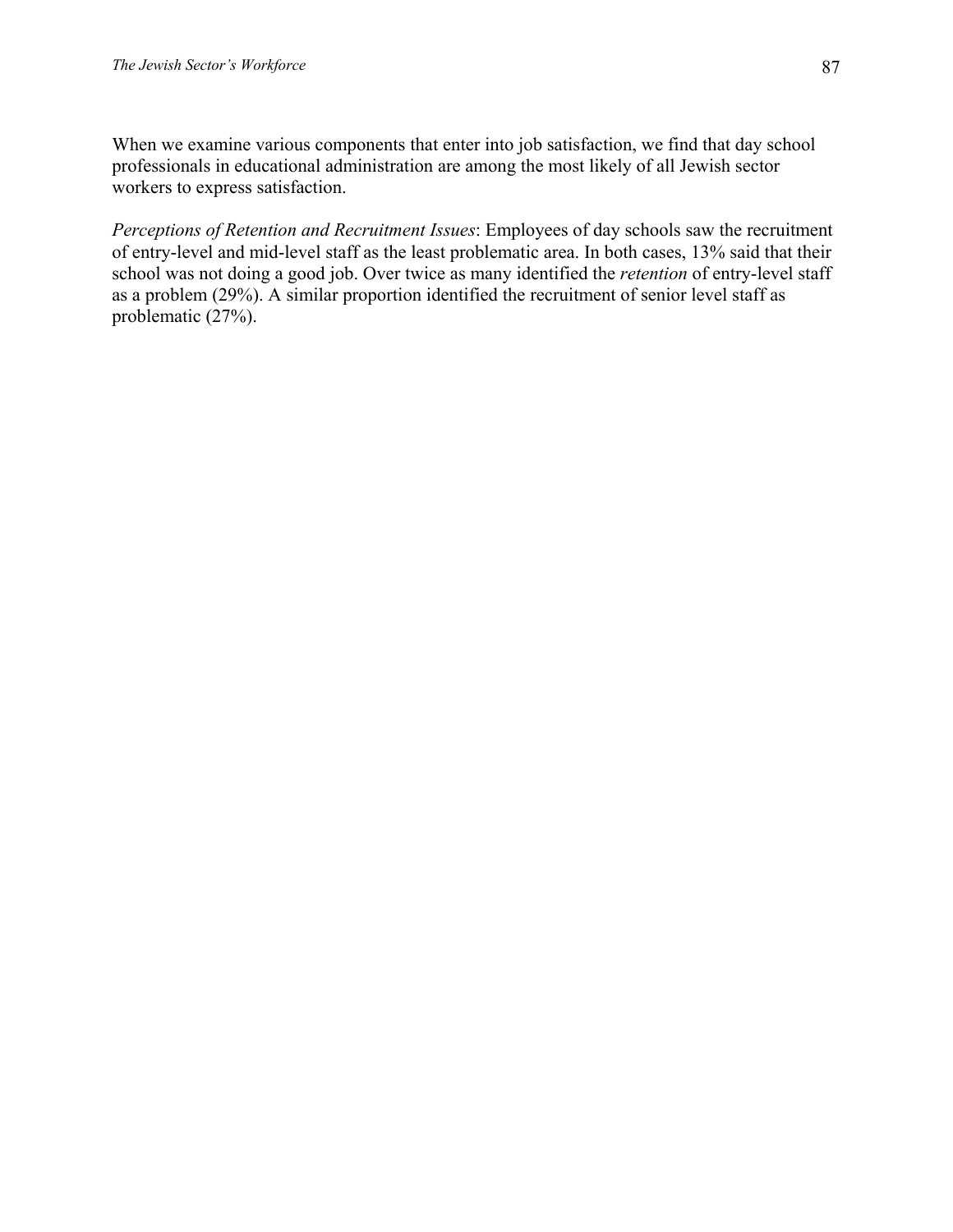# **Appendix F: Fact Sheet – Federations and Agencies**

The following are key findings pertaining to Federation and agency environments:

*Job categories*: For the purposes of this study, Federation and agency workers were divided into the following categories: 1) Policy and Planning, 2) Direct Service and Education, 3) Financial Resource Development, 4) Operations workers, and 5) Clerical workers.

*Percent female*: Federations – 74%; Agencies – 75%

*Percent non-Jewish*: Federations – 40%; Agencies – 23%

## *Recruitment*

*Percent of professionals holding graduate degrees*: Policy and Planning – 66%; Direct Service and Education – 62%; Financial Resource Development – 39%.

*Jewish Sector Training Institutions (JSTI)***:** In organizational settings, small communities typically have not hired JSTI graduates. In large and medium-sized communities, 20% to 26% of Jewish professionals working in non-operations positions are graduates of such programs.

*Local Hiring:* In most Federations and agencies, senior leadership positions were more likely than junior positions to be filled by drawing from outside the community.

## *Work Environment*

### Federations

*Productive Work Environments:* 56% said their Federation was doing a very good job fulfilling its mission as an organization. 26% said their Federation was doing a very good job maintaining efficient operating procedures.

*Professional Work Environments:* 32% said their Federation was doing a very good job giving them the support they needed to do their job well. 23% said their Federation was doing a very good job supporting their growth as a professional. 25% said their Federation was doing a very good job making the best use of their talents.

*Humane Work Environments:* 42% said their Federation was doing a very good job enabling employees to balance professional and personal obligations. 28% said their Federation was doing a very good job enabling flexible work arrangements. 32% said their Federation was doing a very good job creating a caring work environment.

In general, ratings of Federation work environments were lower than ratings in other settings.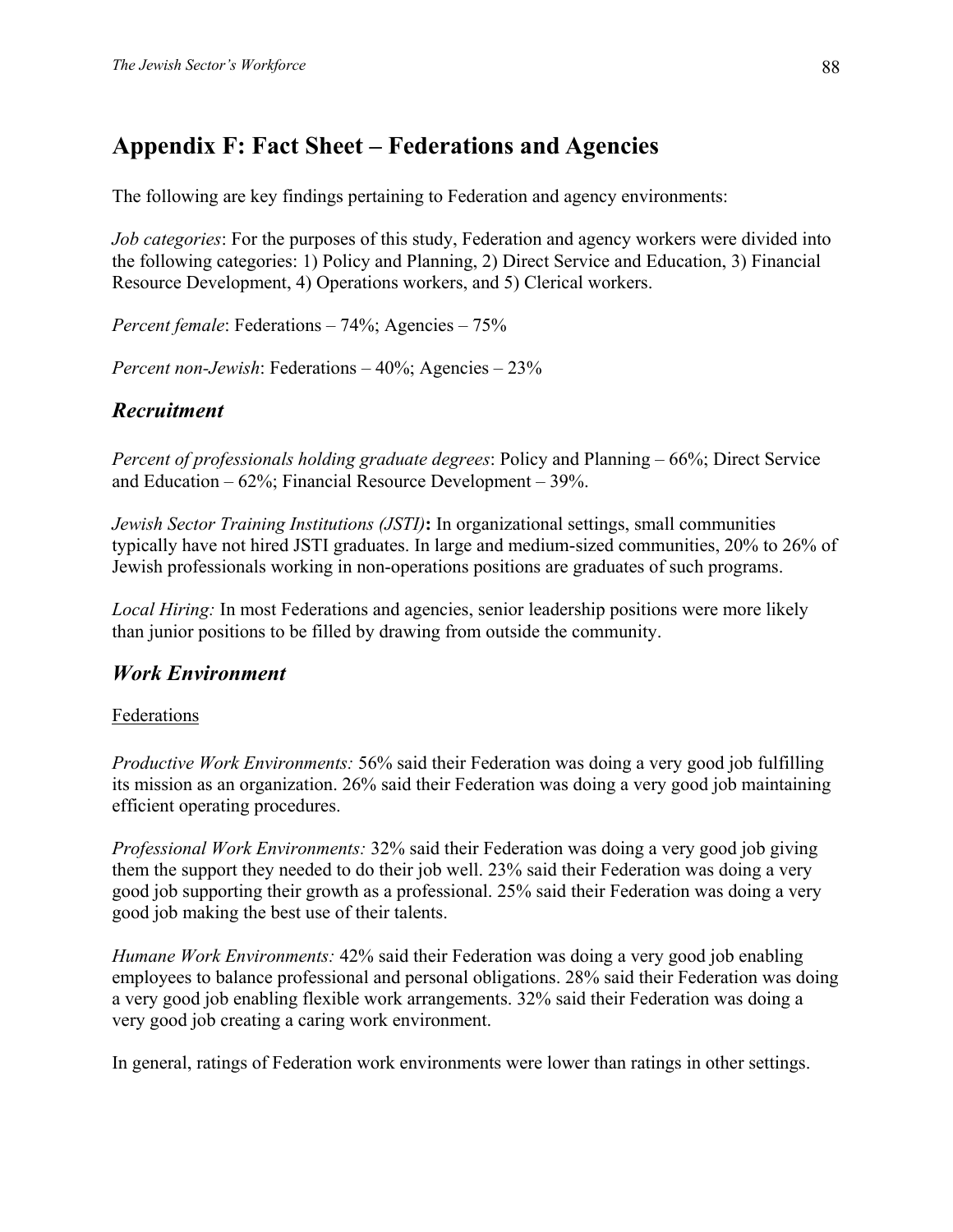#### **Agencies**

*Productive Work Environments:* 55% said their agency was doing a very good job fulfilling its mission as an organization. 23% said their agency was doing a very good job maintaining efficient operating procedures.

*Professional Work Environments:* 36% said their agency was doing a very good job giving them the support they needed to do their job well. 32% said their agency was doing a very good job supporting their growth as a professional. 37% said their agency was doing a very good job making the best use of their talents.

*Humane Work Environments:* 54% said their agency was doing a very good job enabling employees to balance professional and personal obligations. 45% said their agency was doing a very good job enabling flexible work arrangements. 47% said their agency was doing a very good job creating a caring work environment.

#### Federations and Agencies Combined

*Fair Work Environments:* Gender-based salary gaps operate to the detriment of women. These differentials persist even when controlling for age, years in organization, graduate degree, supervisory responsibilities, and membership in the organization's senior leadership team. The estimated salary gaps (i.e., the premiums paid to men) were as follows: Policy and Planning – \$27,100; Direct Service and Education – \$34,600; Financial Resource Development – \$13,800.

# *Retention*

#### Federations and Agencies Combined

*Estimated Turnover Rates:* The proportion of new employees in a workplace (present one year or less) is used as a proxy estimate of turnover. We do not know whether these new hires were filling vacancies caused by turnover or by organizational expansion. Because these rates probably reflect varying degrees of both, they *overstate the actual degree of turnover*. The estimated turnover rates are as follows: Policy and Planning – 18%; Direct Service and Education – 12%; Financial Resource Development – 22%.

*Potential attrition and migration:* Among financial resource development professionals and direct service workers approximately half had thoughts about leaving Jewish sector work. Of this half, a further half had acted on such thoughts. As a result, approximately one quarter of the employees in these fields had been actively looking for work outside the Jewish sector during the previous two years. Only a tiny fraction – 7% at most – had been looking to migrate to other Jewish organizations. Turnover in these jobs was most likely to represent attrition, not migration.

Organizational professionals in policy and planning thought about leaving the Jewish sector as much as most other professionals, but they were less likely to act on these thoughts. When they did, they tended to look outside of the Jewish sector rather than within it.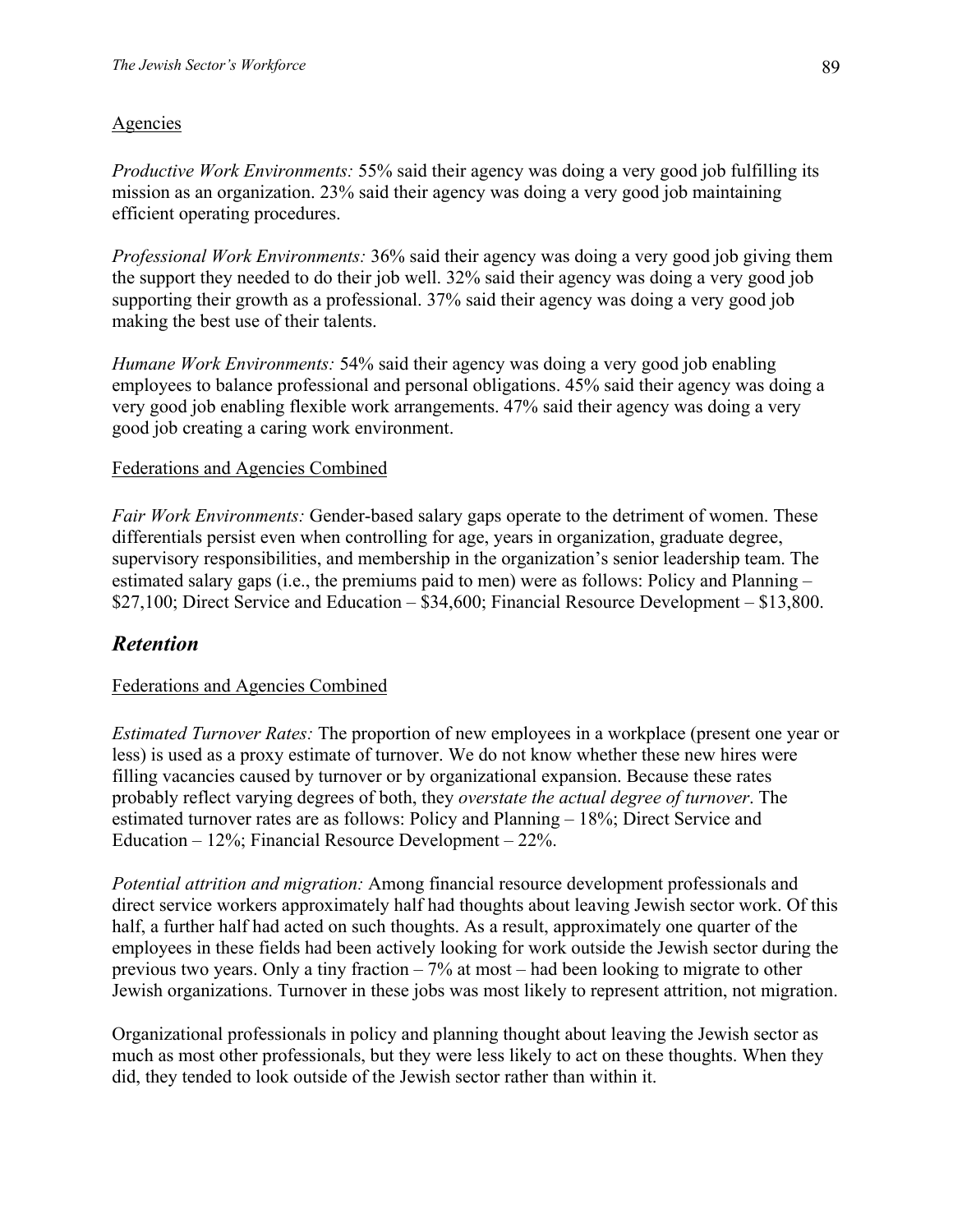*Job Satisfaction:* The proportions of workers who said they were very satisfied with their jobs were as follows: Policy and Planning – 63%; Direct Service and Education – 57%; Financial Resource Development – 45%.

FRD workers were the only professional grouping where less than 50% were very satisfied with their jobs.

*Perceptions of Retention and Recruitment Issues*: Employees of Federations were more likely than employees of day schools, synagogues and agencies to say that their organizations were not doing well retaining and recruiting staff. This pattern held true both for retention and for recruitment at all three levels of the organizational hierarchy. The least problematic area they identified was retention of mid-level employees. Here, 24% of Federation employees said that their organization was not doing well. (In the other work settings, this proportion was 13%- 14%). Between one-quarter and one-third of Federation employees said that their organizations were not doing a good job recruiting entry-level staff and senior-level staff. Just under onequarter saw senior staff retention as problematic. The greatest difficulties cited were with retention of personnel in entry-level (47%) and mid-level positions (39%).

Workers in agencies were more likely to say that retention was problematic than to say that recruitment was. Over one-third of agency employees (35%) said that their organizations were not doing well retaining entry-level personnel. Almost one-quarter (24%) said the same of midlevel staff. The proportions describing recruitment as problematic were lower: between 14%- 17% for all three levels in the hierarchy. Least likely to be cited as problematic was retention of senior staff (12%).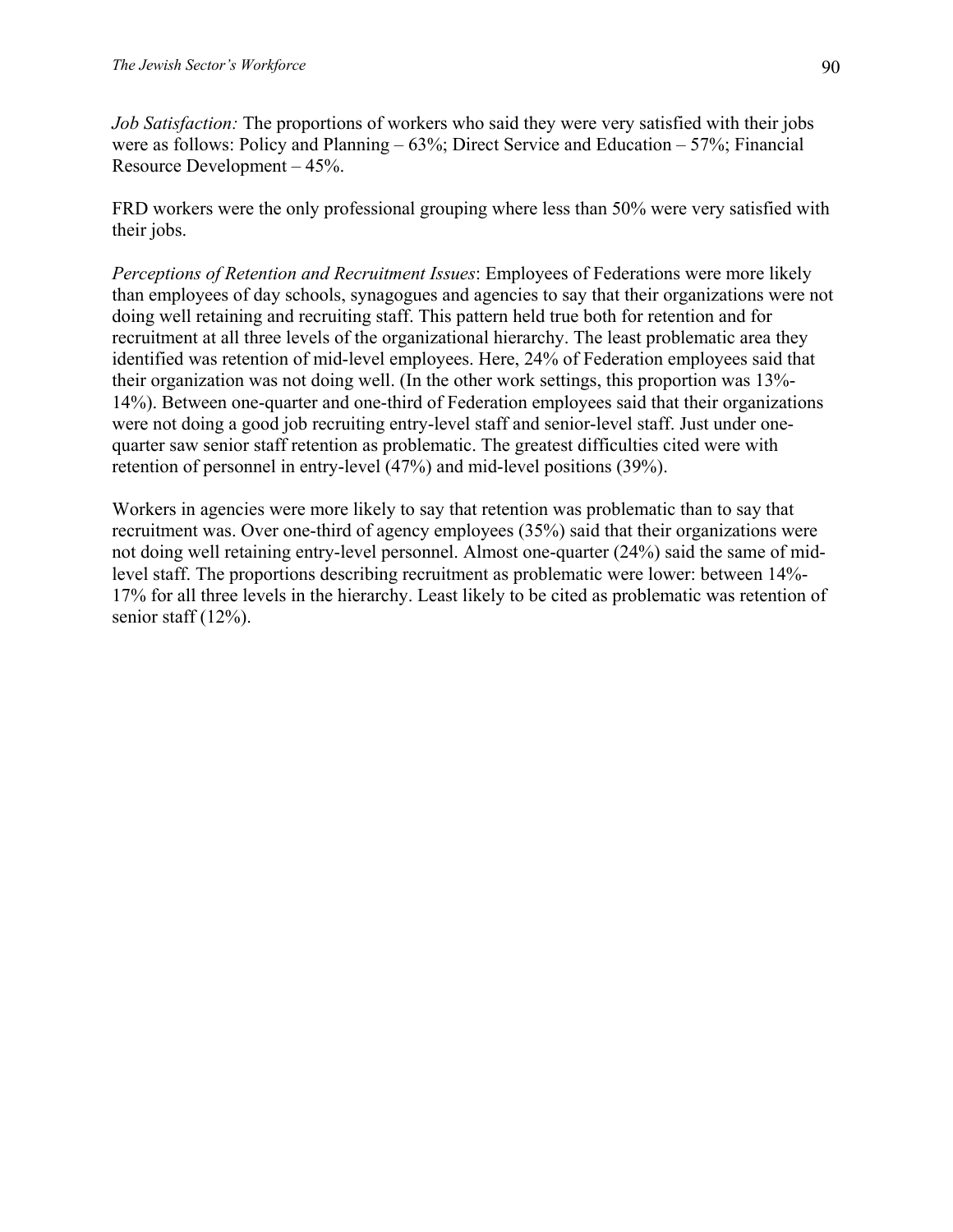# **Appendix G: Letters to Survey Participants**

# *Advance Notification E-mail to Organization Heads (Feb. 23, 2004)*

#### Greetings XXX XXXXXXX,

We are a team of social scientists from Brandeis University conducting a nationwide research project about people's careers in Jewish settings. Over the past several months, we have visited a sample of synagogues, day schools and communal organizations in [COMMUNITY] as part of this study. Funding for the research comes from philanthropists committed to helping the Jewish community recruit, retain and support professionals to carry on its vital work.

It is important to us that both you and your staff have an opportunity to make your voices heard and to ensure that your experiences are reflected in this research. The next stage in the study is an internet survey. In the coming days and weeks, both you and your staff will receive email invitations to take part in this. WE ASK THAT YOU ENCOURAGE YOUR STAFF TO BE ON THE LOOKOUT FOR THE EMAIL AND TO TAKE THE TIME TO FILL OUT THE SURVEY. We ask that you also take the time to fill out the survey when it comes.

Attached is a description of the research project that you can post. You may assure your staff we will take every measure to ensure their confidentiality and the confidentiality of your organization. Because of this promise of confidentiality, we will not be reporting information about specific employees or organizations to organization heads, local Federations, the study's sponsors or anyone else. Results will be presented only as aggregate statistics in a public report available to all respondents and interested readers.

If you have any questions, you may contact us at professionals-survey@brandeis.edu or  $(212)$ 472-1501 x237.

Please feel free to forward this email to your staff.

Shaul Kelner, Ph.D. , Leonard Saxe, Ph.D. , Carl Sheingold, Ph.D. Co-Principal Investigators

Michael Rabkin Director of Field Research

This study is approved by Brandeis University, Committee for the Protection of Human Subjects, Approval #03-04-008.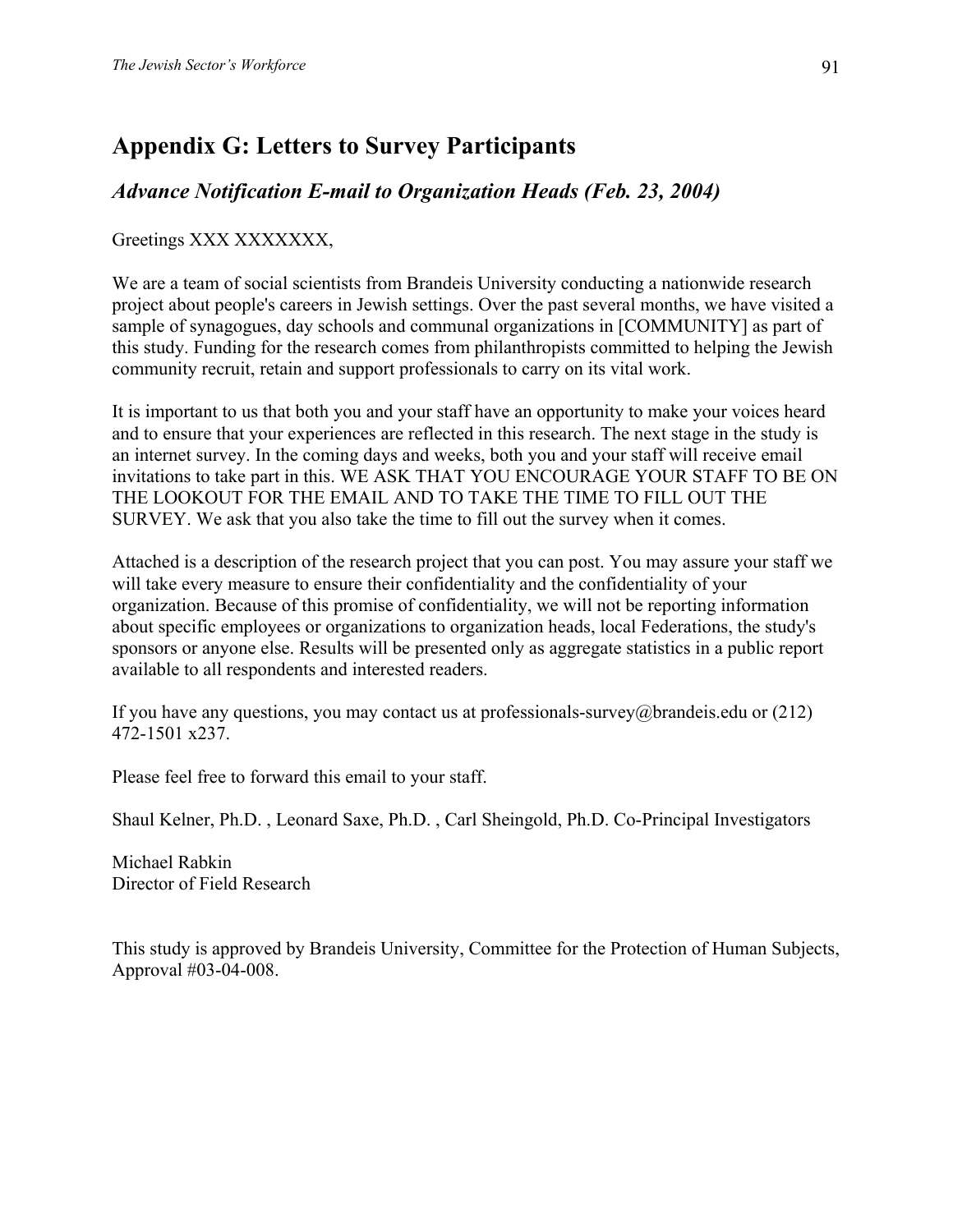# *Advance Notification E-mail to Full Population (Feb. 26, 2004)*

#### Greetings XXX XXXXXXX,

We are social scientists from Brandeis University researching what it is like to work in settings connected with the Jewish community. Funding for our study comes from philanthropists who want to invest in making Jewish organizations great places to work and build careers.

Over the past several months, we have spoken with people in a variety of synagogues, day schools and communal organizations in your community as part of this study. To complete our research, we want you to hear from you.

IN THE COMING DAYS YOU WILL RECEIVE AN EMAIL INVITATION TO TAKE PART IN AN INTERNET SURVEY. PLEASE BE ON THE LOOKOUT FOR THE EMAIL AND TAKE THE TIME TO FILL OUT THE SURVEY. The survey is completely paperless. When you get the e-mail invitation, all you'll need to do is click on a link included with that e-mail, which takes you to a secure web site to fill out a form. It was designed to be quick and hasslefree.

It is important to us that you have an opportunity to make your voice heard and to ensure that your experiences are reflected in this research. Everyone who completes the survey will be entered into a drawing for a chance to win one of five \$200 cash awards.

The survey will be completely confidential. We will not be reporting information about specific employees or organizations to organization heads, local Federations, the study's sponsors or anyone else. Results will be presented only as aggregate statistics in a public report available to all respondents and interested readers.

If you have any questions, you may contact us at professionals-survey@brandeis.edu or  $(212)$ 472-1501 x237.

Shaul Kelner, Ph.D., Leonard Saxe, Ph.D., Carl Sheingold, Ph.D. Co-Principal Investigators

Michael Rabkin Director of Field Research

This study is approved by Brandeis University, Committee for the Protection of Human Subjects, Approval #03-04-008.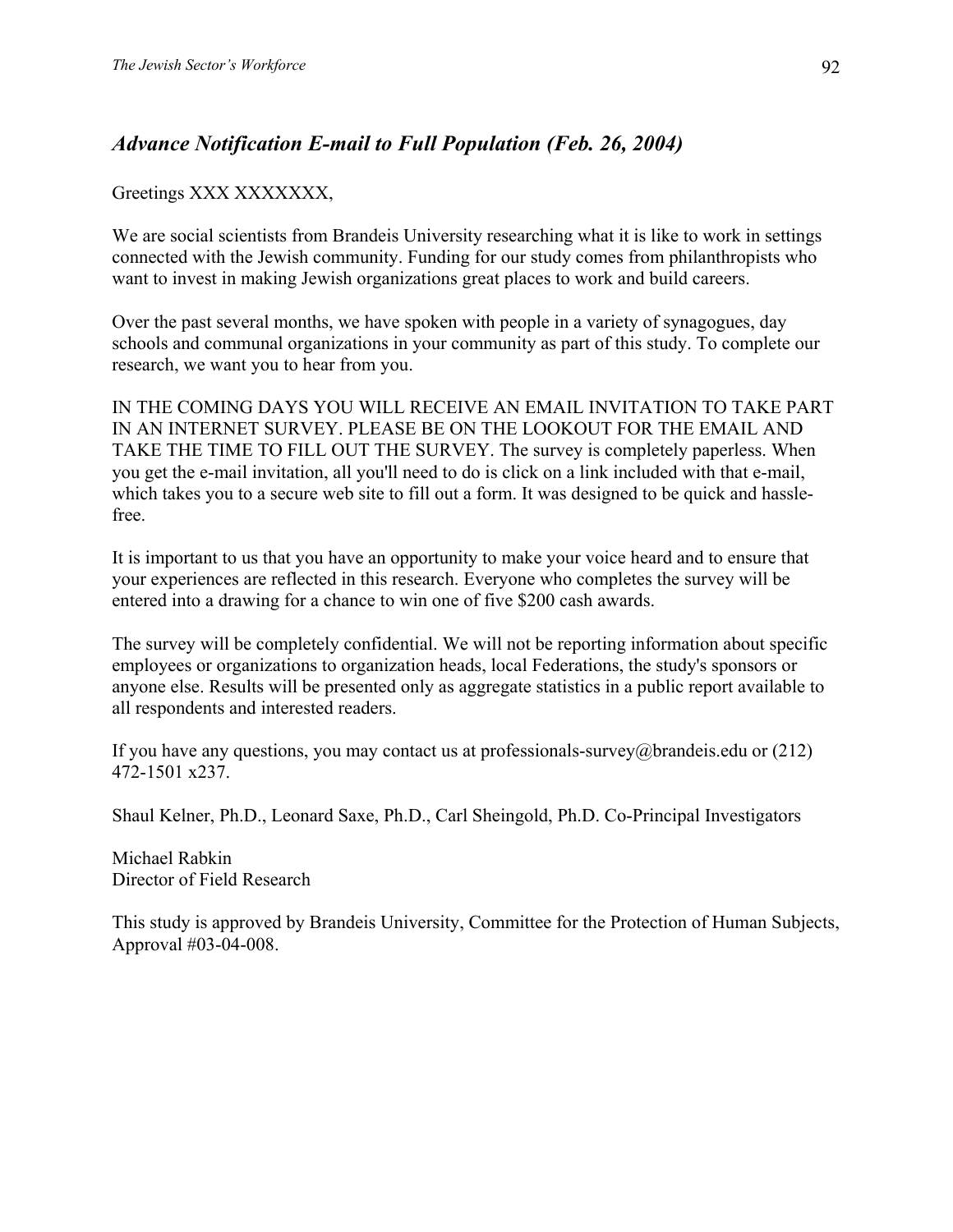# *First E-mail Invitation (March 2, 2004)*

#### Greetings XXX XXXXX,

Some of the largest donors in the American Jewish community want to invest in people like you. They believe that Jewish organizations, synagogues and schools should be great places to work and build careers. They are ready to put their money where their mouth is. And to ensure that to invest their money wisely, they want first to hear from you.

Please take the time to fill out this internet survey about your experience working in a Jewish community-related setting. The survey should take about 20 minutes. When you complete it, you will be eligible to win one of five \$200 cash prizes.\*

Go to the survey by clicking on this link (or cut and paste the entire link into your web browser):

#### http://survey.cmjs.org/surveys/ProfSurv.htm?xxxxxxx

The survey is being conducted by Brandeis University's Cohen Center for Modern Jewish Studies and Fisher-Bernstein Institute for Leadership Development in Jewish Philanthropy.

Your responses will be kept confidential. No information about you specifically or about your organization in particular will be provided to your employer or anyone else. Results will be presented only as aggregate statistics in a public report that will be made available to you.

Your personal perspective is essential to ensure that the study provides a full picture. If you have any questions or difficulties, please contact us by responding to this email or calling us at (212) 472-1501 x237.

We look forward to hearing from you.

Thank you,

Shaul Kelner, Ph.D., Leonard Saxe, Ph.D., Carl Sheingold, Ph.D. Co-Principal Investigators

Michael Rabkin Director of Field Research

\* All respondents who complete the survey are automatically entered into the drawing. Winners will be selected randomly from among all entrants upon the conclusion of the survey's field period. Odds of winning are approximately 1 in 600. No survey participation necessary. Further information available upon request at (212) 472-1501 x237.

This study is approved by Brandeis University, Committee for the Protection of Human Subjects, Approval #03-04-008.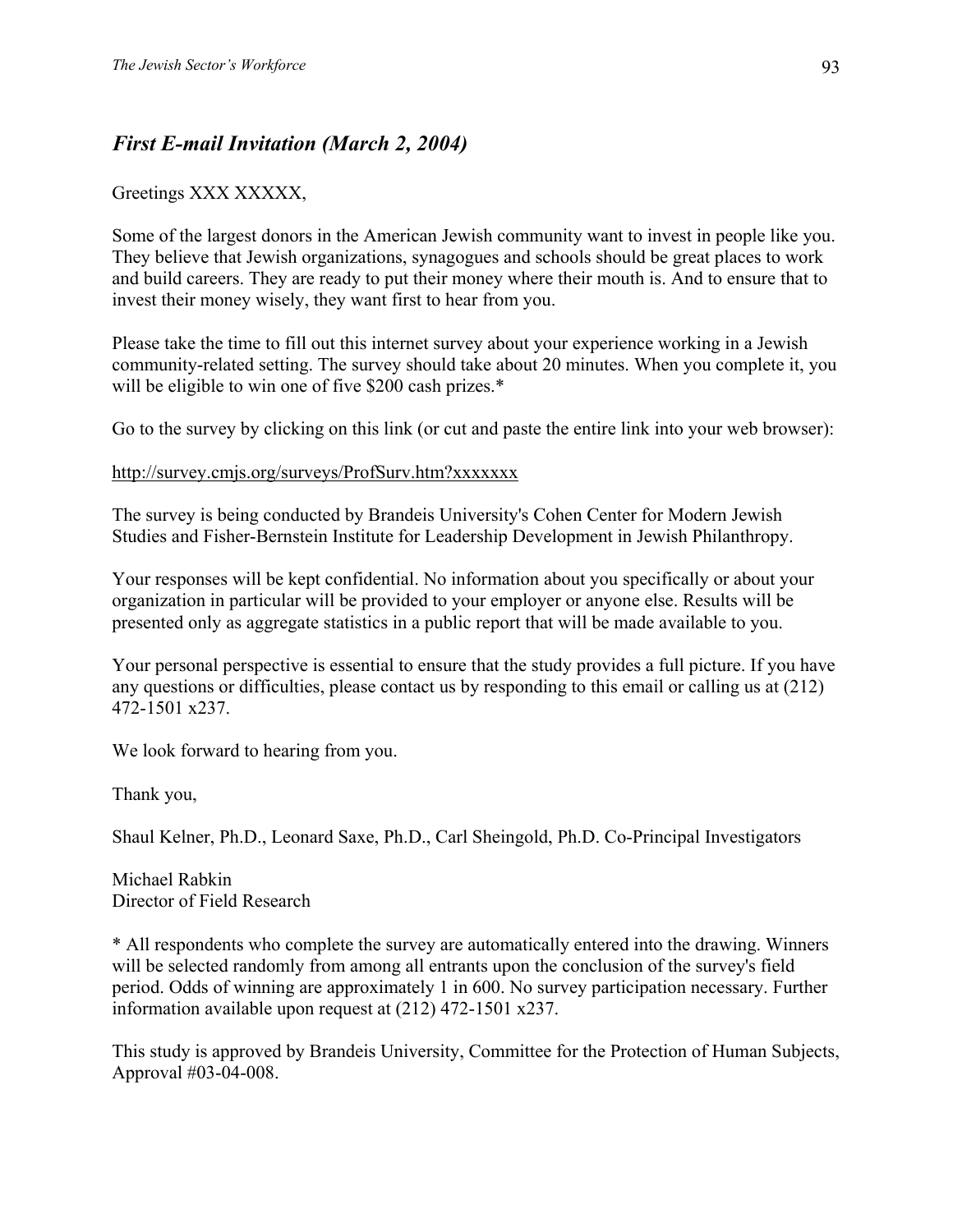# *First Follow-up E-mail Survey Invitation (March 9, 2004)*

Greetings XXX XXXXXXX,

Last week, we sent you an internet survey about working in a Jewish community-related setting. If you did not have a chance to complete the questionnaire, don't worry. You can still fill it out and be entered to one of the five \$200 cash prizes.

Regardless of whether your have been in your job for a long time or short time, of whether your are high up or low down on the organizational totem pole, of whether you see your work as a career or just a job, of whether you are Jewish, Christian, another religion or no religion - your opinions still count, and you can still win the \$200. So please, tell us your views about working in a Jewish community-related setting. We are offering ALL people who complete the survey a chance to win one of five \$200 cash prizes for taking a few minutes to complete this questionnaire\*.

You can go to the survey by clicking on this link or pasting it into your web browser:

#### http://survey.cmjs.org/surveys/ProfSurv.htm?xxxxxxx

The survey is being conducted by Brandeis University's Cohen Center for Modern Jewish Studies and Fisher-Bernstein Institute for Leadership Development in Jewish Philanthropy.

Your responses will be kept confidential. No information about you specifically or about your organization in particular will be provided to your employer or anyone else. Results will be presented only as aggregate statistics in a public report that will be made available to you.

Your personal perspective is essential to ensure that the study provides a full picture. If you have any questions or difficulties, please see our PS messages below or contact us by responding to this email or calling us at (212) 472-1501 x237.

We look forward to hearing from you.

Thank you,

Shaul Kelner, Len Saxe and Carl Sheingold Co-Principal Investigators

\* All respondents who complete the survey are automatically entered into the drawing. Winners will be selected randomly from among all entrants upon the conclusion of the survey's field period. Odds of winning are approximately 1 in 600. No survey participation necessary. Further information available upon request at (212) 472-1501 x237.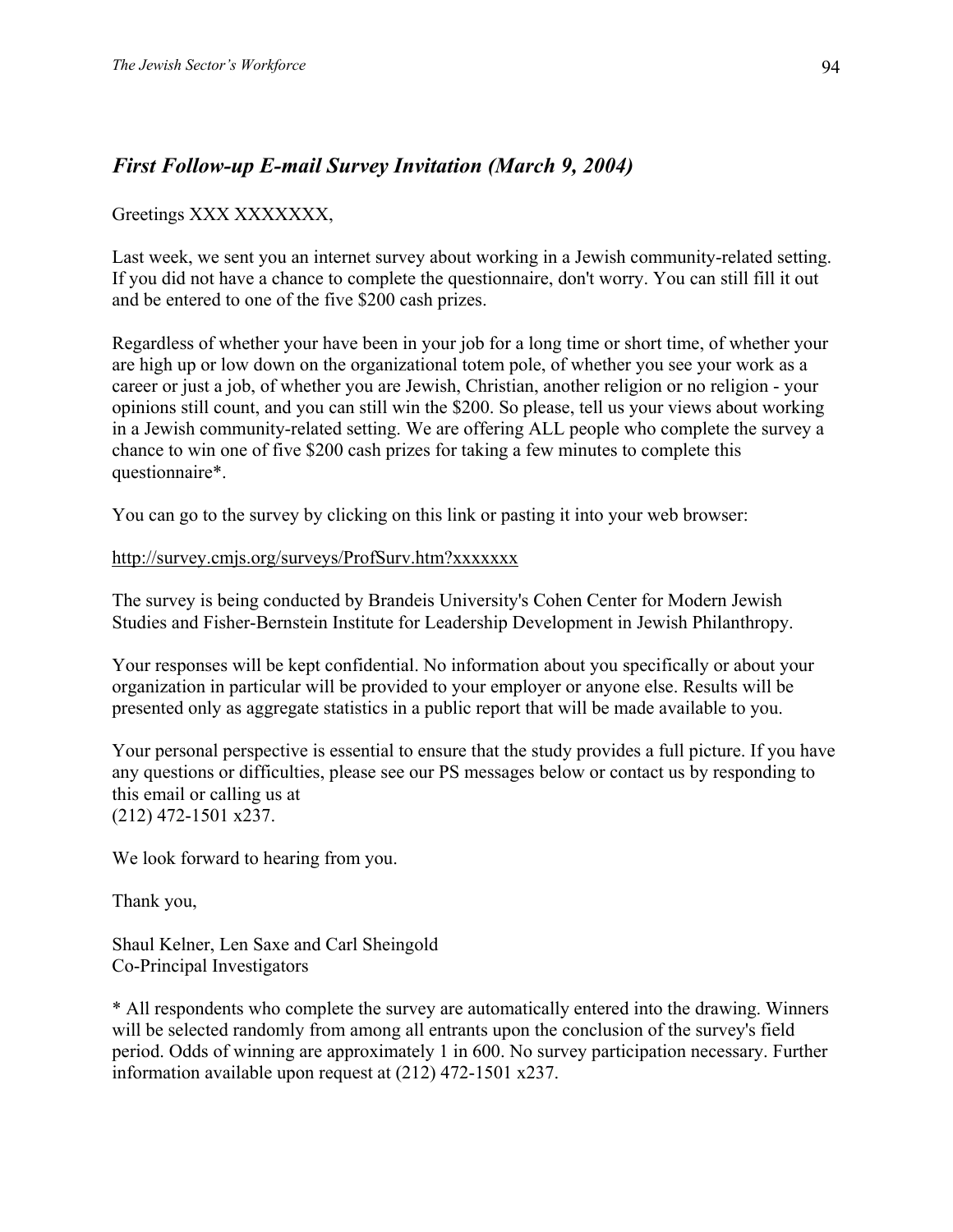# *Second Follow-Up E-mail (March 21, 2004)*

#### Greetings XXX XXXXX,

The Brandeis University survey of people working in Jewish community-related organizations has been in the field for two weeks. We have had a good response from many of your colleagues, but we have not yet heard from you.

Your personal perspective is essential to ensure that the study provides a full picture. Are there things you love about your work? Things that frustrate you? Please tell us so that our study can reflect you and your experience. The goal of the research is to help shape policies that can benefit people like you. So please let your voice be heard.

You can still fill out the questionnaire and be entered to win one of the five \$200 cash prizes.\* To do so, click below on your private link (or cut and paste the entire link into your web browser):

http://survey.cmjs.org/surveys/ProfSurv.htm?xxxxxxx

(This is your personal link. Please do not share it with anyone or forward this e-mail to anyone else.)

The survey is being conducted by Brandeis University's Cohen Center for Modern Jewish Studies and Fisher-Bernstein Institute for Leadership Development in Jewish Philanthropy.

Your responses will be kept confidential. No information about you specifically or about your organization in particular will be provided to your employer or anyone else. Results will be presented only as aggregate statistics in a public report that will be made available to you.

If you have any questions or difficulties, please contact us by responding to this email or calling us at (212) 472-1501 x237.

We look forward to hearing from you.

Thank you,

Shaul Kelner, Ph.D., Leonard Saxe, Ph.D., Carl Sheingold, Ph.D. Co-Principal Investigators

Michael Rabkin Field Research Coordinator

\*All respondents who complete the survey are automatically entered into the drawing. Winners will be selected randomly from among all entrants upon the conclusion of the survey's field period. Odds of winning are approximately 1 in 600. No survey participation necessary. Further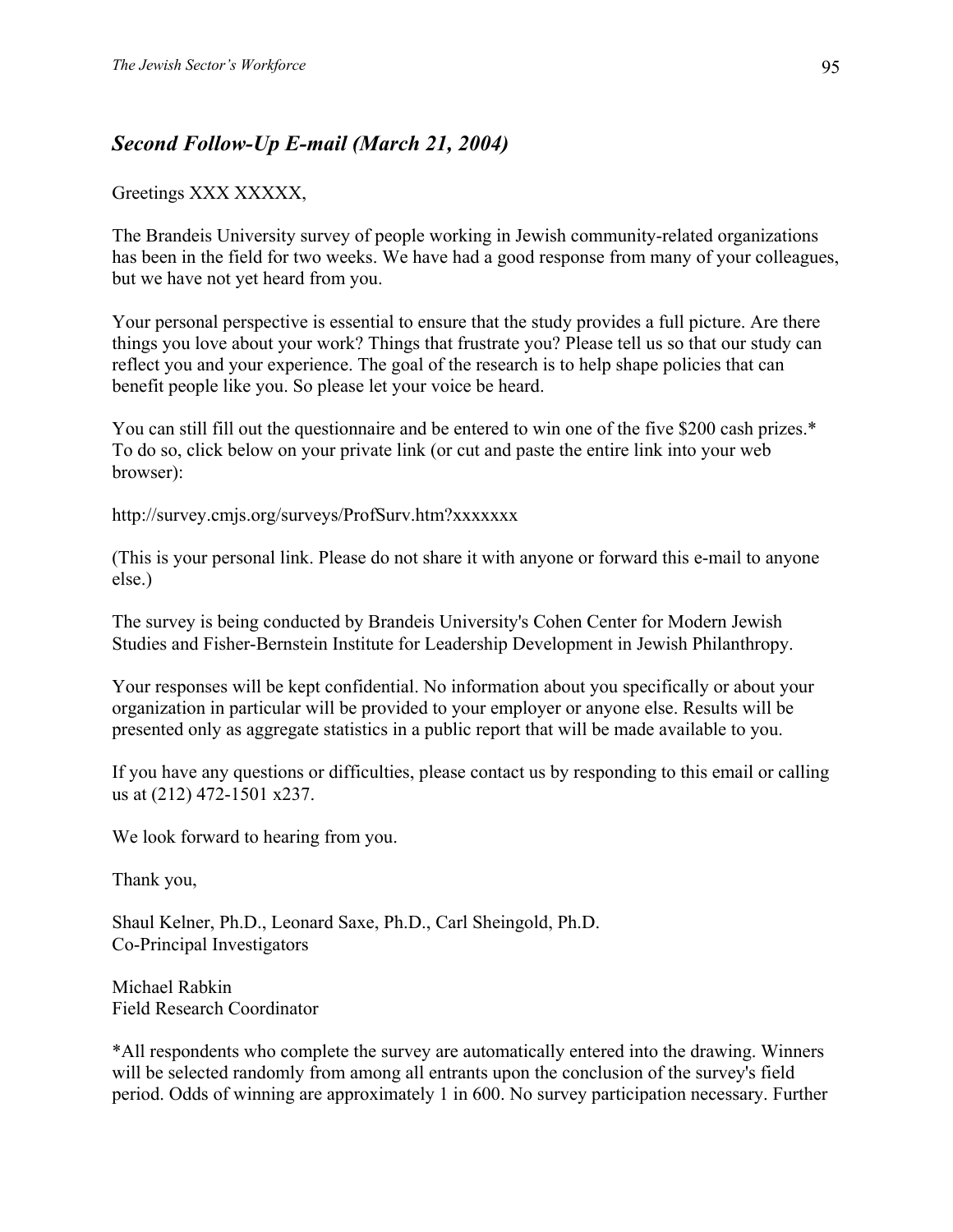information available upon request at (212) 472-1501 x237.

This study is approved by Brandeis University, Committee for the Protection of Human Subjects, Approval #03-04-008.

# *Postal Mail Survey Invitation (March 10, 2004)*

Dear [FULL NAME],

Some of the largest donors in the American Jewish community want to invest in people like you. They believe that Jewish organizations, synagogues and schools should be great places to work and build careers. They are ready to put their money where their mouth is. And to ensure that to invest their money wisely, they want first to hear from you.

Please take the time to fill out an internet survey about your experience working in a Jewish community-related setting. The survey should take about 20 minutes. When you complete it, you will be eligible to win one of five \$200 cash prizes.\* Your personal perspective is essential to ensure that the study provides a full picture.

You can go to the survey by typing this address into your web browser: **http://survey.cmjs.go** 

Your personal login code is **[CODE]** 

The survey is being conducted by Brandeis University's Cohen Center for Modern Jewish Studies and Fisher-Bernstein Institute for Leadership Development in Jewish Philanthropy.

Your responses will be kept confidential. No information about you specifically or about your organization in particular will be provided to your employer or anyone else. Results will be presented only as aggregate statistics in a public report that will be made available to you.

If you have any questions or difficulties, please contact us at professionals-survey@brandeis.edu or (212) 472-1501 x237.

We look forward to hearing from you.

Thank you,

Shaul Kelner, Ph.D. Leonard Saxe, Ph.D. Carl Sheingold, Ph.D.

Co-Principal Investigator Co-Principal Investigator Co-Principal Investigator

This study is approved by Brandeis University, Committee for the Protection of Human Subjects, Approval #03-04-008.

\*See website for details.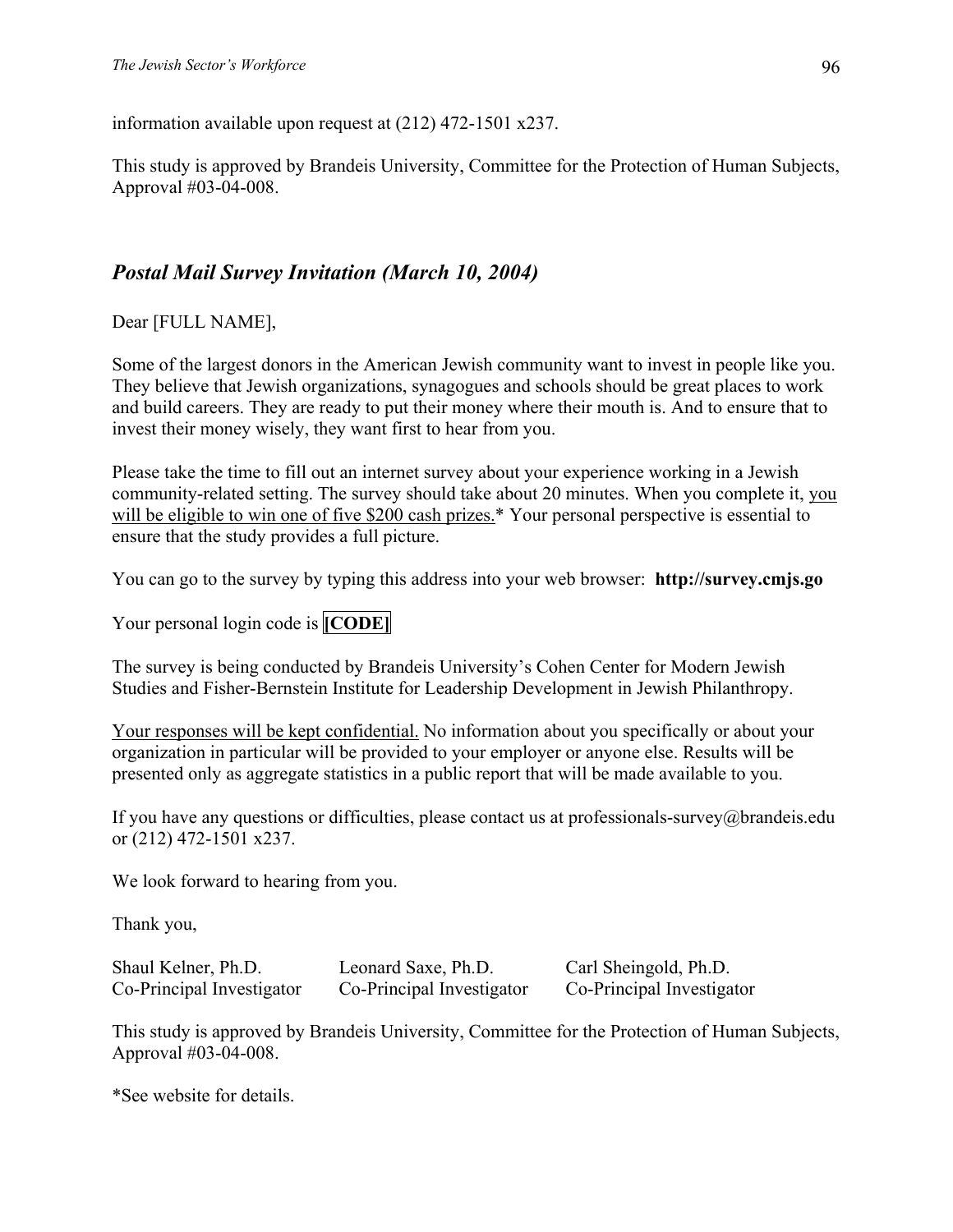# **References**

- Belzer, T. (2004). *Jewish identity at work: GenXers in Jewish jobs.* Unpublished doctoral dissertation, Department of Sociology, Brandeis University, Waltham, MA.
- Bureau of National Affairs. (1998). BNAs quarterly report on job absence and turnover. *Bulletin to Management*. Washington DC: Bureau of National Affairs.
- Cohen, S. M., Bronznick, S., Goldenhar, D., Israel S., and Kelner, S. (2004). *Creating gender equity and organizational effectiveness in the Jewish federation system: A research-andaction project.* New York: Advancing Women Professionals & the Jewish Community, and United Jewish Communities.
- Cohen, S. M. & Schor, J. (2004). *Gender variation in the careers of Conservative rabbis: A survey of rabbis ordained since 1985*. New York: The Rabbinical Assembly.
- Deming, W. E. (1943). *Statistical adjustment of data*. London: J. Wiley & Sons [Reprinted by Dover Publications, 1984].
- Gamoran, A., Goldring, E., Robinson, B., Tammivaara, J., & Goodman, R. (1998). *The teachers report: A portrait of teachers in Jewish schools*. New York: Council for Initiatives in Jewish Education.
- Goldring, E., Gamoran, A., & Robinson, B. (1999). *The leaders report: A portrait of educational leaders in Jewish schools*. New York: Mandel Foundation.
- Griffeth, R. W., & Hom, P. W. (2001). *Retaining valued employees* (Advanced topics in organizational behavior). Thousand Oaks, CA: Sage Publications.
- Griffeth, R. W., Hom, P. W., & Gaertner, S. (2000). A meta-analysis of antecedents and correlates of employee turnover: Update, moderator tests, and research implications for the next millennium. *Journal of Management, 26*, 463-488.
- Independent Sector, & Urban Institute. (2002). *The new nonprofit almanac and desk reference: The essential facts and figures for managers, researchers, and volunteers*. San Francisco, CA: Jossey-Bass.
- Ingersoll, R. M. (2001). Teacher turnover and teacher shortages: An organizational analysis. *American Educational Research Journal, 38*, 499-534.
- Jewish Life Network. (2001). "The looming crisis in personnel." *Contact: The Journal of Jewish Life Network, 3*(4).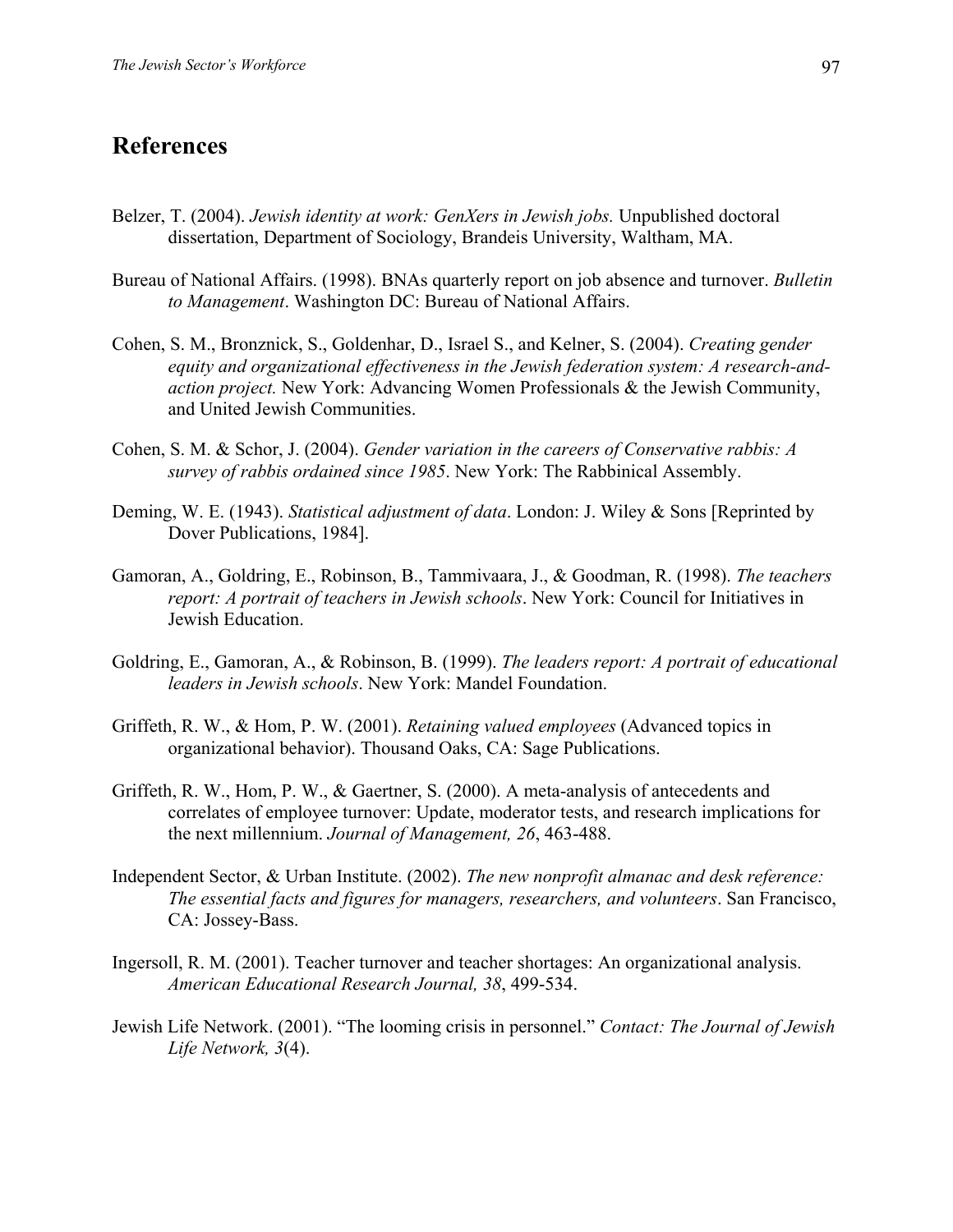- JWDP, Inc.. (1998-2000). *Qbal: A professional sample balancing program.* Pittsfield. MA: Jan Werner Data Publishing.
- Kelner, S., Rabkin, M., Saxe, L., Sheingold, C. (2004). *Recruiting and retaining a professional work force for the Jewish community: A review of existing research.* Waltham, MA: Brandeis University, Cohen Center for Modern Jewish Studies and Fisher-Bernstein Institute for Leadership Development in Jewish Philanthropy.
- Light, P. C. (2002). The content of their character: The state of the nonprofit workforce. *The Nonprofit Quarterly, 9*, 6-19.
- Mandel, M. L., Silberman, S. J. et al. (1987). *The developing crisis: Findings and recommendations of the Commission on Professional Personnel*. New York: Council of Jewish Federations.
- Marker, R. A. (2003) *The personnel crisis in Jewish life: A contrarian perspective and new approaches*. Retrieved May 5, 2003 from http://www.s2k.org/Articles/Marker1/Marker1.html.
- Maslach, C., & Jackson, S. E. (1981). *The Maslach Burnout Inventory*. Palo Alto, CA: Consulting Psychologists.
- Meyer, J. P., Allen, N. J., & Smith, C. A. (1993). Commitment to organizations and occupations: Extension and test of a three-component conceptualization. *Journal of Applied Psychology, 78*, 538-551.
- Mirvis, P. H. (1992). The quality of employment in the nonprofit sector: An update on employee attitudes in nonprofits versus business and government. *Nonprofit Management & Leadership, 3*, 23-41.
- Mirvis, P. H., & Hackett, E. J. (1983). Work and work force characteristics in the nonprofit sector. *Monthly Labor Review, 106*, 3-12.
- Mobley, W. H. (1977). Intermediate linkages in relationship between job satisfaction and employee turnover. *Journal of Applied Psychology, 62*, 237-240.
- Mor-Barak, M. E., Nissly, J. A., & Levin, A. (2001). Antecedents to retention and turnover among child welfare, social work, and other human service employees: What can we learn from past research? A review and metanalysis. *Social Service Review, 75*, 625-661.
- National Commission on Teaching and American's Future. (2003). *No dream denied: A pledge to America's children*. Washington, DC.
- Sales, A., Saxe, L., Chertok, F., Hecht, S., Koren, A., Tighe, E., de Koninck, I. (Forthcoming). *Jewish life on the American college campus: Realities and opportunities*. Waltham, MA: Brandeis University, Cohen Center for Modern Jewish Studies.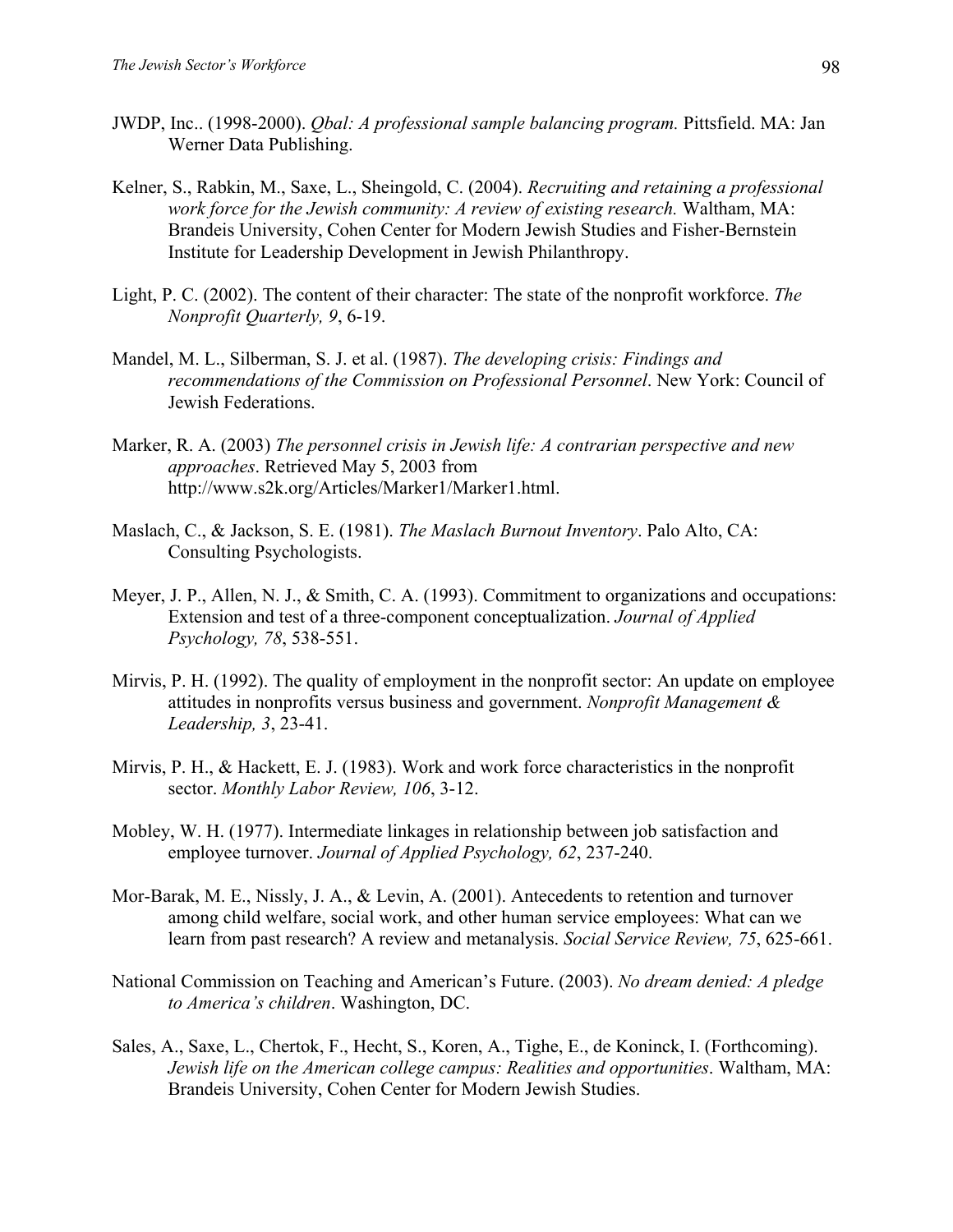- Sarna, J. D. (1995). The coming generation of Jewish professionals. In S. M. Cohen, S. B. Fishman, J. D. Sarna, & C. S. Liebman *Expectations, education and experience of Jewish professional leaders: Report of the Wexner Foundation research project on contemporary Jewish professional leadership* (pp. 31-60). Waltham, MA: Brandeis University, Cohen Center for Modern Jewish Studies, Bar Ilan University, Argov Center for the Study of Israel and the Jewish People.
- Schor, J., & Cohen, S. M. (2002). *Centering on professionals: The 2001 study of JCC personnel in North America*. New York: Florence G. Heller - JCC Association Research Center.
- Spector, P. E. (2003). *Industrial and organizational psychology: Research and practice* Third ed. New York: John Wiley & Sons.
- United Jewish Communities. (2003). *The National Jewish Population Survey 2000-01: Strength, challenge and diversity in the American Jewish population.* New York: United Jewish Communities.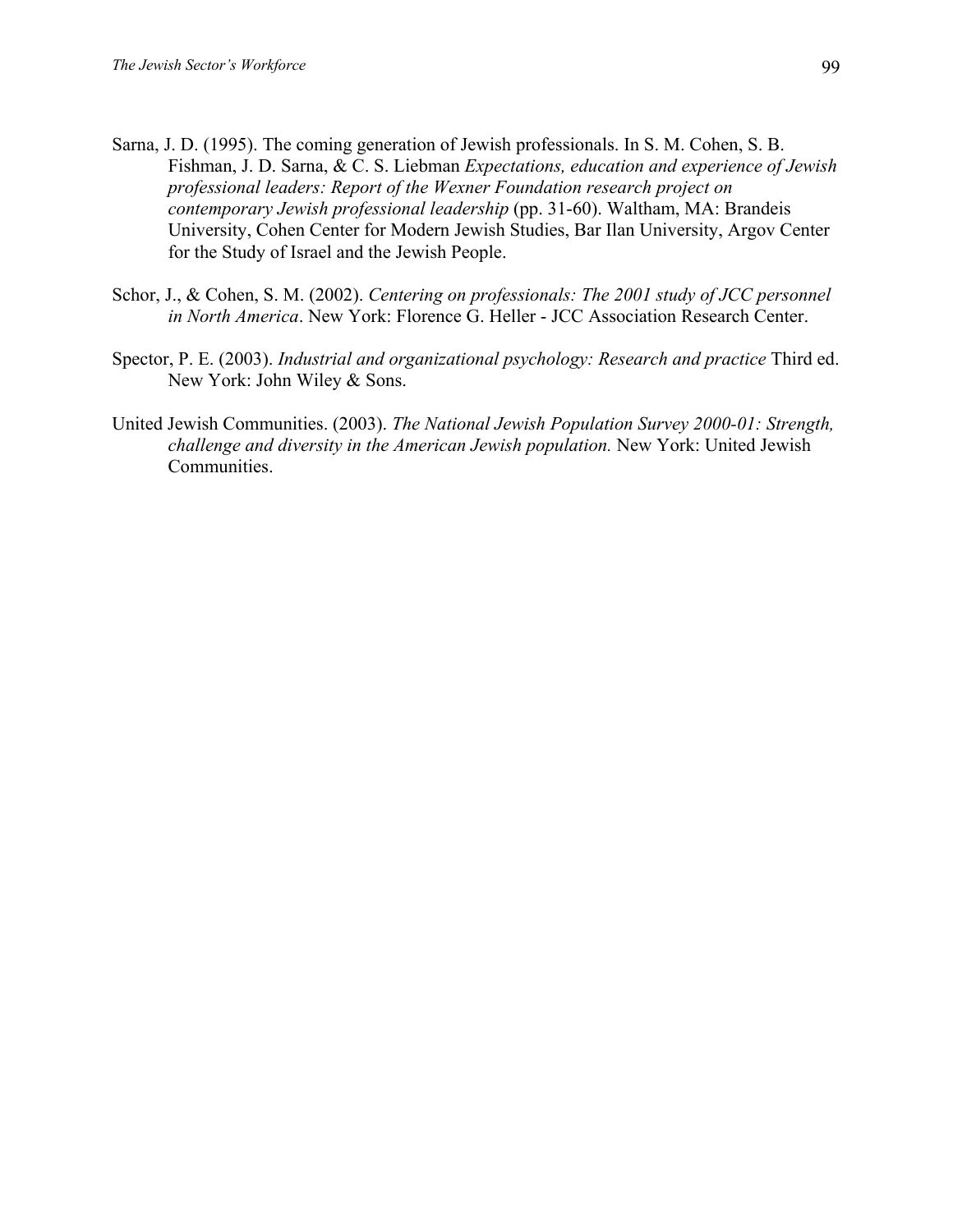### *References for Survey Questionnaire*

- Kadushin, C., Saxe, L., Kelner, S., and Yereslove, E. (2000.) Birthright Israel evaluation pre-trip and post-trip surveys (Second cohort). Waltham, MA: Brandeis University, Cohen Center for Modern Jewish Studies.
- Louis Harris and Associates for U.S. Department of Health and Human Services. (1984). Harris 1984 Stress and health survey, study no. 802007. New York: Louis Harris and Associates. http://cgi.irss.unc.edu/cgi-bin/CAT/search.downinfo.cgi?file=/pub/irss/harris/s802007/ colbin
- Meyer, J. P., Allen, N. J., & Smith, C. A. (1993). Commitment to organizations and occupations: Extension and test of a three-component conceptualization. *Journal of Applied Psychology, 78*, 538-551.
- Peter D. Hart Research Associates for the Federation of Nurses and Health Professionals. (2001). *The nurse shortage: Perspectives from current direct care nurses and former direct care nurses*. Washington, D.C.: American Federation of Teachers. http://www.aft.org/pubs-reports/healthcare/Hart\_Report.pdf
- Peters, J., Fernandopulle, A., Masaoka, J., Chan, C., and Wolfred, T. (2002). *Help wanted: Turnover and vacancy in nonprofits.* San Francisco, CA: CompassPoint Nonprofit Services.
- Princeton Survey Research Associates for the Brookings Institute. (2002). *Health of the nonprofit, for-profit, and public service sectors*. Washington, DC: Brookings Institution, Center for Public Service.
- Schor, J., & Cohen, S. M. (2002). *Centering on professionals: The 2001 study of JCC personnel in North America*. New York: Florence G. Heller - JCC Association Research Center.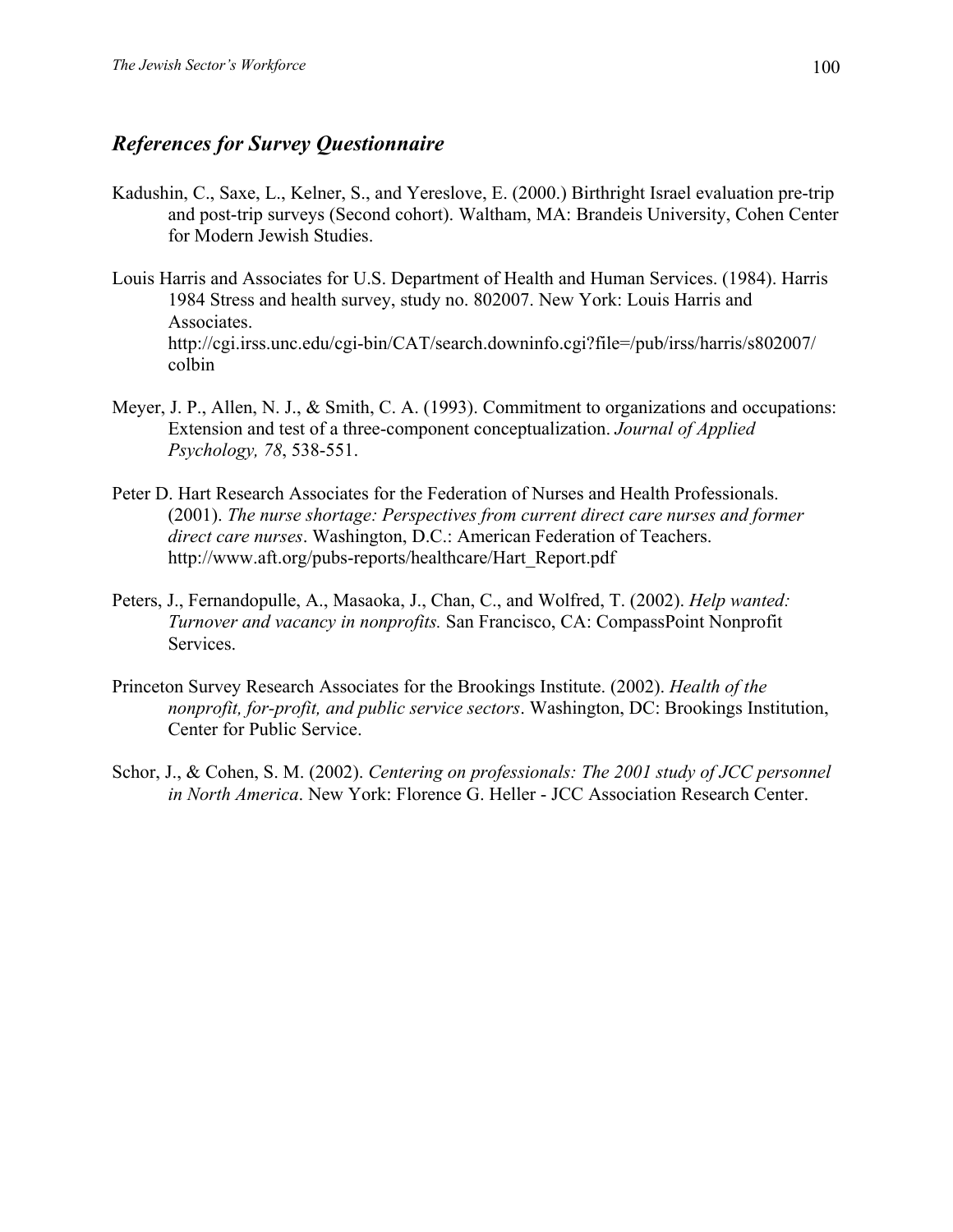# **Endnotes**

 $\overline{a}$ 

 $2 \text{ In the phrase "Jewish command worker," it can be unclear whether the word "Jewish" modifies the adjacent$ adjective "communal," or whether it modifies the sole noun in the phrase, "worker." That is, it is not clear if the communal work is Jewish, or if the worker is Jewish. The phrase "Jewish sector worker" eliminates the ambiguity because the adjective "Jewish" clearly modifies the adjacent noun "sector." Clearly, because unlike the phrase "communal worker," which is meaningful on its own, the phrase "sector worker" does not make sense without an adjective to specify the sector in question. Moreover, unlike the term "communal," the word "sector" carries no connotations of membership in a community. As a result, the phrase "Jewish sector worker" is a much less loaded term that generates far fewer expectations about the religion of the worker.

 $3$  In the two largest communities, this proportion is much lower (5%). Moreover, with only a few exceptions, none of the senior leadership positions in any of the six communities were held in synagogues. Rather, they were in Jewish day schools and organizations.

<sup>4</sup> This estimate may be low. JDS teachers were categorized as "Judaics Specified" or "No Judaics Specified" according to the information provided to us by the schools and by the respondents themselves. In cases where neither the school nor the respondents specifically mentioned the areas taught, they were classified as "No Judaics Specified." This category is primarily comprised of general studies teachers, but likely includes others who do teach Judaic studies.

 $<sup>5</sup>$  Again, the same caveat as above applies.</sup>

<sup>6</sup> Because campus recruitment efforts tend to target Jews specifically, data will be given for Jewish professionals only (i.e. Jews, as opposed to non-Jews, and professionals as opposed to clerical staff). Analysis of the 20-39 cohort

confirms the validity of the patterns described for the younger age cohorts in particular.<br><sup>7</sup> The range is drawn from the community rates for each of the large and medium communities, but the small communities were grouped together to compute their rate. This was done because there were too few cases in the small communities individually for the proportions to be meaningful.

<sup>8</sup> As the data from the other studies were reported jointly for day schools, supplementary schools and pre-schools, the percentages we present here for day schools alone are not directly comparable to those reported in the earlier research.

 $9$  The proportions shown for educational administrators in Figures 2 and 3 differ slightly because the addition of the third variable in Figure 3 (i.e., formal training in educational administration) reduced the sample size from 75 to 64.

<sup>10</sup> The table below shows that 6% of non-clergy Judaics professionals hold rabbinic ordination. This seeming miscategorization occurs because the classification of non-clergy Judaics professionals is determined by respondents' job titles, not their educational background. Only people whose job titles have terms like "rabbi" or "cantor" were classified as clergy. Because of this, a director of education who happens to hold a rabbinic degree would be classified here as a non-clergy Judaics professional, whereas a musical director who is not an ordained

cantor would be classified as clergy.<br><sup>11</sup> Clergy without graduate degrees include, for example, "cantorial soloists," and "spiritual leaders."

 $12$  For a discussion of the use of significance tests in this report, see the Methodological Appendix.

<sup>13</sup> 50% of the JCS/MSW/MBA/MPA holders 40 years old and younger held a Jewish communal service degree compared to 19% of those over 40.  $(\chi^2 = 10.709, d.f. = 1, p = .001.)$ <br><sup>14</sup> This includes the major denominational rabbinical seminaries, a host of smaller *yeshivot* and *kollelim*; secular

universities that offer certificates, degrees or joint programs in Jewish organizational or educational work; foreign Jewish institutions including Israeli universities and rabbinical seminaries; and certificate or degree programs offered by distance learning institutions. In addition, anyone listing rabbinical ordination or cantorial investiture was coded as having attended a training institution, even if this remained unspecified. For a list of the institutions treated as JSTIs, see Appendix C.

<sup>15</sup> This proportion would remain basically stable (22%) even if we exclude the community that had an especially low response rate for teachers.

 $16$  The fact that this is not 100% is explained as follows: Every rabbi who indicated ordination as his/her highest degree was coded as having attended a JSTI regardless of whether the institution was specified by name. There were six individuals who indicated a masters degree or a doctorate as their highest degree, and did not indicate that they

 $1$ <sup>1</sup> The population studied excludes some job categories, such as pre-school and supplementary school teachers. Later, we will discuss in more detail the types of jobs that were included and excluded from the study.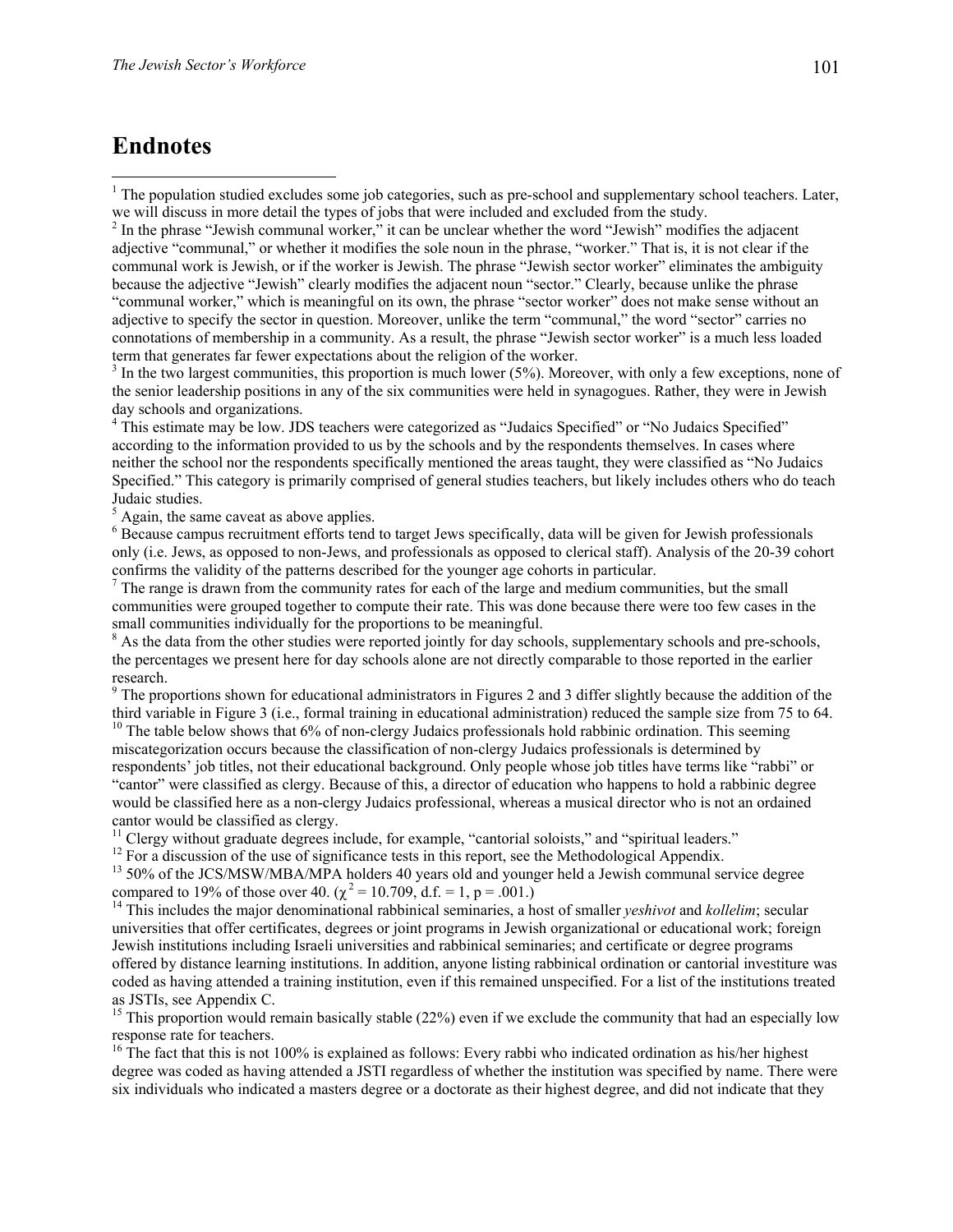had attended one of the schools designated as a JSTI. Although it is reasonable to assume that most of these have indeed been ordained, we chose to be conservative and not impute facts not given by the respondents.

<sup>17</sup> In the small communities, none of the Jewish professionals in FRD, and only one in policy and planning were graduates of such programs. Three out of twelve small community Jewish professionals working in direct service and education had degrees or certificates from national training institutions, and one had a degree from a distance learning program in Jewish studies.

<sup>18</sup> The proportion in the large and medium-sized communities was below 20% in only one instance: Only one out of 27 Jewish professionals in policy and planning positions in medium-sized communities attended a major Jewish training institution.

<sup>19</sup> At the time the survey was written and fielded, we were still using the term "Jewish communal professional" and had not thought to introduce the term "Jewish sector."

<sup>20</sup>Our operational definition for "transitioners" was as follows: Transitioners are people 1) who immediately prior to joining their current Jewish organization were employed for one or more years in the private sector or in non-Jewish not-for-profits or schools, and who never worked for another Jewish organization before this; or 2) who at any point in their professional life worked in the private sector for 6 or more years or in non-Jewish not-for-profits or schools for 6 or more years; or 3) who at any point in their adult life were out of the workforce for 6 or more years to raise a family, and who never worked for pay in another Jewish organization. Ex-homemakers, or people who took an extended leave of 6 or more years and then returned to their former workplace, would also be considered

"transitioners." There is no good way of correcting for this given the variables in the survey.<br><sup>21</sup> The question gave respondents two opposing statements and asked them to place themselves along a five-point scale closer to the one with which they agreed. The question read, "Thinking about the first time you went to work for a Jewish organization, which of the following two statements is closer to your opinion? 'I saw the job as Jewish work,' or 'I saw the job as work that just happened to be in a Jewish setting.'" As this refers to their first position in a Jewish organization rather than their current position, the comparison across job categories only makes sense if one assumes that people have generally remained within their sub-sector (i.e. teachers are not becoming database administrators, and vice versa), and that within sub-sectors, the type of job at the lower rungs of a career ladder are similar enough to the types of jobs at the higher rungs to make the comparison valid. When we control to look only at those who have never worked in other Jewish organizations, we find that the proportion of Jews saying that that their first jobs were not Jewish jobs increased. There was no change in the percentages for non-Jews. Our fieldwork gives us reasons to believe that our assumptions are valid, and the statistical control suggests that, if there is any problem, we are understating our case, not overstating it.

<sup>22</sup> The *Timing of Entry* dimension had four categories as described above: teen labor, first jobbers, transitioners and re-entrants. The *Perception of the Workplace* dimension was a five-category variable (described in the previous footnote) that was dichotomized. The two response categories that most categorized the job as a Jewish job were contrasted with the remaining three. The *Professional Identity* variable combined responses from two four-category variables: "I see myself as a Jewish communal professional," and "I see myself as a Jewish educator." If the respondent answered "strongly agree" to either one of these statements, s/he was coded as 1, otherwise as 0. We counted only those who strongly agreed because our intention was to reveal a deep commitment to the Jewish communal professional identity. We suspect that among those who responded "somewhat agree" were those who were simply acknowledging that they could legitimately be viewed as such by dint of their workplace, even if they themselves did not identify with the notion. The crossing of time categories by combining variables that address *current* professional identity, *past* perceptions of the workforce and *past* timing of entry introduces a degree of variability that inclines us to treat this typology as a heuristic. In spite of its shortcoming, it still succeeds in dividing the sample in the expected manner on key dependent variables.

 $^{23}$  For example, 67% of synagogue clergy said that their interest in working in the Jewish community was sparked by Jewish youth programs, compared to 40% of day school Judaics teachers and 25% of operations workers.<br><sup>24</sup> This difference is statistically significant:  $\chi^2 = 24.430$ , d.f. = 1, p = .001.<br><sup>25</sup> The exceptions were educa

<sup>26</sup> When respondents were asked, "How good a job does your organization do..." the response categories were "Very good," "Somewhat good" "Not too good," and "Not good at all." The 6% to 8% figure reported here refers to the combined total for the responses "Not too good" and "Not good at all."<br><sup>27</sup> Some respondents reported their working hours in ranges rather than as single points. From this we developed low

and high estimate of hours worked. The data presented here are the most conservative estimate.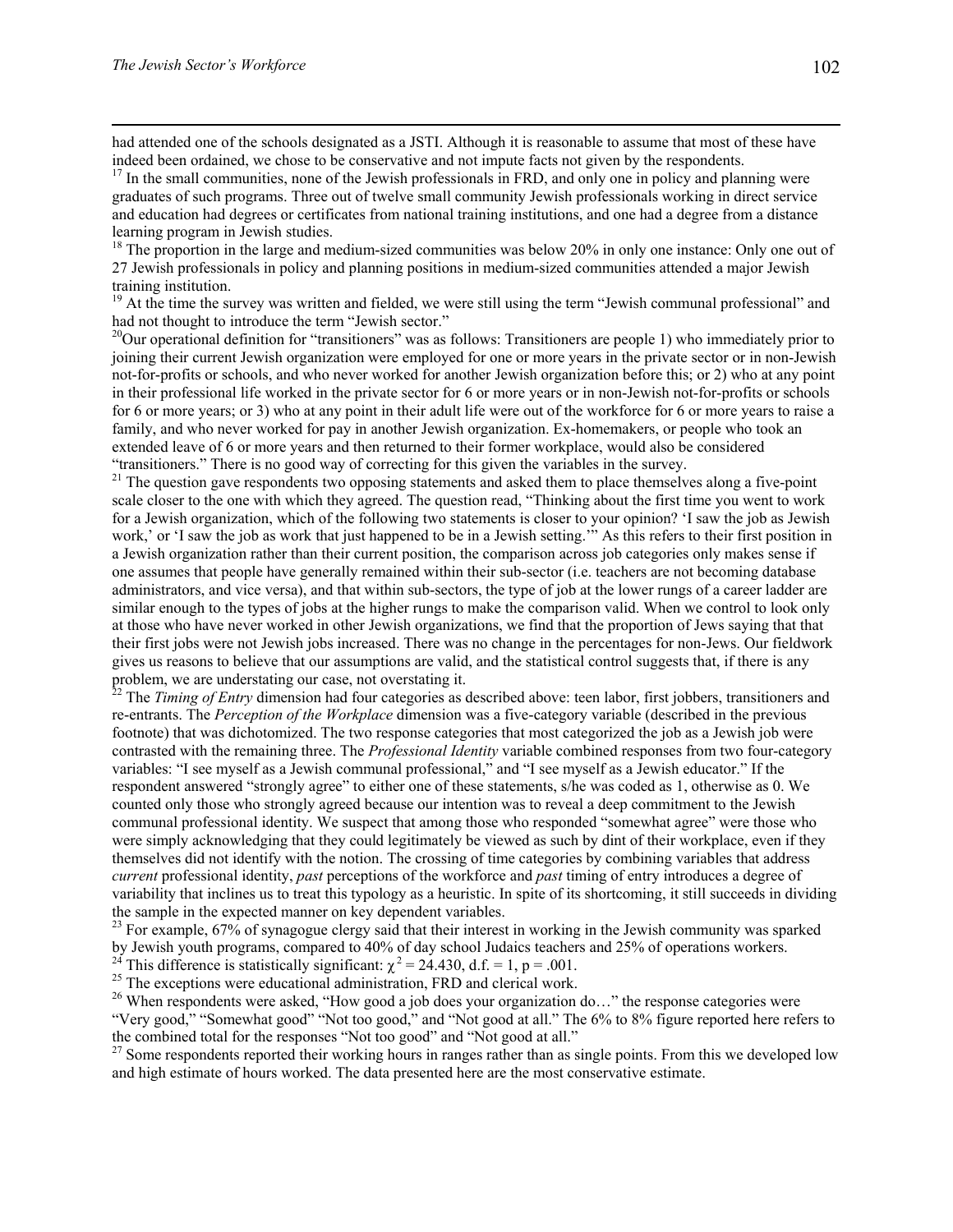<sup>28</sup> We conducted an OLS regression of income on sex, age, years in organization, graduate degree, supervisory responsibilities, and membership in the organization's senior leadership team. Figure 4 presents the unstandardized coefficient for sex.

 $29$  Our estimate of the salary gap for clergy is in line with that found by other researchers. Analyzing the salaries of Conservative rabbis ordained since 1985, Cohen and Schor (2004) found that after controlling for factors such as congregation size, job type and hours worked, men's compensation packages exceeded women's by amounts ranging from \$10,000 to \$21,000.

 $30$  This battery of questions was given to people who had worked for 6 or more years in a business or non-Jewish

not-for-profit or school. It did not count self-employment. These people are all Jethros, Moes and Ettis.<br><sup>31</sup> While retirement is indeed a form of voluntary turnover, we are here concerned with dysfunctional voluntary<br>tur

<sup>32</sup> Another measure -- the proportion of employees who have been in their current *position* (as opposed to current *organization*) one year or less -- is also presented for the purposes of comparison. This may represent turnoverinduced promotion, expansion-induced promotion or simply an arrogation of new responsibilities that is unrelated to employee turnover.

<sup>33</sup> Of the 201 JCC workers who responded to our survey, 16% were working in their JCC one year or less. The comparable figures from previous studies across all JCCs were 10% in 2001 and 37% in 1987 (Schor and Cohen, 2002, pp. 12). Unlike the Schor and Cohen study, our data do not include health, physical education and recreation (HPER) workers. Furthermore, Schor and Cohen's study surveyed JCC professionals in many more communities than the six involved in this study.

<sup>34</sup> For the sake of comparison, consider responses to a similarly-worded question from the field of nursing. Fifty percent of registered nurses said that over the past two years, they had considered leaving the patient care field for

<sup>35</sup> As noted earlier in the discussion of pathways into Jewish sector work, the existence of re-entrants suggests that attrition need not be permanent.

<sup>36</sup> The way that the questions were asked allows us to determine clearly whether people explored job possibilities outside of the Jewish sector, and whether they explored them *only* within the Jewish sector. But it does not allow us to determine whether people who were looking at job possibilities outside of the Jewish sector were also looking at job possibilities within the Jewish sector. This means that the estimates for potential migration are probably somewhat undercounted.

 $37$  There did not appear to be major differences when we further divided the job categories into senior leadership versus junior and mid-level staff. Nor did we find strong, consistent patterns across communities. Small cell sizes prevent us from drawing any definitive cross-community conclusions on this issue.<br><sup>38</sup> These findings are unsurprising from a rational choice framework. For professionals, the return on investment in

Judaic cultural capital can be substantial within the Jewish sector, but is close to nil outside of it. The incentive to remain in the Jewish sector is lower for those whose human and cultural capital hold as much value on the open market as they do in the Jewish sector.

<sup>39</sup> The correlations presented were run on the sample of professional workers. Another analysis, not shown here, ran partial correlations that controlled for job type. This did not substantively alter the results.

 $40$  The strength of a correlation is indicated by its absolute value. The direction of a correlation is indicated by a positive or negative sign. In the table, we see negative relationships between satisfaction and potential turnover: The higher the satisfaction, the lower turnover. In describing the results, however, we sometimes find it clearer to speak of dissatisfaction rather than satisfaction. In those cases, we reverse the sign on the reported correlation to indicate that the relationship between *dis*satisfaction and potential turnover is positive: The higher the dissatisfaction, the higher the turnover.

 $41$  Clerical workers were excluded from this analysis.  $47\%$  said that they were very satisfied with their work, while

22% said that they were not satisfied, the highest proportion among all the job categories. 42 Initial gender-based differences in satisfaction among the whole workforce disappeared almost entirely once job category was controlled for. In separate analyses for each job category, almost no statistically significant relationships were revealed, either through zero-order chi-square tests or through OLS regression analyses with or without controls. These analyses were conducted on overall satisfaction and on indices of facet satisfaction. The only statistically significant gender differences in overall satisfaction were among day school teachers and clerical workers, where women tended to be more satisfied than men. Once we controlled for other factors such as seniority and salary, these differences disappeared for Judaics teachers and clerical workers, but not for general studies teachers.